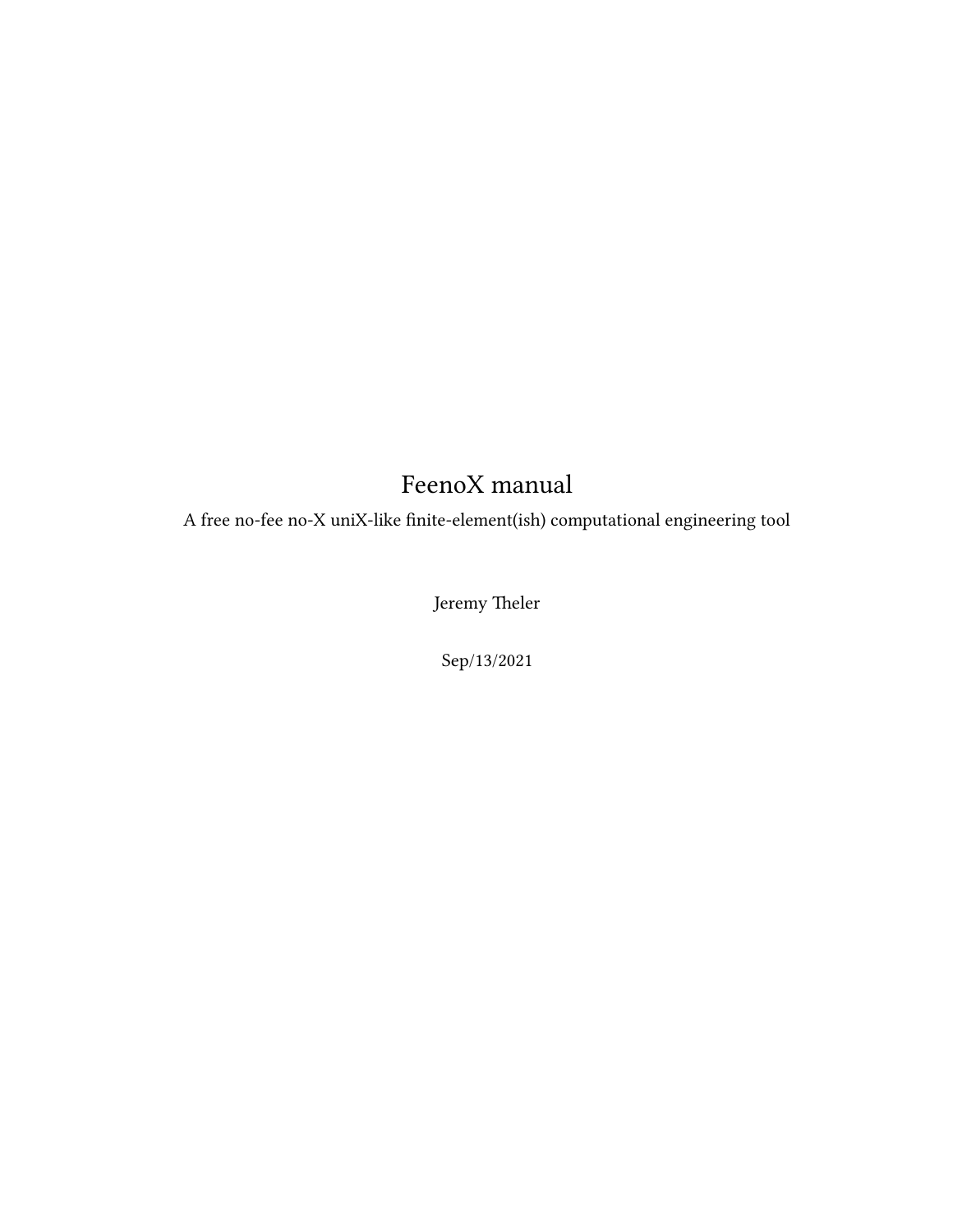# **Contents**

| 1              |                 | Overview                                                                                                                                                                                                                               | $\mathbf{1}$ |
|----------------|-----------------|----------------------------------------------------------------------------------------------------------------------------------------------------------------------------------------------------------------------------------------|--------------|
| $\overline{2}$ |                 | Introduction                                                                                                                                                                                                                           | 2            |
| 3              |                 | <b>Running feenox</b>                                                                                                                                                                                                                  | 6            |
|                | 3.1             |                                                                                                                                                                                                                                        | 6            |
|                | 3.2             |                                                                                                                                                                                                                                        | 7            |
|                |                 | 3.2.1                                                                                                                                                                                                                                  | 7            |
|                |                 | 3.2.2                                                                                                                                                                                                                                  | 8            |
|                |                 | Advanced settings entertainment is not in the set of the set of the set of the set of the set of the set of the set of the set of the set of the set of the set of the set of the set of the set of the set of the set of the<br>3.2.3 | 14           |
| 4              |                 | <b>Examples</b>                                                                                                                                                                                                                        | 17           |
| 5              | <b>Tutorial</b> |                                                                                                                                                                                                                                        | 18           |
| 6              |                 | Description                                                                                                                                                                                                                            | 19           |
| 7              |                 | Description                                                                                                                                                                                                                            | 20           |
|                | 7.1             |                                                                                                                                                                                                                                        | 22           |
|                | 7.2             |                                                                                                                                                                                                                                        | 23           |
|                | 7.3             | Expansions of command line arguments (a) in the set of the set of the set of the set of the set of the set of the set of the set of the set of the set of the set of the set of the set of the set of the set of the set of th         | 23           |
| 8              |                 | Reference                                                                                                                                                                                                                              | 24           |
|                | 8.1             |                                                                                                                                                                                                                                        | 24           |
|                |                 | 8.1.1                                                                                                                                                                                                                                  | 24           |
|                |                 | 8.1.2                                                                                                                                                                                                                                  | 25           |
|                | 8.2             |                                                                                                                                                                                                                                        | 25           |
|                |                 | 8.2.1                                                                                                                                                                                                                                  | 25           |
|                |                 | 8.2.2                                                                                                                                                                                                                                  | 30           |
|                | 8.3             |                                                                                                                                                                                                                                        | 30           |
|                |                 | 8.3.1                                                                                                                                                                                                                                  | 30           |
|                |                 | 8.3.2                                                                                                                                                                                                                                  | 31           |
|                |                 | 8.3.3                                                                                                                                                                                                                                  | 31           |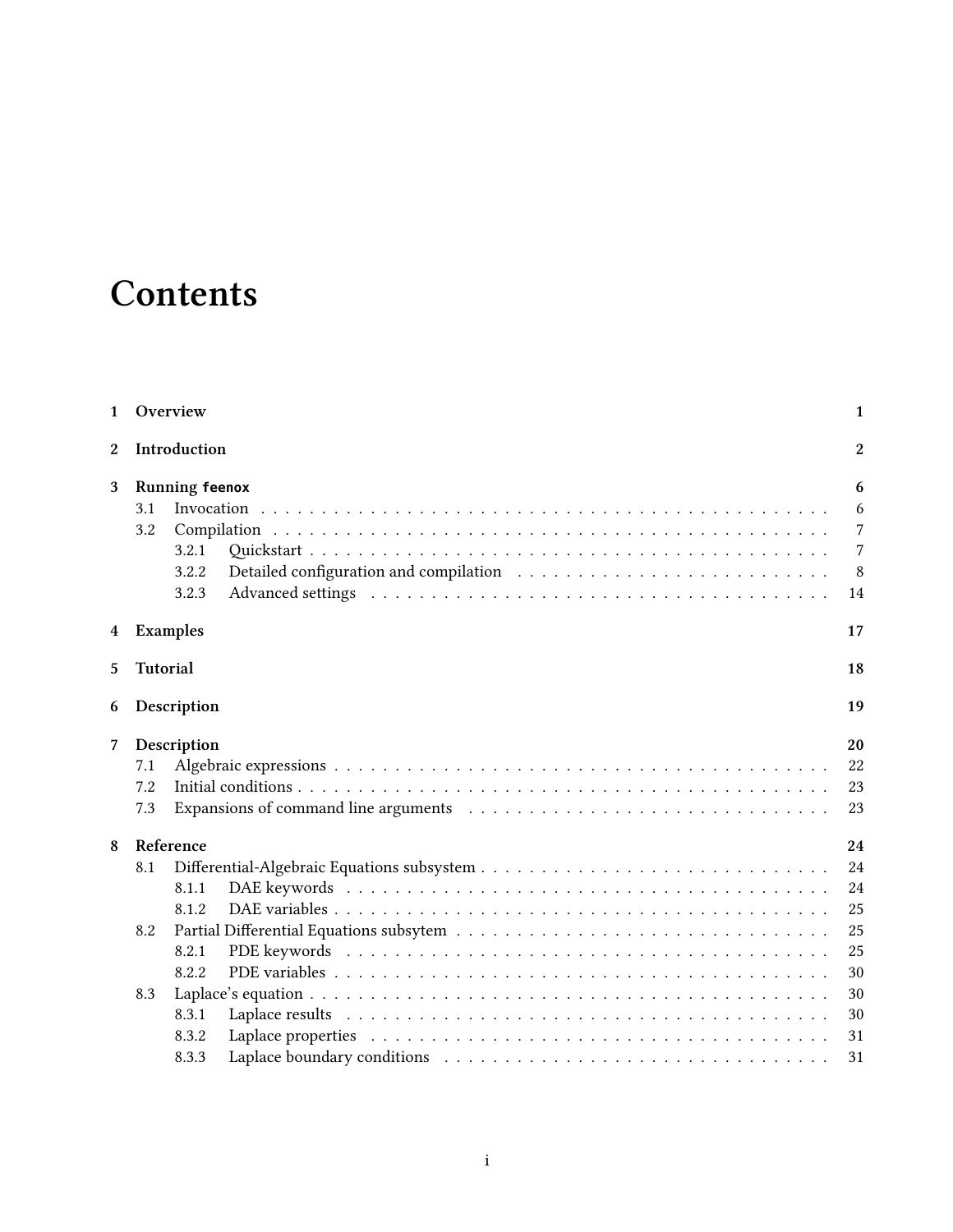|     | 8.3.4  | 31                                                                                                                                                                                                                                   |
|-----|--------|--------------------------------------------------------------------------------------------------------------------------------------------------------------------------------------------------------------------------------------|
|     | 8.3.5  | 31                                                                                                                                                                                                                                   |
| 8.4 |        | 31                                                                                                                                                                                                                                   |
|     | 8.4.1  | 31                                                                                                                                                                                                                                   |
|     | 8.4.2  | 32                                                                                                                                                                                                                                   |
|     | 8.4.3  | 32                                                                                                                                                                                                                                   |
|     | 8.4.4  | 32                                                                                                                                                                                                                                   |
|     | 8.4.5  | 32                                                                                                                                                                                                                                   |
| 8.5 |        | General & "standalone" mathematics enterprise value of the set of the set of the set of the set of the set of the set of the set of the set of the set of the set of the set of the set of the set of the set of the set of th<br>33 |
|     | 8.5.1  | 33                                                                                                                                                                                                                                   |
|     | 8.5.2  | 39                                                                                                                                                                                                                                   |
| 8.6 |        | 43                                                                                                                                                                                                                                   |
|     | 8.6.1  | 43                                                                                                                                                                                                                                   |
|     | 8.6.2  | 43<br>acos                                                                                                                                                                                                                           |
|     | 8.6.3  | 44                                                                                                                                                                                                                                   |
|     | 8.6.4  | 45<br>atan                                                                                                                                                                                                                           |
|     | 8.6.5  | 46<br>atan2                                                                                                                                                                                                                          |
|     | 8.6.6  | 46                                                                                                                                                                                                                                   |
|     | 8.6.7  | 47                                                                                                                                                                                                                                   |
|     | 8.6.8  | 47                                                                                                                                                                                                                                   |
|     | 8.6.9  | 48                                                                                                                                                                                                                                   |
|     | 8.6.10 | 48                                                                                                                                                                                                                                   |
|     | 8.6.11 | 49<br>d dt                                                                                                                                                                                                                           |
|     | 8.6.12 | 50                                                                                                                                                                                                                                   |
|     | 8.6.13 | 50                                                                                                                                                                                                                                   |
|     | 8.6.14 | 50                                                                                                                                                                                                                                   |
|     | 8.6.15 | 51                                                                                                                                                                                                                                   |
|     | 8.6.16 | 53                                                                                                                                                                                                                                   |
|     | 8.6.17 | 53                                                                                                                                                                                                                                   |
|     | 8.6.18 | 54                                                                                                                                                                                                                                   |
|     | 8.6.19 | 54<br>floor                                                                                                                                                                                                                          |
|     | 8.6.20 | 55                                                                                                                                                                                                                                   |
|     | 8.6.21 | 56                                                                                                                                                                                                                                   |
|     | 8.6.22 | 56                                                                                                                                                                                                                                   |
|     | 8.6.23 | 57                                                                                                                                                                                                                                   |
|     | 8.6.24 | 58                                                                                                                                                                                                                                   |
|     | 8.6.25 | 58                                                                                                                                                                                                                                   |
|     | 8.6.26 | 58                                                                                                                                                                                                                                   |
|     | 8.6.27 | 58                                                                                                                                                                                                                                   |
|     | 8.6.28 | 59                                                                                                                                                                                                                                   |
|     | 8.6.29 | 59                                                                                                                                                                                                                                   |
|     | 8.6.30 | 60                                                                                                                                                                                                                                   |
|     | 8.6.31 | 60                                                                                                                                                                                                                                   |
|     | 8.6.32 | 61                                                                                                                                                                                                                                   |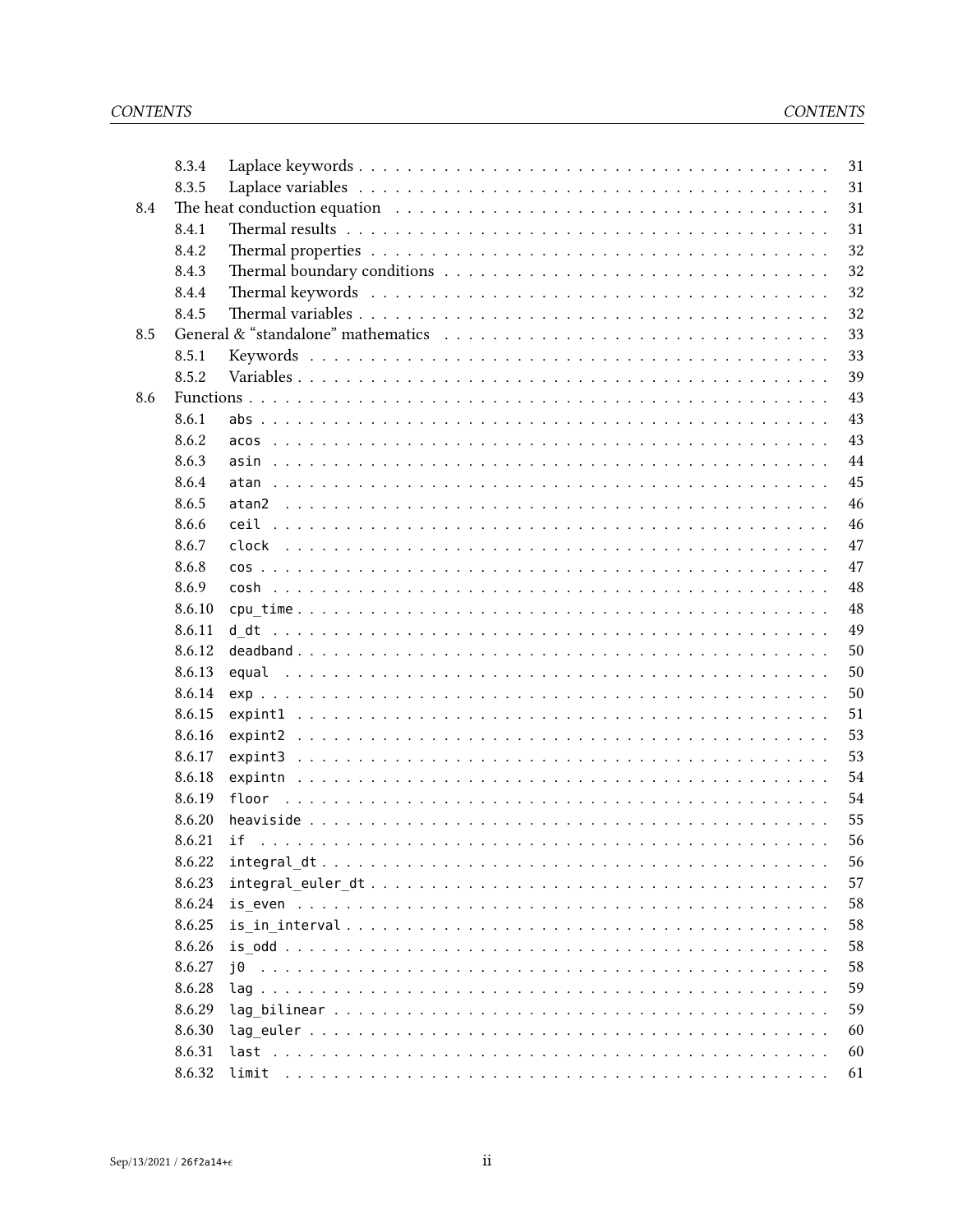|     | 8.6.33                         |       |  |  |  |  |  |  |  |  |  |  |  |  |  |  | 61 |
|-----|--------------------------------|-------|--|--|--|--|--|--|--|--|--|--|--|--|--|--|----|
|     | 8.6.34                         |       |  |  |  |  |  |  |  |  |  |  |  |  |  |  | 62 |
|     | 8.6.35                         |       |  |  |  |  |  |  |  |  |  |  |  |  |  |  | 63 |
|     | 8.6.36                         |       |  |  |  |  |  |  |  |  |  |  |  |  |  |  | 64 |
|     | 8.6.37                         |       |  |  |  |  |  |  |  |  |  |  |  |  |  |  | 64 |
|     | 8.6.38                         |       |  |  |  |  |  |  |  |  |  |  |  |  |  |  | 64 |
|     | 8.6.39                         |       |  |  |  |  |  |  |  |  |  |  |  |  |  |  | 64 |
|     | 8.6.40                         |       |  |  |  |  |  |  |  |  |  |  |  |  |  |  | 64 |
|     | 8.6.41                         |       |  |  |  |  |  |  |  |  |  |  |  |  |  |  | 65 |
|     | 8.6.42                         |       |  |  |  |  |  |  |  |  |  |  |  |  |  |  | 65 |
|     | 8.6.43                         |       |  |  |  |  |  |  |  |  |  |  |  |  |  |  | 65 |
|     | 8.6.44                         | round |  |  |  |  |  |  |  |  |  |  |  |  |  |  | 65 |
|     | 8.6.45                         |       |  |  |  |  |  |  |  |  |  |  |  |  |  |  | 66 |
|     | 8.6.46                         |       |  |  |  |  |  |  |  |  |  |  |  |  |  |  | 67 |
|     | 8.6.47                         |       |  |  |  |  |  |  |  |  |  |  |  |  |  |  | 68 |
|     | 8.6.48                         |       |  |  |  |  |  |  |  |  |  |  |  |  |  |  | 69 |
|     | 8.6.49                         |       |  |  |  |  |  |  |  |  |  |  |  |  |  |  | 69 |
|     | 8.6.50                         |       |  |  |  |  |  |  |  |  |  |  |  |  |  |  | 70 |
|     | 8.6.51                         |       |  |  |  |  |  |  |  |  |  |  |  |  |  |  | 71 |
|     | 8.6.52                         |       |  |  |  |  |  |  |  |  |  |  |  |  |  |  | 72 |
|     | 8.6.53                         |       |  |  |  |  |  |  |  |  |  |  |  |  |  |  | 72 |
|     | 8.6.54                         |       |  |  |  |  |  |  |  |  |  |  |  |  |  |  | 73 |
|     | 8.6.55                         |       |  |  |  |  |  |  |  |  |  |  |  |  |  |  | 73 |
|     | 8.6.56                         |       |  |  |  |  |  |  |  |  |  |  |  |  |  |  | 74 |
| 8.7 |                                |       |  |  |  |  |  |  |  |  |  |  |  |  |  |  | 74 |
|     | 8.7.1                          |       |  |  |  |  |  |  |  |  |  |  |  |  |  |  | 74 |
| 8.8 |                                |       |  |  |  |  |  |  |  |  |  |  |  |  |  |  | 74 |
|     | 8.8.1                          |       |  |  |  |  |  |  |  |  |  |  |  |  |  |  | 74 |
|     |                                |       |  |  |  |  |  |  |  |  |  |  |  |  |  |  |    |
|     | A FeenoX & the UNIX Philospohy |       |  |  |  |  |  |  |  |  |  |  |  |  |  |  | 75 |
| A.1 |                                |       |  |  |  |  |  |  |  |  |  |  |  |  |  |  | 75 |
| A.2 |                                |       |  |  |  |  |  |  |  |  |  |  |  |  |  |  | 75 |
| A.3 |                                |       |  |  |  |  |  |  |  |  |  |  |  |  |  |  | 75 |
| A.4 |                                |       |  |  |  |  |  |  |  |  |  |  |  |  |  |  | 76 |
| A.5 |                                |       |  |  |  |  |  |  |  |  |  |  |  |  |  |  | 76 |
| A.6 |                                |       |  |  |  |  |  |  |  |  |  |  |  |  |  |  | 76 |
| A.7 |                                |       |  |  |  |  |  |  |  |  |  |  |  |  |  |  | 76 |
| A.8 |                                |       |  |  |  |  |  |  |  |  |  |  |  |  |  |  | 77 |
| A.9 |                                |       |  |  |  |  |  |  |  |  |  |  |  |  |  |  | 77 |
|     |                                |       |  |  |  |  |  |  |  |  |  |  |  |  |  |  | 77 |
|     |                                |       |  |  |  |  |  |  |  |  |  |  |  |  |  |  | 77 |
|     |                                |       |  |  |  |  |  |  |  |  |  |  |  |  |  |  | 77 |
|     |                                |       |  |  |  |  |  |  |  |  |  |  |  |  |  |  | 78 |
|     |                                |       |  |  |  |  |  |  |  |  |  |  |  |  |  |  | 78 |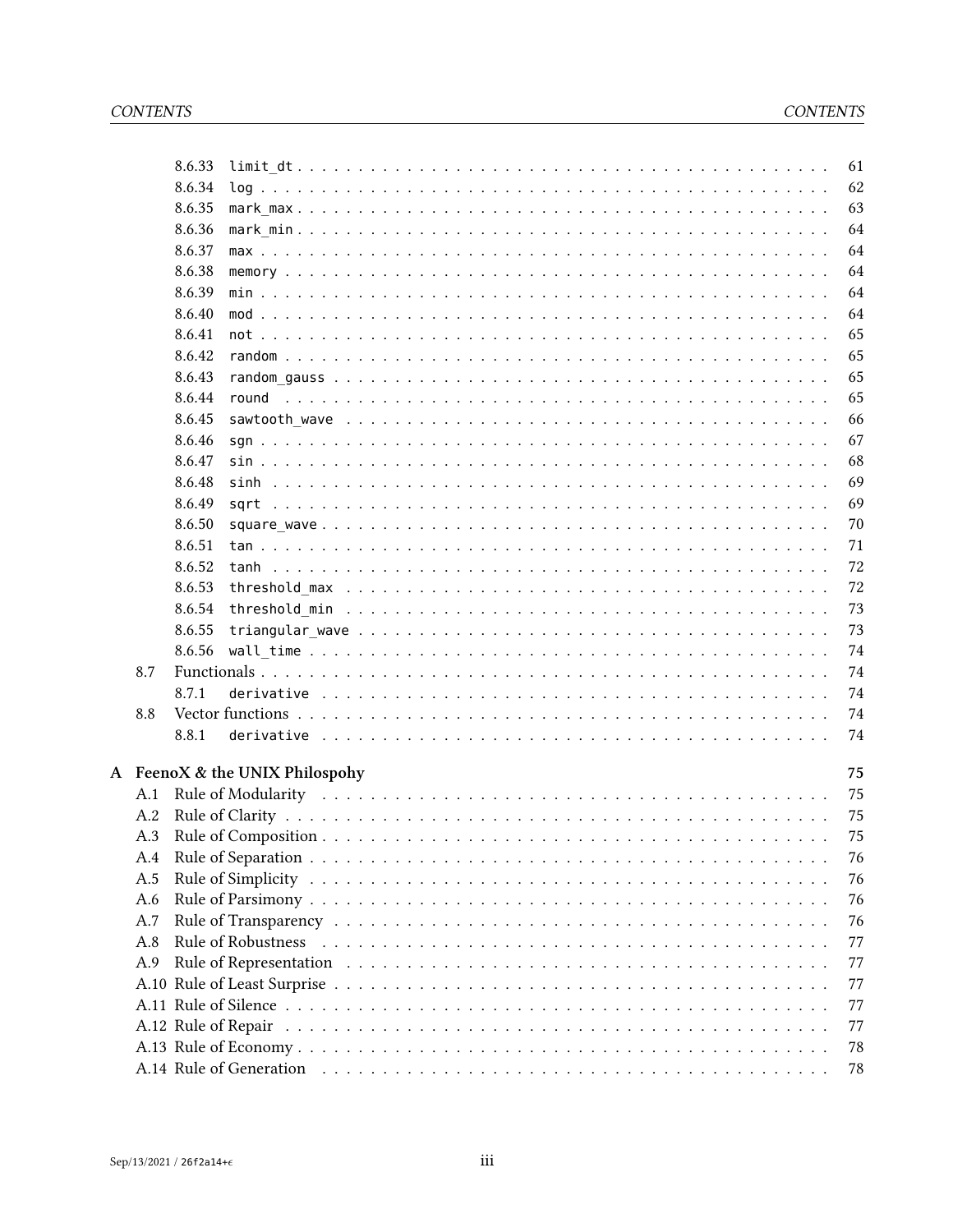| <b>B</b> History | 80 |
|------------------|----|
|                  |    |
|                  |    |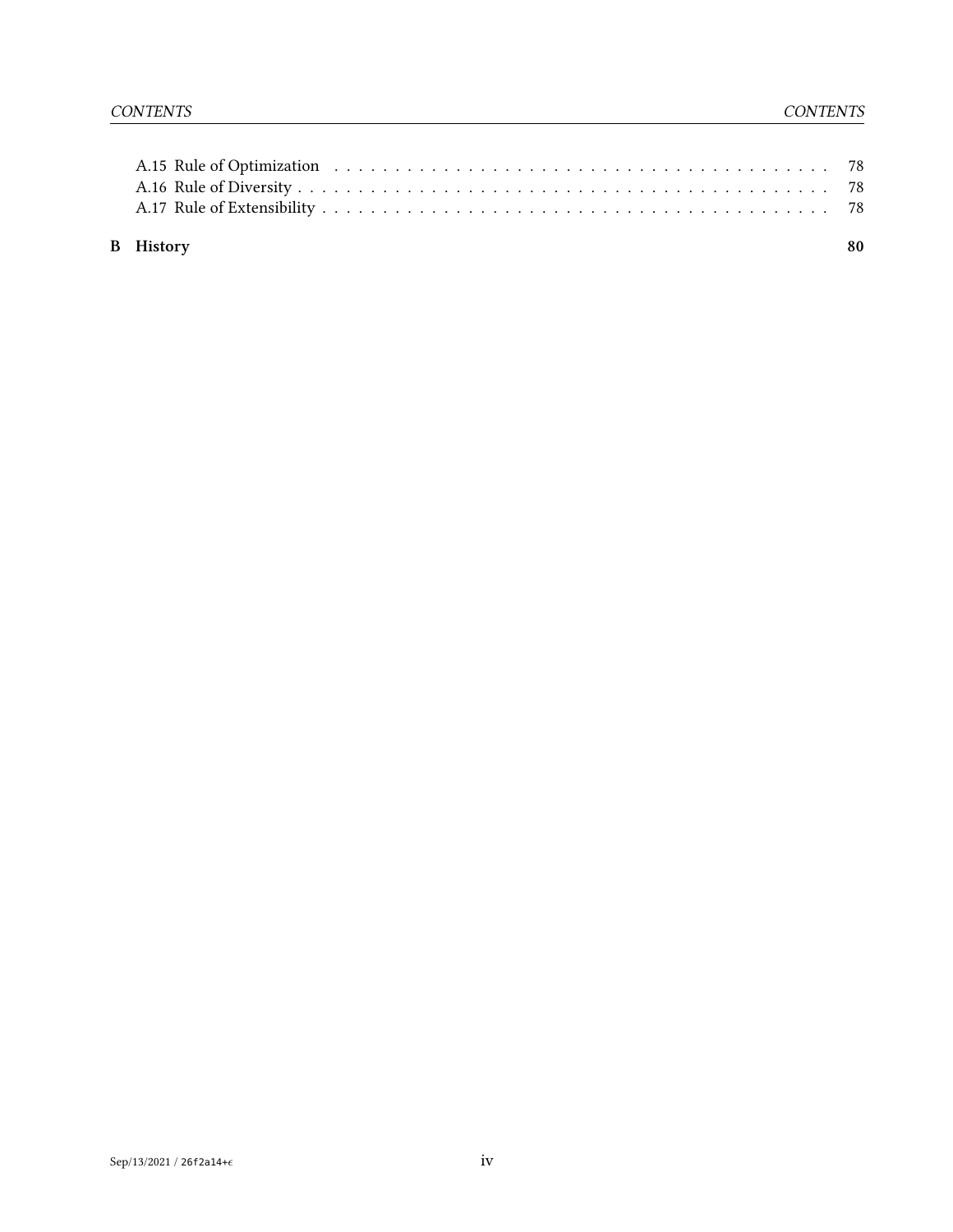## <span id="page-5-0"></span>**Overview**

FeenoX is a computational tool that can solve engineering problems which are usually casted as differentialalgebraic equations (DAEs) or partial differential equations (PDEs). It is to finite elements programs and libraries what Markdown is to Word and TeX, respectively. In particular, it can solve

- dynamical systems defined by a set of user-provided DAEs (such as plant control dynamics for example)
- mechanical elasticity
- heat conduction
- structural modal analysis
- neutron diffusion
- neutron transport

FeenoX reads a plain-text input file which contains the problem definition and writes 100%-user defined results in ASCII (through PRINT or other user-defined output instructions within the input file). For PDE problems, it needs a reference to at least one [Gmsh](http://gmsh.info/) mesh file for the discretization of the domain. It can write postprocessing views in either .msh or .vtk formats.

Keep in mind that FeenoX is just a back end reading a set of input files and writing a set of output files following the design philosophy of UNIX (separation, composition, representation, economy, extensibility, etc). Think of it as a transfer function between input files and output files:

| $+ - - - - - - - - - - - +$                                      |  |  |  |  |  |  |  |  |  |  |  |  |  |
|------------------------------------------------------------------|--|--|--|--|--|--|--|--|--|--|--|--|--|
|                                                                  |  |  |  |  |  |  |  |  |  |  |  |  |  |
| data $(*.dat)$ } input ---->   FeenoX  ----> output { data files |  |  |  |  |  |  |  |  |  |  |  |  |  |
| input $(*.$ fee) $\}$                                            |  |  |  |  |  |  |  |  |  |  |  |  |  |
| $+ - - - - - - - - - - - +$                                      |  |  |  |  |  |  |  |  |  |  |  |  |  |

Following the UNIX programming philosophy, there are no graphical interfaces attached to the FeenoX core, although a wide variety of pre and post-processors can be used with FeenoX. See for example [https://www.](https://www.caeplex.com) [caeplex.com](https://www.caeplex.com) for a web-based interface.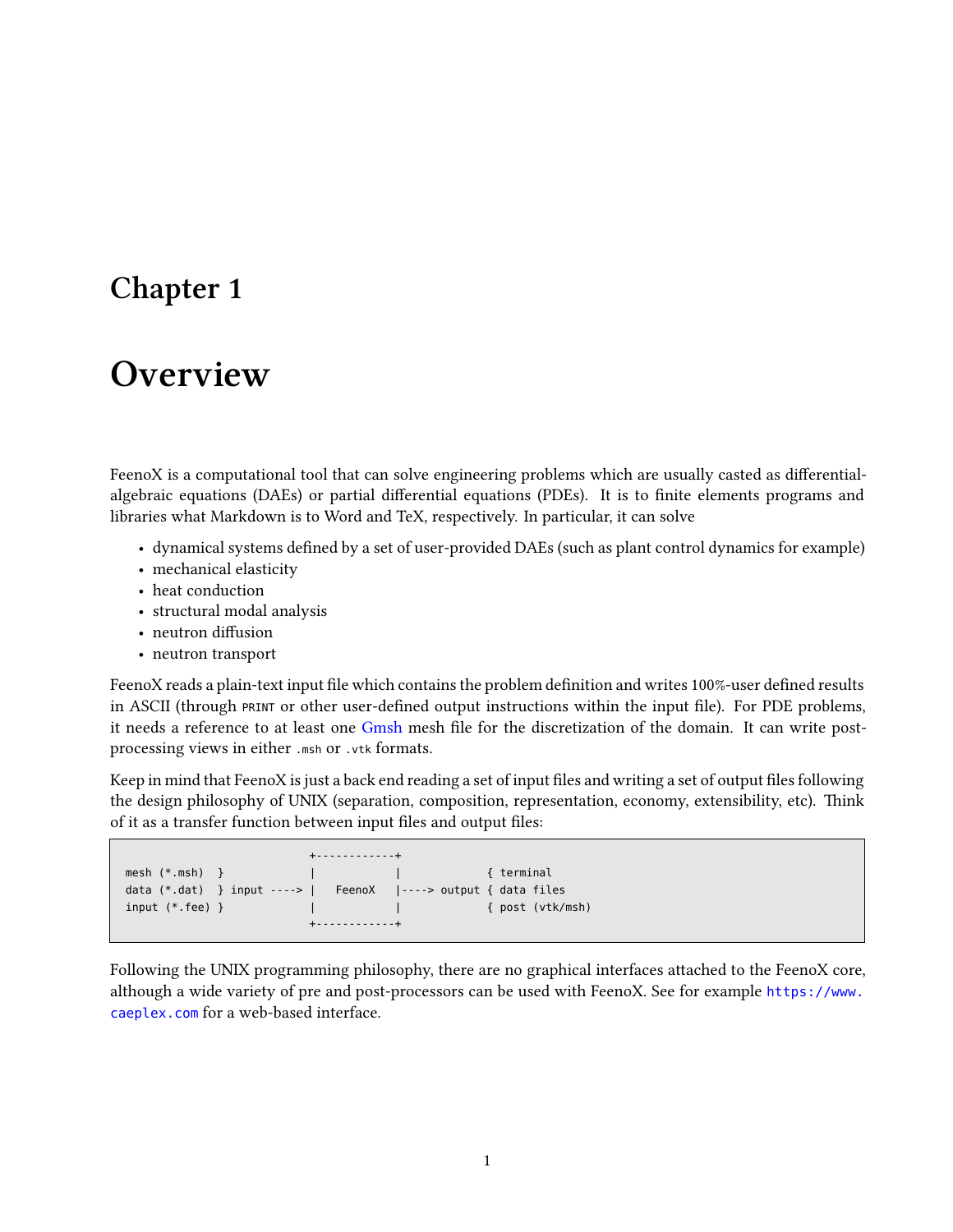# <span id="page-6-0"></span>**Introduction**

[FeenoX](https://www.seamplex.com/feenox) is to finite-element software and libraries what Markdown is to word processors and typesetting systems. It can be seen as

- a syntactically-sweetened way of asking the computer to solve engineering-related mathematical problems, and/or
- a finite-element(ish) tool with a particular design basis

Note that some of the problems solved with FeenoX might not actually rely on the finite element method, but on general mathematical models and even on the finite volumes method. That is why we say it is a finiteelement(ish) tool.

- FeenoX Overview Presentation, August 2021
	- **–** [Recording \(audio in Spanish, slides in English\)](https://youtu.be/-RJ5qn7E9uE)
	- **–** [Slides in PDF](https://www.seamplex.com/feenox/doc/2021-feenox.pdf)
	- **–** [Markdown examples sources](https://github.com/gtheler/2021-presentation)

One of the main features of this allegedly particular design basis is that **simple problems ought to have simple inputs** (*rule of simplicity*). For instance, to solve one-dimensional heat conduction over the domain  $x \in [0,1]$ (which is indeed one of the most simple engineering problems we can find) the following input file is enough:

| <b>READ MESH</b> slab.msh           | # read mesh in Gmsh's v4.1 format               |
|-------------------------------------|-------------------------------------------------|
| <b>PROBLEM</b> thermal DIMENSIONS 1 | # tell FeenoX what we want to solve             |
| $k = 1$                             | $#$ set uniform conductivity                    |
| $BC \leftarrow T=0$                 | # set fixed temperatures as BCs                 |
| $BC$ right $T=1$                    | # "left" and "right" are defined in the mesh    |
| <b>SOLVE PROBLEM</b>                | # tell FeenoX we are ready to solve the problem |
| <b>PRINT</b> $T(0.5)$               | # ask for the temperature at $x=0.5$            |
|                                     |                                                 |

```
$ feenox thermal-1d-dirichlet-constant-k.fee
0.5
$
```
The mesh is assumed to have been already created with [Gmsh](http://gmsh.info/) (or any other pre-processing tool and converted to .msh format with [Meshio](https://github.com/nschloe/meshio) for example). This assumption follows the *rule of composition* and prevents the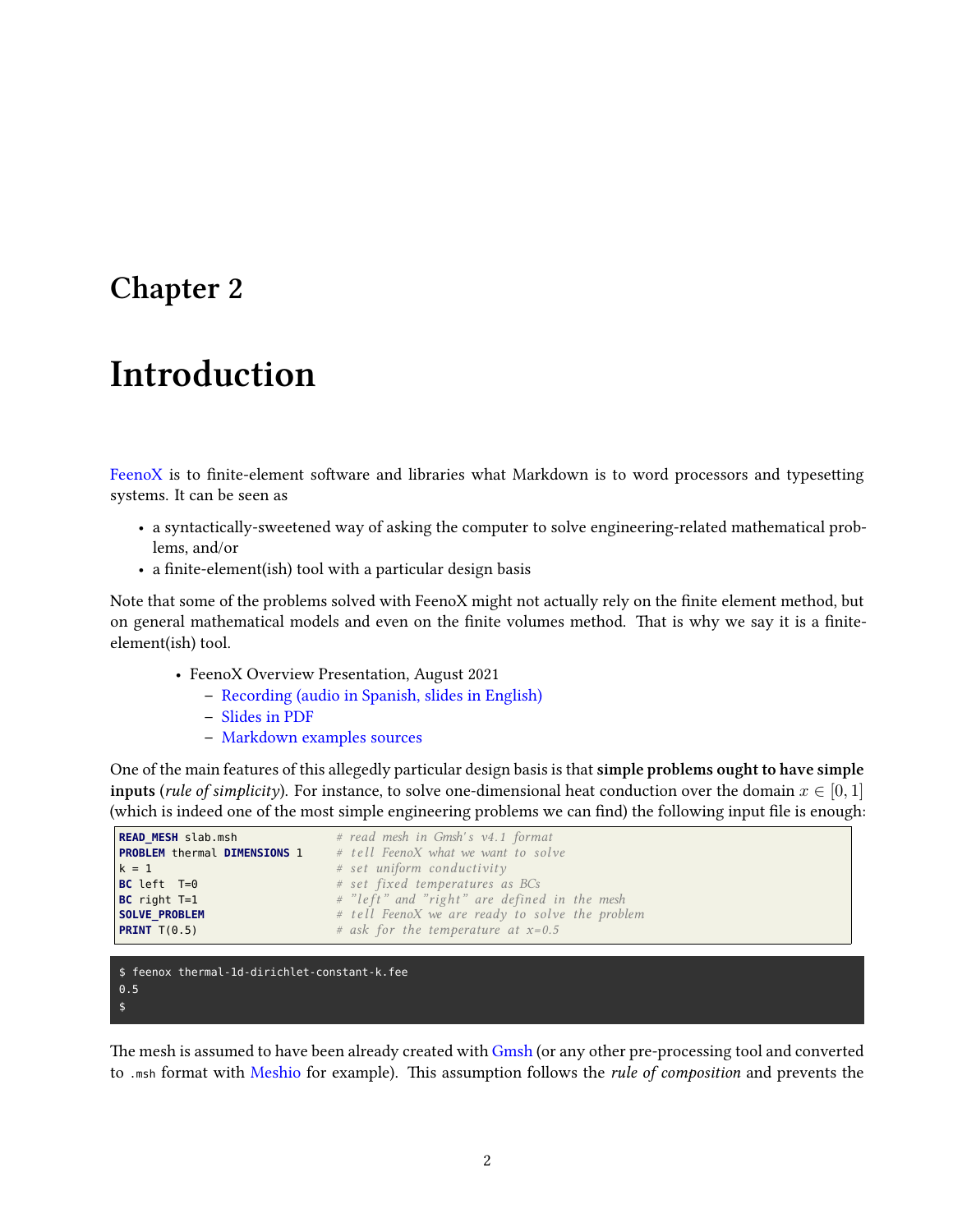actual input file to be polluted with mesh-dependent data (such as node coordinates and/or nodal loads) so as to keep it simple and make it [Git-](https://git-scm.com/)friendly (*rule of generation*). The only link between the mesh and the FeenoX input file is through physical groups (in the case above left and right) used to set boundary conditions and/or material properties.

Another design-basis decision is that **similar problems ought to have similar inputs** (*rule of least surprise*). So in order to have a space-dependent conductivity, we only have to replace one line in the input above: instead of defining a scalar *k* we define a function of *x* (we also update the output to show the analytical solution as well):

```
READ_MESH slab.msh
PROBLEM thermal DIMENSIONS 1
k(x) = 1+x # space−dependent conductivity
BC left T=0
BC right T=1
SOLVE_PROBLEM
PRINT T(1/2) log(1+1/2)/log(2) # print numerical and analytical solutions
$ feenox thermal-1d-dirichlet-space-k.fee
0.584959 0.584963
```

```
$
```
0.581139 0.581139

\$

FeenoX has an **everything is an expression** design principle, meaning that any numerical input can be an algebraic expression (e.g.  $T(1/2)$  is the same as  $T(0.5)$ ). If we want to have a temperature-dependent conductivity (which renders the problem non-linear) we can take advantage of the fact that  $T(x)$  is available not only as an argument to PRINT but also for the definition of algebraic functions:

```
READ_MESH slab.msh
PROBLEM thermal DIMENSIONS 1
k(x) = 1+T(x) # temperature−dependent conductivity
BC left T=0
BC right T=1
SOLVE_PROBLEM
PRINT T(1/2) sqrt(1+(3*0.5))-1 # print numerical and analytical solutions
$ feenox thermal-1d-dirichlet-temperature-k.fee
```
For example, we can solve the [NAFEMS LE11](https://www.nafems.org/publications/resource_center/p18/) "Solid cylinder/Taper/Sphere-Temperature" benchmark like

```
READ_MESH nafems-le11.msh DIMENSIONS 3
PROBLEM mechanical
# linear temperature gradient in the radial and axial direc tion
T(x,y,z) = sqrt(x^2 + y^2) + z# Boundary conditions
BC xz symmetry # same as v=0 but "symmetry" follows the statement
BC yz symmetry # ide with u=0
BC xy w=0
BC HIH'I' w=0
```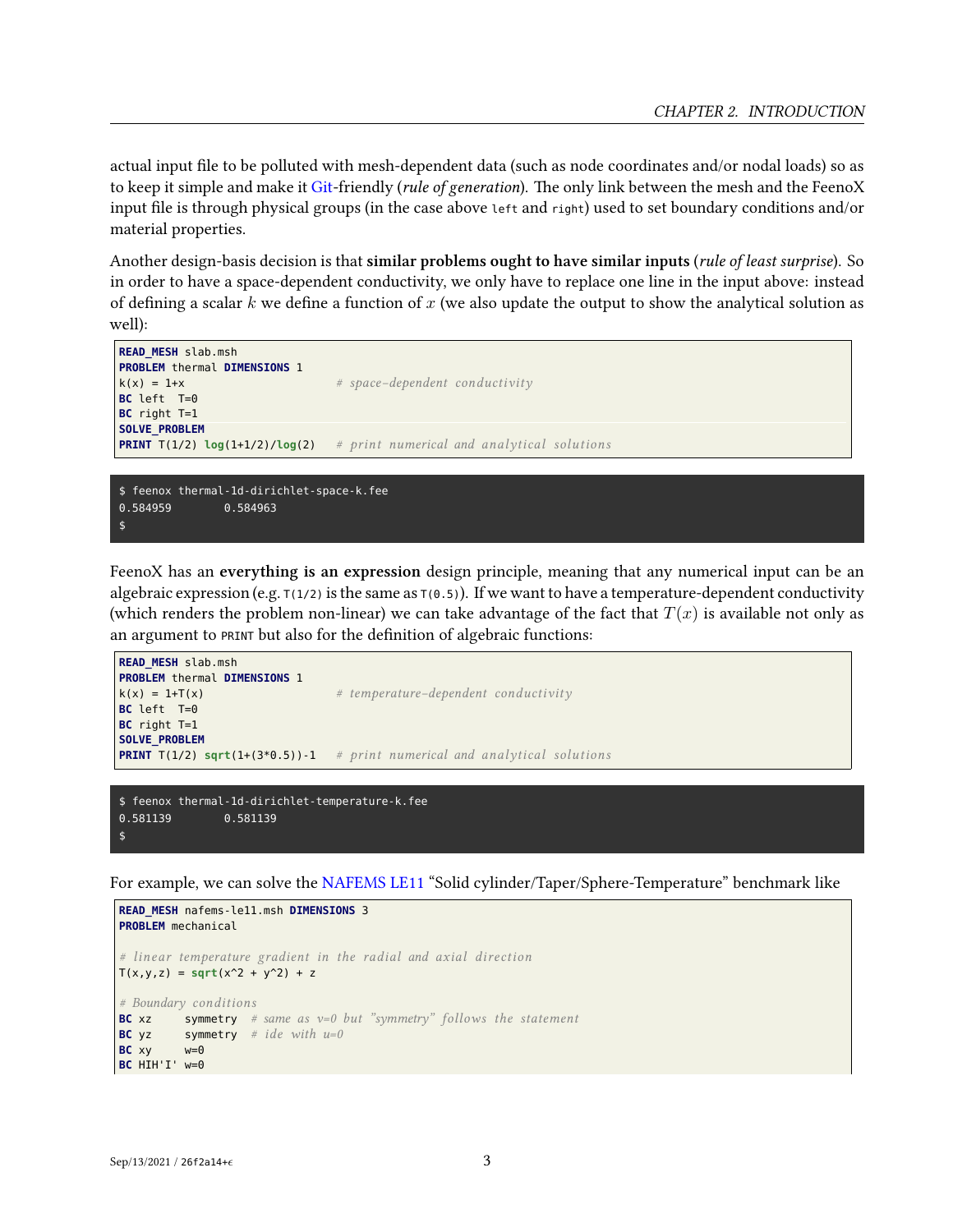```
# material properties ( i so t ropic & uniform so we can use scalar constants)
E = 210e3*1e6 # mesh i s in meters , so E=210e3 MPa −> Pa
nu = 0.3 # dimensionless
alpha = 2.3e-4 # in 1/eC as in the problem
SOLVE_PROBLEM
WRITE_MESH nafems-le11.vtk VECTOR u v w T sigma1 sigma2 sigma3 sigma sigmaz
PRINT "sigma_z(A) = " sigmaz(0, 1, 0)/1e6 "MPa"
```
Another example would be the famous chaotic [Lorenz' dynamical system](http://en.wikipedia.org/wiki/Lorenz_system)—the one of the butterfly—whose differential equations are

$$
\begin{cases}\n\dot{x} &= \sigma \cdot (y - x) \\
\dot{y} &= x \cdot (r - z) - y \\
\dot{z} &= xy - bz\n\end{cases}
$$

where  $\sigma = 10$ ,  $b = 8/3$  and  $r = 28$  are the classical parameters that generate the butterfly as presented by Edward Lorenz back in his seminal 1963 paper [Deterministic non-periodic flow.](http://journals.ametsoc.org/doi/abs/10.1175/1520-0469%281963%29020%3C0130%3ADNF%3E2.0.CO%3B2) We can solve it with FeenoX by writing the equations in the input file as naturally as possible, as illustrated in the input file that follows:

```
PHASE_SPACE x y z # Lorenz 'attractors phase space is x-y-zend_time = 40 # we go from t=0 to 40 non−dimensional units
sigma = 10 # the original parameters from the 1963 paper
r = 28b = 8/3x \theta = -11 # initial conditions
y \ 0 = -16z = 22.5# the dynamical system ' s equations written as naturally as possible
x dot = sigma*(y - x)
y dot = x*(r - z) - yz_dot = x*y - b*zPRINT t x y z # four−column plain−ASCII output
```
Please note the following two points about both cases above:

- 1. The input files are very similar to the statements of each problem in plain English words (*rule of clarity*). Take some time to read the [problem statement of the NAFEMS LE11 benchmark](doc/design/nafems-le11/nafems-le11.png) and the FeenoX input to see how well the latter matches the former. Same for the Lorenz' chaotic system. Those with some experience may want to compare them to the inputs decks (sic) needed for other common FEA programs.
- 2. By design, 100% of FeenoX' output is controlled by the user. Had there not been any PRINT OT WRITE\_MESH instructions, the output would have been empty, following the *rule of silence*. This is a significant change with respect to traditional engineering codes that date back from times when one CPU hour was worth dozens (or even hundreds) of engineering hours. At that time, cognizant engineers had to dig into thousands of lines of data to search for a single individual result. Nowadays, following the *rule of*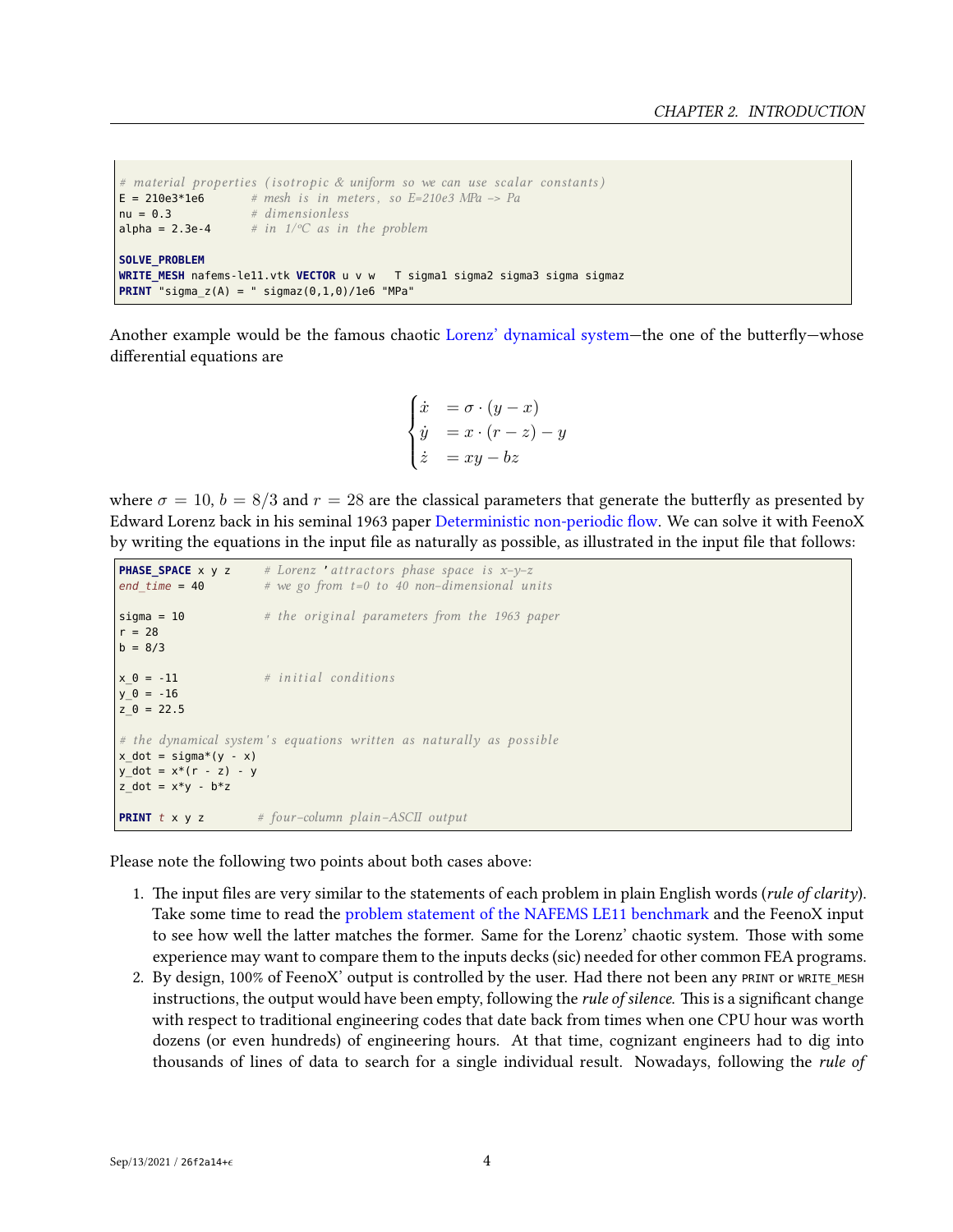*economy*, it is actually far easier to ask the code to write only what is needed in the particular format that suits the user.

In other words, FeenoX is a computational tool to solve

- dynamical systems written as sets of ODEs/DAEs, or
- steady or quasi-static thermo-mechanical problems, or
- steady or transient heat conduction problems, or
- modal analysis problems,
- neutron diffusion or transport problems
- community-contributed problems

in such a way that the input is a near-English text file that defines the problem to be solved. Some basic rules are

- FeenoX is just a **solver** working as a *transfer function* between input and output files. Following the *rules of separation, parsimony and diversity*, **there is no embedded graphical interface** but means of using generic pre and post processing tools—in particular, [Gmsh](http://gmsh.info/) and [Paraview](https://www.paraview.org/) respectively. See also [CAEplex.](www.caeplex.com)
- The input files should be [syntactically sugared](https://en.wikipedia.org/wiki/Syntactic_sugar) so as to be as self-describing as possible.
- Simple problems ought to need simple input files.
- Similar problems ought to need similar input files.
- Everything is an expression. Whenever a number is expected, an algebraic expression can be entered as well. Variables, vectors, matrices and functions are supported. Here is how to replace the boundary condition on the right side of the slab above with a radiation condition:

```
sigma = 1 # non−dimensional stefan−boltzmann constant
e = 0.8 # emissivity
Tinf=1 # non−dimensional reference temperature
BC right q=sigma*e*(Tinf^4-T(x)^4)
```
• FeenoX should run natively in the cloud and be able to massively scale in parallel. See the [Software](doc/sds.md) [Requirements Specification](doc/sds.md) and the [Software Development Specification](doc/sds.md) for details.

Since it is free [\(as in freedom](https://www.gnu.org/philosophy/free-sw.en.html)) and open source, contributions to add features (and to fix bugs) are welcome. In particular, each kind of problem supported by FeenoX (thermal, mechanical, modal, etc.) has a subdirectory of source files which can be used as a template to add new problems, as implied in the "community-contributed problems" bullet above (*rules of modularity and extensibility*). See the [documentation](#page-0-0) for details about how to contribute.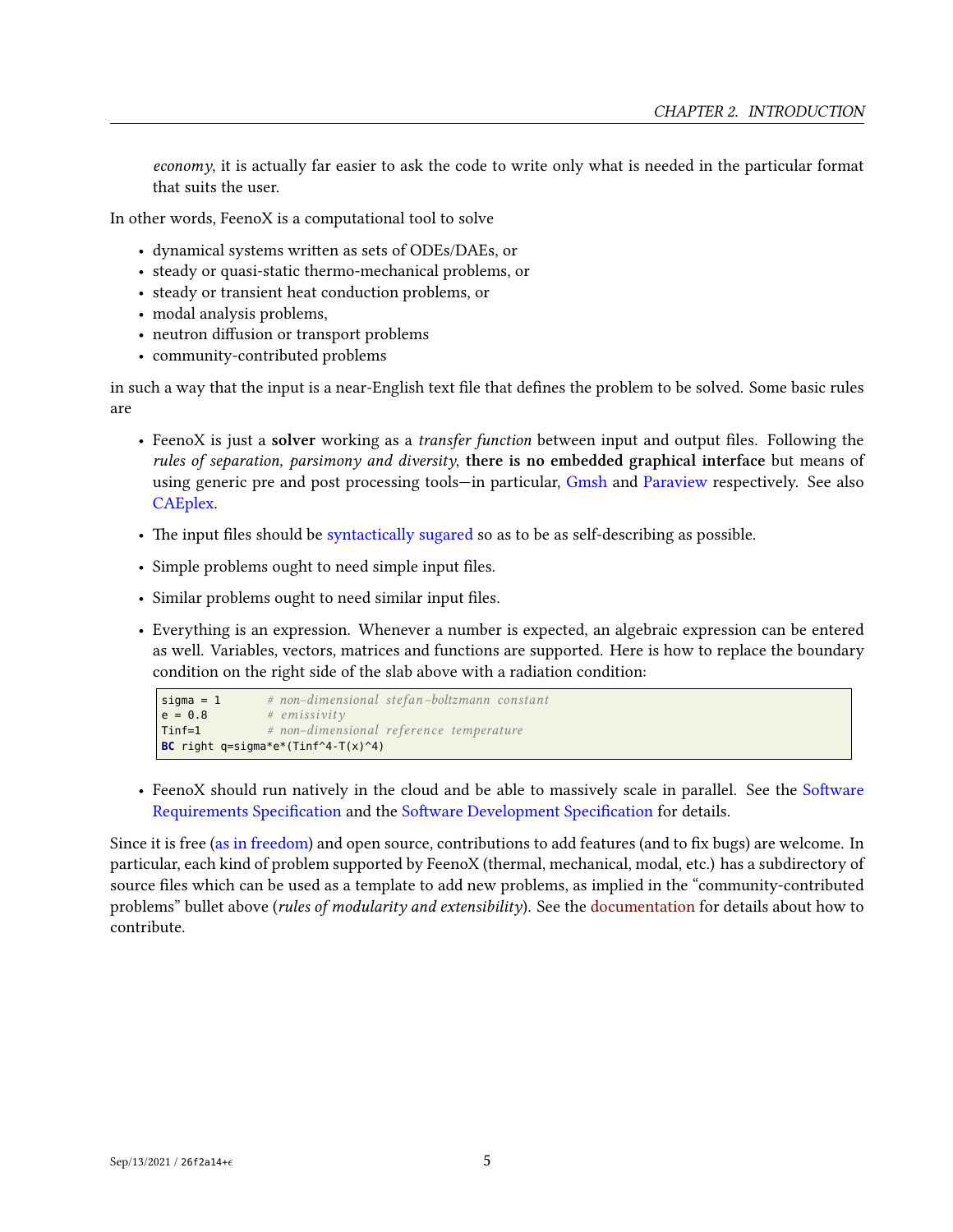# <span id="page-10-0"></span>**Running feenox**

## <span id="page-10-1"></span>**3.1 Invocation**

The format for running the feenox program is:

feenox [options] inputfile [optional\_extra\_arguments] ...

The feenox executable supports the following options:

**-h, --help** display usage and commmand-line help and exit

**-v, --version** display brief version information and exit

**-V, --versions** display detailed version information

Instructions will be read from standard input if "-" is passed as inputfile, i.e.

```
$ echo 'PRINT 2+2' | feenox -
4
```
PETSc and SLEPc options can be passed in [options] as well, with the difference that two hyphens have to be used instead of only once. For example, to pass the PETSc option -ksp\_view the actual FeenoX invocation should be

\$ feenox --ksp\_view input.fee

The optional [replacement arguments] part of the command line mean that each argument after the input file that does not start with an hyphen will be expanded verbatim in the input file in each occurrence of \$1, \$2, etc. For example

```
$ echo 'PRINT $1+$2' | feenox - 3 4
7
```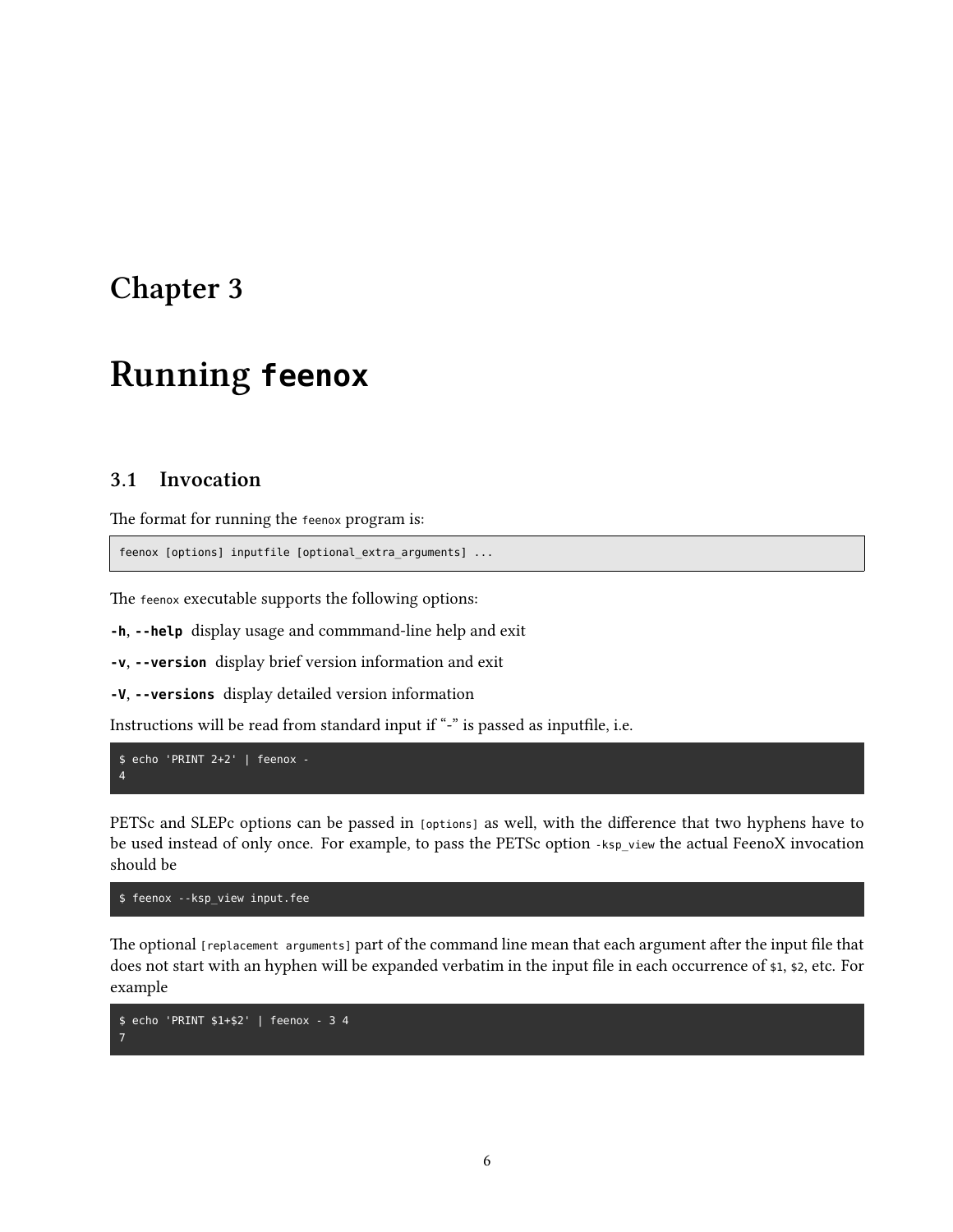## <span id="page-11-0"></span>**3.2 Compilation**

These detailed compilation instructions are aimed at amd64 Debian-based GNU/Linux distributions. The compilation procedure follows POSIX, so it should work in other operating systems and architectures as well. Distributions not using apt for packages (i.e. yum) should change the package installation commands (and possibly the package names). The instructions should also work for in MacOS, although the apt-get commands should be replaced by brew or similar. Same for Windows under [Cygwin,](https://www.cygwin.com/) the packages should be installed through the Cygwin installer. WSL was not tested, but should work as well.

## <span id="page-11-1"></span>**3.2.1 Quickstart**

Note that the quickest way to get started is to get an already-compiled statically-linked binary executable. Follow these instructions if that option is not suitable for your workflow.

On a GNU/Linux box (preferably Debian-based), follow these quick steps. See next section for detailed explanations.

1. Install mandatory dependencies

sudo apt-get install gcc make git automake autoconf libgsl-dev

If you cannot install libgsl-dev but still have git and the build toolchain, you can have the configure script to download and compile it for you. See point 4 below.

2. Install optional dependencies (of course these are *optional* but recommended)

sudo apt-get install libsundials-dev petsc-dev slepc-dev

3. Clone Github repository

git clone https://github.com/seamplex/feenox

4. Boostrap, configure, compile & make

```
cd feenox
./autogen.sh
./configure
make
```
If you cannot (or do not want) to use libgsl-dev from a package repository, call configure with --enable *<sup>←</sup>-* -download-gsl:

./configure --enable-download-gsl

If you do not have Internet access, get the tarball manually, copy it to the same directory as configure and run again.

5. Run test suite (optional)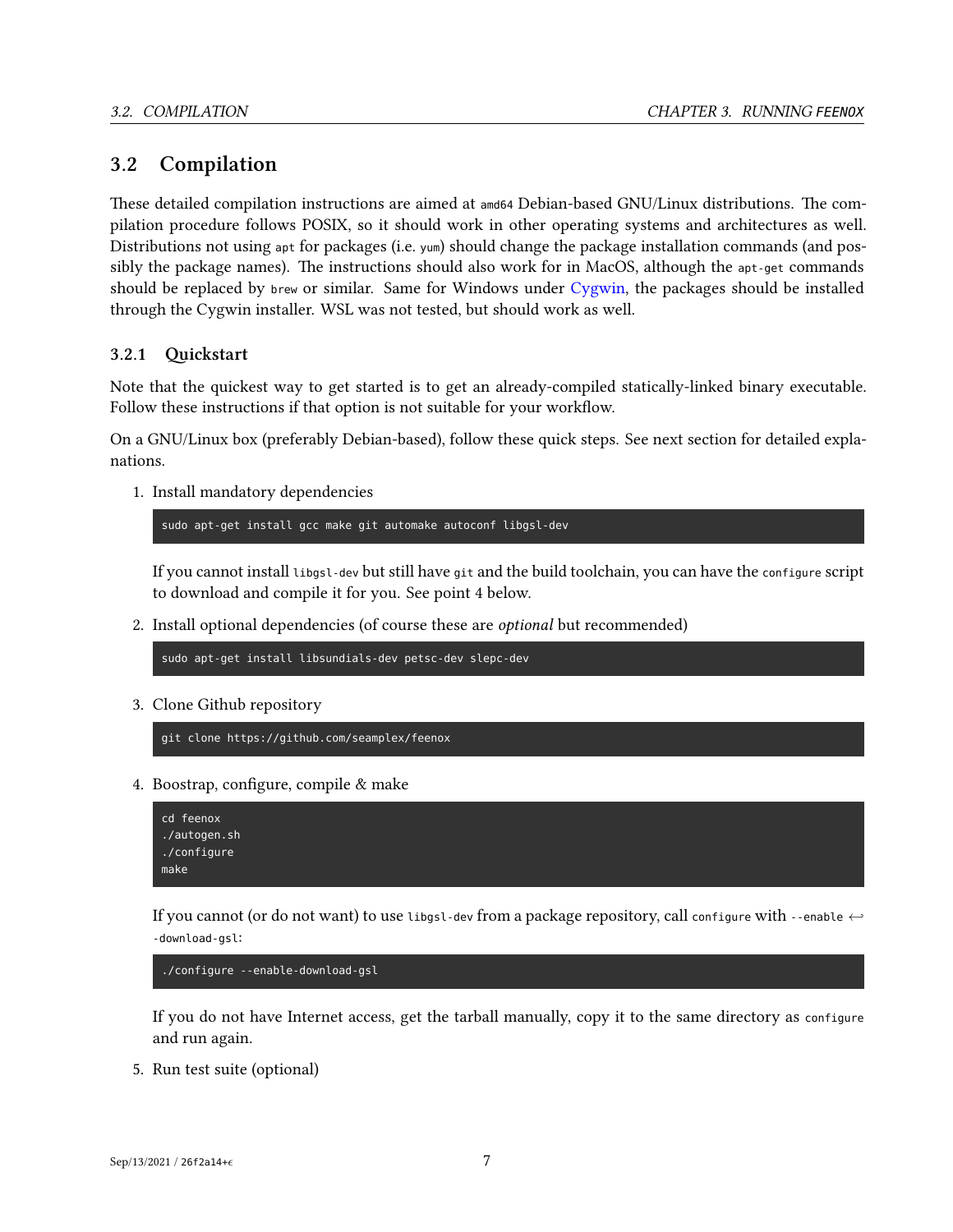make check

6. Install the binary system wide (optional)

sudo make install

## <span id="page-12-0"></span>**3.2.2 Detailed configuration and compilation**

The main target and development environment is Debian GNU/Linux, although it should be possible to compile FeenoX in any free GNU/Linux variant (and even the in non-free MacOS and Windows). As per the [SRS](SRS.md), all dependencies have to be available on mainstream GNU/Linux distributions. But they can also be compiled from source in case the package repositories are not available or customized compilation flags are needed (i.e. optimization or debugging settings).

All the dependencies are free and open source software. PETSc/SLEPc also depend on other mathematical libraries to perform particular operations such as linear algebra. These extra dependencies can be either free (such as LAPACK) or non-free (such as MKL), but there is always at least one combination of a working setup that involves only free and open source software which is compatible with FeenoX licensing terms (GPLv3+). See the documentation of each package for licensing details.

## **3.2.2.1 Mandatory dependencies**

FeenoX has one mandatory dependency for run-time execution and the standard build toolchain for compilation. It is written in C99 so only a C compiler is needed, although make is also required. Free and open source compilers are favored. The usual C compiler is gcc but clang can also be used. Nevertheless, the non-free icc has also been tested.

Note that there is no need to have a Fortran nor a C++ compiler to build FeenoX. They might be needed to build other dependencies (such as PETSc), but not to compile FeenoX with all the dependencies installed from package repositories. In case the build toolchain is not already installed, do so with

sudo apt-get install gcc make

If the source is to be fetched from the Git repository then of course git is needed but also autoconf and automake since the configure script is not stored in the Git repository but the autogen.sh script that bootstraps the tree and creates it. So if instead of compiling a source tarball one wants to clone from GitHub, these packages are also mandatory:

sudo apt-get install git automake autoconf

Again, chances are that any existing GNU/Linux box has all these tools already installed.

**3.2.2.1.1 The GNU Scientific Library** The only run-time dependency is [GNU GSL](https://www.gnu.org/software/gsl/) (not to be confused with [Microsoft GSL\)](https://github.com/microsoft/GSL). It can be installed with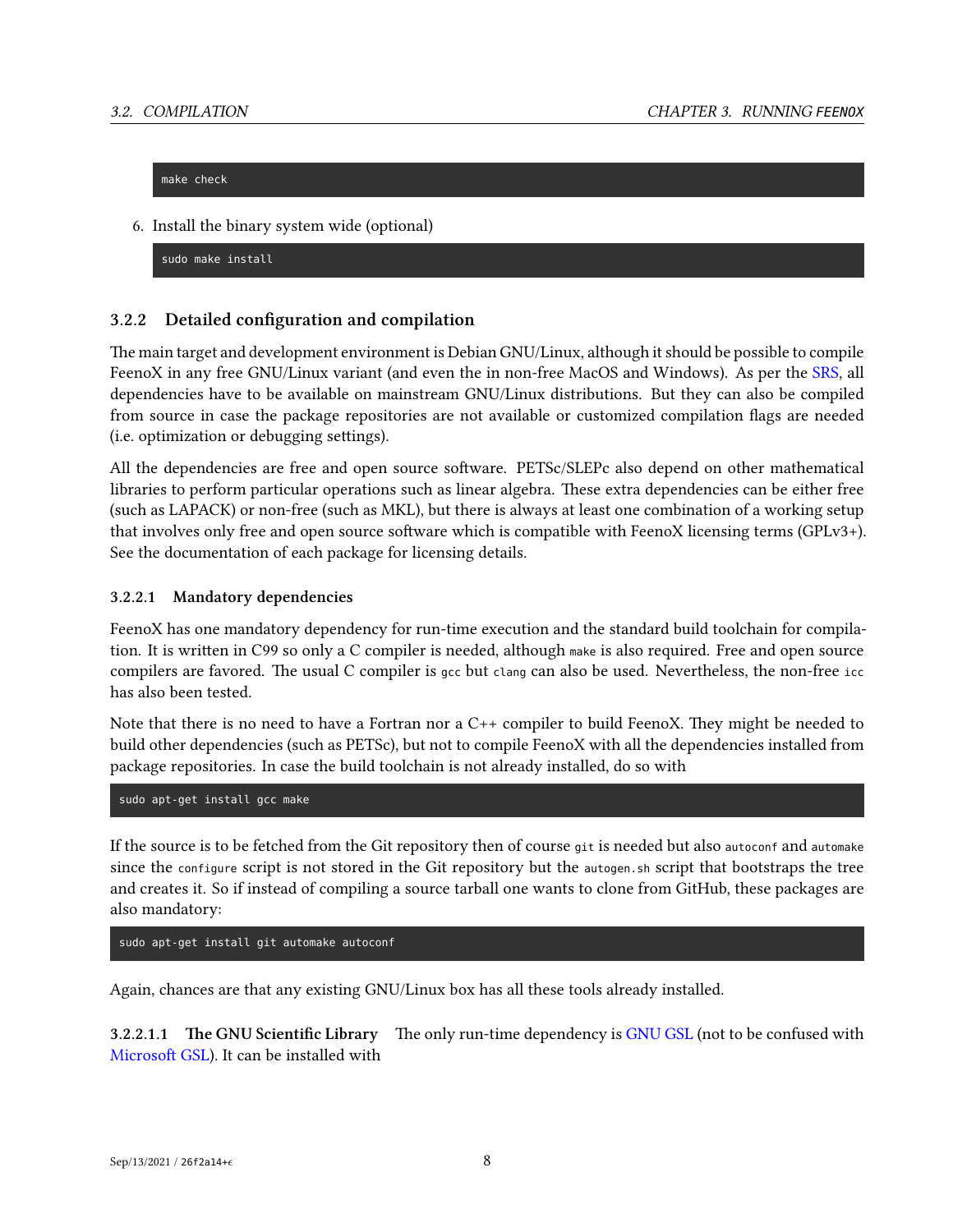#### sudo apt-get install libgsl-dev

In case this package is not available or you do not have enough permissions to install system-wide packages, there are two options.

- 1. Pass the option --enable-download-gsl to the configure script below.
- 2. Manually download, compile and install [GNU GSL](https://www.gnu.org/software/gsl/)

If the configure script cannot find both the headers and the actual library, it will refuse to proceed. Note that the FeenoX binaries already contain a static version of the GSL so it is not needed to have it installed in order to run the statically-linked binaries.

## **3.2.2.2 Optional dependencies**

FeenoX has three optional run-time dependencies. It can be compiled without any of these but functionality will be reduced:

- [SUNDIALS](https://computing.llnl.gov/projects/sundials) provides support for solving systems of ordinary differential equations (ODEs) or differentialalgebraic equations (DAEs). This dependency is needed when running inputs with the PHASE SPACE  $\leftrightarrow$ keyword.
- [PETSc](https://petsc.org/) provides support for solving partial differential equations (PDEs). This dependency is needed when running inputs with the PROBLEM keyword.
- [SLEPc](https://slepc.upv.es/) provides support for solving eigen-value problems in partial differential equations (PDEs). This dependency is needed for inputs with PROBLEM types with eigen-value formulations such as modal and neutron\_transport.

In absence of all these, FeenoX can still be used to

- solve general mathematical problems such as the ones to compute the Fibonacci sequence,
- operate on functions, either algebraically or point-wise interpolated,
- read, operate over and write meshes,
- etc.

These optional dependencies have to be installed separately. There is no option to have configure to download them as with --enable-download-gsl.

**3.2.2.2.1 SUNDIALS** [SUNDIALS](https://computing.llnl.gov/projects/sundials) is a SUite of Nonlinear and DIfferential/ALgebraic equation Solvers. It is used by FeenoX to solve dynamical systems casted as DAEs with the keyword PHASE\_SPACE, like the Lorenz system.

Install either by doing

sudo apt-get install libsundials-dev

or by following the instructions in the documentation.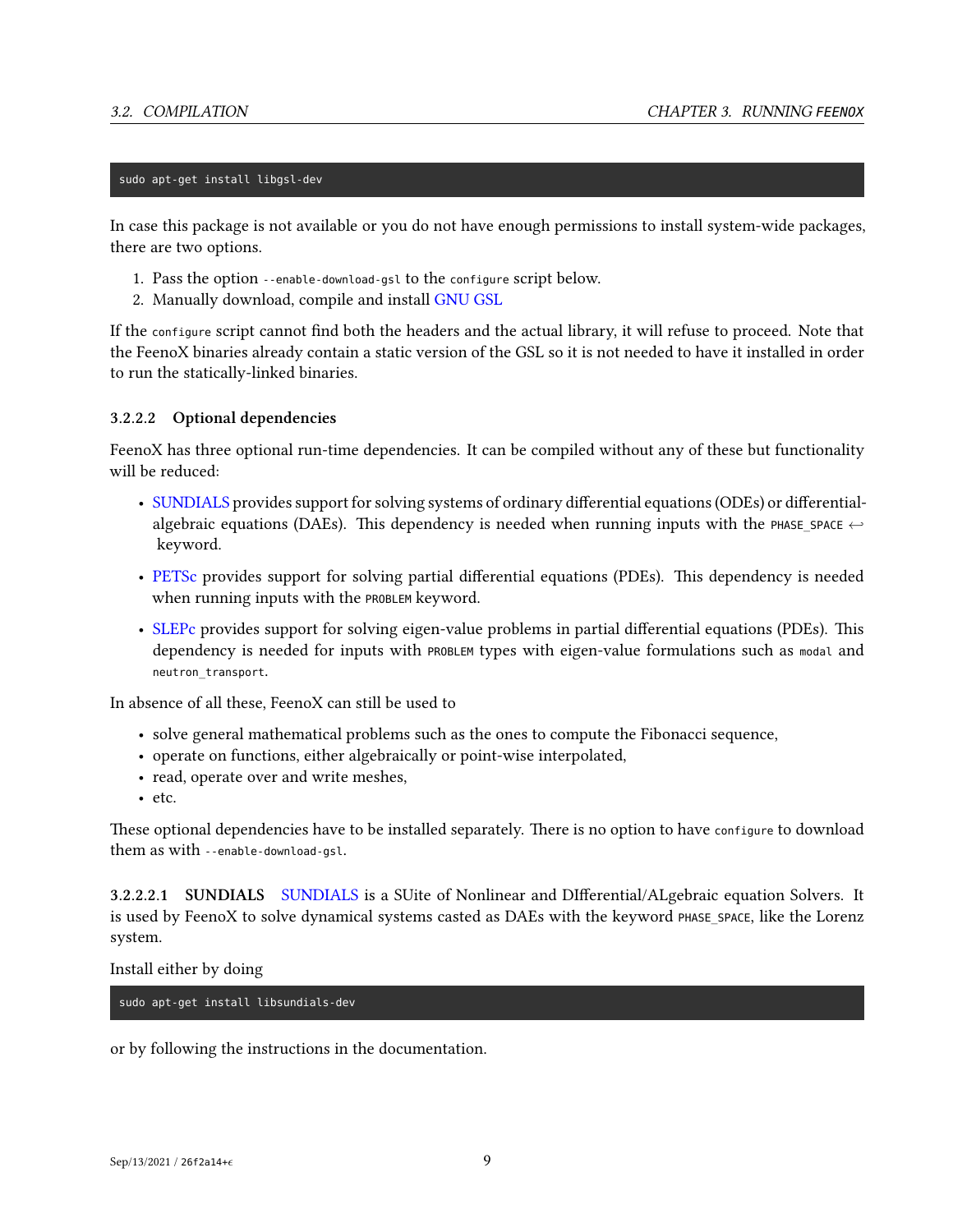**3.2.2.2.2 PETSc** [PETSc](https://petsc.org/), the Portable, Extensible Toolkit for Scientific Computation, pronounced PET-see (/ˈpɛt-siː/), is a suite of data structures and routines for the scalable (parallel) solution of scientific applications modeled by partial differential equations. It is used by FeenoX to solve PDEs with the keyword PROBLEM, like thermal conduction on a slab.

Install either by doing

sudo apt-get install petsc-dev

or by following the instructions in the documentation.

Note that

- Configuring and compiling PETSc from scratch might be difficult the first time. It has a lot of dependencies and options. Read the official [documentation](https://petsc.org/release/install/) for a detailed explanation.
- There is a huge difference in efficiency between using PETSc compiled with debugging symbols and with optimization flags. Make sure to configure --with-debugging=0 for FeenoX production runs and leave the debugging symbols (which is the default) for development only.
- FeenoX needs PETSc to be configured with real double-precision scalars. It will compile but will complain at run-time when using complex and/or single or quad-precision scalars.
- FeenoX honors the PETSC\_DIR and PETSC\_ARCH environment variables when executing configure. If these two do not exist or are empty, it will try to use the default system-wide locations (i.e. the petsc-dev package).

**3.2.2.2.3 SLEPc** [SLEPc,](https://slepc.upv.es/) the Scalable Library for Eigenvalue Problem Computations, is a software library for the solution of large scale sparse eigenvalue problems on parallel computers. It is used by FeenoX to solve PDEs with the keyword PROBLEM that need eigen-value computations, such as modal analysis of a cantilevered beam.

Install either by doing

sudo apt-get install slepc-dev

or by following the instructions in the documentation.

Note that

- SLEPc is an extension of PETSc so the latter has to be already installed and configured.
- FeenoX honors the SLEPC DIR environment variable when executing configure. If it does not exist or is empty it will try to use the default system-wide locations (i.e. the slepc-dev package).
- If PETSc was configured with --download-slepc then the SLEPC DIR variable has to be set to the directory inside PETSC\_DIR where SLEPc was cloned and compiled.

## **3.2.2.3 FeenoX source code**

There are two ways of getting FeenoX' source code:

- 1. Cloning the GitHub repository at <https://github.com/seamplex/feenox>
- 2. Downloading a source tarball from <https://seamplex.com/feenox/dist/src/>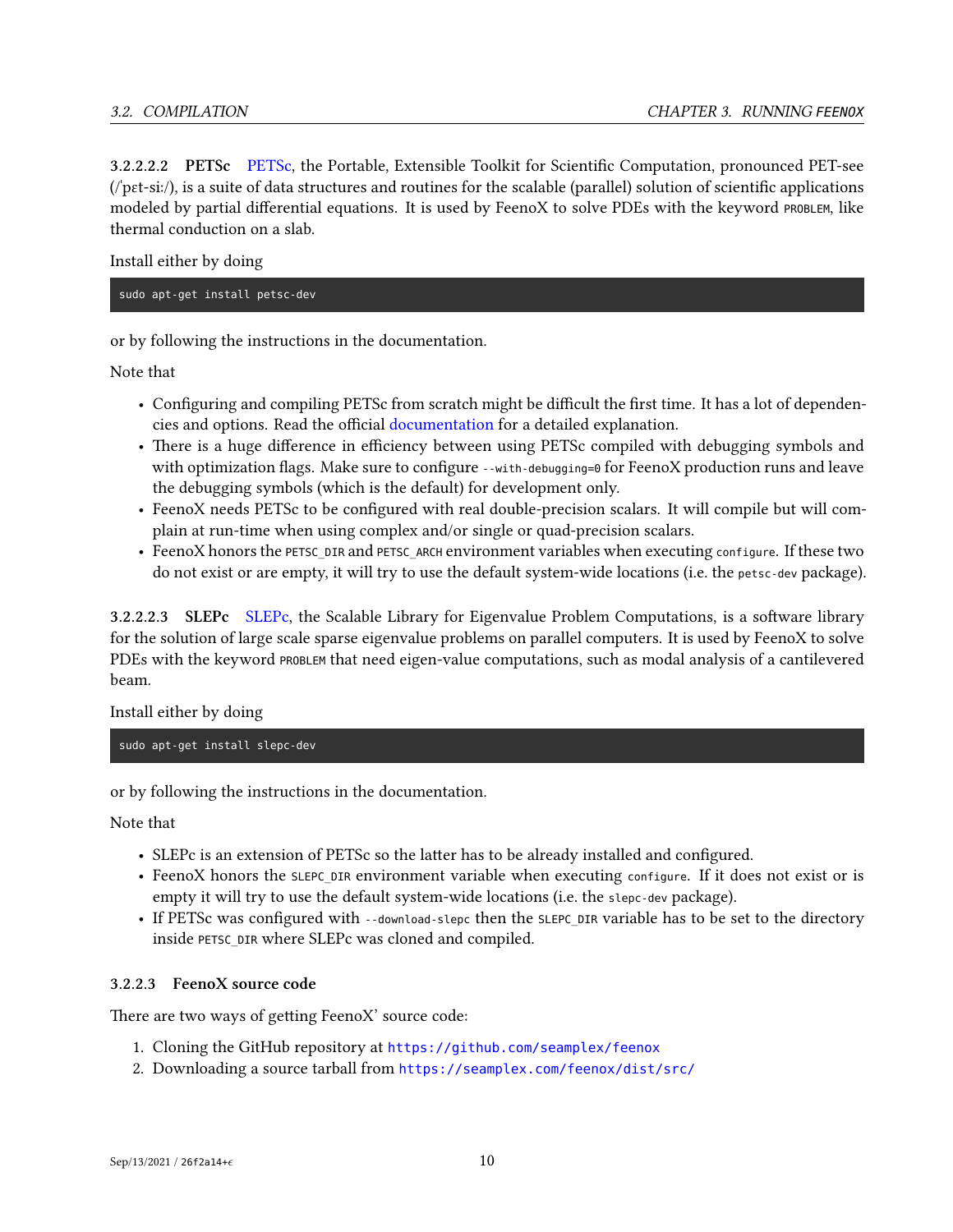**3.2.2.3.1 Git repository** The main Git repository is hosted on GitHub at [https://github.com/seamplex/fe](https://github.com/seamplex/feenox) [enox](https://github.com/seamplex/feenox). It is public so it can be cloned either through HTTPS or SSH without needing any particular credentials. It can also be forked freely. See the [Programming Guide](programming.md) for details about pull requests and/or write access to the main repository.

Ideally, the main branch should have a usable snapshot. All other branches might contain code that might not compile or might not run or might not be tested. If you find a commit in the main branch that does not pass the tests, please report it in the issue tracker ASAP.

After cloning the repository

```
git clone https://github.com/seamplex/feenox
```
the autogen.sh script has to be called to bootstrap the working tree, since the configure script is not stored in the repository but created from configure.ac (which is in the repository) by autogen.

Similarly, after updating the working tree with

git pull

it is recommended to re-run the autogen.sh script. It will do a make clean and re-compute the version string.

**3.2.2.3.2 Source tarballs** When downloading a source tarball, there is no need to run autogen.sh since the configure script is already included in the tarball. This method cannot update the working tree. For each new FeenoX release, the whole tarball has to be downloaded again.

## **3.2.2.4 Configuration**

To create a proper Makefile for the particular architecture, dependencies and compilation options, the script configure has to be executed. This procedure follows the [GNU Coding Standards](https://www.gnu.org/prep/standards/).

./configure

Without any particular options, configure will check if the mandatory [GNU Scientific Library](https://www.gnu.org/software/gsl/) is available (both its headers and run-time library). If it is not, then the option --enable-download-gsl can be used. This option will try to use wget (which should be installed) to download a source tarball, uncompress is, configure and compile it. If these steps are successful, this GSL will be statically linked into the resulting FeenoX executable. If there is no internet connection, the configure script will say that the download failed. In that case, get the indicated tarball file manually , copy it into the current directory and re-run ./configure.

The script will also check for the availability of optional dependencies. At the end of the execution, a summary of what was found (or not) is printed in the standard output:

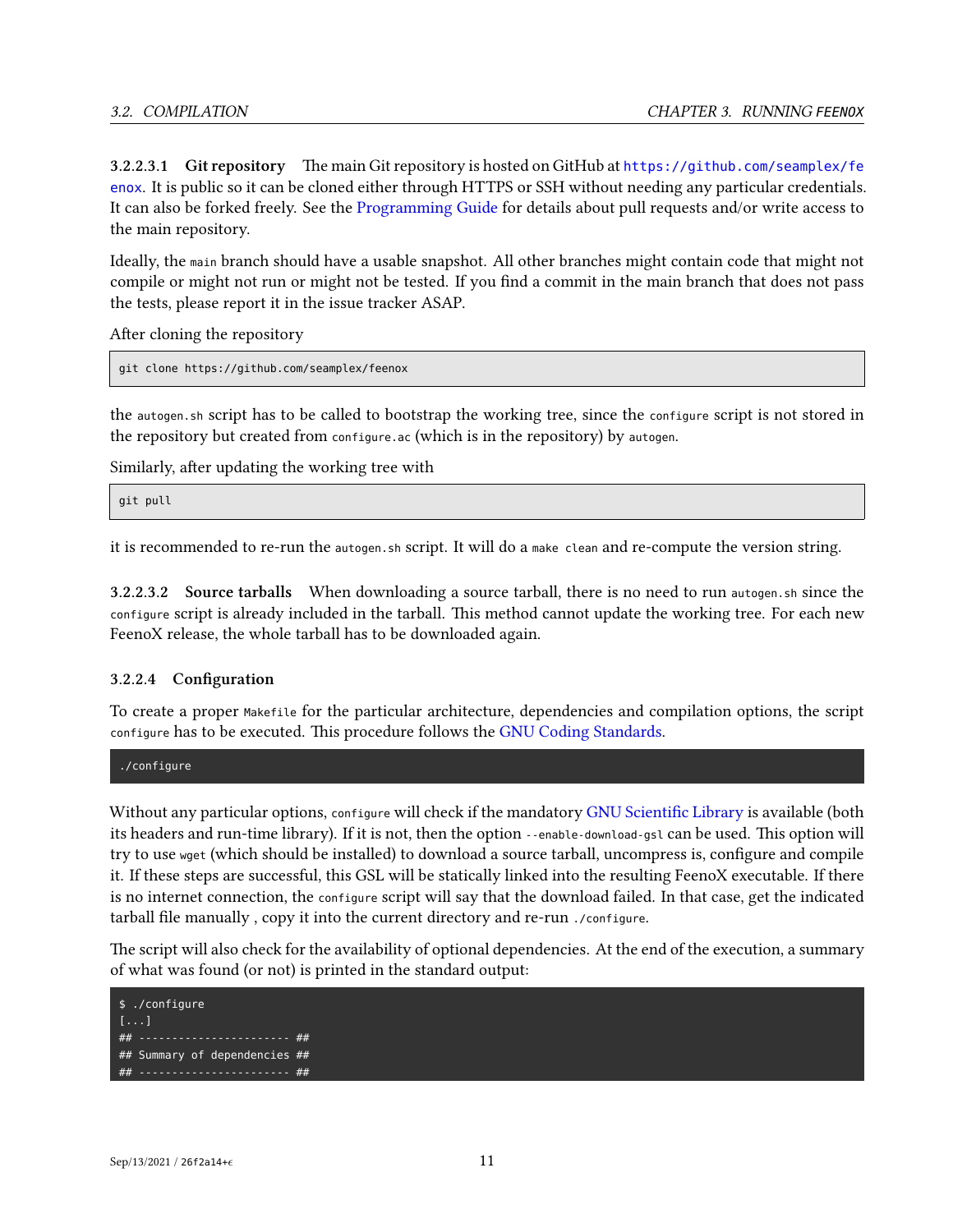| GNU Scientific Library from system |                    |
|------------------------------------|--------------------|
| SUNDIALS IDA                       | ves                |
| <b>PETSC</b>                       | yes /usr/lib/petsc |
| <b>SLEPC</b>                       | no                 |
| $[1 \ldots]$                       |                    |

If for some reason one of the optional dependencies is available but FeenoX should not use it, then pass -- *<sup>←</sup>* without-sundials, --without-petsc and/or --without-slepc as arguments. For example



If configure complains about contradicting values from the cached ones, run autogen.sh again before configure or uncompress the source tarball in a fresh location.

To see all the available options run

./configure --help

#### **3.2.2.5 Source code compilation**

After the successful execution of configure, a Makefile is created. To compile FeenoX, just execute

make

Compilation should take a dozen of seconds. It can be even sped up by using the -j option

make -j8

The binary executable will be located in the src directory but a copy will be made in the base directory as well. Test it by running without any arguments

```
$ ./feenox
FeenoX v0.1.24-g6cfe063
a free no-fee no-X uniX-like finite-element(ish) computational engineering tool
usage: ./feenox [options] inputfile [replacement arguments]
  -h, --help display usage and commmand-line help and exit
  -v, --version display brief version information and exit
  -V, --versions display detailed version information
```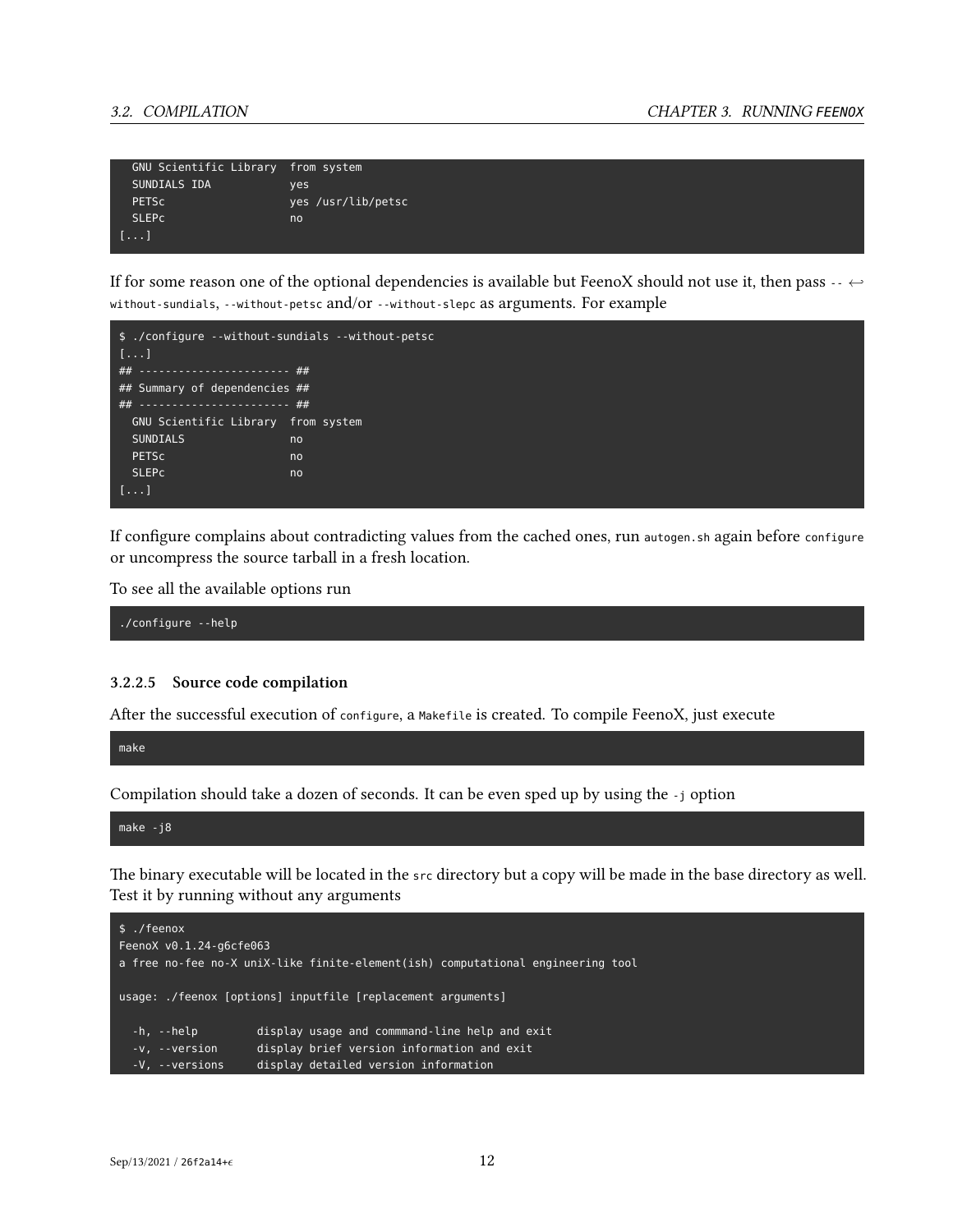```
-s, --sumarize list all symbols in the input file and exit
Instructions will be read from standard input if ""- is passed as
inputfile, i.e.
    $ echo "PRINT 2+2" | feenox -
    4
Report bugs at https://github.com/seamplex/feenox or to jeremy@seamplex.com
Feenox home page: https://www.seamplex.com/feenox/
$
```
The -v (or --version) option shows the version and a copyright notice:



The -V (or --versions) option shows the dates of the last commits, the compiler options and the versions of the linked libraries:

```
$ ./feenox -V
FeenoX v0.1.24-g6cfe063
a free no-fee no-X uniX-like finite-element(ish) computational engineering tool
Last commit date : Sun Aug 29 11:34:04 2021 -0300
Build date : Sun Aug 29 11:44:50 2021 -0300
Build architecture : linux-gnu x86_64
Compiler : gcc (Ubuntu 10.3.0-1ubuntu1) 10.3.0
Compiler flags : -O3
Builder : gtheler@chalmers
GSL version : 2.6
SUNDIALS version : 4.1.0
PETSc version : Petsc Release Version 3.14.5, Mar 03, 2021
PETSc arch
PETSc options : --build=x86_64-linux-gnu --prefix=/usr --includedir=${prefix}/include --mandir=${prefix ←-
    }/share/man --infodir=${prefix}/share/info --sysconfdir=/etc --localstatedir=/var --with-option- ←-
    checking=0 --with-silent-rules=0 --libdir=${prefix}/lib/x86_64-linux-gnu --runstatedir=/run --with- ←-
    maintainer-mode=0 --with-dependency-tracking=0 --with-debugging=0 --shared-library-extension=_real -- ←-
    with-shared-libraries --with-pic=1 --with-cc=mpicc --with-cxx=mpicxx --with-fc=mpif90 --with-cxx- ←-
    dialect=C++11 --with-opencl=1 --with-blas-lib=-lblas --with-lapack-lib=-llapack --with-scalapack=1 -- ←-
    with-scalapack-lib=-lscalapack-openmpi --with-ptscotch=1 --with-ptscotch-include=/usr/include/scotch -- ←-
    with-ptscotch-lib="-lptesmumps -lptscotch -lptscotcherr" --with-fftw=1 --with-fftw-include="[]" --with- ←-
    fftw-lib="-lfftw3 -lfftw3_mpi" --with-superlu_dist=1 --with-superlu_dist-include=/usr/include/superlu- ←-
    dist --with-superlu_dist-lib=-lsuperlu_dist --with-hdf5-include=/usr/include/hdf5/openmpi --with-hdf5- ←-
    lib="-L/usr/lib/x86_64-linux-gnu/hdf5/openmpi -L/usr/lib/x86_64-linux-gnu/openmpi/lib -lhdf5 -lmpi" -- ←-
```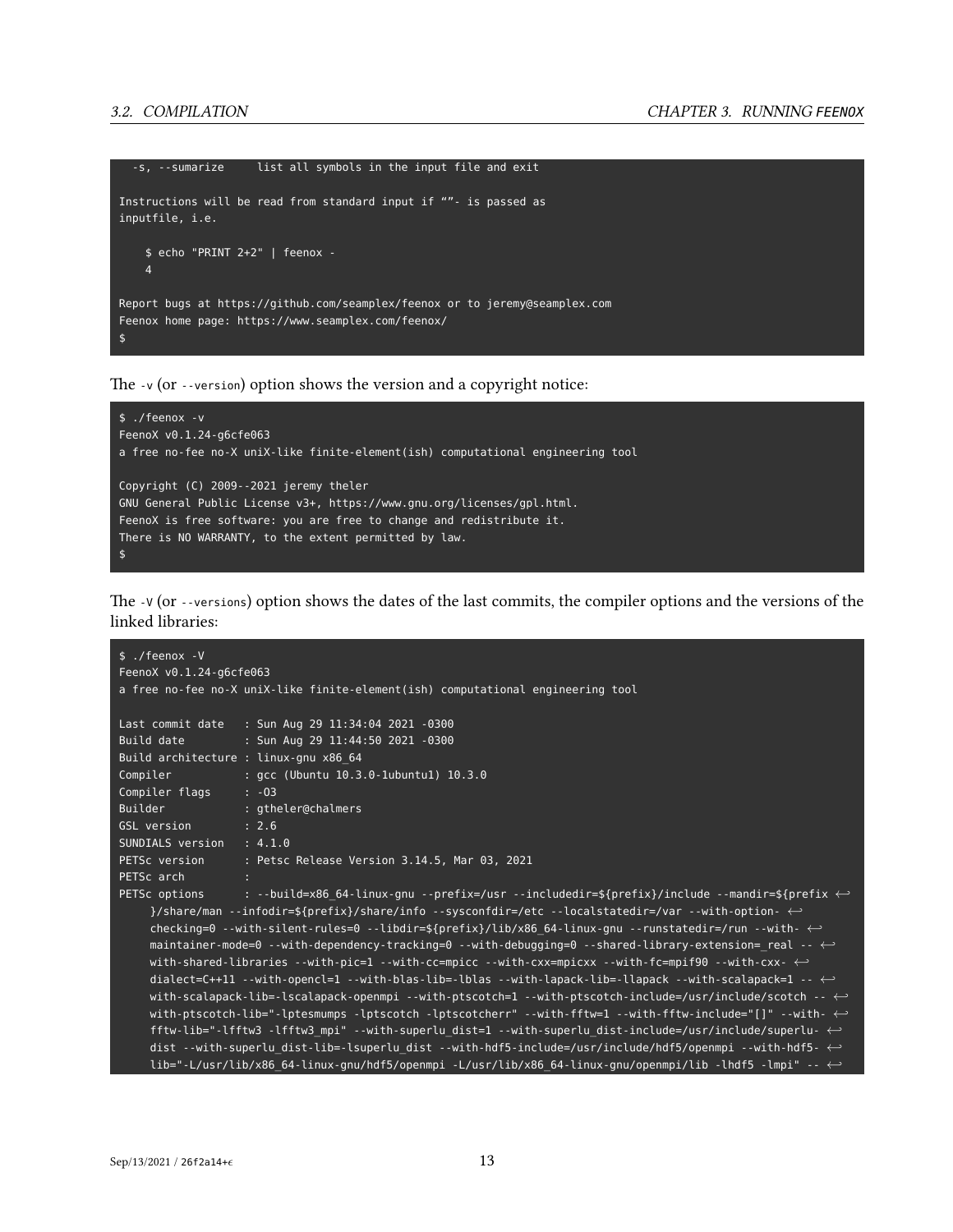CXX\_LINKER\_FLAGS=-Wl,--no-as-needed --with-hypre=1 --with-hypre-include=/usr/include/hypre --with-hypre *←-* -lib=-lHYPRE\_core --with-mumps=1 --with-mumps-include="[]" --with-mumps-lib="-ldmumps -lzmumps -lsmumps *←-* -lcmumps -lmumps\_common -lpord" --with-suitesparse=1 --with-suitesparse-include=/usr/include/ *←* suitesparse --with-suitesparse-lib="-lumfpack -lamd -lcholmod -lklu" --with-superlu=1 --with-superlu- *←* include=/usr/include/superlu --with-superlu-lib=-lsuperlu --prefix=/usr/lib/petscdir/petsc3.14/x86\_64- *←* linux-gnu-real --PETSC\_ARCH=x86\_64-linux-gnu-real CFLAGS="-g -O2 -ffile-prefix-map=/build/petsc-pVufYp/ *←* petsc-3.14.5+dfsg1=. -flto=auto -ffat-lto-objects -fstack-protector-strong -Wformat -Werror=format- *←* security -fPIC" CXXFLAGS="-g -O2 -ffile-prefix-map=/build/petsc-pVufYp/petsc-3.14.5+dfsg1=. -flto=auto *←-* -ffat-lto-objects -fstack-protector-strong -Wformat -Werror=format-security -fPIC" FCFLAGS="-g -O2 - *←* ffile-prefix-map=/build/petsc-pVufYp/petsc-3.14.5+dfsg1=. -flto=auto -ffat-lto-objects -fstack- *←* protector-strong -fPIC -ffree-line-length-0" FFLAGS="-g -O2 -ffile-prefix-map=/build/petsc-pVufYp/petsc *←-* -3.14.5+dfsg1=. -flto=auto -ffat-lto-objects -fstack-protector-strong -fPIC -ffree-line-length-0" *←-* CPPFLAGS="-Wdate-time -D\_FORTIFY\_SOURCE=2" LDFLAGS="-Wl,-Bsymbolic-functions -flto=auto -Wl,-z,relro - *←* fPIC" MAKEFLAGS=w SLEPc version : SLEPc Release Version 3.14.2, Feb 01, 2021

#### \$

### **3.2.2.6 Test suite**

To be explained.

#### **3.2.2.7 Installation**

To be explained.

#### <span id="page-18-0"></span>**3.2.3 Advanced settings**

#### **3.2.3.1 Compiling with debug symbols**

By default the C flags are -03, without debugging. To add the -9 flag, just use CFLAGS when configuring:

./configure CFLAGS="-g -O0"

## **3.2.3.2 Using a different compiler**

Without PETSc, FeenoX uses the CC environment variable to set the compiler. So configure like

./configure CC=clang

When PETSc is detected FeenoX uses the mpicc executable, which is a wrapper to an actual C compiler with extra flags needed to find the headers and the MPI library. To change the wrapped compiler, you should set MPICH\_CC or OMPI\_CC, depending if you are using MPICH or OpenMPI. For example, to force MPICH to use clang do

#### ./configure MPICH\_CC=clang CC=clang

To know which is the default MPI implementation, just run configure without arguments and pay attention to the "Compiler" line in the "Summary of dependencies" section. For example, for OpenMPI a typical summary would be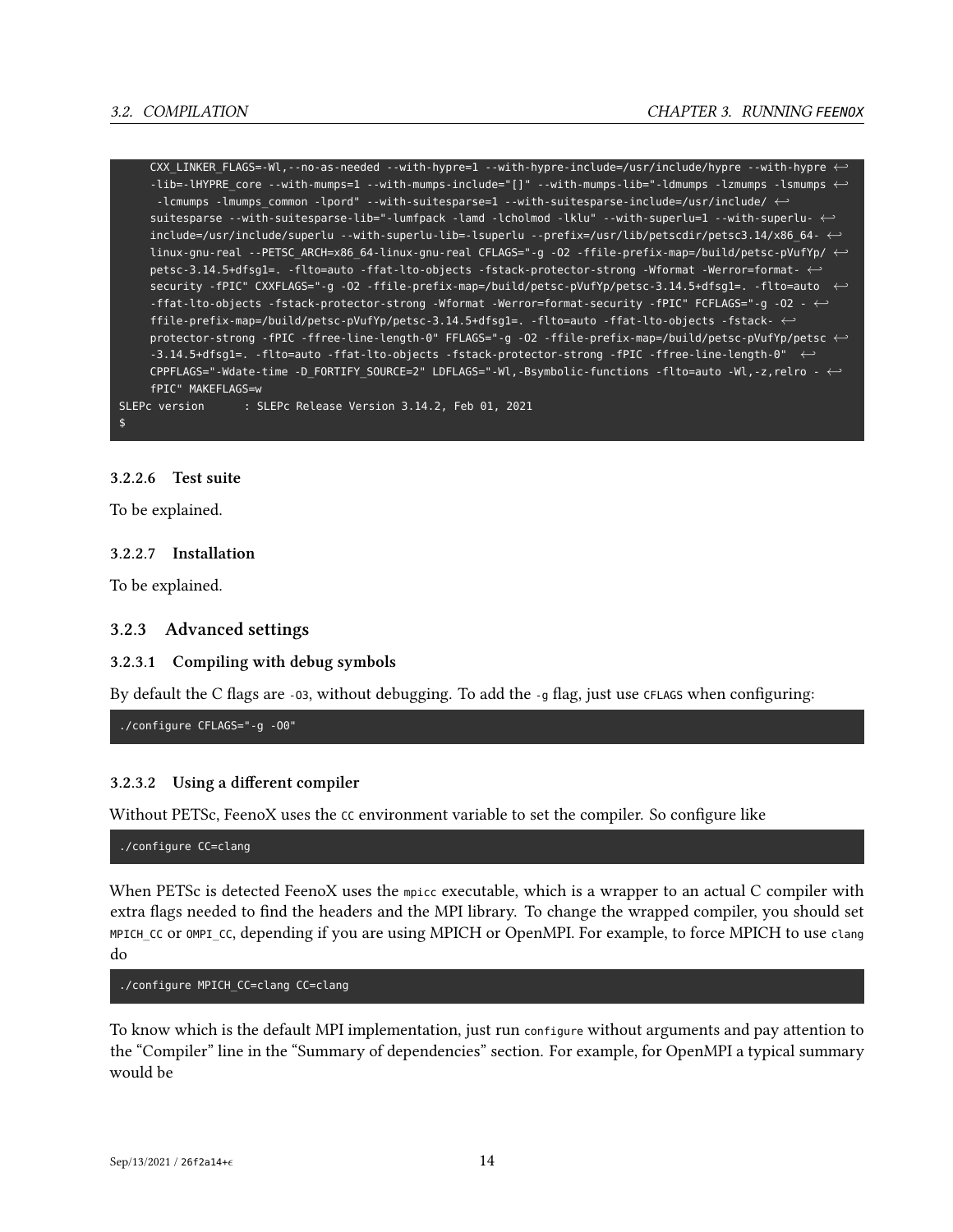| ## ----------------------- ##           |                                                                                                     |
|-----------------------------------------|-----------------------------------------------------------------------------------------------------|
| ## Summary of dependencies ##           |                                                                                                     |
| .## ----------------------- <i>-</i> ## |                                                                                                     |
| GNU Scientific Library from system      |                                                                                                     |
| <b>SUNDIALS</b>                         | yes                                                                                                 |
| <b>PETSC</b>                            | yes /usr/lib/petsc                                                                                  |
| <b>SLEPC</b>                            | yes /usr/lib/slepc                                                                                  |
| Compiler                                | .gcc -I/usr/lib/x86 64-linux-gnu/openmpi/include/openmpi -I/usr/lib/x86 64-linux- $\leftrightarrow$ |
|                                         | gnu/openmpi/include -pthread -L/usr/lib/x86 64-linux-gnu/openmpi/lib -lmpi                          |

For MPICH:

| ##  ##                             |                                                                                                      |
|------------------------------------|------------------------------------------------------------------------------------------------------|
| $##$ Summary of dependencies $##$  |                                                                                                      |
| ## ----------------------- ##      |                                                                                                      |
| GNU Scientific Library from system |                                                                                                      |
| <b>SUNDIALS</b>                    | yes                                                                                                  |
| <b>PETSC</b>                       | yes /home/gtheler/libs/petsc-3.15.0 arch-linux2-c-debug                                              |
| <b>SLEPC</b>                       | yes /home/gtheler/libs/slepc-3.15.1                                                                  |
| Compiler                           | gcc -Wl,-z,relro -I/usr/include/x86 64-linux-gnu/mpich -L/usr/lib/x86 64-linux-gnu $\leftrightarrow$ |
| -lmpich                            |                                                                                                      |

Other non-free implementations like Intel MPI might work but were not tested. However, it should be noted that the MPI implementation used to compile FeenoX has to match the one used to compile PETSc. Therefore, if you compiled PETSc on your own, it is up to you to ensure MPI compatibility. If you are using PETSc as provided by your distribution's repositories, you will have to find out which one was used (it is usually OpenMPI) and use the same one when compiling FeenoX.

The FeenoX executable will show the configured compiler and flags when invoked with the --versions option:

```
$ feenox --versions
FeenoX v0.1.47-g868dbb7-dirty
a free no-fee no-X uniX-like finite-element(ish) computational engineering tool
Last commit date : Mon Sep 6 16:39:53 2021 -0300
Build date : Tue Sep 07 14:29:42 2021 -0300
Build architecture : linux-gnu x86_64
Compiler : gcc (Debian 10.2.1-6) 10.2.1 20210110
Compiler flags : -03
Builder : gtheler@tom
GSL version : 2.6
SUNDIALS version : 5.7.0
PETSc version : Petsc Release Version 3.15.0, Mar 30, 2021
PETSc arch : arch-linux2-c-debug
PETSc options : --download-eigen --download-hdf5 --download-hypre --download-metis --download-mumps -- ←-
    download-parmetis --download-pragmatic --download-scalapack --with-x=0
SLEPc version : SLEPc Release Version 3.15.1, May 28, 2021
$
```
Note that the reported values are the ones used in configure and not in make. Thus, the recommended way to set flags is in configure and not in make.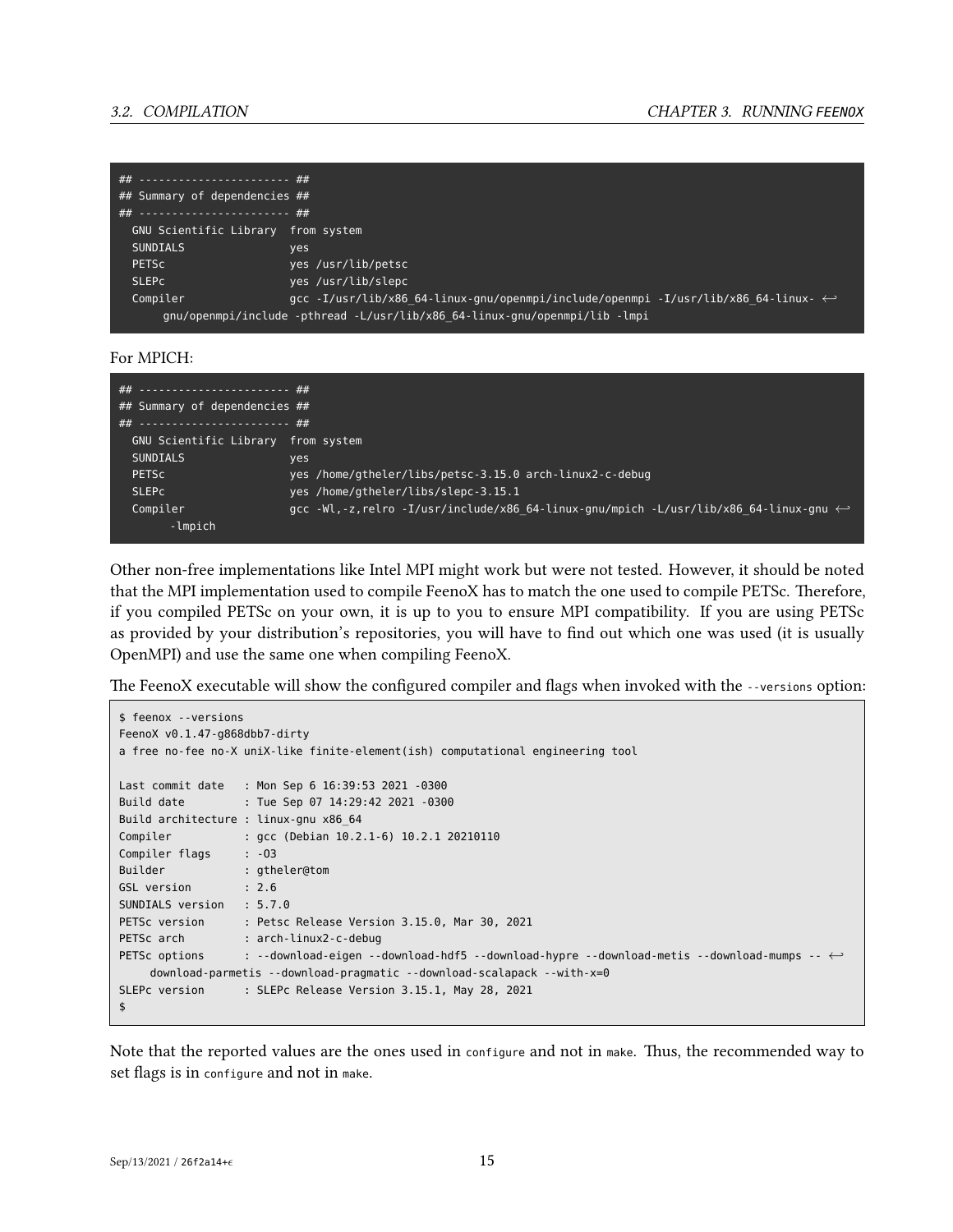## **3.2.3.3 Compiling PETSc**

To be explained.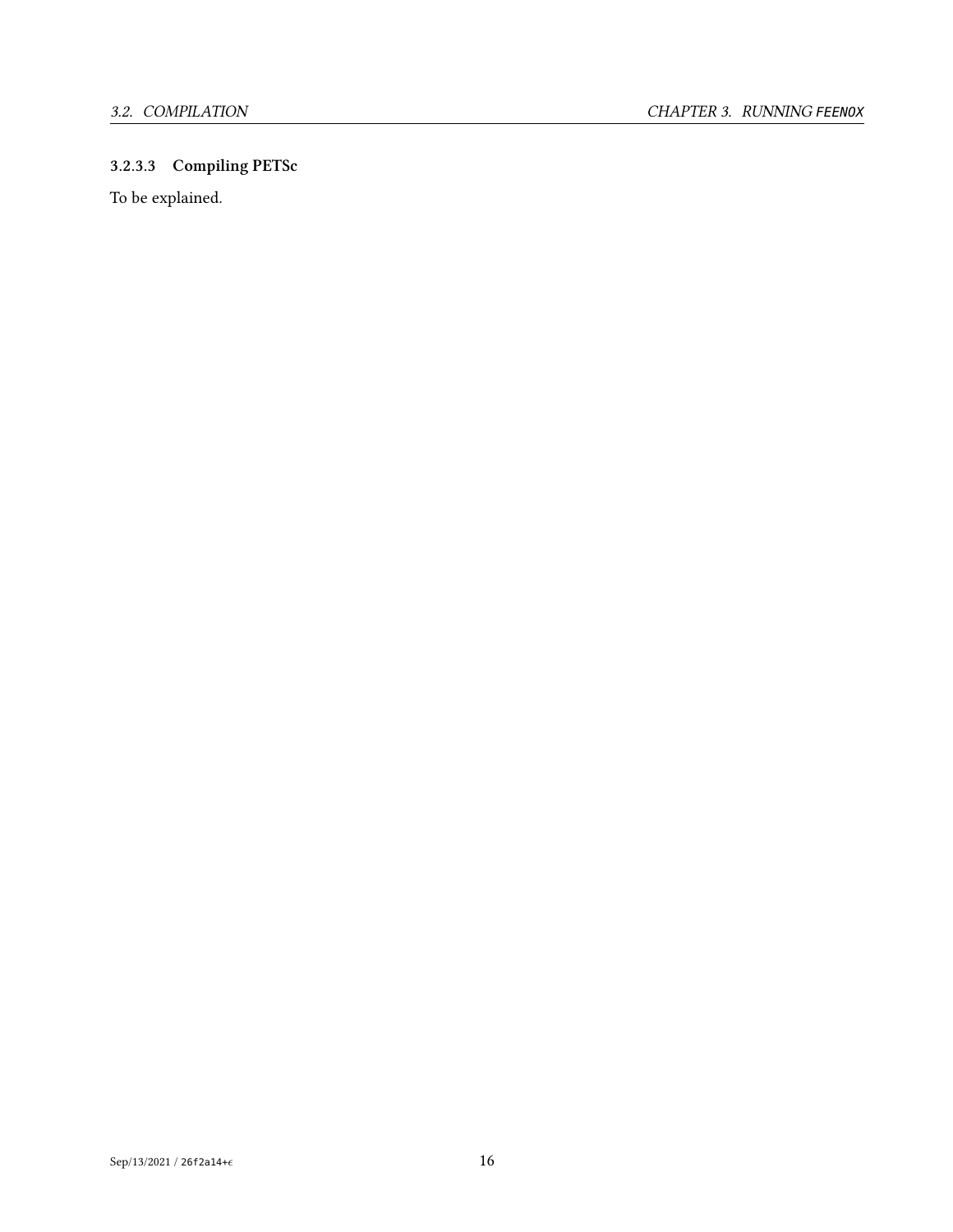# <span id="page-21-0"></span>**Examples**

To be done.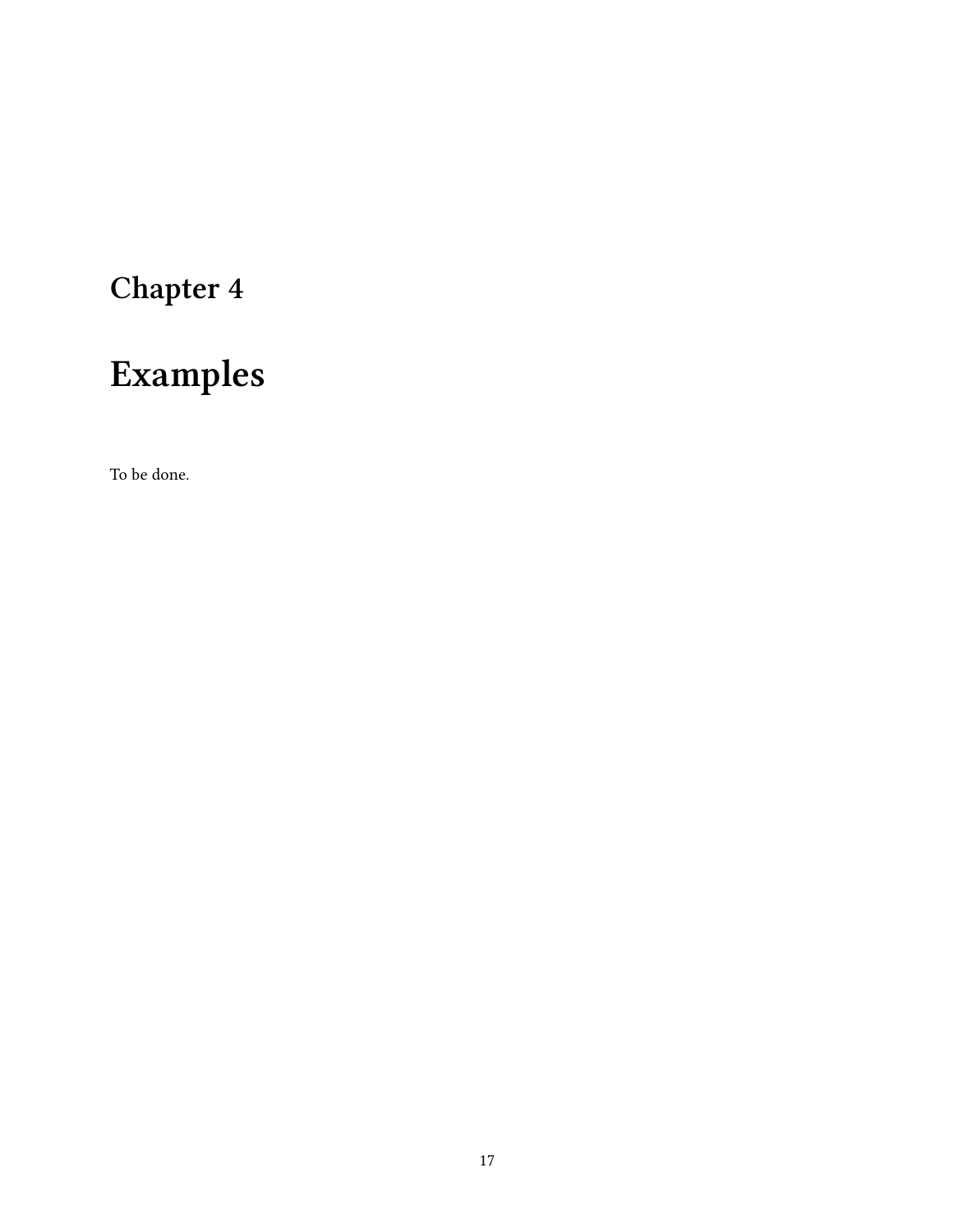# <span id="page-22-0"></span>**Tutorial**

To be done.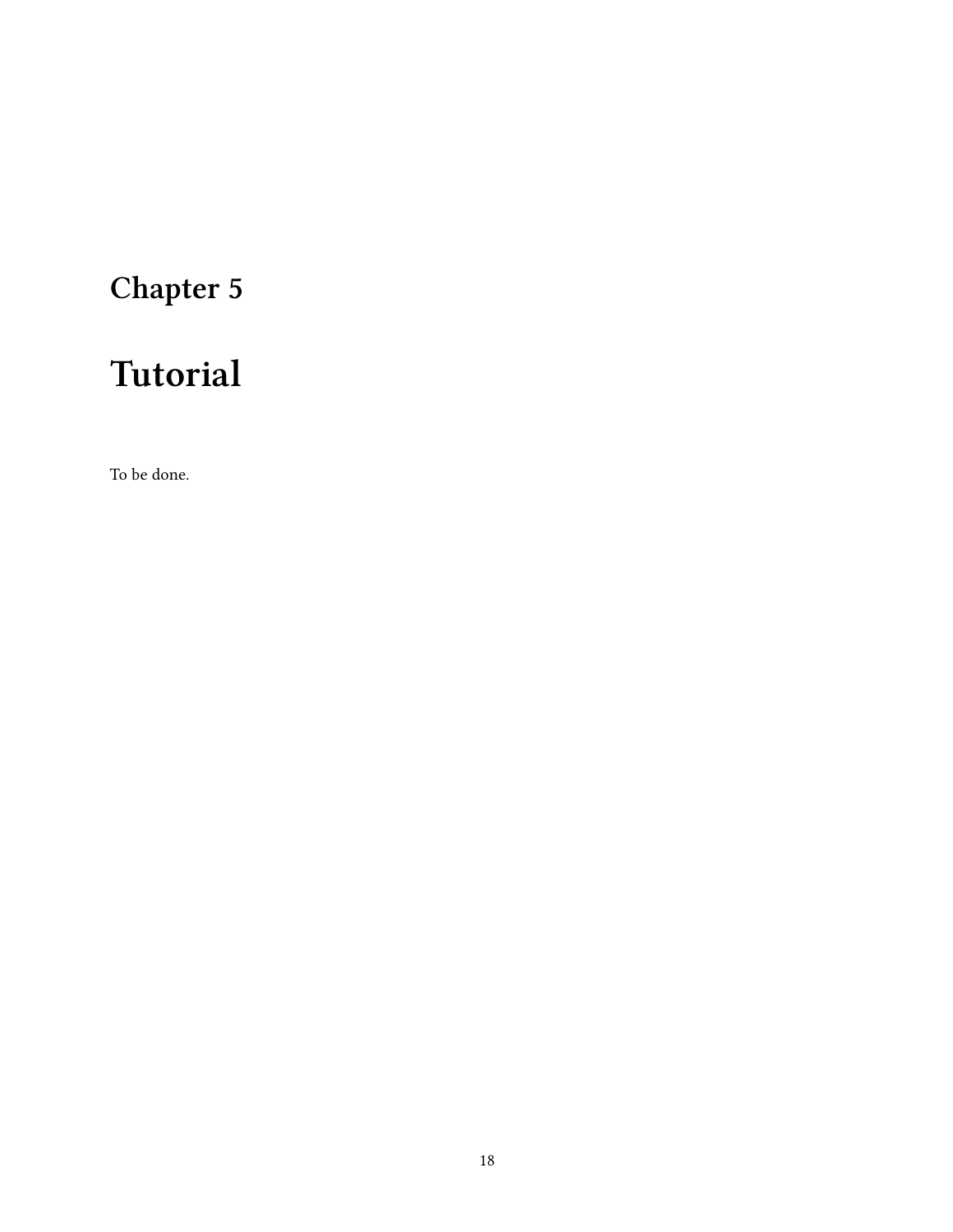# <span id="page-23-0"></span>**Description**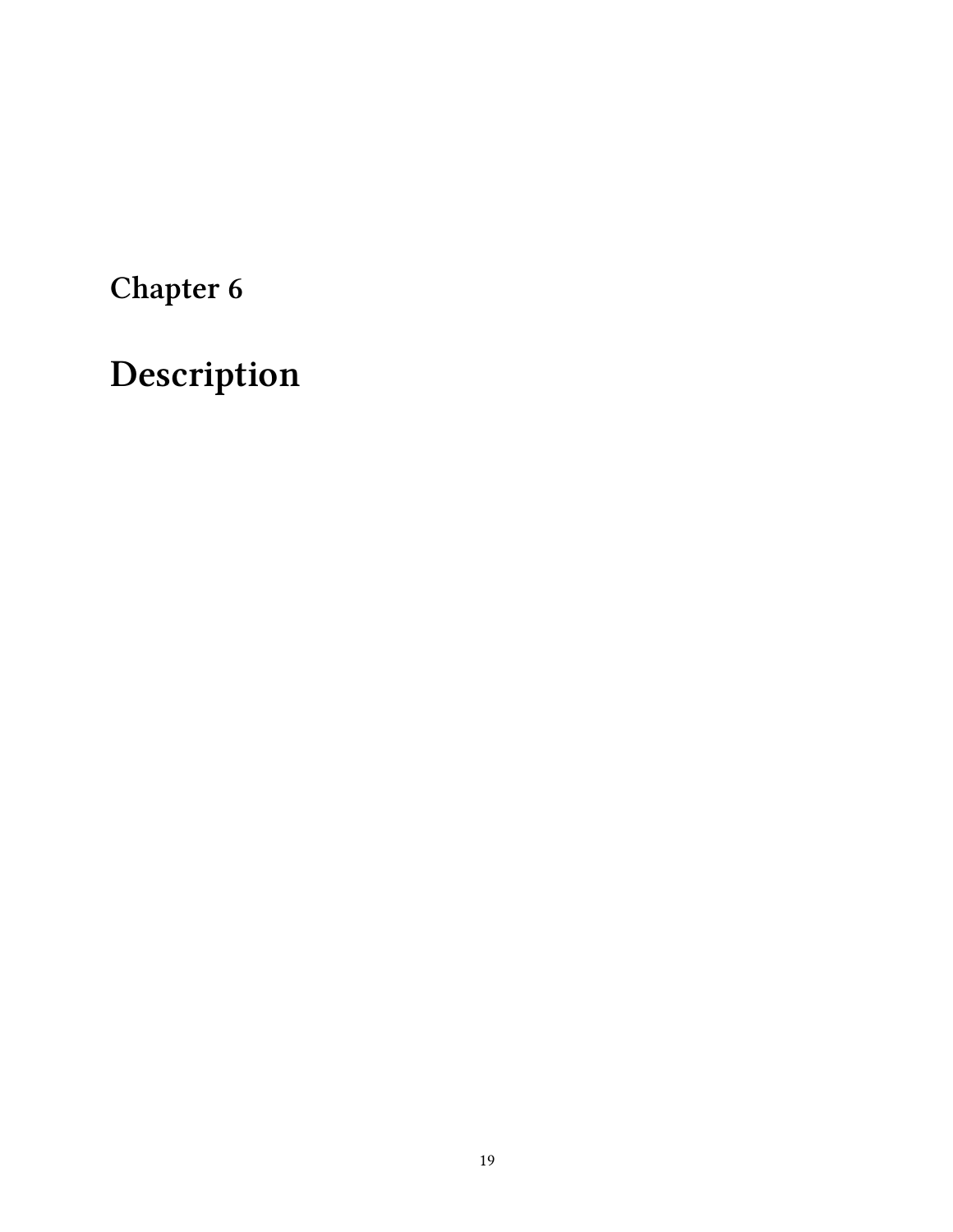# <span id="page-24-0"></span>**Description**

FeenoX solves a problem defined in an plain-text input file and writes user-defined outputs to the standard output and/or files, either also plain-text or with a particular format for further post-processing. The syntax of this input file is designed to be as self-describing as possible, using English keywords that explains FeenoX what problem it has to solve in a way is understandable by both humans and computers. Keywords can work either as

- 1. Definitions, for instance "define function  $f(x)$  and read its data from file f.dat"), or as
- 2. Instructions, such as "write the stress at point *D* into the standard output".

A person can tell if a keyword is a definition or an instruction because the former are nouns (FUNCTION) and the latter verbs (PRINT). The equal sign <sup>=</sup> is a special keyword that is neither a verb nor a noun, and its meaning changes depending on what is on the left hand side of the assignment.

a. If there is a function, then it is a definition: define an algebraic function to be equal to the expression on the right-hand side, e.g.:

 $f(x,y) = exp(-x^2)^*cos(pi*y)$ 

b. If there is a variable, vector or matrix, it is an instruction: evaluate the expression on the right-hand side and assign it to the varible or vector (or matrix) element indicated in the left-hand side. Strictly speaking, if the variable has not already been defined (and implicit declaration is allowed), then the variable is also defined as well, e.g:

| VAR a                             |  |
|-----------------------------------|--|
| VECTOR b[3]                       |  |
| $a = sqrt(2)$<br>$b[i] = a * i^2$ |  |
|                                   |  |

There is no need to explicitly define the scalar variable a with var since the first assigment also defines it implicitly (if this is allowed by the keyword IMPLICIT).

An input file can define its own variables as needed, such as my\_var or flag. But there are some reserved names that are special in the sense that they either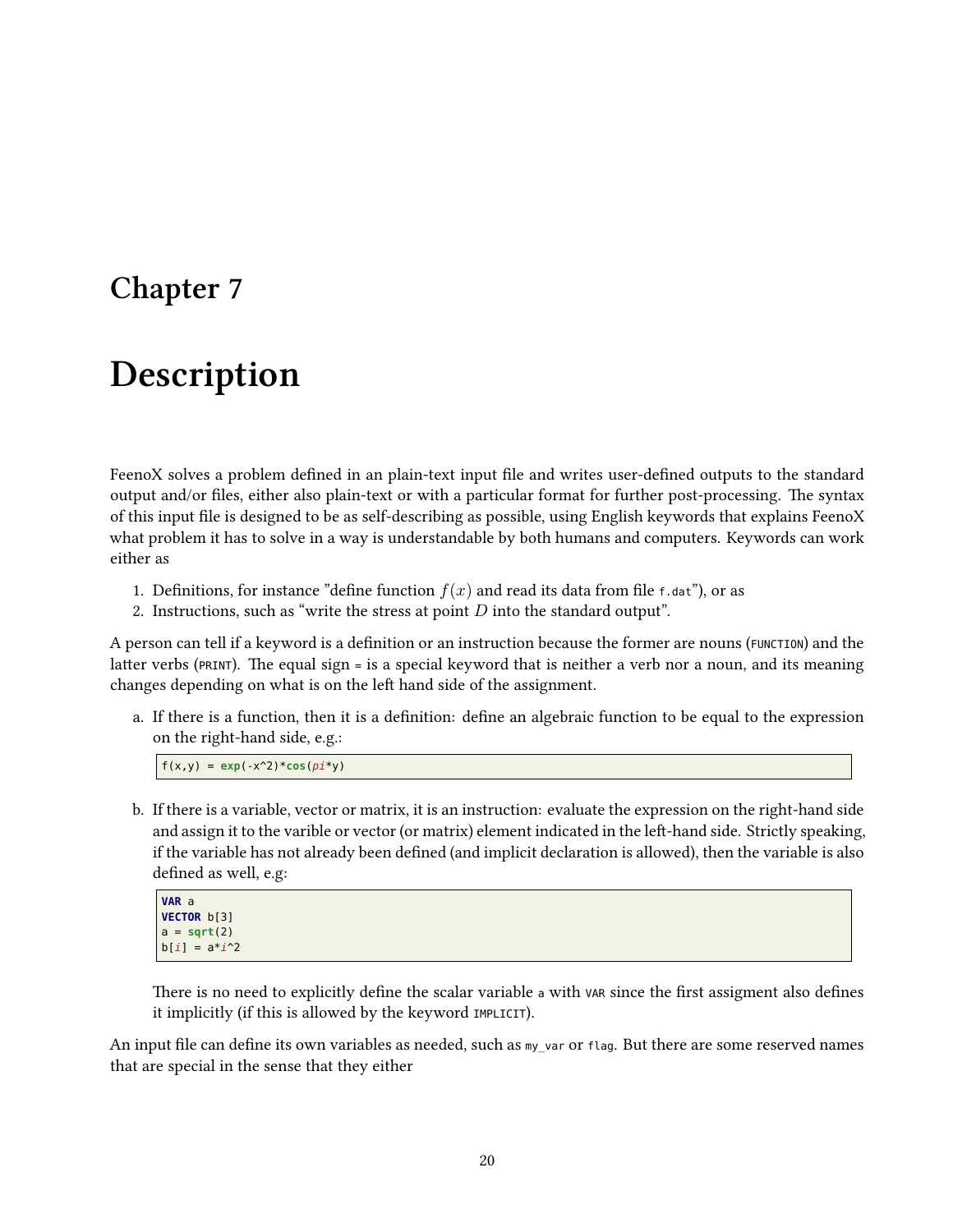- 1. can be set to modify the behavior of FeenoX, such as max dt or dae tol
- 2. can be read to get the internal status or results back from FeenoX, such as nodes or keff
- 3. can be either set or read, such as dt or done

The problem being solved can be static or transient, depending on whether the special variable end\_time is zero (default) or not. If it is zero and static\_steps is equal to one (default), the instructions in the input file are executed once and then FeenoX quits. For example

```
VAR x
PRINT %.7f func min(cos(x)+1, x, 0, 6)
```
If static steps is larger than one, the special variable step static is increased and they are repeated the number of time indicated by static\_steps:

```
static_steps = 10
f(n) = n^2 - n + 41PRINT f(step_static^2-1)
```
If the special variable end\_time is set to a non-zero value, after computing the static part a transient problem is solved. There are three kinds of transient problems:

- 1. Plain "standalone" transients
- 2. Differential-Algebraic equations (DAE) transients
- 3. Partial Differential equations (PDE) transients

In the first case, after all the instruction in the input file were executed, the special variable <sup>t</sup> is increased by the value of  $dt$  and then the instructions are executed all over again, until  $t$  reaches end  $t$ ime:

```
end_time = 2*pi
dt = 1/10
y = lag(heaviside(t-1), 1)
z = random gauss(0, \text{sqrt}(2)/10)PRINT t sin(t) cos(t) y z HEADER
```
In the second case, the keyword PHASE SPACE sets up DAE system. Then, one initial condition and one differentialalgebraic equation has to be given for each element in the phase space. The instructions before the DAE block executed, then the DAE timestep is advanced and finally the instructions after DAE block are executed (there cannot be any instruction between the first and the last DAE):

```
PHASE_SPACE x
end time = 1x \theta = 1x dot = -xPRINT t x exp(-t) HEADER
```
The timestep is chosen by the SUNDIALS library in order to keep an estimate of the residual error below dae\_tol (default is 10*−*<sup>6</sup> ), although min\_dt and max\_dt can be used to control it. See the section of the [Differential-Algebraic Equations subsystem] for more information.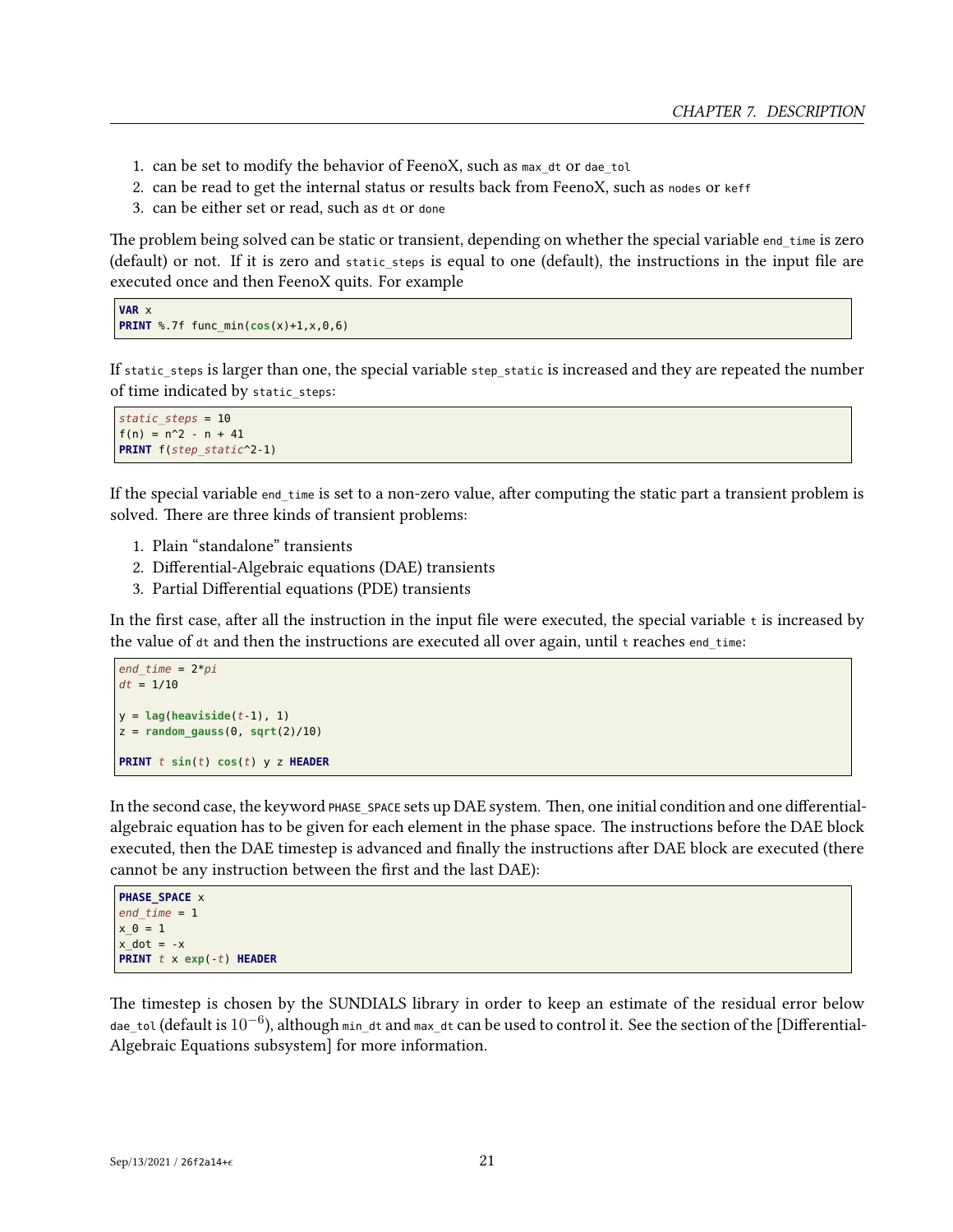## *7.1. ALGEBRAIC EXPRESSIONS CHAPTER 7. DESCRIPTION*

In the third cae, the type of PDE being solved is given by the keyword PROBLEM. Some types of PDEs do support transient problems (such as thermal) but some others do not (such as modal). See the detailed explanation of each problem type for details. Now the transient problem is handled by the TS framework of the PETSc library. In general transient PDEs involve a mesh, material properties, inital conditions, transient boundary conditions, etc. And they create a lot of data since results mean spatial and temporal distributions of one or more scalar fields:

```
# example of a 1D heat transient problem
# from https : / /www.mcs. anl . gov/ petsc/ petsc−current/src/ t s / tu to rial s / ex3 .c.html
# a non-dimensional slab 0 < x < 1 is kept at T(0) = T(1) = 0# there i s an i ni tial non−t rivial T(x)
# the steady–state is T(x) = 0PROBLEM thermal 1d
READ_MESH slab60.msh
end_time = 1e-1
# i ni tial condition
T \theta(x) := \sin(6*pi*x) + 3*sin(2*pi*x)# analytical solution
T_a(x,t) := exp(-36*pi^2*t)*sin(6*pi*x) + 3*exp(-4*pi^2*t)*sin(2*pi*x)
# unitary non−dimensional properties
k = 1rho = 1cp = 1# boundary conditions
BC left T=0
BC right T=0
SOLVE_PROBLEM
PRINT %e t dt T(0.1) T_a(0.1,t) T(0.7) T_a(0.7,t)
WRITE_MESH temp-slab.msh T
IF done
PRINT "\# open temp-anim-slab.geo in Gmsh to see the result!"
ENDIF
```
PETSc's TS also honors the min dt and max dt variables, but the time step is controled by the allowed relative error with the special variable ts\_rtol. Again, see the section of the [Partial Differential Equations subsystem] for more information.

## <span id="page-26-0"></span>**7.1 Algebraic expressions**

To be done.

• Everything is an expression.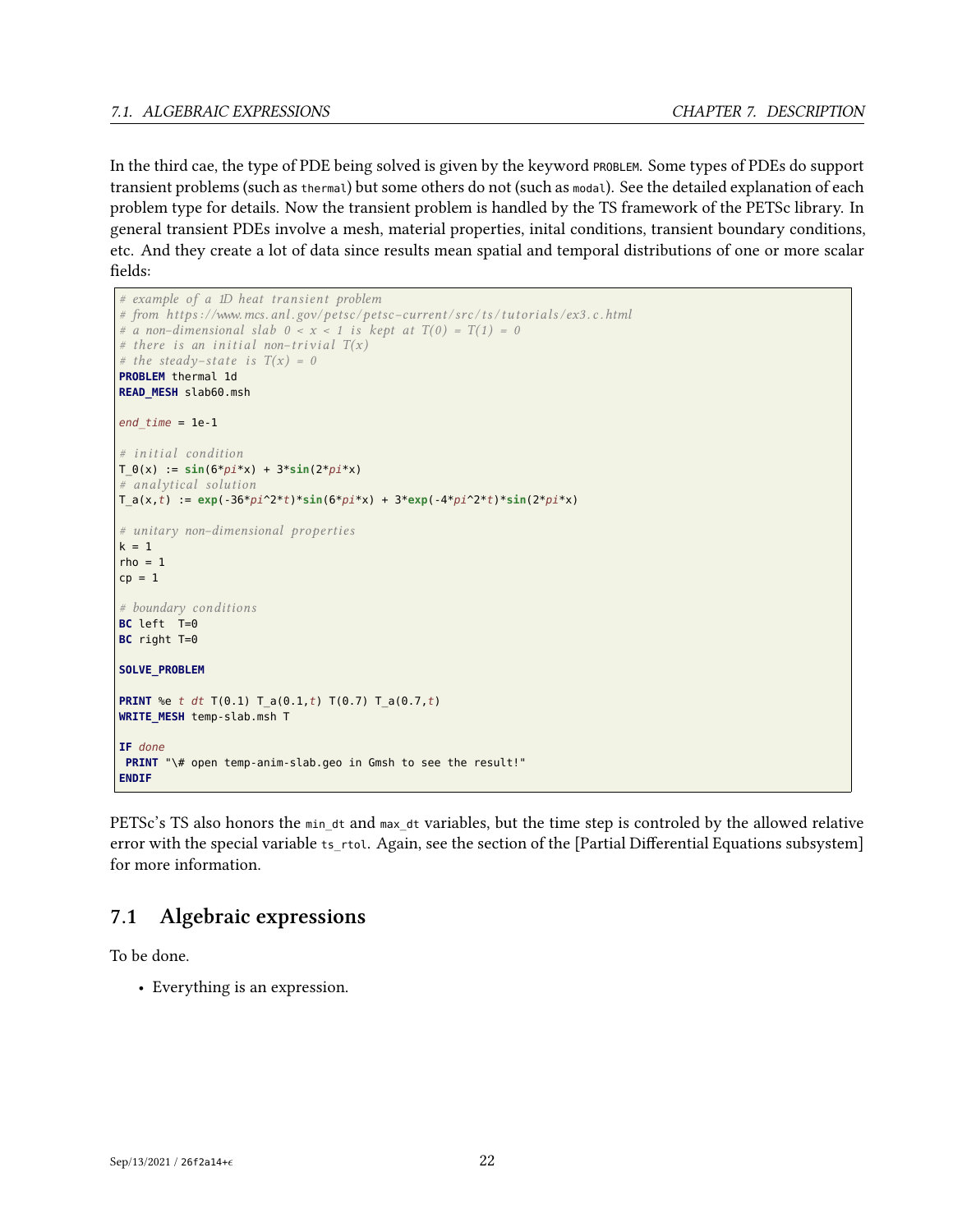## <span id="page-27-0"></span>**7.2 Initial conditions**

## <span id="page-27-1"></span>**7.3 Expansions of command line arguments**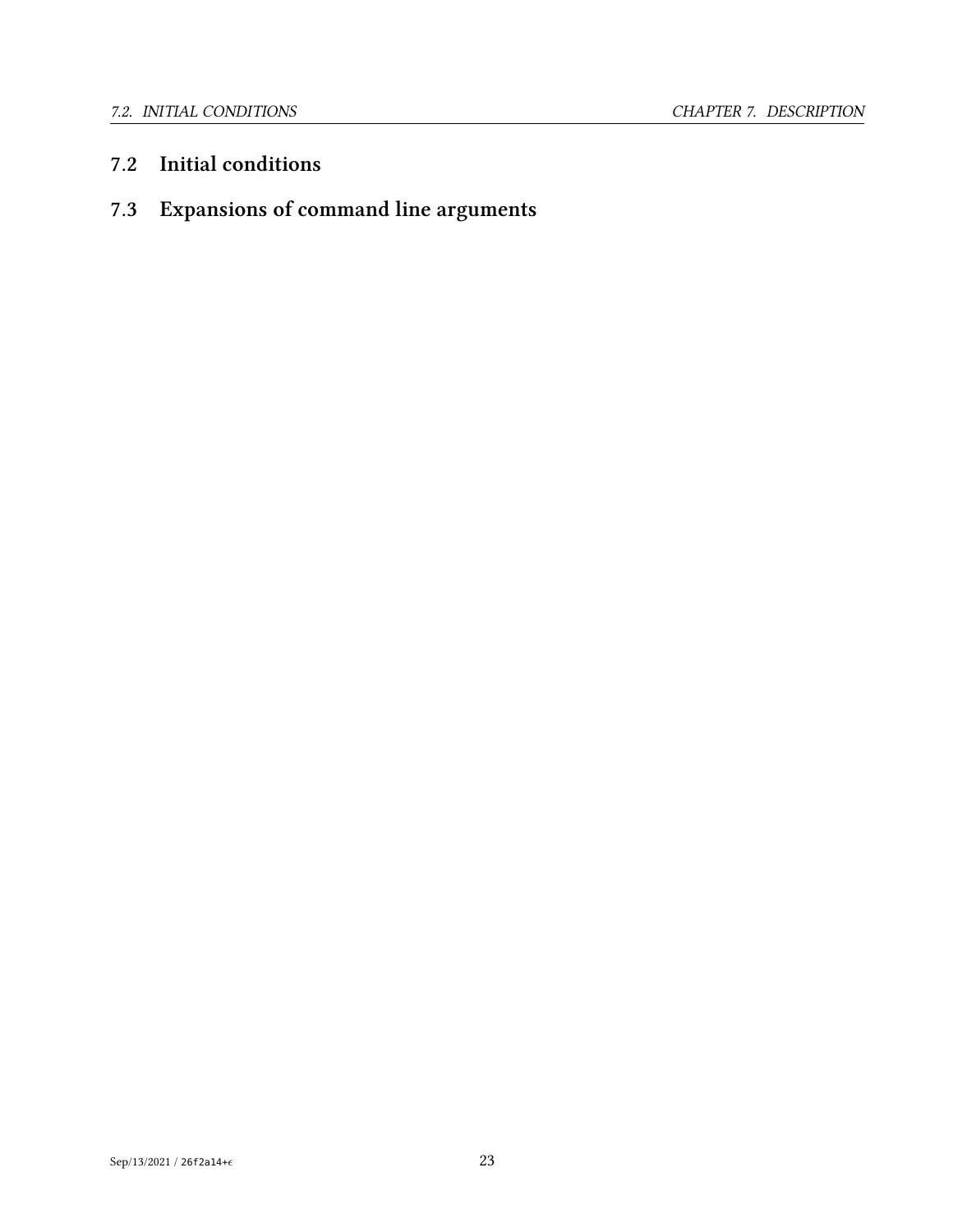# <span id="page-28-0"></span>**Reference**

This chapter contains a detailed reference of keywords, variables, functions and functionals available in FeenoX. These are used essentially to define the problem that FeenoX needs to solve and to define what the output should be. It should be noted that this chapter is to be used, indeed, as a *reference* and not as a tutorial.

## <span id="page-28-1"></span>**8.1 Differential-Algebraic Equations subsystem**

## <span id="page-28-2"></span>**8.1.1 DAE keywords**

## **8.1.1.1 INITIAL\_CONDITIONS**

Define how initial conditions of DAE problems are computed.

```
INITIAL_CONDITIONS { AS_PROVIDED | FROM_VARIABLES | FROM_DERIVATIVES }
```
In DAE problems, initial conditions may be either:

- equal to the provided expressions (AS\_PROVIDED)
- the derivatives computed from the provided phase-space variables (FROM\_VARIABLES)
- the phase-space variables computed from the provided derivatives (FROM\_DERIVATIVES)

In the first case, it is up to the user to fulfill the DAE system at  $t = 0$ . If the residuals are not small enough, a convergence error will occur. The FROM\_VARIABLES option means calling IDA's IDACalcIC routine with the parameter IDA\_YA\_YDP\_INIT. The FROM\_DERIVATIVES option means calling IDA's IDACalcIC routine with the parameter IDA\_Y\_INIT. Wasora should be able to automatically detect which variables in phase-space are differential and which are purely algebraic. However, the [DIFFERENTIAL] keyword may be used to explicitly define them. See the (SUNDIALS documentation)[https://computation.llnl.gov/casc/sundials/documentation/ida\_guide.pdf] for further information.

## **8.1.1.2 PHASE\_SPACE**

Asks FeenoX to solve a set of algebraic-differntial equations and define the variables, vectors and/or matrices that span the phase space.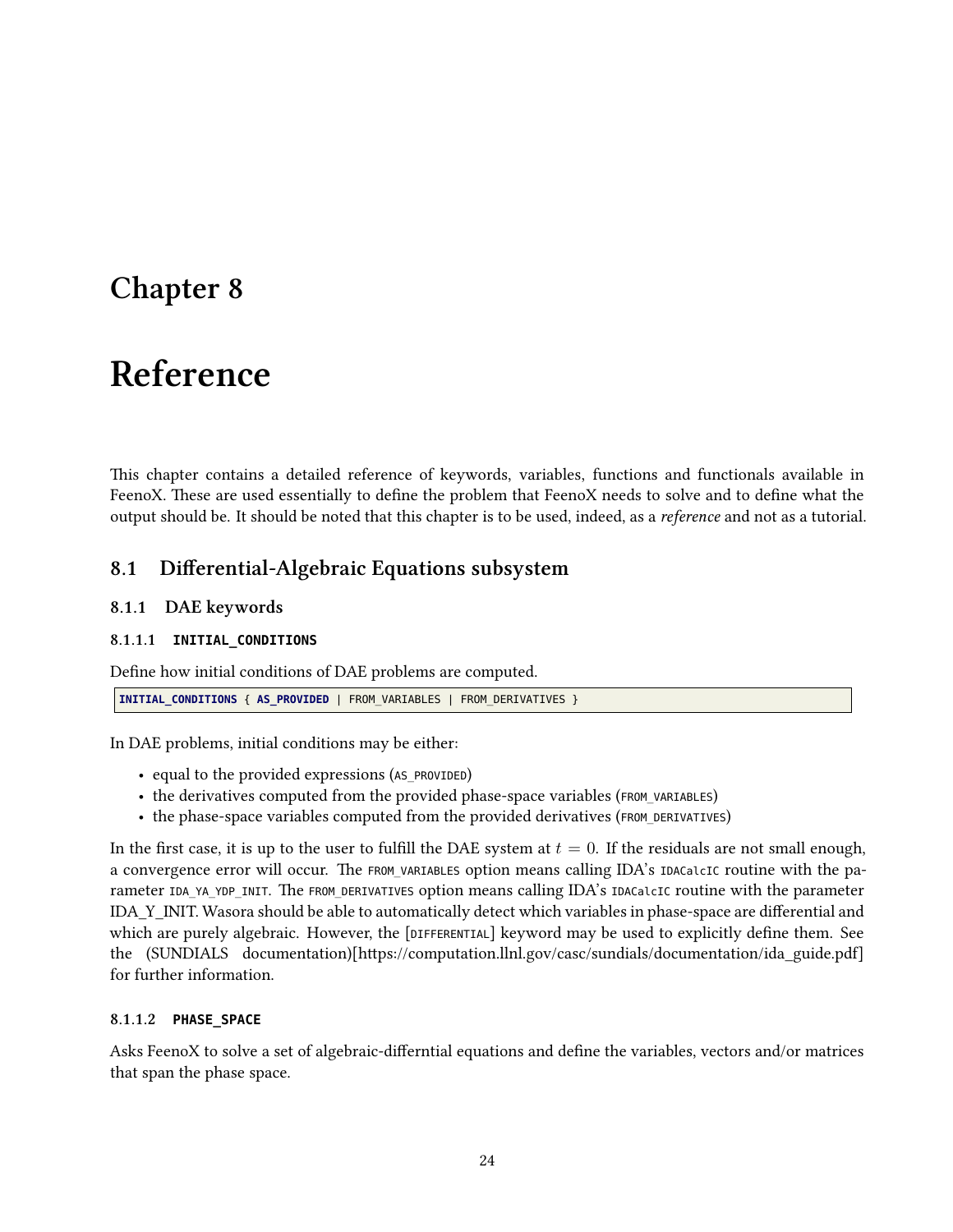**PHASE\_SPACE\_PHASE\_SPACE** <vars> ... <vectors> ... <matrices> ...

### **8.1.1.3 TIME\_PATH**

Force time-dependent problems to pass through specific instants of time.

**TIME\_PATH** <expr\_1> [ <expr\_2> [ ... <expr\_n> ] ]

The time step  $dt$  will be reduced whenever the distance between the current time  $t$  and the next expression in the list is greater than dt so as to force <sup>t</sup> to coincide with the expressions given. The list of expresssions should evaluate to a sorted list of values for all times.

## <span id="page-29-0"></span>**8.1.2 DAE variables**

## **8.1.2.1 dae\_rtol**

Maximum allowed relative error for the solution of DAE systems.

Default value is is <sup>1</sup> *<sup>×</sup>* <sup>10</sup>*−*<sup>6</sup> . If a fine per-variable error control is needed, special vector abs\_error should be used.

## <span id="page-29-1"></span>**8.2 Partial Differential Equations subsytem**

## <span id="page-29-2"></span>**8.2.1 PDE keywords**

## **8.2.1.1 BC**

Define a boundary condition to be applied to faces, edges and/or vertices.

```
BC <name> [ MESH <name> ] [ PHYSICAL_GROUP <name_1> PHYSICAL_GROUP <name_2> ... ] [ <bc_data1> <bc_data2> ←-
     ... ]
```
If the name of the boundary condition matches a physical group in the mesh, it is automatically linked to that physical group. If there are many meshes, the mesh this keyword refers to has to be given with MESH. If the boundary condition applies to more than one physical group in the mesh, they can be added using as many PHYSICAL\_GROUP keywords as needed. Each <bc\_data> argument is a single string whose meaning depends on the type of problem being solved. For instance  $T=150*sin(x/pi)$  prescribes the temperature to depend on space as the provided expression in a thermal problem and fixed fixes the displacements in all the directions in a mechanical or modal problem. See the particular section on boundary conditions for further details.

## **8.2.1.2 DUMP**

Dump raw PETSc objects used to solve PDEs into files.

|  |  |  |  |  |  |  |  |  | DUMP [ FORMAT { binary   ascii   octave } ] [ K   K_bc   b   b_bc   M   M_bc |  |
|--|--|--|--|--|--|--|--|--|------------------------------------------------------------------------------|--|
|--|--|--|--|--|--|--|--|--|------------------------------------------------------------------------------|--|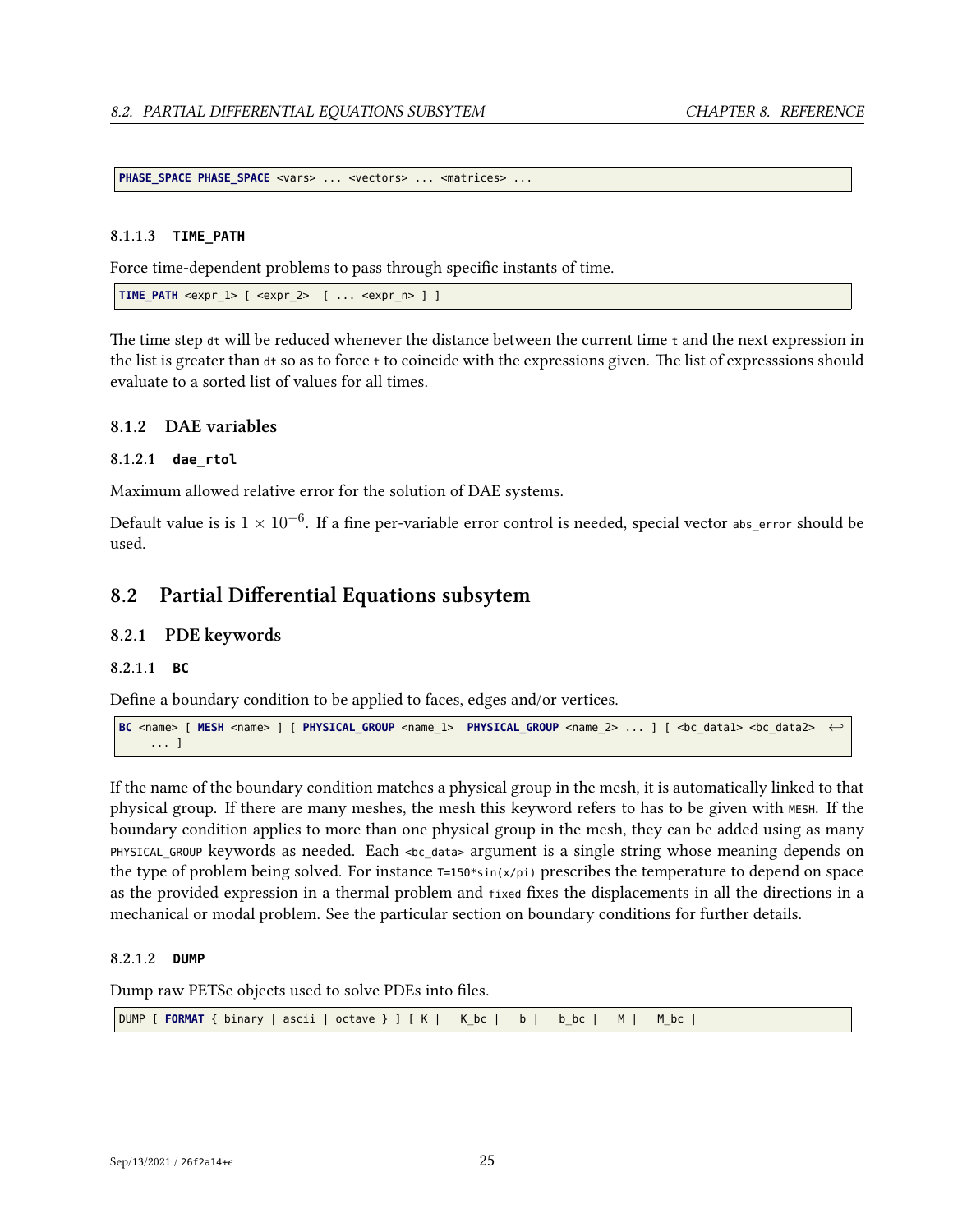#### **8.2.1.3 FIND\_EXTREMA**

Find and/or compute the absolute extrema of a function or expression over a mesh (or a subset of it).

```
FIND_EXTREMA { <expression> | <function> } [ OVER <physical_group> ] [ MESH <mesh_identifier> ] [ NODES | ←-
    CELLS | GAUSS ]
[ MIN <variable> ] [ MAX <variable> ] [ X_MIN <variable> ] [ X_MAX <variable> ] [ Y_MIN <variable> ] [ ←-
     Y_MAX <variable> ] [ Z_MIN <variable> ] [ Z_MAX <variable> ] [ I_MIN <variable> ] [ I_MAX <variable> ]
```
Either an expression or a function of space *x*, *y* and/or *z* should be given. By default the search is performed over the highest-dimensional elements of the mesh, i.e. over the whole volume, area or length for three, two and one-dimensional meshes, respectively. If the search is to be carried out over just a physical group, it has to be given in over. If there are more than one mesh defined, an explicit one has to be given with MESH. If neither NODES, CELLS or GAUSS is given then the search is performed over the three of them. With NODES only the function or expression is evalauted at the mesh nodes. With CELLS only the function or expression is evalauted at the element centers. With GAUSS only the function or expression is evalauted at the Gauss points. The value of the absolute minimum (maximum) is stored in the variable indicated by MIN (MAX). If the variable does not exist, it is created. The value of the *x*-*y*-*z* coordinate of the absolute minimum (maximum) is stored in the variable indicated by X\_MIN-Y\_MIN-Z\_MIN (X\_MAX-Y\_MAX-Z\_MAX). If the variable does not exist, it is created. The index (either node or cell) where the absolute minimum (maximum) is found is stored in the variable indicated by I MIN  $(I$  MAX).

## **8.2.1.4 INTEGRATE**

Spatially integrate a function or expression over a mesh (or a subset of it).

```
INTEGRATE { <expression> | <function> } [ OVER <physical_group> ] [ MESH <mesh_identifier> ] [ NODES | ←-
    CELLS ]
RESULT <variable>
```
Either an expression or a function of space *x*, *y* and/or *z* should be given. If the integrand is a function, do not include the arguments, i.e. instead of  $f(x,y,z)$  just write f. The results should be the same but efficiency will be different (faster for pure functions). By default the integration is performed over the highest-dimensional elements of the mesh, i.e. over the whole volume, area or length for three, two and one-dimensional meshes, respectively. If the integration is to be carried out over just a physical group, it has to be given in OVER. If there are more than one mesh defined, an explicit one has to be given with MESH. Either NODES or CELLS define how the integration is to be performed. With NODES the integration is performed using the Gauss points and weights associated to each element type. With CELLS the integral is computed as the sum of the product of the integrand at the center of each cell (element) and the cell's volume. Do expect differences in the results and efficiency between these two approaches depending on the nature of the integrand. The scalar result of the integration is stored in the variable given by the mandatory keyword RESULT. If the variable does not exist, it is created.

## **8.2.1.5 MATERIAL**

Define a material its and properties to be used in volumes.

```
MATERIAL <name> [ MESH <name> ] [ PHYSICAL_GROUP <name_1> [ PHYSICAL_GROUP <name_2> [ ... ] ] ] [ ←-
    <property_name_1>=<expr_1> [ <property_name_2>=<expr_2> [ ... ] ] ]
```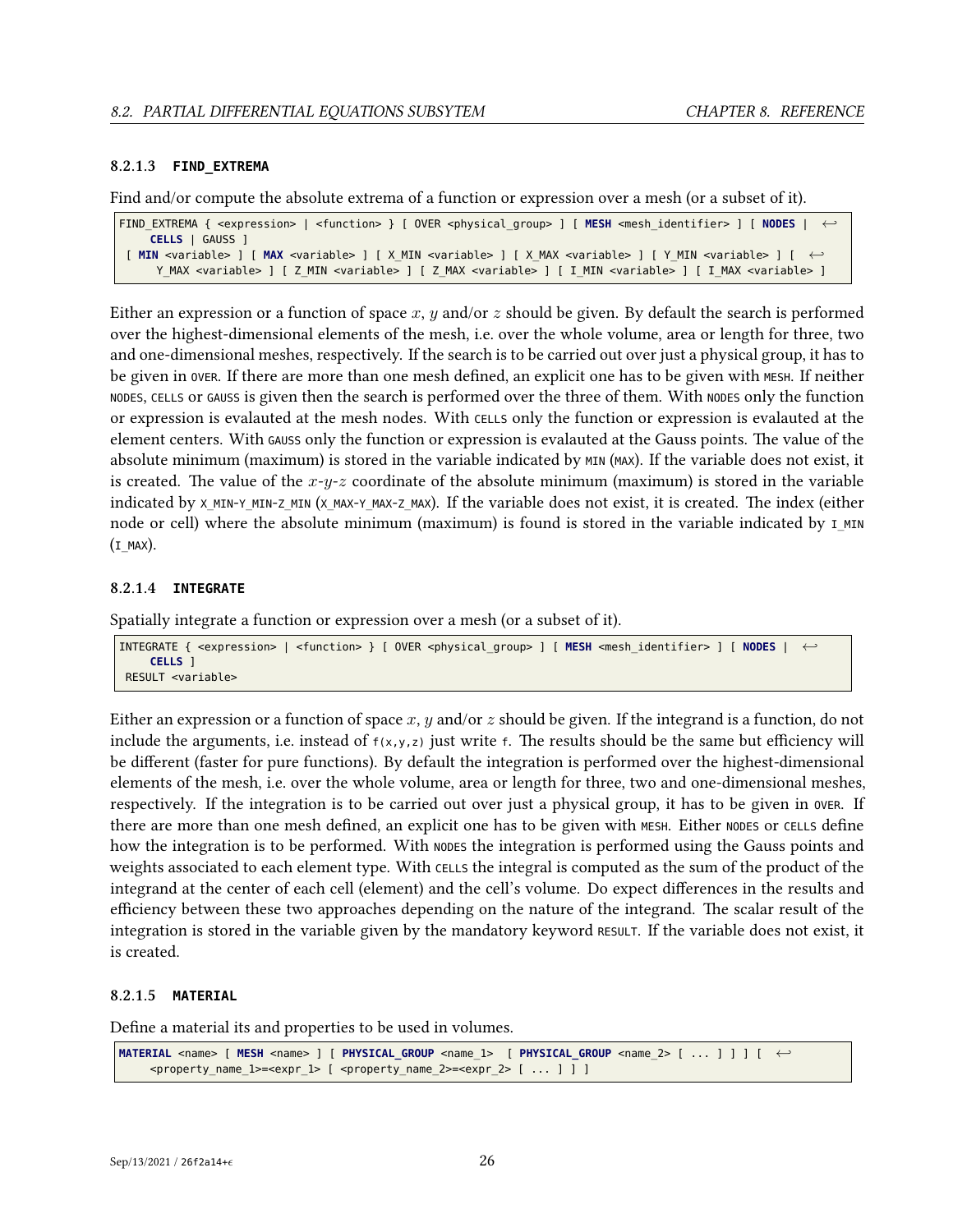If the name of the material matches a physical group in the mesh, it is automatically linked to that physical group. If there are many meshes, the mesh this keyword refers to has to be given with MESH. If the material applies to more than one physical group in the mesh, they can be added using as many PHYSICAL GROUP keywords as needed. The names of the properties in principle can be arbitrary, but each problem type needs a minimum set of properties defined with particular names. For example, steady-state thermal problems need at least the conductivity which should be named k. If the problem is transient, it will also need heat capacity rhocp  $\leftrightarrow$ or diffusivity alpha. Mechanical problems need Young modulus <sup>E</sup> and Poisson's ratio nu. Modal also needs density rho. Check the particular documentation for each problem type. Besides these mandatory properties, any other one can be defined. For instance, if one mandatory property dependend on the concentration of boron in the material, a new per-material property can be added named boron and then the function boron( *<sup>←</sup>* x,y,z) can be used in the expression that defines the mandatory property.

## **8.2.1.6 PHYSICAL\_GROUP**

Explicitly defines a physical group of elements on a mesh.

```
PHYSICAL GROUP <name> [ MESH <name> ] [ DIMENSION <expr> ] [ ID <expr> ]
 [ MATERIAL <name> | | BC <name> [ BC ... ] ]
```
This keyword should seldom be needed. Most of the times, a combination of MATERIAL and BC ought to be enough for most purposes. The name of the PHYSICAL\_GROUP keyword should match the name of the physical group defined within the input file. If there is no physical group with the provided name in the mesh, this instruction has no effect. If there are many meshes, an explicit mesh can be given with MESH. Otherwise, the physical group is defined on the main mesh. An explicit dimension of the physical group can be provided with DIMENSION. An explicit id can be given with ID. Both dimension and id should match the values in the mesh. For volumetric elements, physical groups can be linked to materials using MATERIAL. Note that if a material is created with the same name as a physical group in the mesh, they will be linked automatically, so there is no need to use PHYSCAL\_GROUP for this. The MATERIAL keyword in PHYSICAL\_GROUP is used to link a physical group in a mesh file and a material in the feenox input file with different names. Likewise, for non-volumetric elements, physical groups can be linked to boundary using BC. As in the preceeding case, if a boundary condition is created with the same name as a physical group in the mesh, they will be linked automatically, so there is no need to use PHYSCAL\_GROUP for this. The BC keyword in PHYSICAL\_GROUP is used to link a physical group in a mesh file and a boundary condition in the feenox input file with different names. Note that while there can be only one MATERIAL associated to a physical group, there can be many BCs associated to a physical group.

## **8.2.1.7 PROBLEM**

Ask FeenoX to solve a partial-differential equation problem.

```
PROBLEM [ mechanical | thermal | modal | neutron diffusion ]
 [ 1D | 2D | 3D | DIMENSIONS <expr> ] [ MESH <identifier> ]
[ AXISYMMETRIC { x | y } | [ PROGRESS ]
 [ TRANSIENT | QUASISTATIC]
 [ LINEAR | NON_LINEAR ] [ MODES <expr> ]
 [ PRECONDITIONER { gamg | mumps | lu | hypre | sor | bjacobi | cholesky | ... } ]
[ LINEAR_SOLVER { gmres | mumps | bcgs | bicg | richardson | chebyshev | ... } ]
```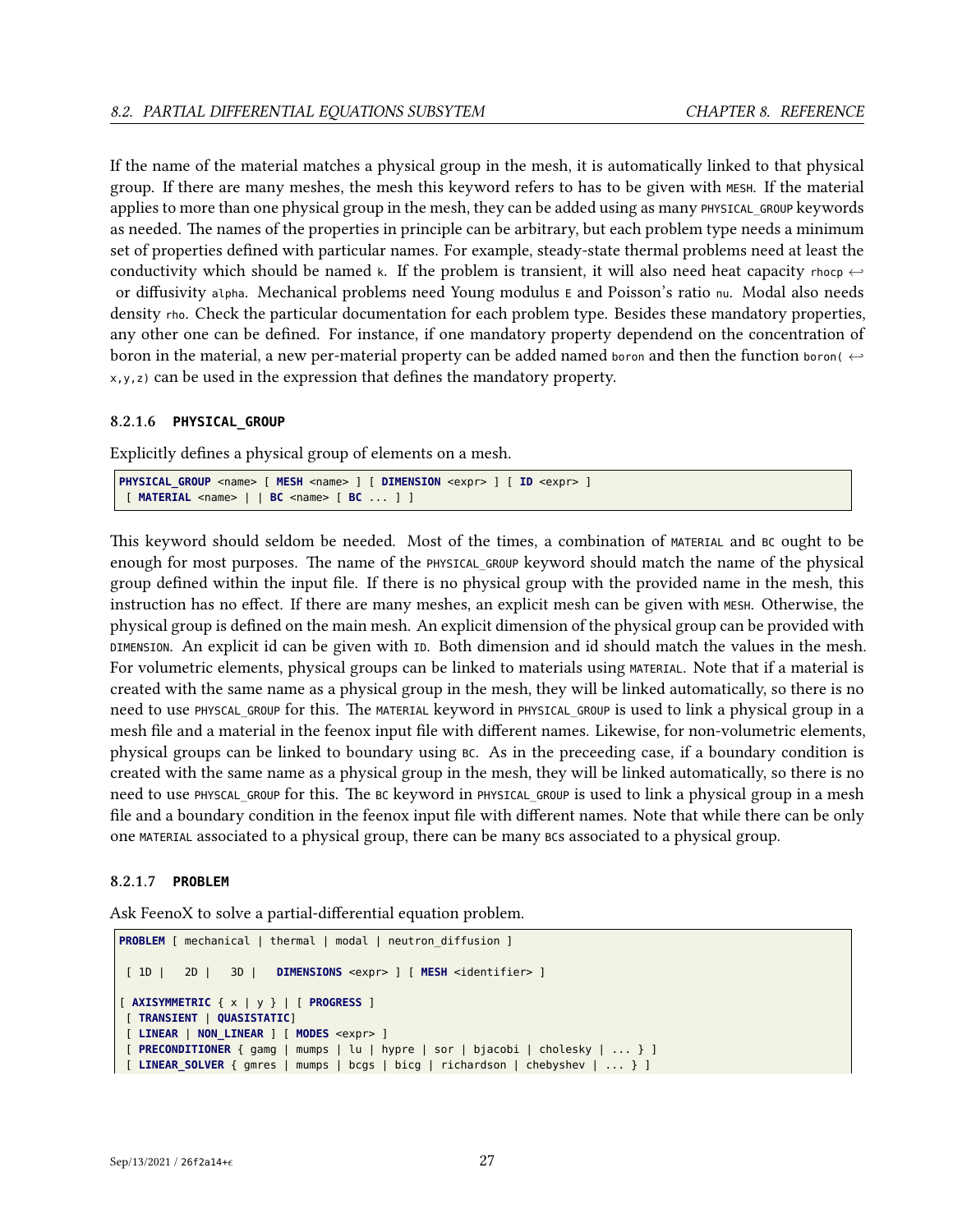```
[ NONLINEAR_SOLVER { newtonls | newtontr | nrichardson | ngmres | qn | ngs | ... } ]
[ TRANSIENT_SOLVER { bdf | beuler | arkimex | rosw | glee | ... } ]
[ TIME_ADAPTATION { basic | none | dsp | cfl | glee | ... } ]
[ EIGEN_SOLVER { krylovschur | lanczos | arnoldi | power | gd | ... } ]
[ SPECTRAL_TRANSFORMATION { shift | sinvert | cayley | ... } ]
[ EIGEN_FORMULATION { omega | lambda } ]
```
- laplace (or poisson) solves the Laplace (or Poisson) equation.
- mechanical (or elastic) solves the mechanical elastic problem. If the mesh is two-dimensional, and not AXISYMMETRIC, either plane stress or plane strain has to be set instead.
- thermal (or heat ) solves the heat conduction problem.
- modal computes the natural mechanical frequencies and oscillation modes.
- neutron\_diffusion multi-group core-level neutron diffusion with a FEM formulation

If you are a programmer and want to contribute with another problem type, please do so! Check out [FeenoX repository](https: for licensing information, programming guides and code of conduct.

The number of spatial dimensions of the problem needs to be given either as 1d, 2d, 3d or with the keyword DIMENSIONS. Alternatively, one can define a MESH with an explicit DIMENSIONS keyword before PROBLEM. If there are more than one MESHes define, the one over which the problem is to be solved can be defined by giving the explicit mesh name with MESH. By default, the first mesh to be defined in the input file is the one over which the problem is solved. If the AXISYMMETRIC keyword is given, the mesh is expected to be two-dimensional in the  $x-y$  plane and the problem is assumed to be axi-symmetric around the given axis. If the keyword PROGRESS is given, three ASCII lines will show in the terminal the progress of the ensamble of the stiffness matrix (or matrices), the solution of the system of equations and the computation of gradients (stresses). If the special variable end time is zero, FeenoX solves a static problem—although the variable static steps is still honored. If end time is non-zero, FeenoX solves a transient or quasistatic problem. This can be controlled by TRANSIENT or QUASISTATIC. By default FeenoX tries to detect wheter the computation should be linear or non-linear. An explicit mode can be set with either LINEAR on NON\_LINEAR. The number of modes to be computed when solving eigenvalue problems is given by MODES. The default value is problem dependent. The preconditioner (PC), linear (KSP), non-linear (SNES) and time-stepper (TS) solver types be any of those available in PETSc (first option is the default):

- List of PRECONDITIONERs [http://www.mcs.anl.gov/petsc/petsc-current/docs/manualpages/PC/PCType](http://www.mcs.anl.gov/petsc/petsc-current/docs/manualpages/PC/PCType.html) [.html](http://www.mcs.anl.gov/petsc/petsc-current/docs/manualpages/PC/PCType.html).
- List of LINEAR SOLVERs [http://www.mcs.anl.gov/petsc/petsc-current/docs/manualpages/KSP/KSPTy](http://www.mcs.anl.gov/petsc/petsc-current/docs/manualpages/KSP/KSPType.html) [pe.html](http://www.mcs.anl.gov/petsc/petsc-current/docs/manualpages/KSP/KSPType.html).
- List of NONLINEAR SOLVERs [http://www.mcs.anl.gov/petsc/petsc-current/docs/manualpages/SNES/SN](http://www.mcs.anl.gov/petsc/petsc-current/docs/manualpages/SNES/SNESType.html) [ESType.html](http://www.mcs.anl.gov/petsc/petsc-current/docs/manualpages/SNES/SNESType.html).
- List of TRANSIENT\_SOLVERs [http://www.mcs.anl.gov/petsc/petsc-current/docs/manualpages/TS/TSTy](http://www.mcs.anl.gov/petsc/petsc-current/docs/manualpages/TS/TSType.html) [pe.html](http://www.mcs.anl.gov/petsc/petsc-current/docs/manualpages/TS/TSType.html).
- List of TIME\_ADAPTATIONs [http://www.mcs.anl.gov/petsc/petsc-current/docs/manualpages/TS/TSAdap](http://www.mcs.anl.gov/petsc/petsc-current/docs/manualpages/TS/TSAdaptType.html) [tType.html](http://www.mcs.anl.gov/petsc/petsc-current/docs/manualpages/TS/TSAdaptType.html).
- List of EIGEN\_SOLVERS <https: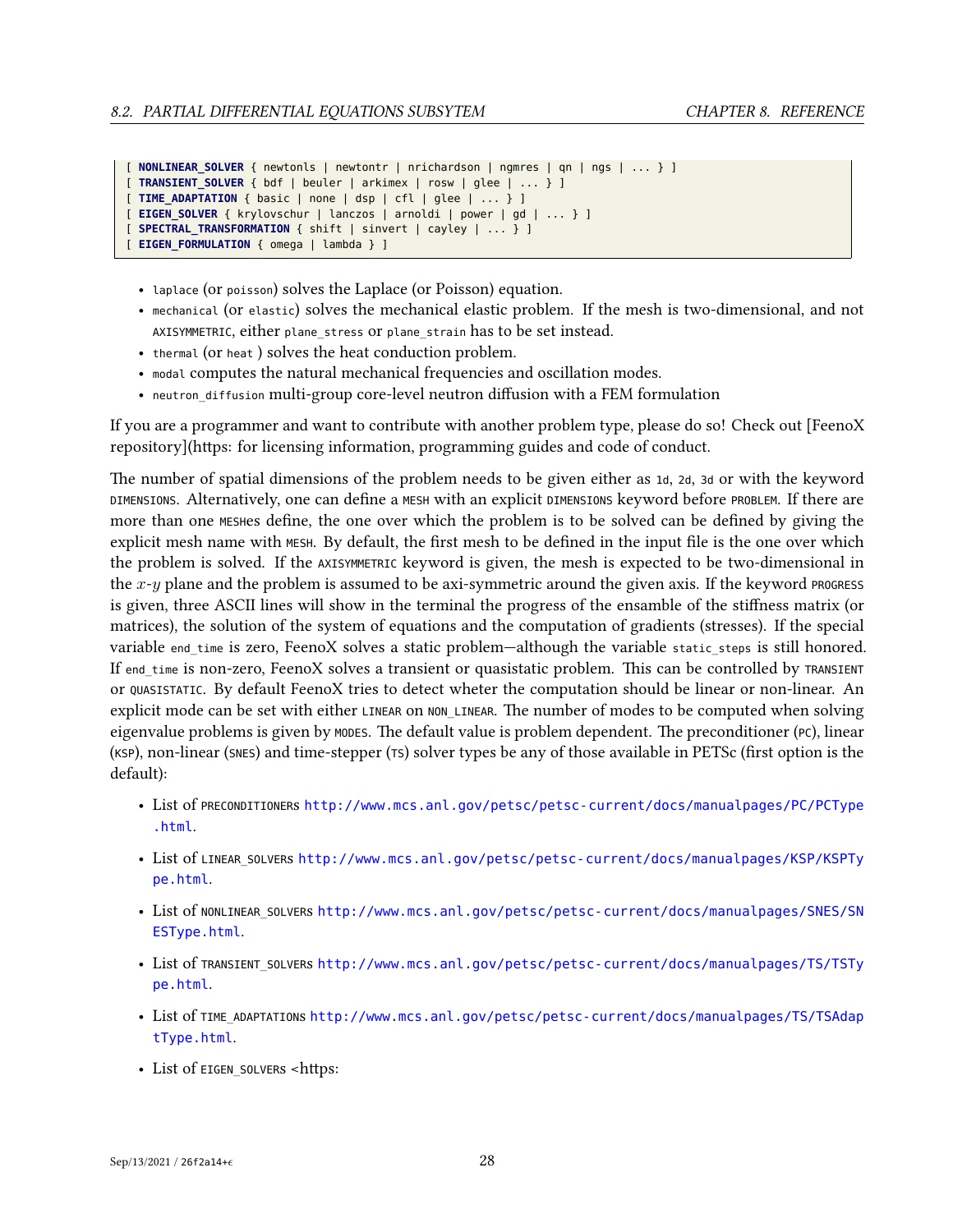$\bullet$  List of SPECTRAL\_TRANSFORMATIONS <https: If the EIGEN\_FORMULATION is omega then  $K\phi=\omega^2M\phi,$  and  $M\phi=0$ *λKφ*\$ if it is lambda.

#### **8.2.1.8 READ\_MESH**

Read an unstructured mesh and (optionally) functions of space-time from a file.

```
READ_MESH { <file_path> | <file_id> } [ DIMENSIONS <num_expr> ]
[ SCALE <expr> ] [ OFFSET <expr_x> <expr_y> <expr_z> ]
[ INTEGRATION { full | reduced } ]
[ MAIN ] [ UPDATE_EACH_STEP ]
[ READ_FIELD <name_in_mesh> AS <function_name> ] [ READ_FIELD ... ]
 [ READ_FUNCTION <function_name> ] [READ_FUNCTION ...]
```
Either a file identifier (defined previously with a FILE keyword) or a file path should be given. The format is read from the extension, which should be either

- .msh, .msh2 or .msh4 [Gmsh ASCII format](http://gmsh.info/doc/texinfo/gmsh.html#MSH-file-format), versions 2.2, 4.0 or 4.1
- .vtk [ASCII legacy VTK](https://lorensen.github.io/VTKExamples/site/VTKFileFormats/)
- .frd [CalculiX's FRD ASCII output\)](https://web.mit.edu/calculix_v2.7/CalculiX/cgx_2.7/doc/cgx/node4.html)

Note than only MSH is suitable for defining PDE domains, as it is the only one that provides physical groups (a.k.a labels) which are needed in order to define materials and boundary conditions. The other formats are primarily supported to read function data contained in the file and eventually, to operate over these functions (i.e. take differences with other functions contained in other files to compare results). The file path or file id can be used to refer to a particular mesh when reading more than one, for instance in a WRITE\_MESH or INTEGRATE keyword. If a file path is given such as cool mesh.msh, it can be later referred to as either cool\_mesh.msh or just cool\_mesh. The spatial dimensions cab be given with DIMENSION. If material properties are uniform and given with variables, the number of dimensions are not needed and will be read from the file at runtime. But if either properties are given by spatial functions or if functions are to be read from the mesh with READ\_DATA or READ\_FUNCTION, then the number of dimensions ought to be given explicitly because FeenoX needs to know how many arguments these functions take. If either OFFSET and/or SCALE are given, the node locations are first shifted and then scaled by the provided values. When defining several meshes and solving a PDE problem, the mesh used as the PDE domain is the one marked with MAIN. If none of the meshes is explicitly marked as main, the first one is used. If UPDATE\_EACH\_STEP is given, then the mesh data is re-read from the file at each time step. Default is to read the mesh once, except if the file path changes with time. For each READ\_FIELD keyword, a point-wise defined function of space named <function\_name> is defined and filled with the scalar data named <name\_in\_mesh> contained in the mesh file. The READ\_FUNCTION keyword is a shortcut when the scalar name and the to-be-defined function are the same. If no mesh is marked as MAIN, the first one is the main one.

## **8.2.1.9 SOLVE\_PROBLEM**

Explicitly solve the PDE problem.

### **SOLVE\_PROBLEM**

Whenever the instruction SOLVE\_PROBLEM is executed, FeenoX solves the PDE problem. For static problems, that means solving the equations and filling in the result functions. For transient or quasisstatic problems, that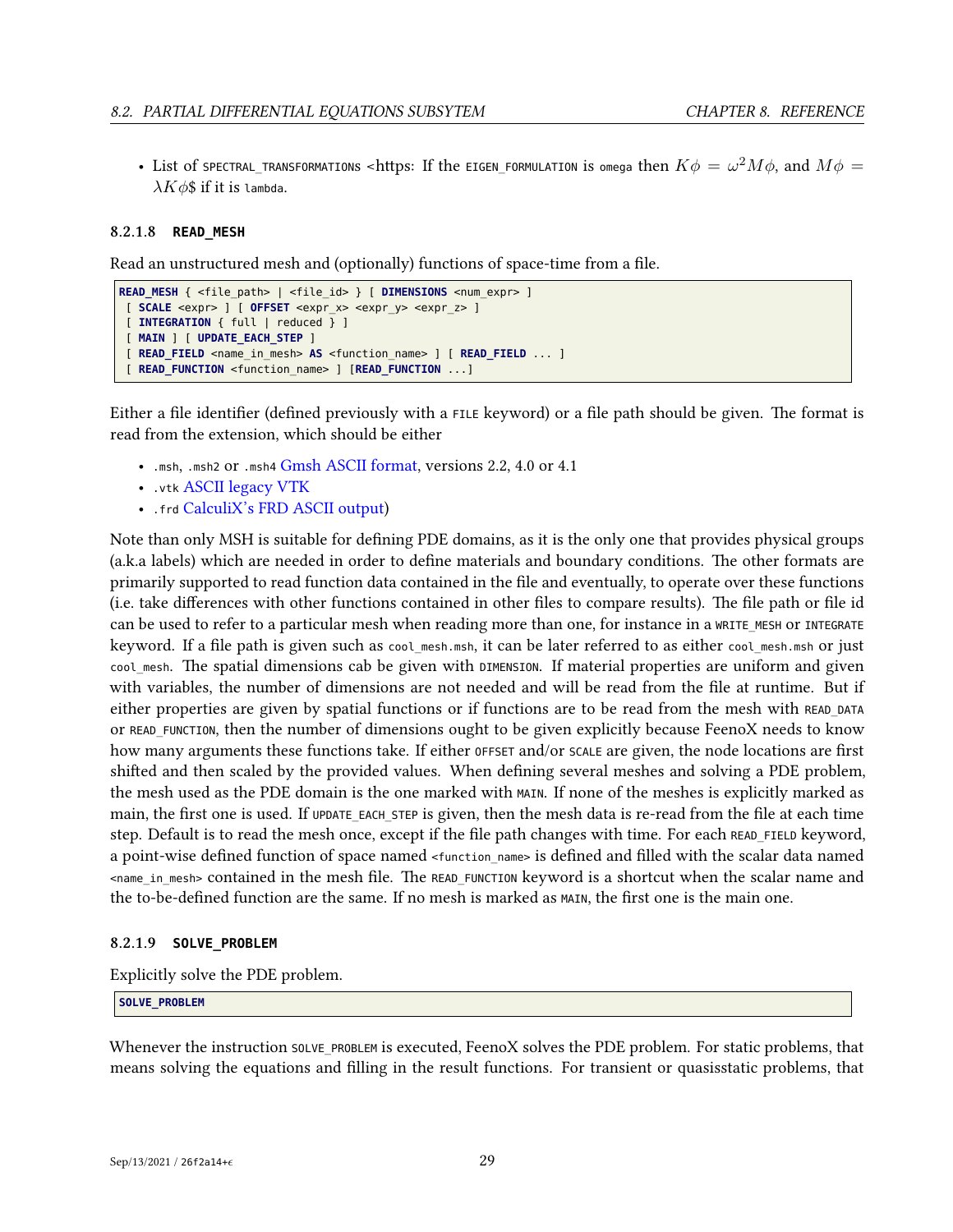means advancing one time step.

#### **8.2.1.10 WRITE\_MESH**

Write a mesh and functions of space-time to a file for post-processing.

```
WRITE_MESH { <file_path> | <file_id> } [ MESH <mesh_identifier> ] [ NO_MESH ] [ FILE_FORMAT { gmsh | vtk } ←-
    ] [ NO_PHYSICAL_NAMES ] [ NODE | CELL ] [ SCALAR_FORMAT <printf_specification>] [ VECTOR <field_x> ←-
    <field_y> <field_z> ] [...] [ <field_1> ] [ <field_2> ] ...
```
Either a file identifier (defined previously with a FILE keyword) or a file path should be given. The format is automatically detected from the extension. Otherwise, the keyword FILE\_FORMAT can be use to give the format explicitly. If there are several meshes defined then which one should be used has to be given explicitly with MESH. If the NO MESH keyword is given, only the results are written into the output file. Depending on the output format, this can be used to avoid repeating data and/or creating partial output files which can the be latter assembled by post-processing scripts. When targetting the .msh output format, if NO\_PHYSICAL\_NAMES is given then the section that sets the actual names of the physical entities is not written. This can be needed to avoid name clashes when reading multiple .msh files. The output is node-based by default. This can be controlled with both the NODE and CELL keywords. All fields that come after a NODE (CELL) keyword will be written at the node (cells). These keywords can be used several times and mixed with fields. For example CELL  $k(x,y,z)$ NODE T sqrt(x^2+  $\leftrightarrow$  $y^2$ )CELL 1+z will write the conductivity and the expression  $1 + z$  as cell-based and the temperature  $T(x, y, z)$ and the expression  $\sqrt{x^2 + y^2}$  as a node-based fields. Also, the scalar\_FORMAT keyword can be used to define the precision of the ASCII representation of the fields that follow. Default is %g. The data to be written has to be given as a list of fields, i.e. distributions (such as  $\kappa$  or  $\epsilon$ ), functions of space (such as  $\tau$ ) and/or expressions (such as  $x^2+y^2+z^2$ ). Each field is written as a scalar, unless the keyword VECTOR is given. In this case, there should be exactly three fields following VECTOR.

## <span id="page-34-1"></span><span id="page-34-0"></span>**8.2.2 PDE variables**

## **8.3 Laplace's equation**

Set PROBLEM to laplace to solve Laplace's equation

$$
\nabla^2 \phi = 0
$$

If end\_time is set, then the transient problem is solved

$$
\alpha(\mathbf{x})\frac{\partial\phi}{\partial t} + \nabla^2\phi = 0
$$

## <span id="page-34-2"></span>**8.3.1 Laplace results**

#### **8.3.1.1 phi**

The scalar field  $\phi(\mathbf{x})$  whose Laplacian is equal to zero or to  $f(\mathbf{x})$ .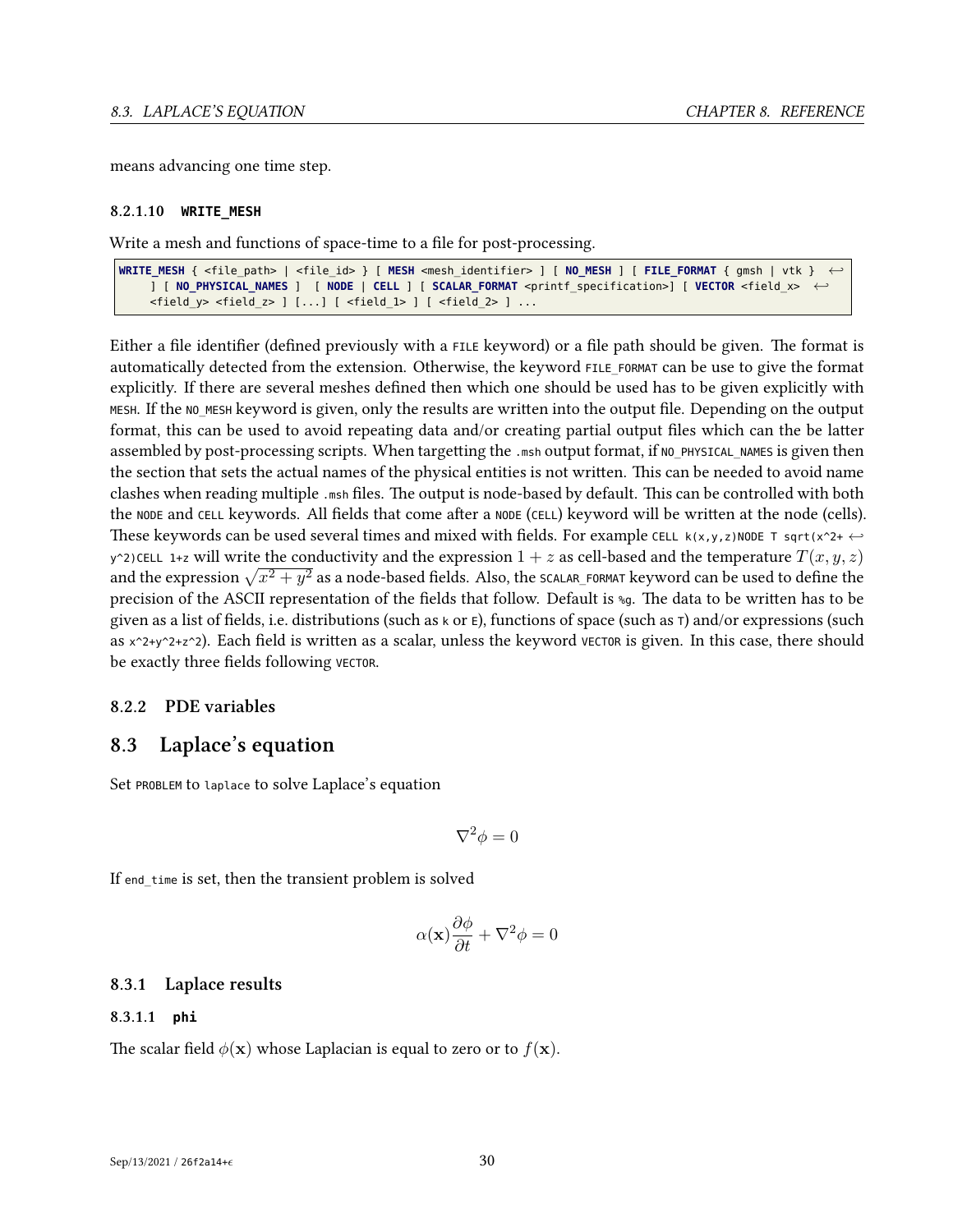## <span id="page-35-0"></span>**8.3.2 Laplace properties**

## **8.3.2.1 alpha**

The coefficient of the temporal derivative for the transient equation  $\alpha\frac{\partial\phi}{\partial t}+\nabla^2\phi=f({\bf x}).$  If not given, default is one.

## **8.3.2.2 f**

The right hand side of the equation  $\nabla^2 \phi = f(\mathbf{x})$ . If not given, default is zero (i.e. Laplace).

## <span id="page-35-1"></span>**8.3.3 Laplace boundary conditions**

## **8.3.3.1 dphidn**

Alias for phi'.

dphidn=<expr>

## **8.3.3.2 phi**

Dirichlet essential boundary condition in which the value of *φ* is prescribed.

phi=<expr>

## **8.3.3.3 phi'**

Neumann natural boundary condition in which the value of the normal outward derivative *∂φ ∂n* is prescribed. phi'=<expr>

## <span id="page-35-2"></span>**8.3.4 Laplace keywords**

## <span id="page-35-4"></span><span id="page-35-3"></span>**8.3.5 Laplace variables**

## **8.4 The heat conduction equation**

Set PROBLEM to thermal (or heat) to solve thermal conduction:

$$
\rho p \frac{\partial T}{\partial t} + \text{div}\left[k(\mathbf{x}, \mathbf{T} \cdot \text{grad} T\right] = q'''(\mathbf{x}, T)
$$

If end\_time is zero, only the steady-state problem is solved. If *k*, *q ′′′* or any Neumann boundary condition depends on *T*, the problem is set to non-linear automatically.

## <span id="page-35-5"></span>**8.4.1 Thermal results**

## **8.4.1.1 T**

The temperature field  $T(\mathbf{x})$ . This is the primary unknown of the problem.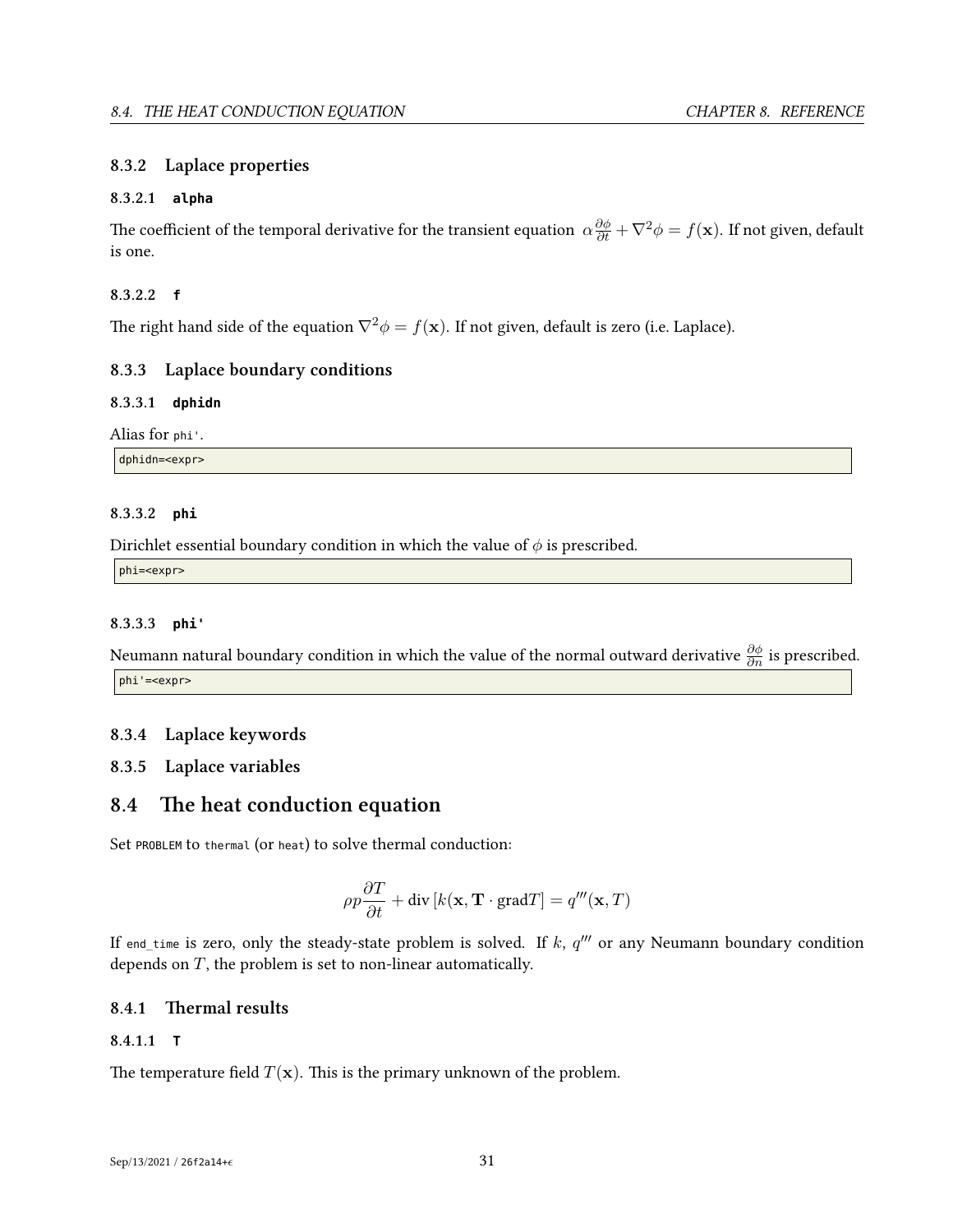## **8.4.1.2 qx**

The heat flux field  $q_x(\mathbf{x}) = -k(\mathbf{x}) \cdot \frac{\partial T}{\partial x}$  in the *x* direction. This is a secondary unknown of the problem.

## **8.4.1.3 qy**

The heat flux field  $q_y(\mathbf{x}) = -k(\mathbf{x}) \cdot \frac{\partial T}{\partial y}$  in the  $x$  direction. This is a secondary unknown of the problem. Only available for two and three-dimensional problems.

## **8.4.1.4 qz**

The heat flux field  $q_z(\mathbf{x}) = -k(\mathbf{x}) \cdot \frac{\partial T}{\partial z}$  in the *x* direction. This is a secondary unknown of the problem. Only available for three-dimensional problems.

## **8.4.2 Thermal properties**

## **8.4.2.1 k**

The thermal conductivity in units of power per length per degree of temperature.

k

## **8.4.2.2 q**

Alias for q'''

q

## **8.4.2.3 q'''**

The volumetric power dissipated in the material in units of power per unit of volume. Default is zero (i.e. no power).

 $|q^{\cdots}$ 

## **8.4.3 Thermal boundary conditions**

## **8.4.4 Thermal keywords**

## **8.4.5 Thermal variables**

## **8.4.5.1 T\_max**

The maximum temperature  $T_{\text{max}}$ .

## **8.4.5.2 T\_min**

The minimum temperature  $T_{\text{min}}$ .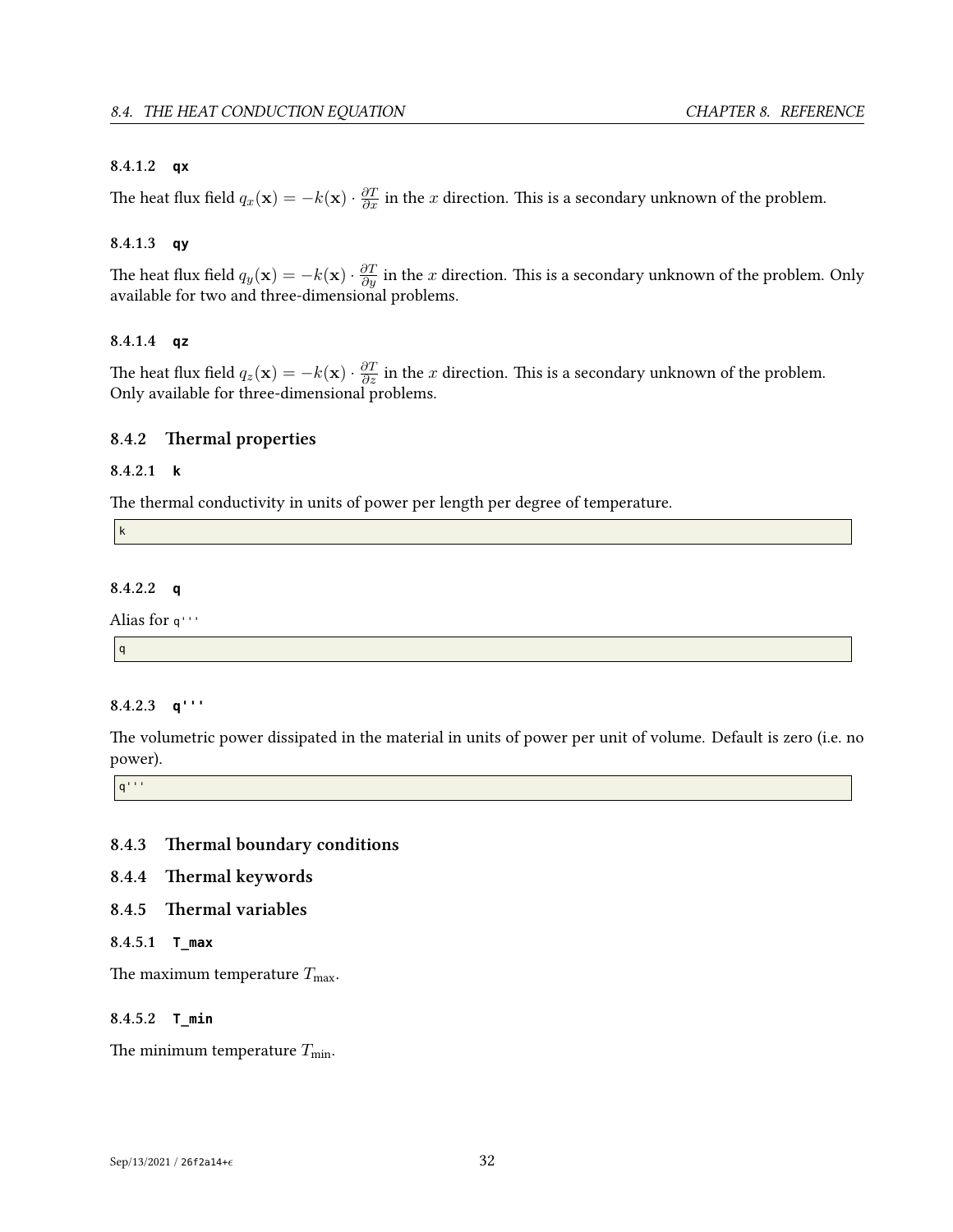# **8.5 General & "standalone" mathematics**

## **8.5.1 Keywords**

## **8.5.1.1 ABORT**

Catastrophically abort the execution and quit FeenoX.

**ABORT**

Whenever the instruction ABORT is executed, FeenoX quits with a non-zero error leve. It does not close files nor unlock shared memory objects. The objective of this instruction is to either debug complex input files by using only parts of them or to conditionally abort the execution using IF clauses.

## **8.5.1.2 ALIAS**

Define a scalar alias of an already-defined indentifier.

**ALIAS** { <new var name> **IS** <existing object> | <existing object> AS <new name> }

The existing object can be a variable, a vector element or a matrix element. In the first case, the name of the variable should be given as the existing object. In the second case, to alias the second element of vector <sup>v</sup> to the new name new,  $v(2)$  should be given as the existing object. In the third case, to alias second element (2,3) of matrix <sup>M</sup> to the new name new, M(2,3) should be given as the existing object.

## **8.5.1.3 CLOSE**

Explicitly close a file after input/output.

```
CLOSE <name>
```
The given <name> can be either a fixed-string path or an already-defined FILE.

## **8.5.1.4 DEFAULT\_ARGUMENT\_VALUE**

Give a default value for an optional commandline argument.

```
DEFAULT_ARGUMENT_VALUE <constant> <string>
```
If a \$n construction is found in the input file but the commandline argument was not given, the default behavior is to fail complaining that an extra argument has to be given in the commandline. With this keyword, a default value can be assigned if no argument is given, thus avoiding the failure and making the argument optional. The <constant> should be 1, 2, 3, etc. and <string> will be expanded character-by-character where the  $\mathfrak{sp} \leftrightarrow$ construction is. Whether the resulting expression is to be interpreted as a string or as a numerical expression will depend on the context.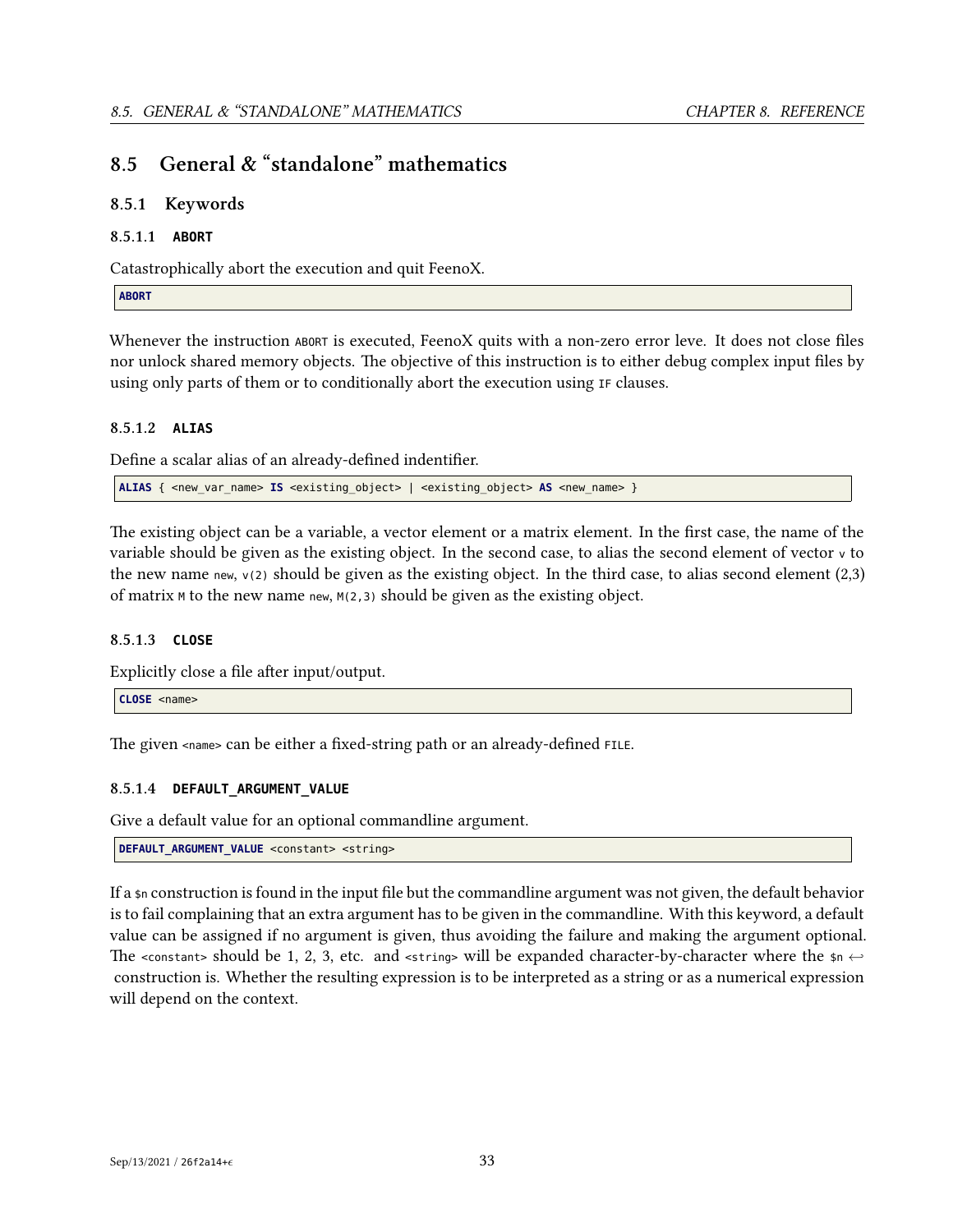## **8.5.1.5 FILE**

Define a file with a particularly formatted name to be used either as input or as output.

```
< FILE | OUTPUT_FILE | INPUT_FILE > <name> PATH <format> expr_1 expr_2 ... expr_n [ INPUT | OUTPUT | MODE ←-
    <fopen_mode> ]
```
For reading or writing into files with a fixed path, this instruction is usually not needed as the FILE keyword of other instructions (such as PRINT or MESH) can take a fixed-string path as an argument. However, if the file name changes as the execution progresses (say because one file for each step is needed), then an explicit FILE needs to be defined with this keyword and later referenced by the given name. The path should be given as a printf-like format string followed by the expressions which shuold be evaluated in order to obtain the actual file path. The expressions will always be floating-point expressions, but the particular integer specifier %d is allowed and internally transformed to %.0f. The file can be explicitly defined and INPUT, OUTPUT or a certain fopen() mode can be given (i.e. "a"). If not explicitly given, the nature of the file will be taken from context, i.e. FILEs in PRINT will be OUTPUT and FILEs in FUNCTION will be INPUT. This keyword justs defines the FILE, it does not open it. The file will be actually openened (and eventually closed) automatically. In the rare case where the automated opening and closing does not fit the expected workflow, the file can be explicitly opened or closed with the instructions FILE OPEN and FILE CLOSE.

## **8.5.1.6 FIT**

Find parameters to fit an analytical function to a pointwise-defined function.

```
FIT <function_to_be_fitted> TO <function_with_data> VIA <var_1> <var_2> ... <var_n>
 [ GRADIENT <expr_1> <expr_2> ... <expr_n> ]
 [ RANGE MIN <expr 1> <expr 2> ... <expr j> ][ RANGE_MAX <expr_1> <expr_2> ... <expr_n> ]
 [ TOL_REL <expr> ] [ TOL_ABS <expr> ] [ MAX_ITER <expr> ]
 [ VERBOSE ]
```
The function with the data has to be point-wise defined (i.e. a FUNCTION read from a file, with inline DATA *<sup>←</sup>* or defined over a mesh). The function to be fitted has to be parametrized with at least one of the variables provided after the USING keyword. For example to fit  $f(x, y) = ax^2 + bsqrt(y)$  to a pointwise-defined function  $q(x, y)$  one gives FIT f TO g VIA a b. Only the names of the functions have to be given, not the arguments. Both functions have to have the same number of arguments. The initial guess of the solution is given by the initial value of the variables after the VIA keyword. Analytical expressions for the gradient of the function to be fitted with respect to the parameters to be fitted can be optionally given with the GRADIENT keyword. If none is provided, the gradient will be computed numerically using finite differences. A range over which the residuals are to be minimized can be given with RANGE\_MIN and RANGE\_MAX. The expressions give the range of the arguments of the functions, not of the parameters. For multidimensional fits, the range is an hypercube. If no range is given, all the definition points of the function with the data are used for the fit. Convergence can be controlled by giving the relative and absolute tolreances with TOL\_REL (default DEFAULT\_NLIN\_FIT\_EPSREL) and TOL ABS (default DEFAULT NLIN FIT EPSABS), and with the maximum number of iterations MAX ITER (default DE-FAULT\_NLIN\_FIT\_MAX\_ITER). If the optional keyword VERBOSE is given, some data of the intermediate steps is written in the standard output.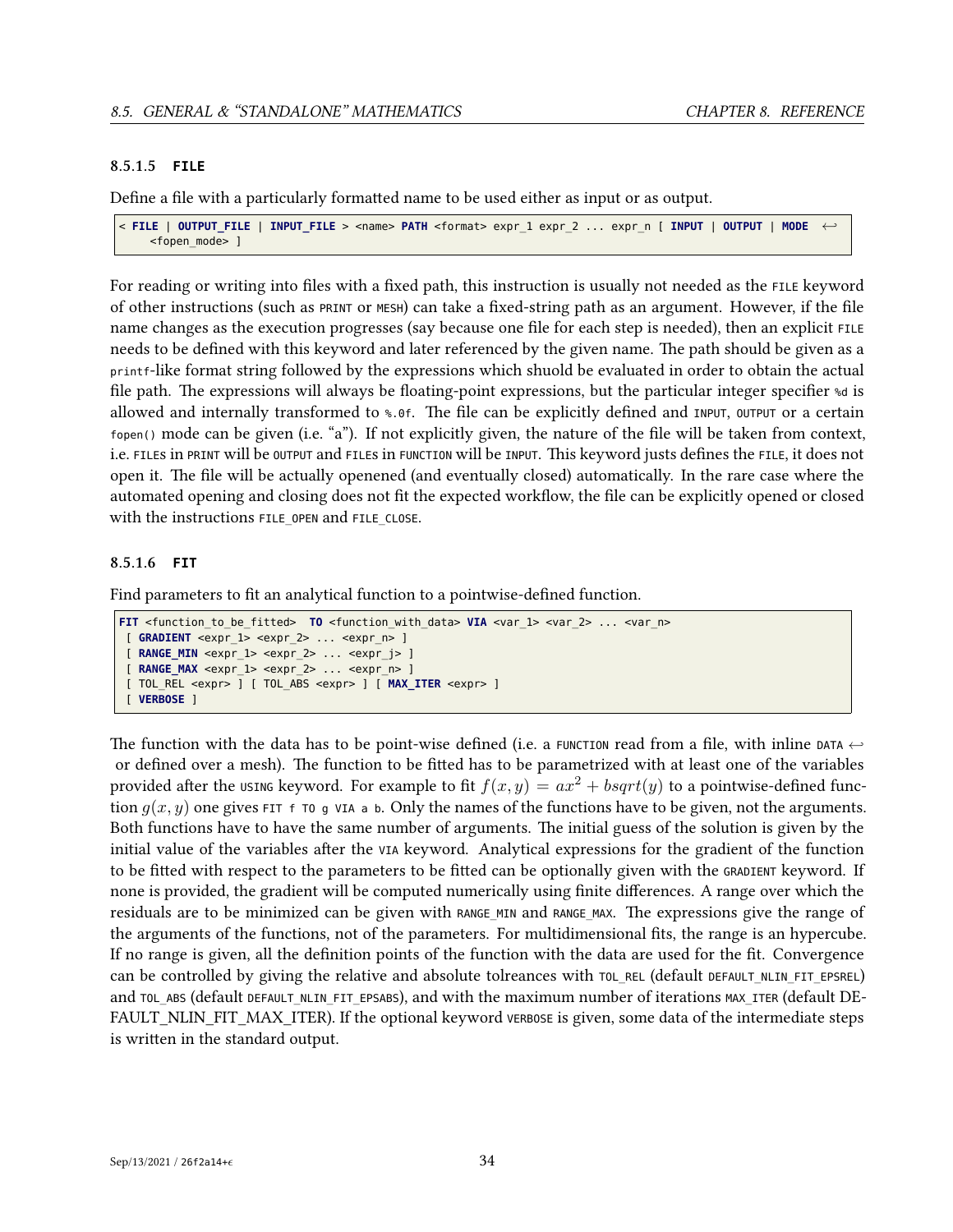## **8.5.1.7 FUNCTION**

Define a function of one or more variables.

```
FUNCTION <function_name>(<var_1>[,var2,...,var_n]) { = <expr> | FILE { <file_path> | <file_id> } | VECTORS ←-
    <vector 1> <vector 2> ... <vector n> <vector data> | DATA <num 1> <num 2> ... <num N> } [ ←
    INTERPOLATION { linear | polynomial | spline | spline_periodic | akima | akima_periodic | steffen | ←-
    nearest | shepard | shepard_kd | bilinear } ] [COLUMNS <expr_1> <expr_2> ... <expr_n> <expr_n+1> ] [ ←-
    INTERPOLATION_THRESHOLD_<expr> ] [ SHEPARD_RADIUS <expr> ] [ SHEPARD EXPONENT <expr> ]
```
The number of variables *n* is given by the number of arguments given between parenthesis after the function name. The arguments are defined as new variables if they had not been already defined explictly as scalar variables. If the function is given as an algebraic expression, the short-hand operator := can be used. That is to say, FUNCTION  $f(x)=x^22$  is equivalent to  $f(x)=x^22$ . If a FILE is given, an ASCII file containing at least  $n+1$ columns is expected. By default, the first *n* columns are the values of the arguments and the last column is the value of the function at those points. The order of the columns can be changed with the keyword COLUMNS, which expects  $n + 1$  expressions corresponding to the column numbers. If VECTORS is given, a set of  $n + 1$ vectors of the same size is expected. The first *n* correspond to the arguments and the last one to the function values. The function can be pointwise-defined inline in the input using DATA. This should be the last keyword of the line, followed by  $N = k \cdot (n+1)$  expresions giving k definition points: *n* arguments and the value of the function. Multiline continuation using brackets  $\{$  and  $\}$  can be used for a clean data organization. Interpolation schemes can be given for either one or multi-dimensional functions with INTERPOLATION. Available schemes for  $n = 1$  are:

- linear
- polynomial, the grade is equal to the number of data minus one
- spline, cubic (needs at least 3 points)
- spline periodic
- akima (needs at least 5 points)
- akima periodic (needs at least 5 points)
- steffen, always-monotonic splines-like interpolator

Default interpolation scheme for one-dimensional functions is DEFAULT\_INTERPOLATION.

Available schemes for *n >* 1 are:

- nearest,  $f(\mathbf{x})$  is equal to the value of the closest definition point
- shepard, [inverse distance weighted average definition points](https://en.wikipedia.org/wiki/Inverse_distance_weighting) (might lead to inefficient evaluation)
- shepard\_kd, [average of definition points within a kd-tree](https://en.wikipedia.org/wiki/Inverse_distance_weighting#Modified_Shepard) (more efficient evaluation provided SHEPARD RADIUS is set to a proper value)
- bilinear, only available if the definition points configure an structured hypercube-like grid. If *n >* 3, SIZES should be given.

For *n >* 1, if the euclidean distance between the arguments and the definition points is smaller than INTERPOLATION\_THRESHOLD, the definition point is returned and no interpolation is performed. Default value is square root of DEFAULT\_MULTIDIM\_INTERPOLATION\_THRESHOLD. The initial radius of points to take into account in shepard kd is given by SHEPARD RADIUS. If no points are found, the radius is double until at least one definition point is found. The radius is doubled until at least one point is found. Default is DEFAULT\_SHEPARD\_RADIUS. The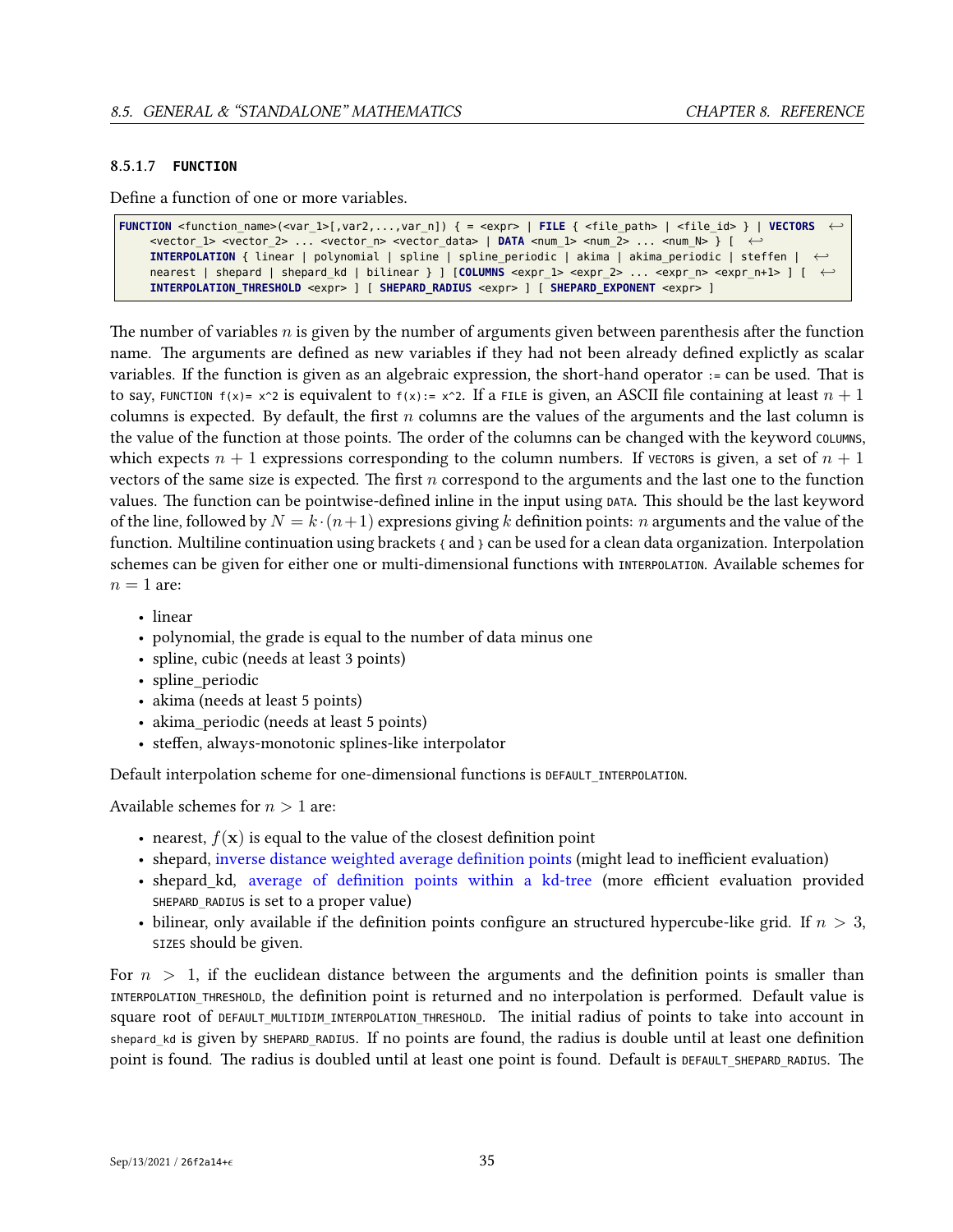exponent of the shepard method is given by SHEPARD\_EXPONENT. Default is DEFAULT\_SHEPARD\_EXPONENT.

#### **8.5.1.8 IF**

Execute a set of instructions if a condition is met.

```
IF expr
  <block_of_instructions_if_expr_is_true>
 [ ELSE
 <block_of_instructions_if_expr_is_false> ]
 ENDIF
```
#### <span id="page-40-0"></span>**8.5.1.9 IMPLICIT**

Define whether implicit definition of variables is allowed or not.

```
IMPLICIT { NONE | ALLOWED }
```
By default, FeenoX allows variables (but not vectors nor matrices) to be implicitly declared. To avoid introducing errors due to typos, explicit declaration of variables can be forced by giving IMPLICIT NONE. Whether implicit declaration is allowed or explicit declaration is required depends on the last IMPLICIT keyword given, which by default is ALLOWED.

### **8.5.1.10 INCLUDE**

Include another FeenoX input file.

**INCLUDE** <file\_path> [ **FROM** <num\_expr> ] [ **TO** <num\_expr> ]

Includes the input file located in the string file path at the current location. The effect is the same as copying and pasting the contents of the included file at the location of the INCLUDE keyword. The path can be relative or absolute. Note, however, that when including files inside IF blocks that instructions are conditionally-executed but all definitions (such as function definitions) are processed at parse-time independently from the evaluation of the conditional. The included file has to be an actual file path (i.e. it cannot be a FeenoX FILE) because it needs to be resolved at parse time. Yet, the name can contain a commandline replacement argument such as \$1 so INCLUDE \$1.fee will include the file specified after the main input file in the command line. The optional FROM and TO keywords can be used to include only portions of a file.

## **8.5.1.11 MATRIX**

Define a matrix.

**MATRIX** <name> **ROWS** <expr> **COLS** <expr> [ **DATA** <expr\_1> <expr\_2> ... <expr\_n> |

A new matrix of the prescribed size is defined. The number of rows and columns can be an expression which will be evaluated the very first time the matrix is used and then kept at those constant values. All elements will be initialized to zero unless DATA is given (which should be the last keyword of the line), in which case the expressions will be evaluated the very first time the matrix is used and row-major-assigned to each of the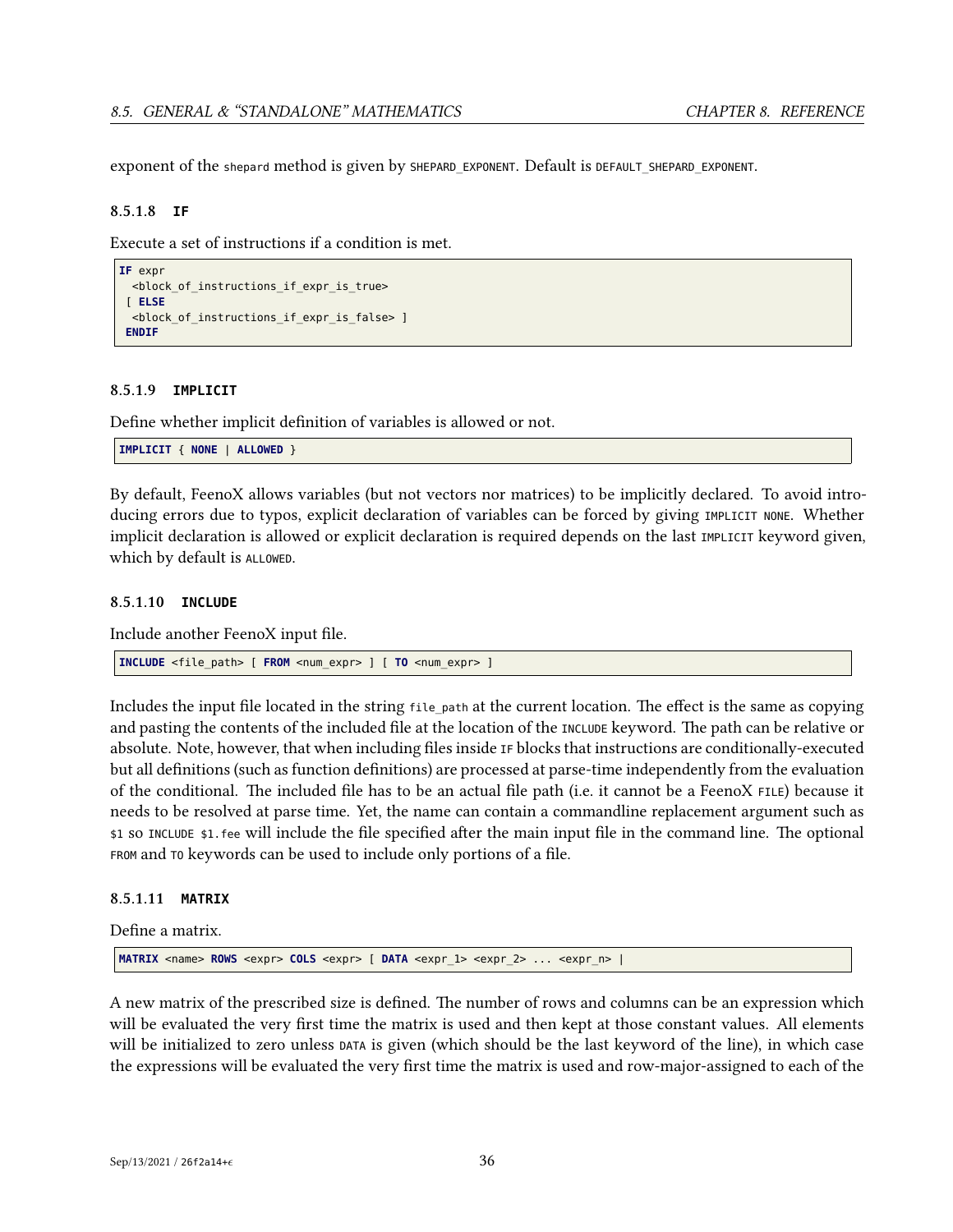elements. If there are less elements than the matrix size, the remaining values will be zero. If there are more elements than the matrix size, the values will be ignored.

## **8.5.1.12 OPEN**

Explicitly open a file for input/output.

**OPEN** <name> [ **MODE** <fopen mode> ]

The given <name> can be either a fixed-string path or an already-defined FILE. The mode is only taken into account if the file is not already defined. Default is write <sup>w</sup>.

#### **8.5.1.13 PRINT**

Write plain-text and/or formatted data to the standard output or into an output file.

```
PRINT [ <object_1> <object_2> ... <object_n> ] [ TEXT <string_1> ... TEXT <string_n> ]
[ FILE { <file_path> | <file_id> } ] [ HEADER ] [ NONEWLINE ] [ SEP <string> ]
 [ SKIP_STEP <expr> ] [ SKIP_STATIC_STEP <expr> ] [ SKIP_TIME <expr> ] [ SKIP_HEADER_STEP <expr> ]
```
Each argument object which is not a keyword of the PRINT instruction will be part of the output. Objects can be either a matrix, a vector or any valid scalar algebraic expression. If the given object cannot be solved into a valid matrix, vector or expression, it is treated as a string literal if IMPLICIT is ALLOWED, otherwise a parser error is raised. To explicitly interpret an object as a literal string even if it resolves to a valid numerical expression, it should be prefixed with the TEXT keyword such as PRINT TEXT 1+1 that would print 1+1 instead of <sup>2</sup>. Objects and string literals can be mixed and given in any order. Hashes # appearing literal in text strings have to be quoted to prevent the parser to treat them as comments within the FeenoX input file and thus ignoring the rest of the line, like PRINT "\# this is a printed comment". Whenever an argument starts with a porcentage sign %, it is treated as a C printf-compatible format specifier and all the objects that follow it are printed using the given format until a new format definition is found. The objects are treated as double-precision floating point numbers, so only floating point formats should be given. See the printf(3) man page for further details. The default format is DEFAULT\_PRINT\_FORMAT. Matrices, vectors, scalar expressions, format modifiers and string literals can be given in any desired order, and are processed from left to right. Vectors are printed element-byelement in a single row. See PRINT\_VECTOR to print one or more vectors with one element per line (i.e. vertically). Matrices are printed element-by-element in a single line using row-major ordering if mixed with other objects but in the natural row and column fashion if it is the only given object in the PRINT instruction. If the FILE keyword is not provided, default is to write to stdout. If the HEADER keyword is given, a single line containing the literal text given for each object is printed at the very first time the PRINT instruction is processed, starting with a hash  $\#$  character. If the NONEWLINE keyword is not provided, default is to write a newline  $\ln$  character after all the objects are processed. Otherwise, if the last token to be printed is a numerical value, a separator string will be printed but not the newline \n character. If the last token is a string, neither the separator nor the newline will be printed. The SEP keyword expects a string used to separate printed objects. To print objects without any separation in between give an empty string like SEP "". The default is a tabulator character 'DEFAULT\_PRINT\_SEPARATOR' character. To print an empty line write PRINT without arguments. By default the PRINT instruction is evaluated every step. If the SKIP\_STEP (SKIP\_STATIC\_STEP) keyword is given, the instruction is processed only every the number of transient (static) steps that results in evaluating the expression, which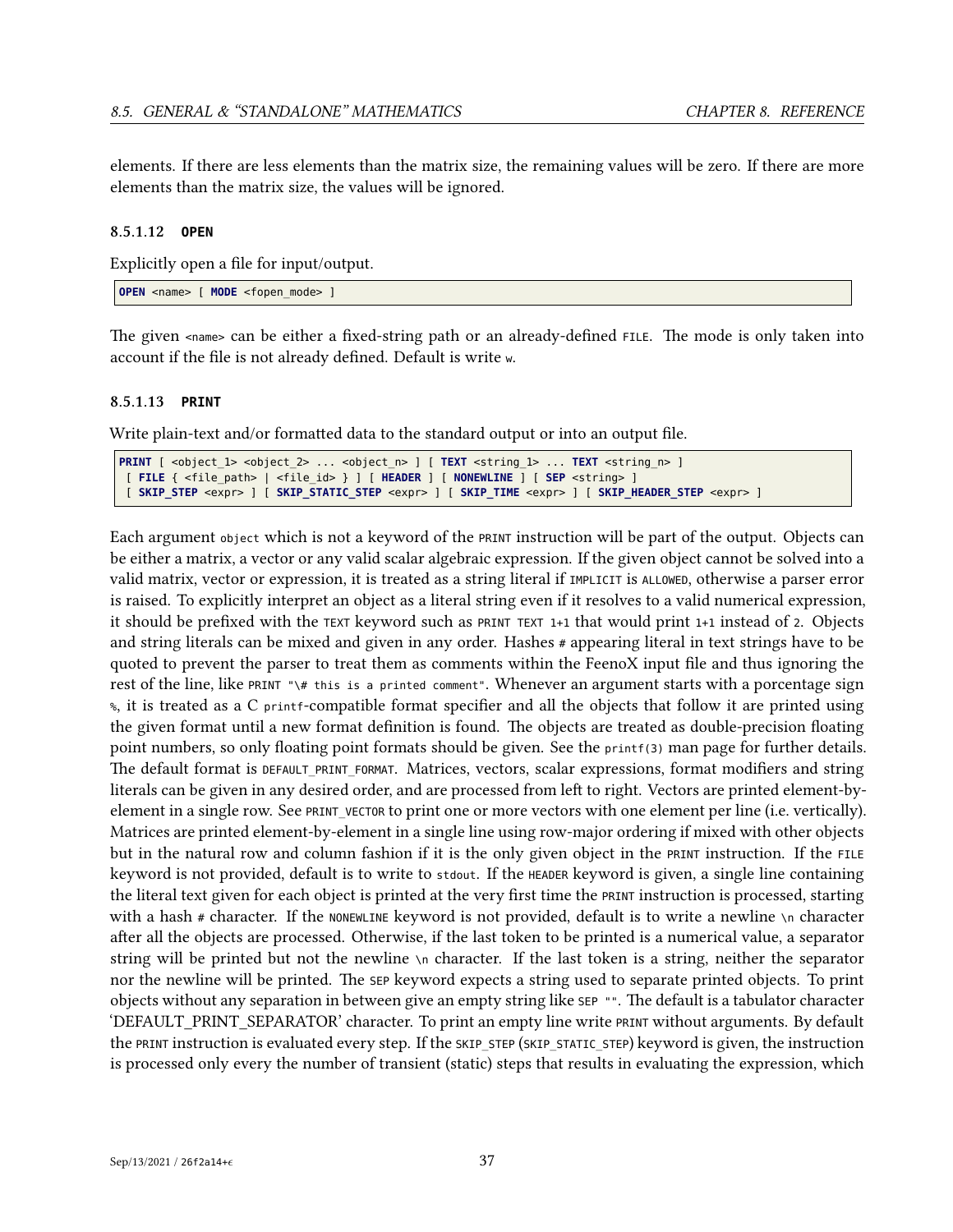may not be constant. The SKIP HEADER STEP keyword works similarly for the optional HEADER but by default it is only printed once. The SKIP\_TIME keyword use time advancements to choose how to skip printing and may be useful for non-constant time-step problems.

## **8.5.1.14 PRINT\_FUNCTION**

Print one or more functions as a table of values of dependent and independent variables.

```
PRINT_FUNCTION <function_1> [ { function | expr } ... { function | expr } ]
[ FILE { <file_path> | <file_id> } ] [ HEADER ]
[ MIN <expr_1> <expr_2> ... <expr_k> ] [ MAX <expr_1> <expr_2> ... <expr_k> ]
[ STEP <expr_1> <expr_2> ... <expr_k> ] [ NSTEPs <expr_1> <expr_2> ... <expr_k> ]
[ FORMAT <print_format> ] <vector_1> [ { vector | expr } ... { vector | expr } ]
```
Each argument should be either a function or an expression. The output of this instruction consists of  $n + k$ columns, where *n* is the number of arguments of the first function of the list and *k* is the number of functions and expressions given. The first *n* columns are the arguments (independent variables) and the last *k* one has the evaluated functions and expressions. The columns are separated by a tabulator, which is the format that most plotting tools understand. Only function names without arguments are expected. All functions should have the same number of arguments. Expressions can involve the arguments of the first function. If the FILE keyword is not provided, default is to write to stdout. If HEADER is given, the output is prepended with a single line containing the names of the arguments and the names of the functions, separated by tabs. The header starts with a hash # that usually acts as a comment and is ignored by most plotting tools. If there is no explicit range where to evaluate the functions and the first function is point-wise defined, they are evalauted at the points of definition of the first one. The range can be explicitly given as a product of *n* ranges  $[x_{i,\min}, x_{i,\max}]$ for  $i = 1, \ldots, n$ . The values  $x_{i,\text{min}}$  and  $x_{i,\text{max}}$  are given with the MIN *and* MAX keywords. The discretization steps of the ranges are given by either  $\sigma$  are that gives  $\delta x$  *or* NSTEPS that gives the number of steps. If the first function is not point-wise defined, the ranges are mandatory.

## **8.5.1.15 PRINT\_VECTOR**

Print the elements of one or more vectors, one element per line.

```
PRINT_VECTOR
[ FILE { <file_path> | <file_id> } ] [ HEADER ]
[ FORMAT <print_format> ]
```
Each argument should be either a vector or an expression of the integer <sup>i</sup>. If the FILE keyword is not provided, default is to write to stdout. If HEADER is given, the output is prepended with a single line containing the names of the arguments and the names of the functions, separated by tabs. The header starts with a hash # that usually acts as a comment and is ignored by most plotting tools.

## **8.5.1.16 SORT\_VECTOR**

Sort the elements of a vector, optionally making the same rearrangement in another vector.

```
SORT_VECTOR <vector> [ ASCENDING | DESCENDING ] [ <other_vector> ]
```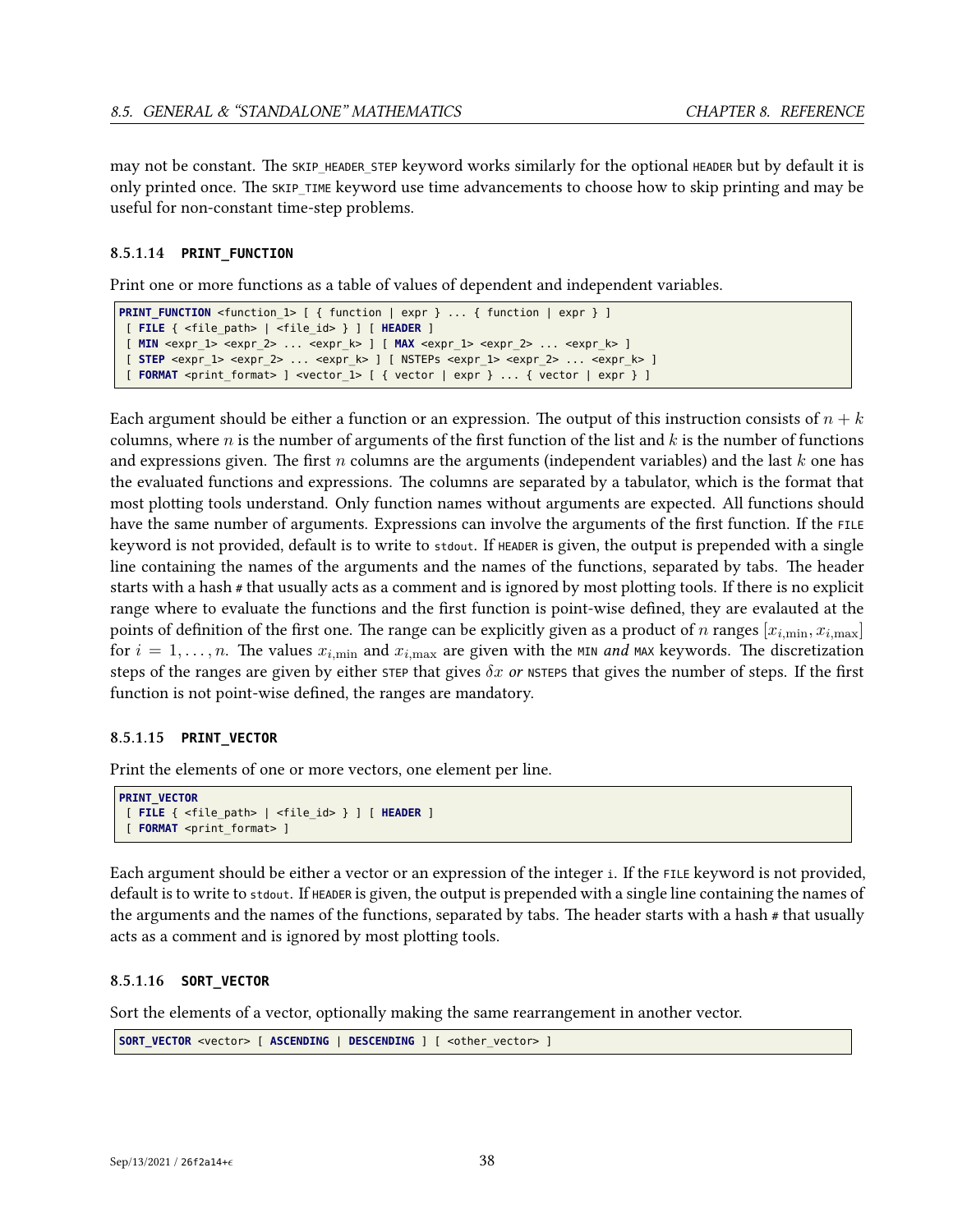This instruction sorts the elements of <vector> into either ascending or descending numerical order. If <sup>&</sup>lt; *<sup>←</sup>* other\_vector> is given, the same rearrangement is made on it. Default is ascending order.

## **8.5.1.17 VAR**

Explicitly define one or more scalar variables.

```
VAR <name_1> [ <name_2> ] ... [ <name_n> ]
```
When implicit definition is allowed (see [IMPLICIT](#page-40-0)), scalar variables need not to be defined before being used if from the context FeenoX can tell that an scalar variable is needed. For instance, when defining a function like  $f(x) = x^2$  it is not needed to declare x explictly as a scalar variable. But if one wants to define a function like  $g(x)$ = integral(f(x'), x', 0, x) then the variable x' needs to be explicitly defined as VAR x' before the integral.

## **8.5.1.18 VECTOR**

Define a vector.

**VECTOR** <name> **SIZE** <expr> [ **FUNCTION\_DATA** <function> ] [ **DATA** <expr\_1> <expr\_2> ... <expr\_n> |

A new vector of the prescribed size is defined. The size can be an expression which will be evaluated the very first time the vector is used and then kept at that constant value. If the keyword FUNCTION\_DATA is given, the elements of the vector will be synchronized with the inpedendent values of the function, which should be point-wise defined. The sizes of both the function and the vector should match. All elements will be initialized to zero unless DATA is given (which should be the last keyword of the line), in which case the expressions will be evaluated the very first time the vector is used and assigned to each of the elements. If there are less elements than the vector size, the remaining values will be zero. If there are more elements than the vector size, the values will be ignored.

## **8.5.2 Variables**

## **8.5.2.1 done**

Flag that indicates whether the overall calculation is over.

This variable is set to true by FeenoX when the computation finished so it can be checked in an IF block to do something only in the last step. But this variable can also be set to true from the input file, indicating that the current step should also be the last one. For example, one can set end\_time = infinite and then finish the computation at  $t = 10$  by setting done = t > 10. This done variable can also come from (and sent to) other sources, like a shared memory object for coupled calculations.

## **8.5.2.2 done\_static**

Flag that indicates whether the static calculation is over or not.

It is set to true (i.e.  $\neq$  0) by feenox if step\_static  $\geq$  static\_steps. If the user sets it to true, the current step is marked as the last static step and the static calculation ends after finishing the step. It can be used in IF blocks to check if the static step is finished or not.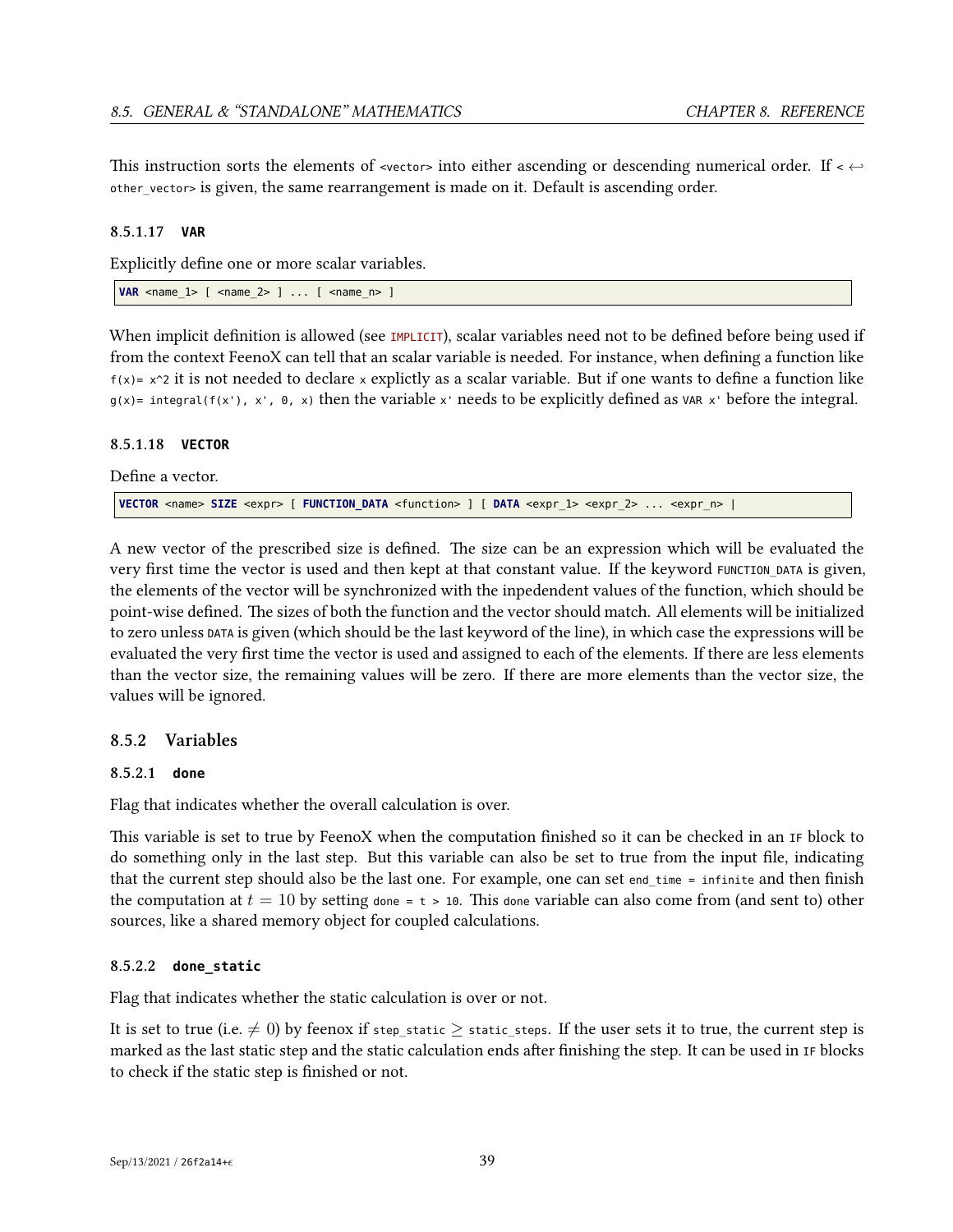#### **8.5.2.3 done\_transient**

Flag that indicates whether the transient calculation is over or not.

It is set to true (i.e.  $\neq$  0) by feenox if  $t \geq$  end time. If the user sets it to true, the current step is marked as the last transient step and the transient calculation ends after finishing the step. It can be used in IF blocks to check if the transient steps are finished or not.

## **8.5.2.4 dt**

Actual value of the time step for transient calculations.

When solving DAE systems, this variable is set by feenox. It can be written by the user for example by importing it from another transient code by means of shared-memory objects. Care should be taken when solving DAE systems and overwriting t. Default value is DEFAULT\_DT, which is a power of two and roundoff errors are thus reduced.

## **8.5.2.5 end\_time**

Final time of the transient calculation, to be set by the user.

The default value is zero, meaning no transient calculation.

#### **8.5.2.6 i**

Dummy index, used mainly in vector and matrix row subindex expressions.

## **8.5.2.7 in\_static**

Flag that indicates if FeenoX is solving the iterative static calculation.

This is a read-only variable that is non zero if the static calculation.

## **8.5.2.8 in\_static\_first**

Flag that indicates if feenox is in the first step of the iterative static calculation.

## **8.5.2.9 in\_static\_last**

Flag that indicates if feenox is in the last step of the iterative static calculation.

## **8.5.2.10 in\_transient**

Flag that indicates if feenox is solving transient calculation.

## **8.5.2.11 in\_transient\_first**

Flag that indicates if feenox is in the first step of the transient calculation.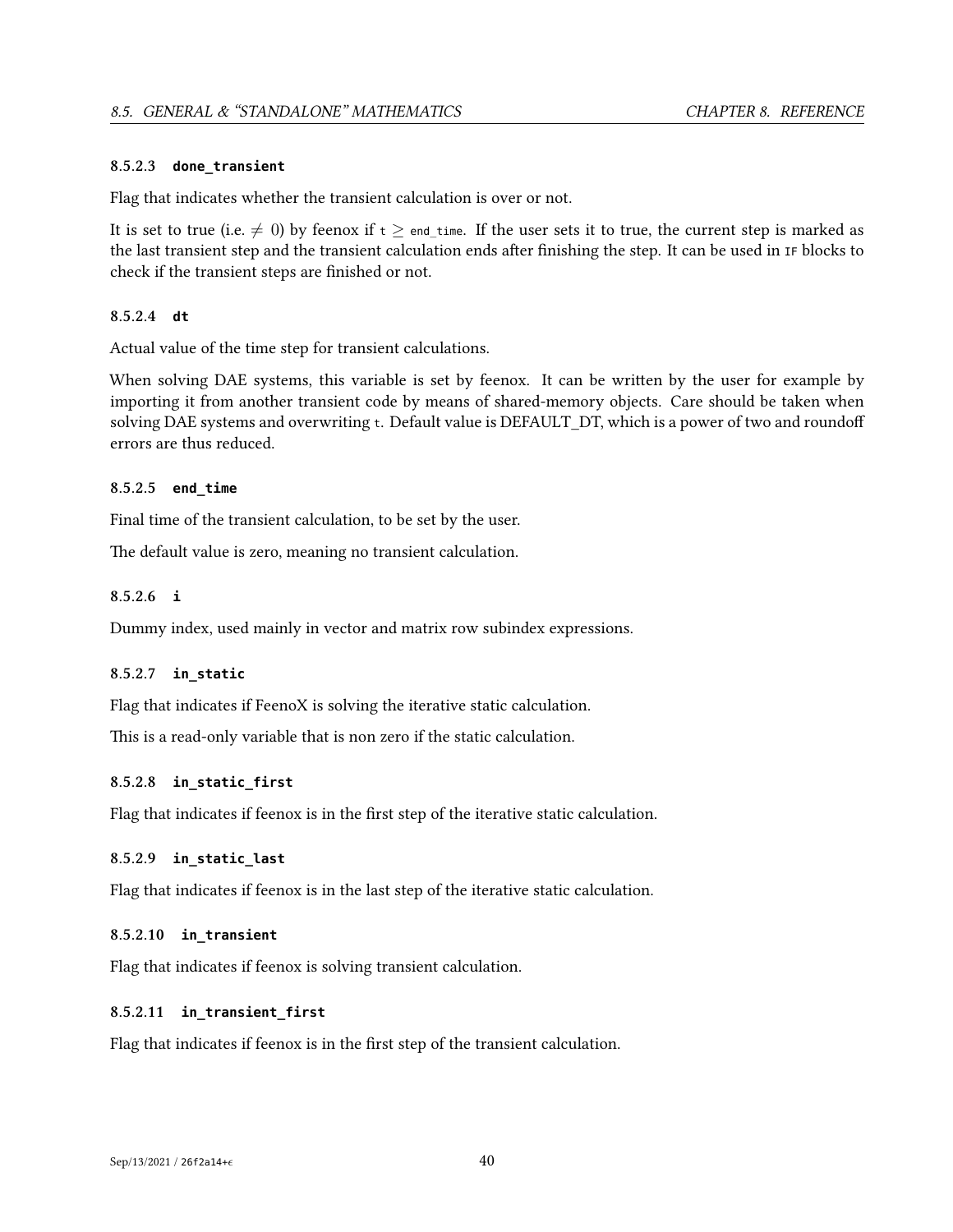## **8.5.2.12 in\_transient\_last**

Flag that indicates if feenox is in the last step of the transient calculation.

## **8.5.2.13 infinite**

A very big positive number.

It can be used as end\_time = infinite or to define improper integrals with infinite limits. Default is  $2^{50}$   $\approx$  $1 \times 10^{15}$ .

## **8.5.2.14 j**

Dummy index, used mainly in matrix column subindex expressions.

## **8.5.2.15 max\_dt**

Maximum bound for the time step that feenox should take when solving DAE systems.

#### **8.5.2.16 min\_dt**

Minimum bound for the time step that feenox should take when solving DAE systems.

## **8.5.2.17 ncores**

The number of online available cores, as returned by sysconf( SC\_NPROCESSORS\_ONLN).

This value can be used in the MAX DAUGHTERS expression of the PARAMETRIC keyword (i.e ncores/2).

## **8.5.2.18 on\_gsl\_error**

This should be set to a mask that indicates how to proceed if an error ir raised in any routine of the GNU Scientific Library.

#### **8.5.2.19 on\_ida\_error**

This should be set to a mask that indicates how to proceed if an error ir raised in any routine of the SUNDIALS Library.

#### **8.5.2.20 on\_nan**

This should be set to a mask that indicates how to proceed if Not-A-Number signal (such as a division by zero) is generated when evaluating any expression within feenox.

## **8.5.2.21 pi**

A double-precision floating point representaion of the number *π*

It is equal to the M\_PI constant in math.h.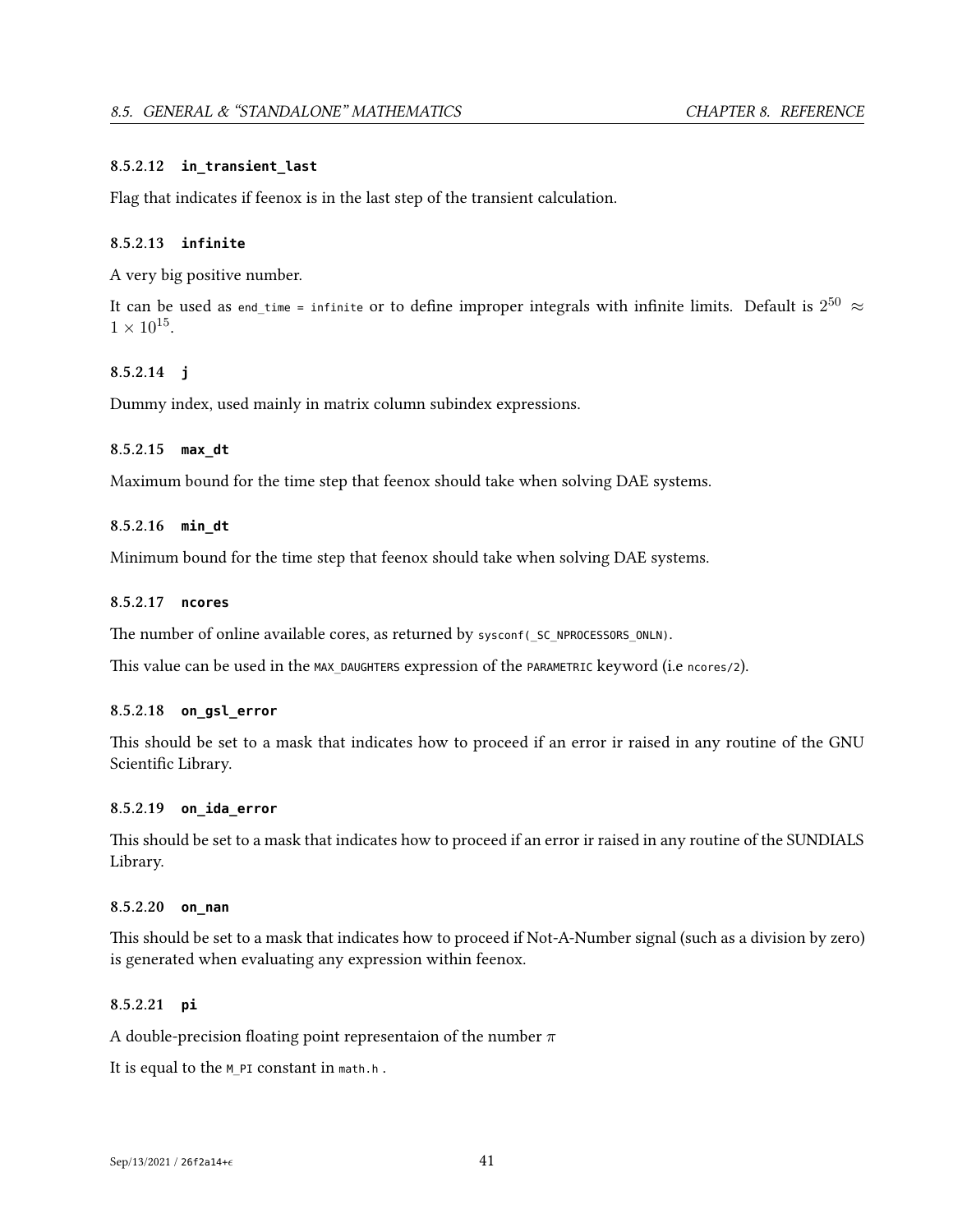## **8.5.2.22 pid**

The UNIX process id of the FeenoX instance.

## **8.5.2.23 realtime\_scale**

If this variable is not zero, then the transient problem is run trying to syncrhonize the problem time with realtime, up to a scale given.

For example, if the scale is set to one, then FeenoX will advance the problem time at the same pace that the real wall time advances. If set to two, FeenoX time wil advance twice as fast as real time, and so on. If the calculation time is slower than real time modified by the scale, this variable has no effect on the overall behavior and execution will proceed as quick as possible with no delays.

## **8.5.2.24 static\_steps**

Number of steps that ought to be taken during the static calculation, to be set by the user.

The default value is one, meaning only one static step.

## **8.5.2.25 step\_static**

Indicates the current step number of the iterative static calculation.

This is a read-only variable that contains the current step of the static calculation.

#### **8.5.2.26 step\_transient**

Indicates the current step number of the transient static calculation.

This is a read-only variable that contains the current step of the transient calculation.

## **8.5.2.27 t**

Actual value of the time for transient calculations.

This variable is set by FeenoX, but can be written by the user for example by importing it from another transient code by means of shared-memory objects. Care should be taken when solving DAE systems and overwriting t.

## **8.5.2.28 zero**

A very small positive number.

It is taken to avoid roundoff errors when comparing floating point numbers such as replacing  $a \le a_{\text{max}}$  with  $a < a_{\text{max}} +$  zero. Default is  $(1/2)^{-50} \approx 9 \times 10^{-16}$  .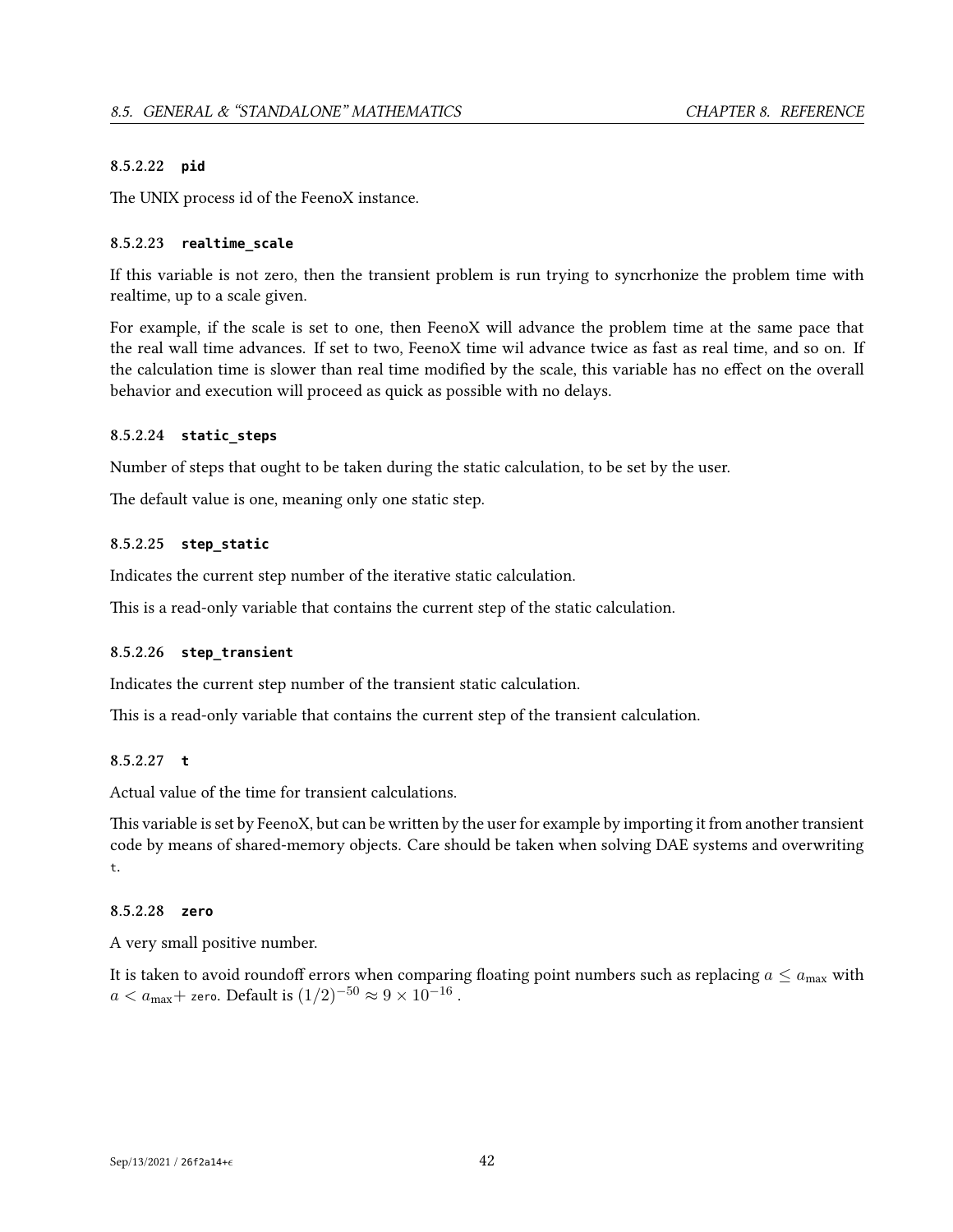# **8.6 Functions**

## **8.6.1 abs**

Returns the absolute value of the argument *x*.

**abs**(x)



## **8.6.1.1 Example #1, abs.fee**



## **8.6.2 acos**

Computes the arc in radians whose cosine is equal to the argument *x*. A NaN error is raised if  $|x| > 1$ .

**acos**(x)

 $arccos(x)$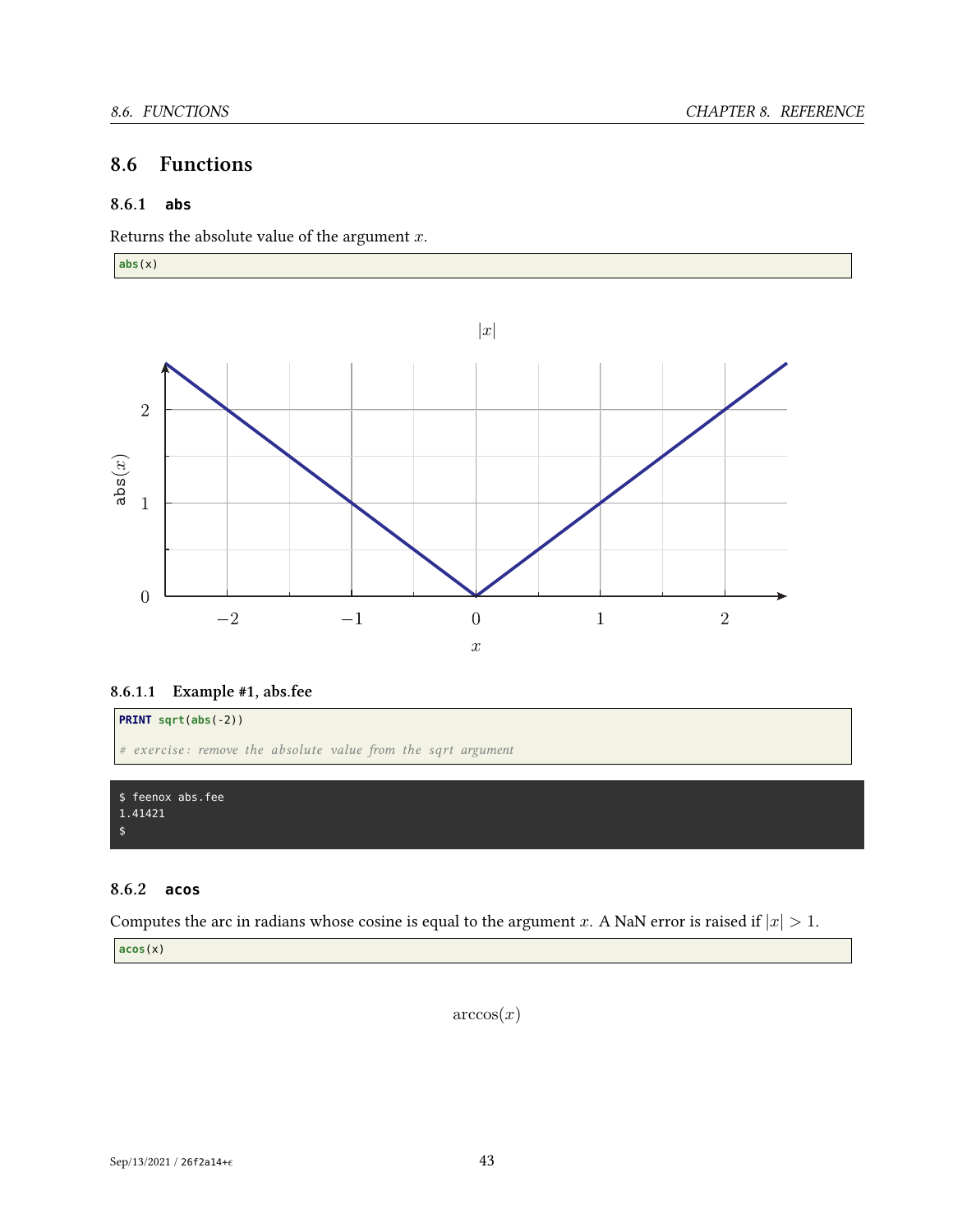

## **8.6.2.1 Example #1, acos.fee**

```
PRINT acos(0)
PRINT acos(1)
PRINT cos(acos(0.5)) acos(cos(0.5))
```
\$ feenox acos.fee 1.5708  $\theta$ 0.5 0.5 \$

## **8.6.3 asin**

Computes the arc in radians whose sine is equal to the argument *x*. A NaN error is raised if  $|x| > 1$ .

**asin**(x)

 $arcsin(x)$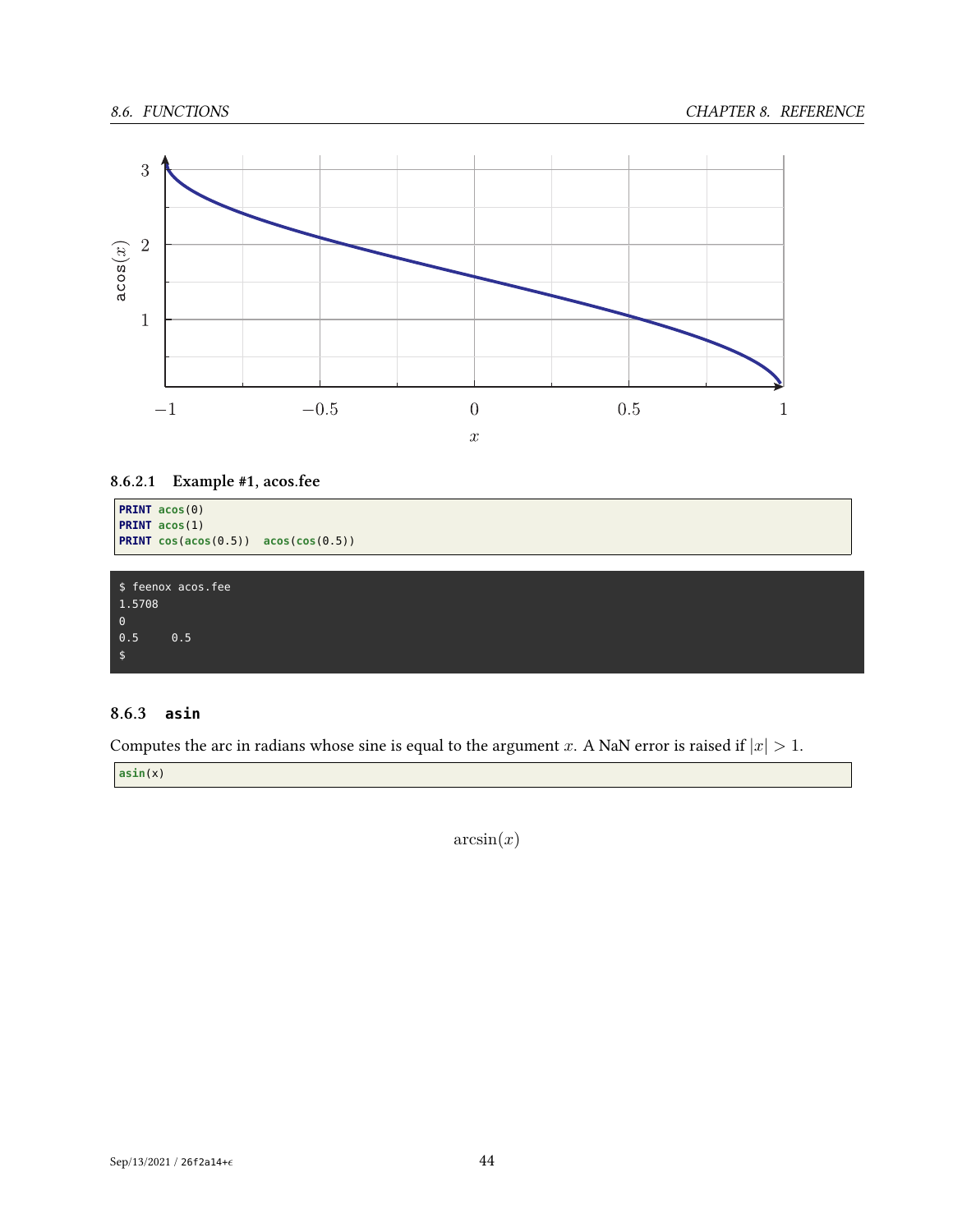

## **8.6.3.1 Example #1, asin.fee**

```
PRINT asin(0)
PRINT asin(1)
PRINT sin(asin(0.5)) asin(sin(0.5))
```
\$ feenox asin.fee 1.5708 0.5 0.5 \$

## **8.6.4 atan**

Computes, in radians, the arc tangent of the argument *x*.

**atan**(x)

arctan(*x*)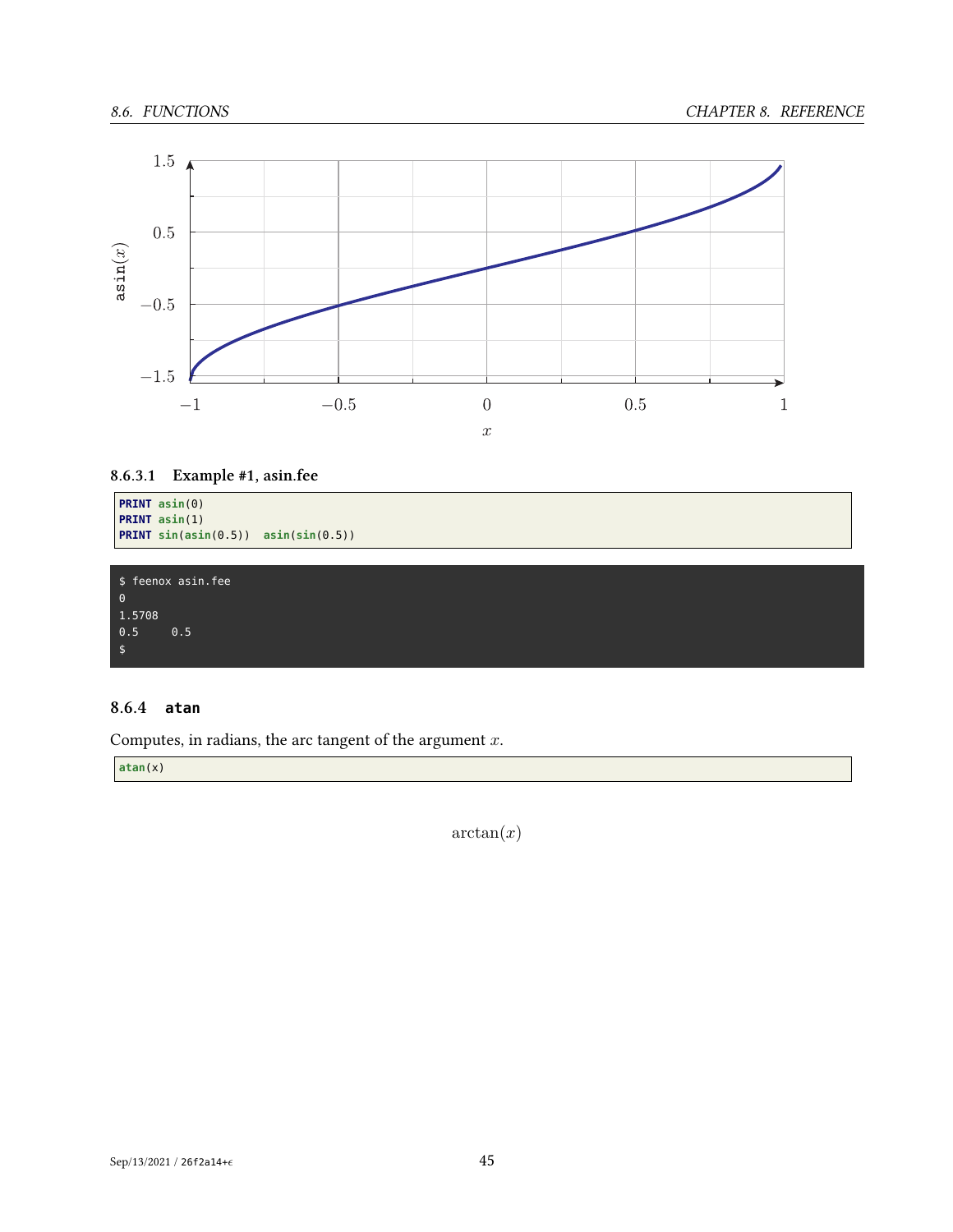

## **8.6.5 atan2**

Computes, in radians, the arc tangent of quotient  $y/x$ , using the signs of the two arguments to determine the quadrant of the result, which is in the range  $[-\pi, \pi]$ .

**atan2**(y,x)

 $arctan(y/x)$ 

## **8.6.5.1 Example #1, atan.fee**



## **8.6.5.2 Example #2, atan2.fee**

**PRINT atan2**(1,-2) **mod**(**atan**(-0.5),2\**pi*)-*pi*

```
$ feenox atan2.fee
2.67795 2.67795
$
```
## **8.6.6 ceil**

Returns the smallest integral value not less than the argument *x*.

**ceil**(x)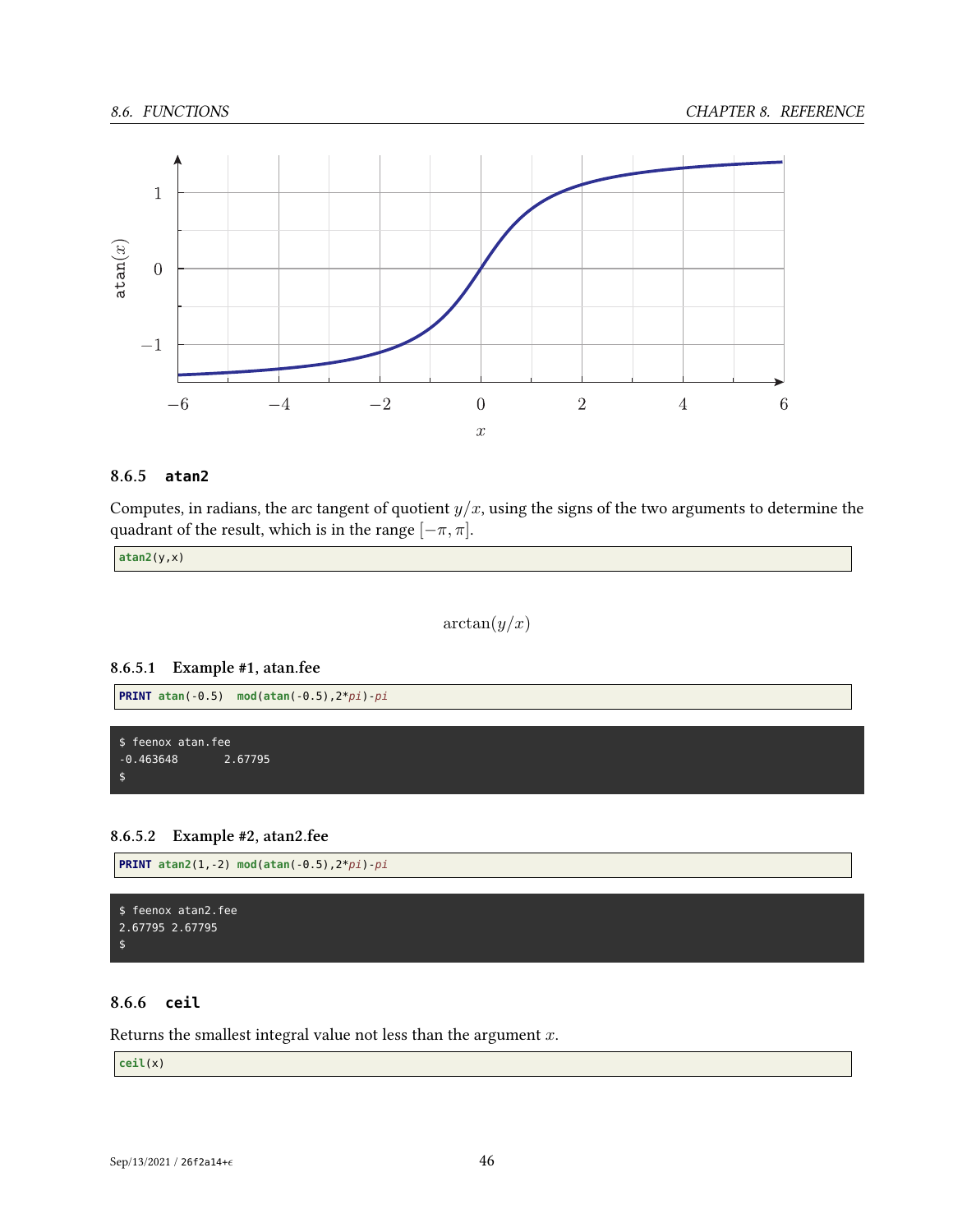

## **8.6.7 clock**

Returns the value of a certain clock in seconds measured from a certain (but specific) milestone. The kind of clock and the initial milestone depend on the optional integer argument *f*. It defaults to one, meaning CLOCK\_MONOTONIC. The list and the meanings of the other available values for *f* can be checked in the clock\_gettime (2) system call manual page.

**clock**([f])

## **8.6.7.1 Example #1, clock.fee**

```
t1 = clock()PRINT "doing something in between"
t2 = clock()PRINT "difference" t2-t1 "[seconds]"
$ feenox clock.fee
doing something in between
difference 2.9773e-05 [seconds]
```
## **8.6.8 cos**

\$

Computes the cosine of the argument *x*, where *x* is in radians. A cosine wave can be generated by passing as the argument *x* a linear function of time such as  $\omega t + \phi$ , where  $\omega$  controls the frequency of the wave and  $\phi$ controls its phase.

**cos**(x)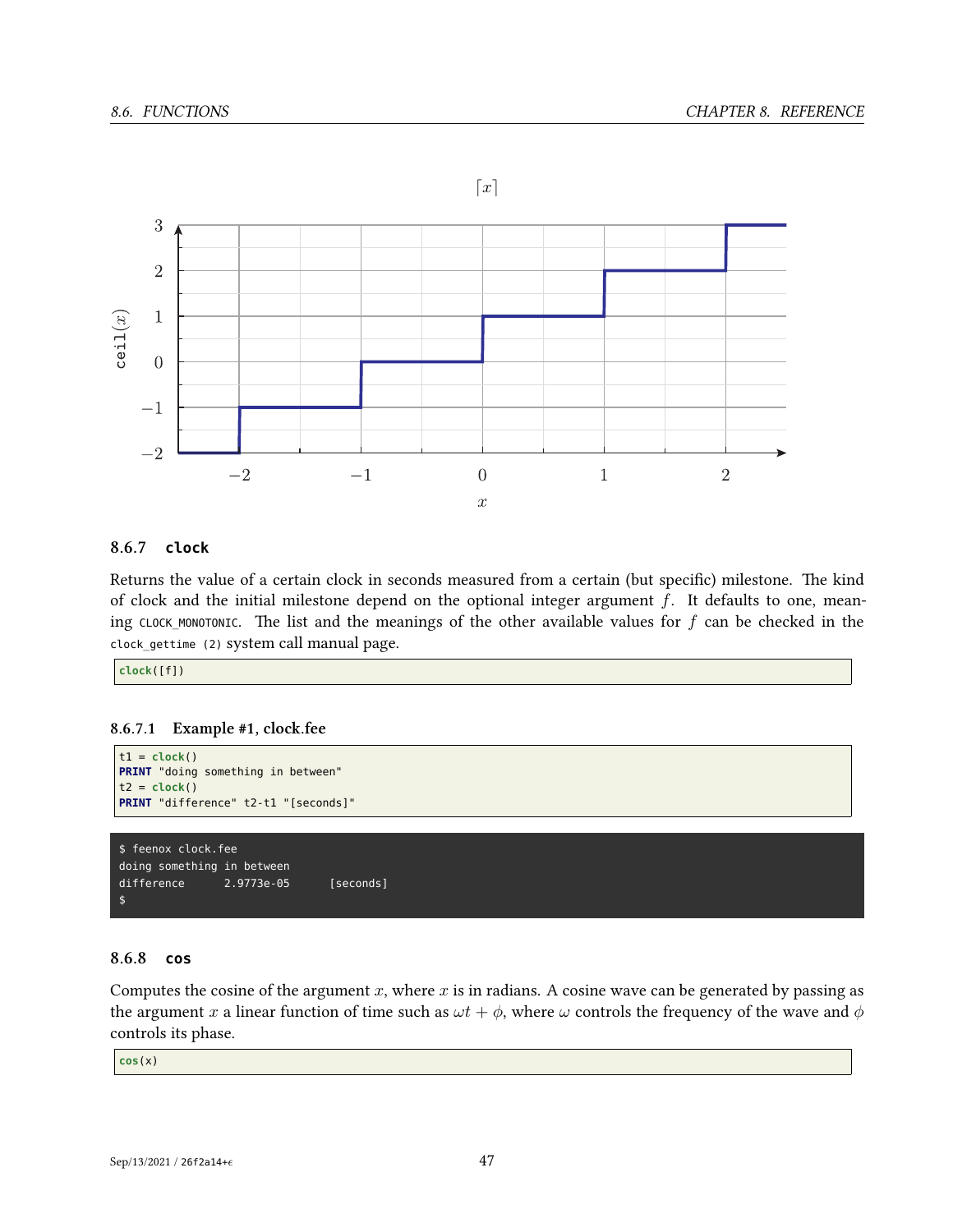

## **8.6.9 cosh**



**cosh**(x)

 $cosh(x)$  $\overline{2}$  $\mathtt{cosh}(x)$  $1.5$  $\overline{1}$  $-1.5\,$  $-1$  $-0.5\,$  $\overline{0}$  $0.5\,$  $\mathbf{1}$ 1.5  $\bar{x}$ 

# **8.6.10 cpu\_time**

Returns the CPU time used by FeenoX, in seconds. If the optional argument <sup>f</sup> is not provided or it is zero (default), the sum of times for both user-space and kernel-space usage is returned. For f=1 only user time is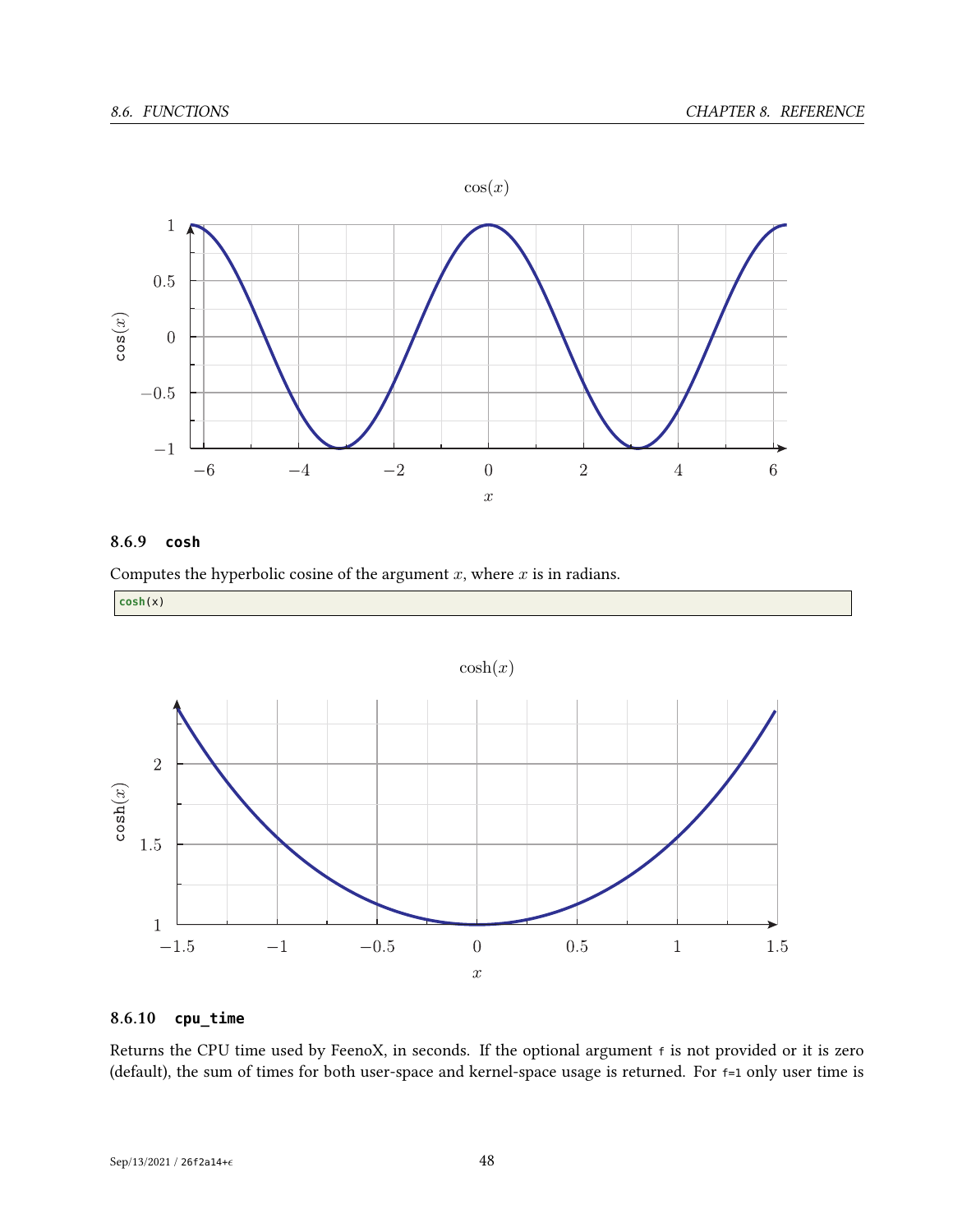returned. For f=2 only system time is returned.

cpu\_time([f])

## **8.6.11 d\_dt**

Computes the time derivative of the expression given in the argument *x* during a transient problem using the difference between the value of the signal in the previous time step and the actual value divided by the time step *δt* stored in dt. The argument *x* does not neet to be a variable, it can be an expression involving one or more variables that change in time. For  $t = 0$ , the return value is zero. Unlike the functional derivative, the full dependence of these variables with time does not need to be known beforehand, i.e. the expression x might involve variables read from a shared-memory object at each time step.

**d\_dt**(x)

$$
\frac{x(t) - x(t - \Delta t)}{\Delta t} \approx \frac{d}{dt} (x(t))
$$

## **8.6.11.1 Example #1, d\_dt.fee**

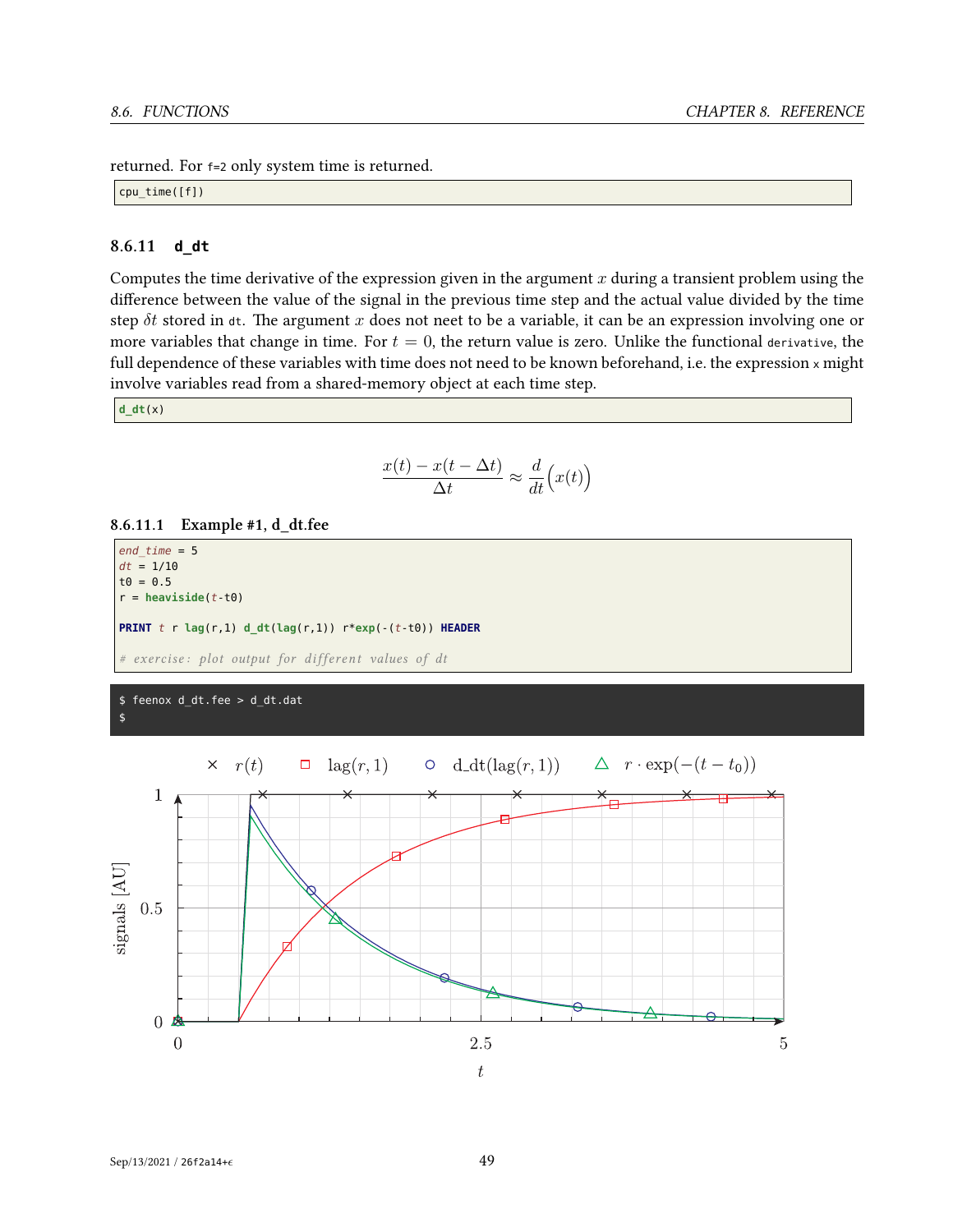## **8.6.12 deadband**

Filters the first argument *x* with a deadband centered at zero with an amplitude given by the second argument *a*.

**deadband**(x, a)

$$
\begin{cases} 0 & \text{if } |x| \le a \\ x + a & \text{if } x < a \\ x - a & \text{if } x > a \end{cases}
$$

## **8.6.13 equal**

Checks if the two first expressions *a* and *b* are equal, up to the tolerance given by the third optional argument  $\epsilon$ . If either  $|a| > 1$  or  $|b| > 1$ , the arguments are compared using GSL's gsl\_fcmp, otherwise the absolute value of their difference is compared against  $\epsilon$ . This function returns zero if the arguments are not equal and one otherwise. Default value for  $\epsilon = 10^{-9}$ .

**equal**(a, b, [eps])

$$
\begin{cases} 1 & \text{if } a = b \\ 0 & \text{if } a \neq b \end{cases}
$$

### **8.6.14 exp**

Computes the exponential function the argument *x*, i.e. the base of the natural logarithm *e* raised to the *x*-th power.

**exp**(x)

*e x*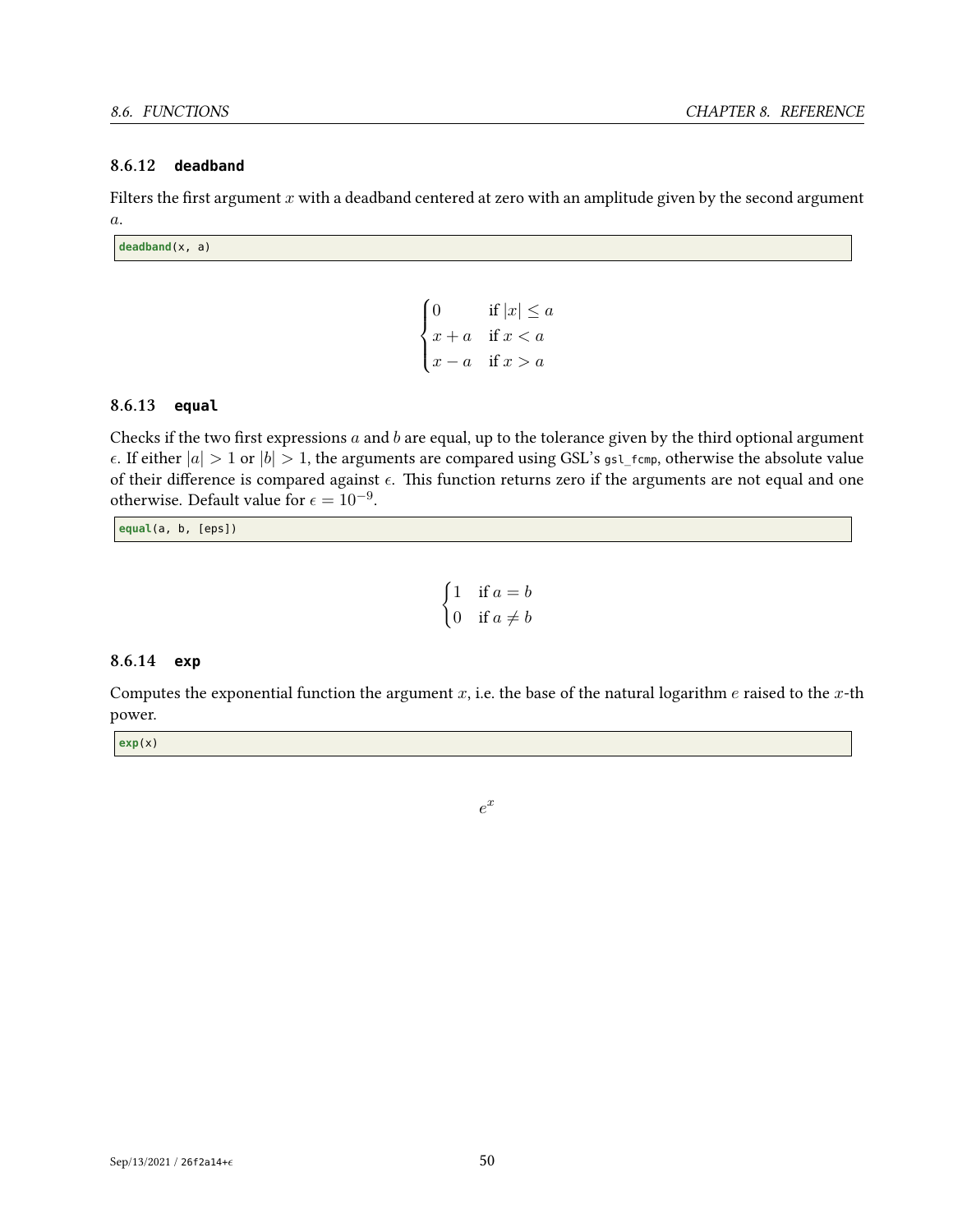







 $\times x(t)$  $\Box$  y(t)  $0 \t y(t) - x(t)$ 



## **8.6.15 expint1**

Computes the first exponential integral function of the argument *x*. If *x* is zero, a NaN error is issued.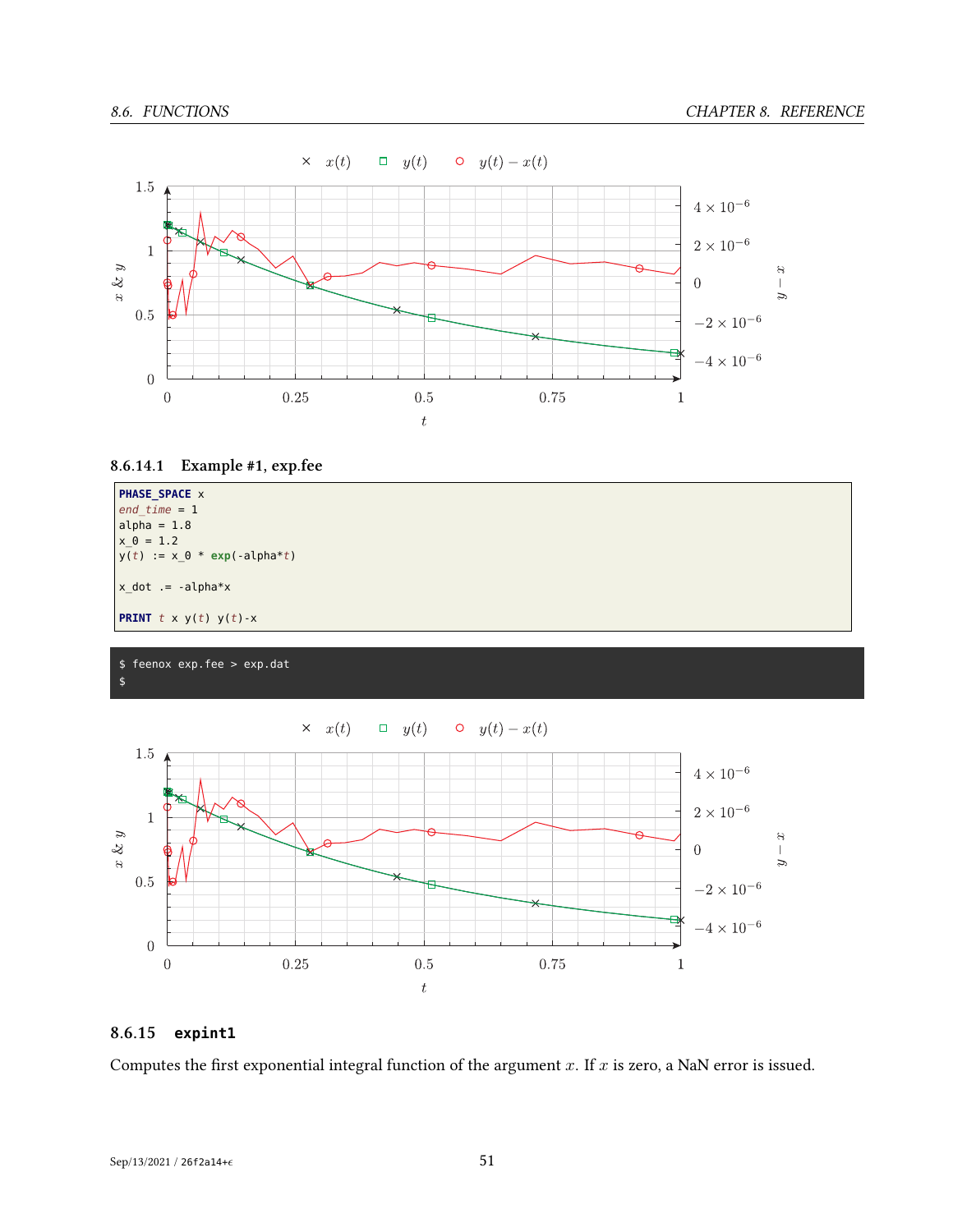## **expint1**(x)



**<sup>8.6.15.1</sup> Example #1, expint1.fee**

```
\left[Def(x) := integral(exp(-x*t)/t, t, 1,99)\right]PRINT_FUNCTION Def expint1(x) MIN 1e-2 MAX 2.0 STEP 1e-2 HEADER
```
\$ feenox expint1.fee > expint1.dat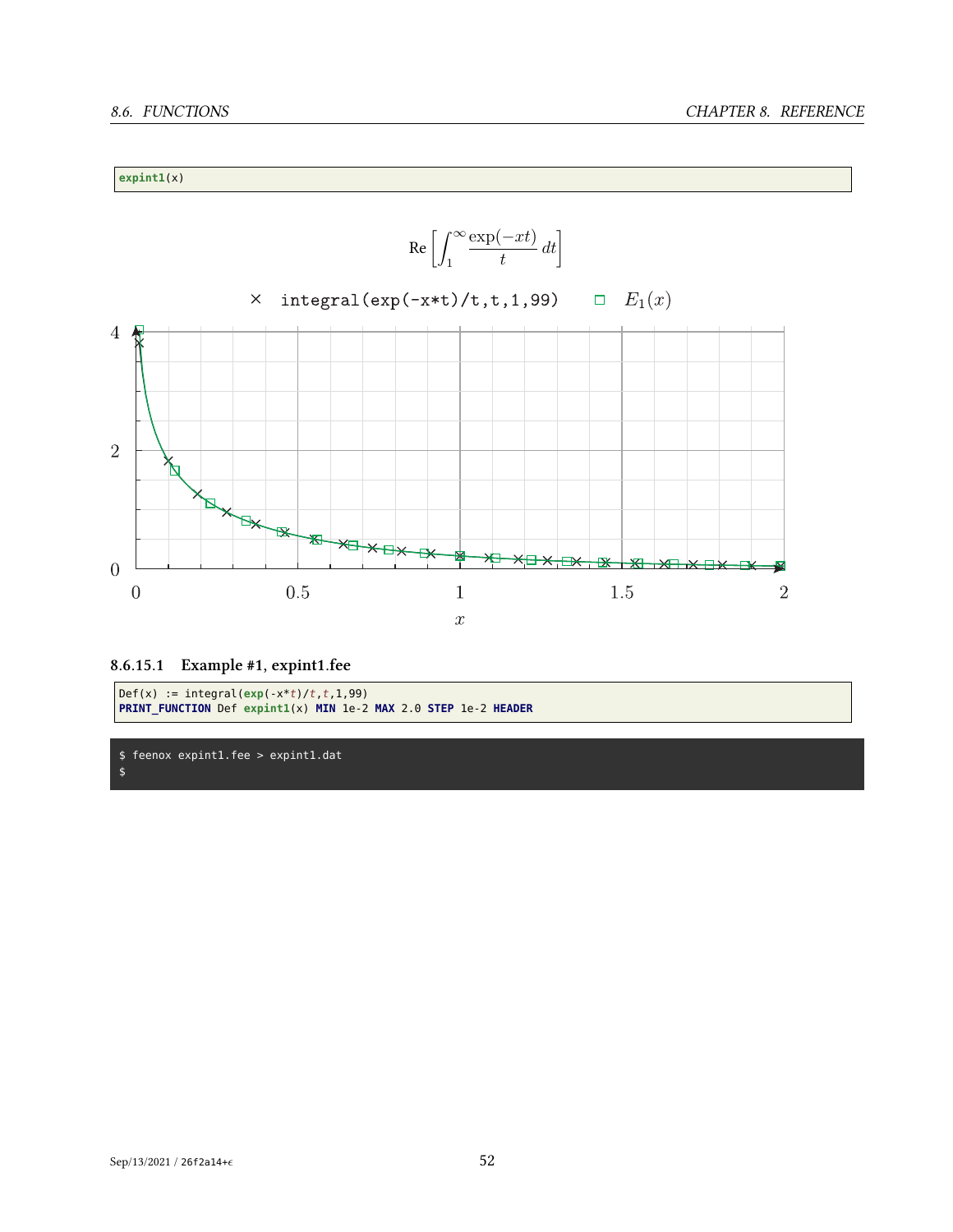

#### $\times$  integral(exp(-x\*t)/t,t,1,99)  $E_1(x)$

## **8.6.16 expint2**

Computes the second exponential integral function of the argument *x*.

**expint2**(x)



## **8.6.17 expint3**

Computes the third exponential integral function of the argument *x*.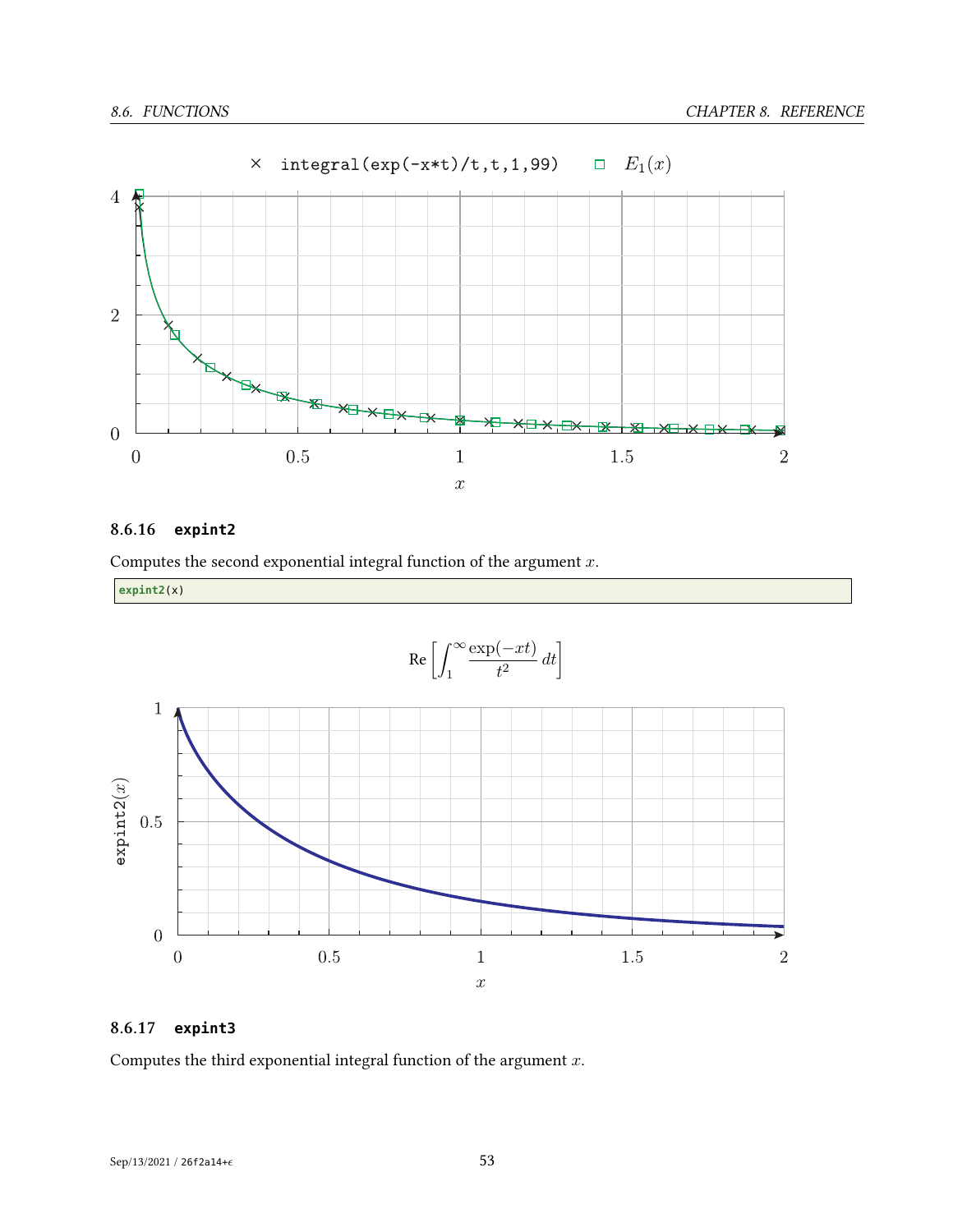## **expint3**(x)



## **8.6.18 expintn**

Computes the *n*-th exponential integral function of the argument *x*. If *n* is zero or one and *x* is zero, a NaN error is issued.

**expintn**(n,x)

$$
\operatorname{Re}\left[\int_{1}^{\infty} \frac{\exp(-xt)}{t^n} dt\right]
$$

## **8.6.19 floor**

Returns the largest integral value not greater than the argument *x*.

**floor**(x)

 $\lfloor x \rfloor$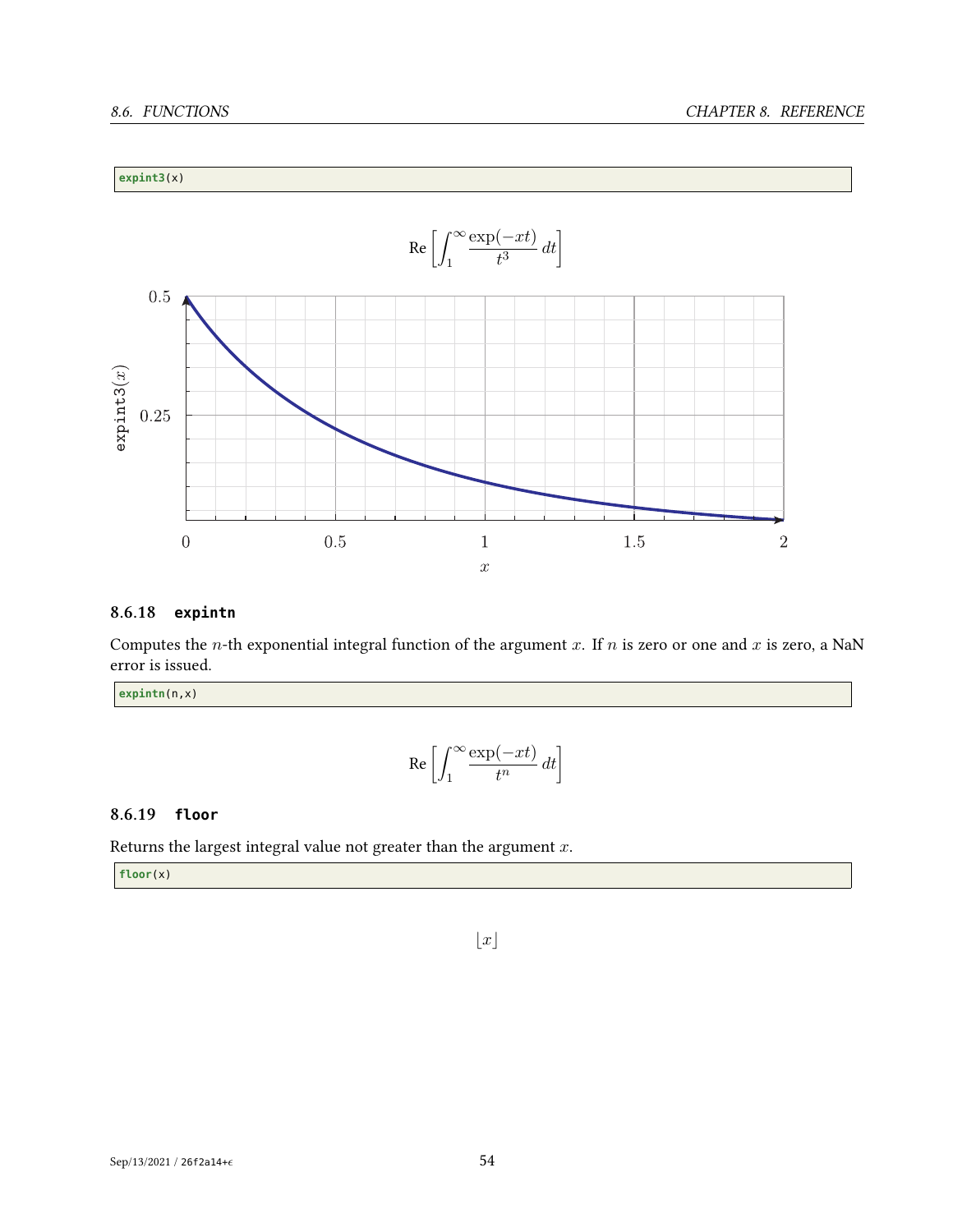

## **8.6.20 heaviside**

Computes the zero-centered Heaviside step function of the argument *x*. If the optional second argument  $\delta$  is provided, the discontinuous step at  $x = 0$  is replaced by a ramp starting at  $x = 0$  and finishing at  $x = \delta$ .

**heaviside**(x, [delta])

 0 if *x <* 0 *x/δ* if 0 *< x < δ* 1 if *x > δ*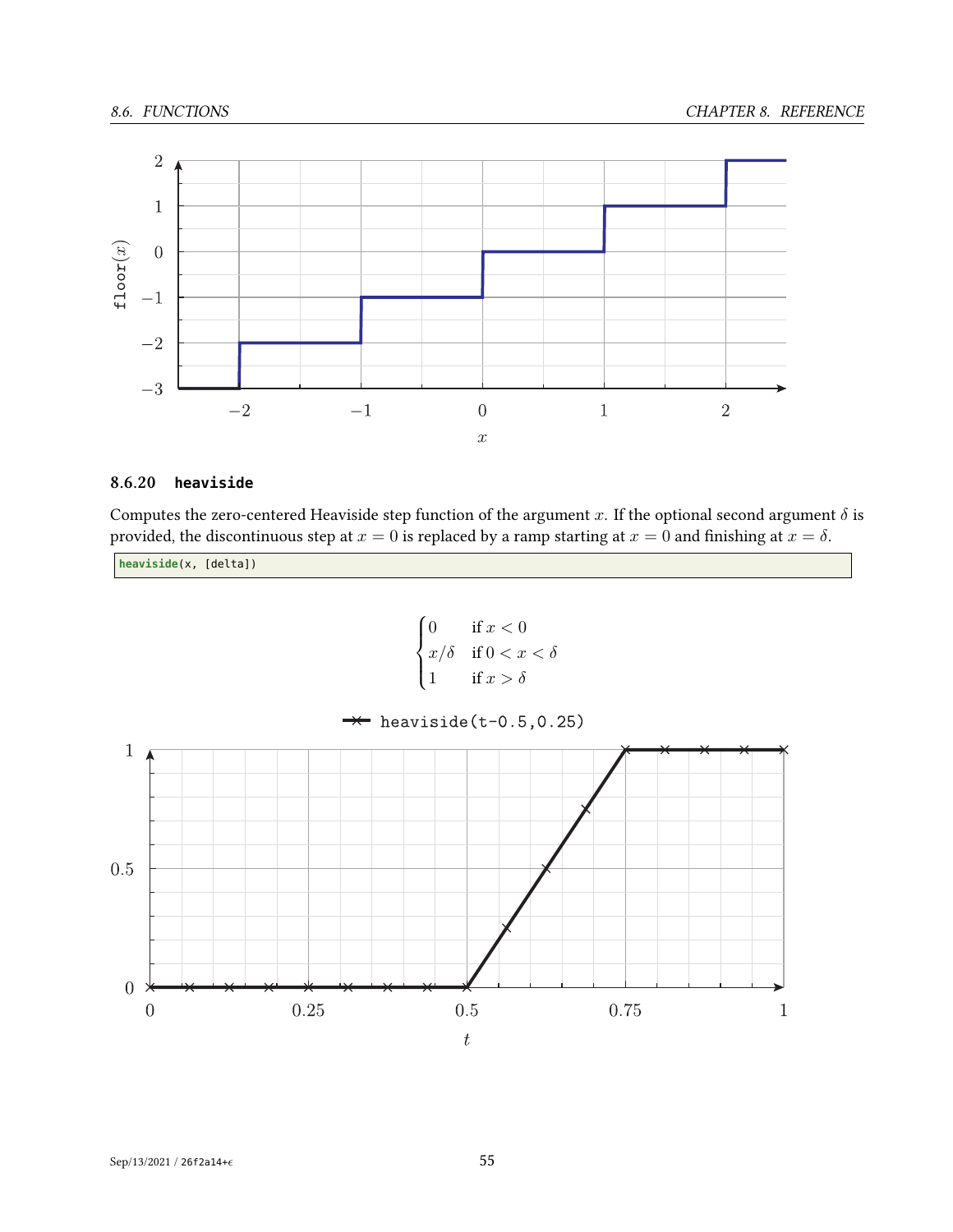



## **8.6.21 if**

Performs a conditional testing of the first argument *a*, and returns either the second optional argument *b* if *a* is different from zero or the third optional argument *c* if *a* evaluates to zero. The comparison of the condition *a* with zero is performed within the precision given by the optional fourth argument  $\epsilon$ . If the second argument *c* is not given and *a* is not zero, the function returns one. If the third argument *c* is not given and *a* is zero, the function returns zero. The default precision is  $\epsilon = 10^{-9}$ . Even though if is a logical operation, all the arguments and the returned value are double-precision floating point numbers.

 $\overline{t}$ 

**if**(a, [b], [c], [eps])

$$
\begin{cases} b & \text{if } |a| < \epsilon \\ c & \text{otherwise} \end{cases}
$$

## **8.6.22 integral\_dt**

Computes the time integral of the expression given in the argument *x* during a transient problem with the trapezoidal rule using the value of the signal in the previous time step and the current value. At  $t = 0$  the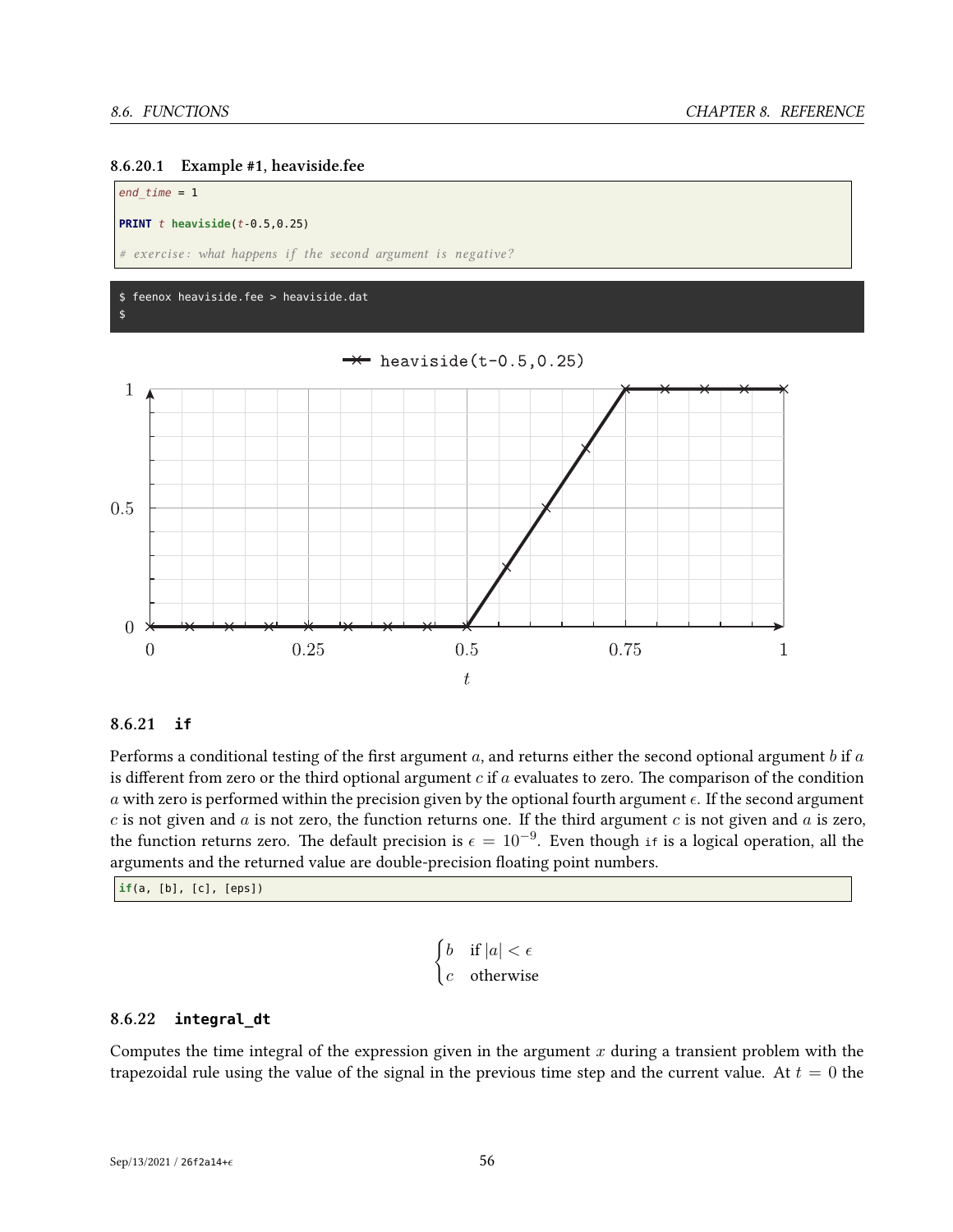integral is initialized to zero. Unlike the functional integral, the full dependence of these variables with time does not need to be known beforehand, i.e. the expression <sup>x</sup> might involve variables read from a shared-memory object at each time step.

**integral\_dt**(x)

$$
z^{-1}\left[\int_0^{t-\Delta t} x(t') dt'\right] + \frac{x(t) + x(t - \Delta t)}{2} \Delta t \approx \int_0^t x(t') dt'
$$





#### \$ feenox integral\_dt.fee > integral\_dt.dat \$



## **8.6.23 integral\_euler\_dt**

Idem as integral\_dt but uses the backward Euler rule to update the instantaenous integral value. This function is provided in case this particular way of approximating time integrals is needed, for instance to compare FeenoX solutions with other computer codes. In general, it is recommended to use integral\_dt.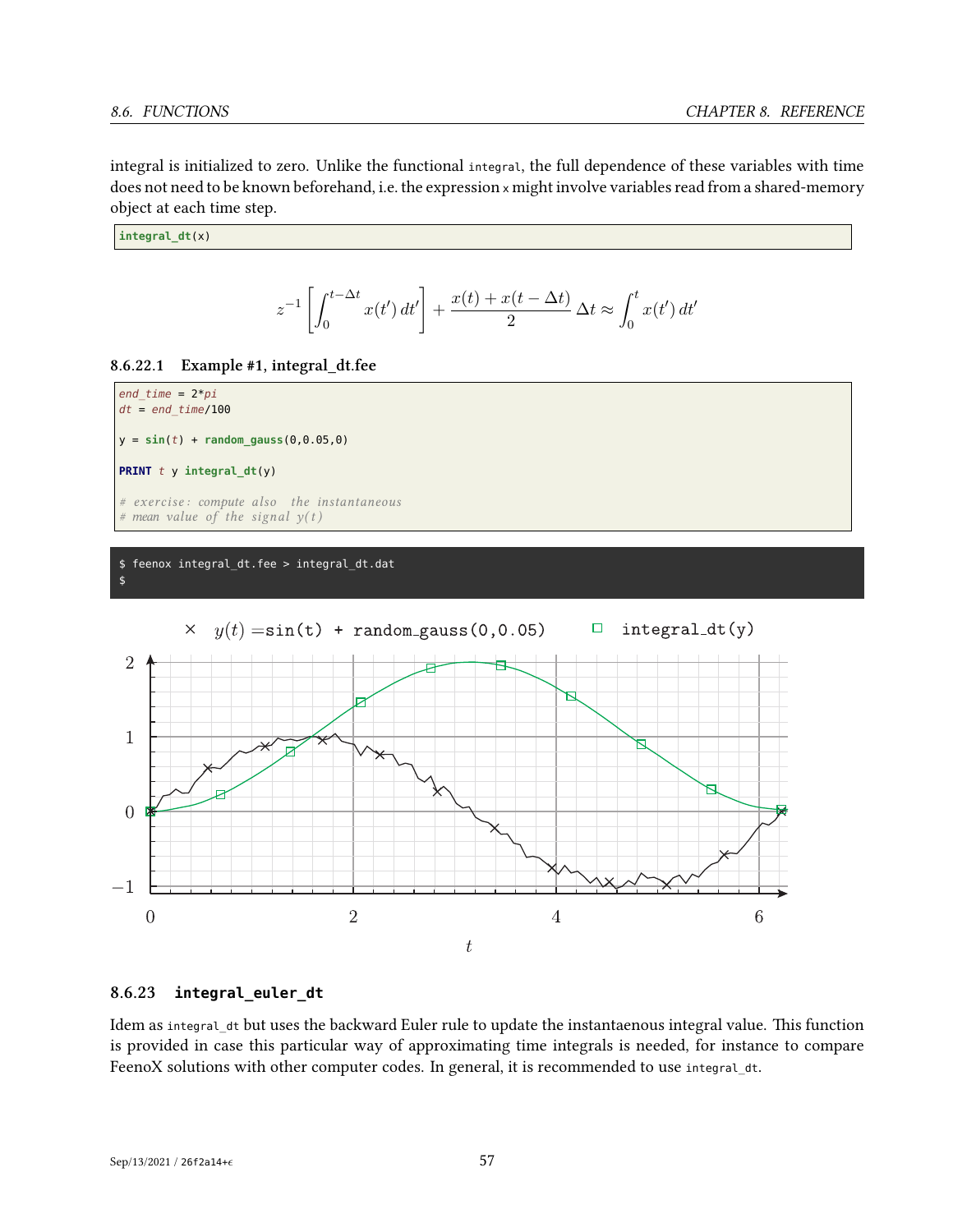**integral\_euler\_dt**(x)

$$
z^{-1}\left[\int_0^{t-\Delta t} x(t') dt'\right] + x(t) \, \Delta t \approx \int_0^t x(t') dt'
$$

## **8.6.24 is\_even**

Returns one if the argument *x* rounded to the nearest integer is even.

**is\_even**(x)

$$
\begin{cases} 1 & \text{if } x \text{ is even} \\ 0 & \text{if } x \text{ is odd} \end{cases}
$$

## **8.6.25 is\_in\_interval**

Returns true if the argument  $x$  is in the interval  $[a, b)$ , i.e. including  $a$  but excluding  $b$ .

**is\_in\_interval**(x, a, b)

$$
\begin{cases} 1 & \text{if } a \leq x < b \\ 0 & \text{otherwise} \end{cases}
$$

## **8.6.26 is\_odd**

Returns one if the argument *x* rounded to the nearest integer is odd.

**is\_odd**(x)

$$
\begin{cases} 1 & \text{if } x \text{ is odd} \\ 0 & \text{if } x \text{ is even} \end{cases}
$$

## **8.6.27 j0**

Computes the regular cylindrical Bessel function of zeroth order evaluated at the argument *x*.

**j0**(x)

*J*0(*x*)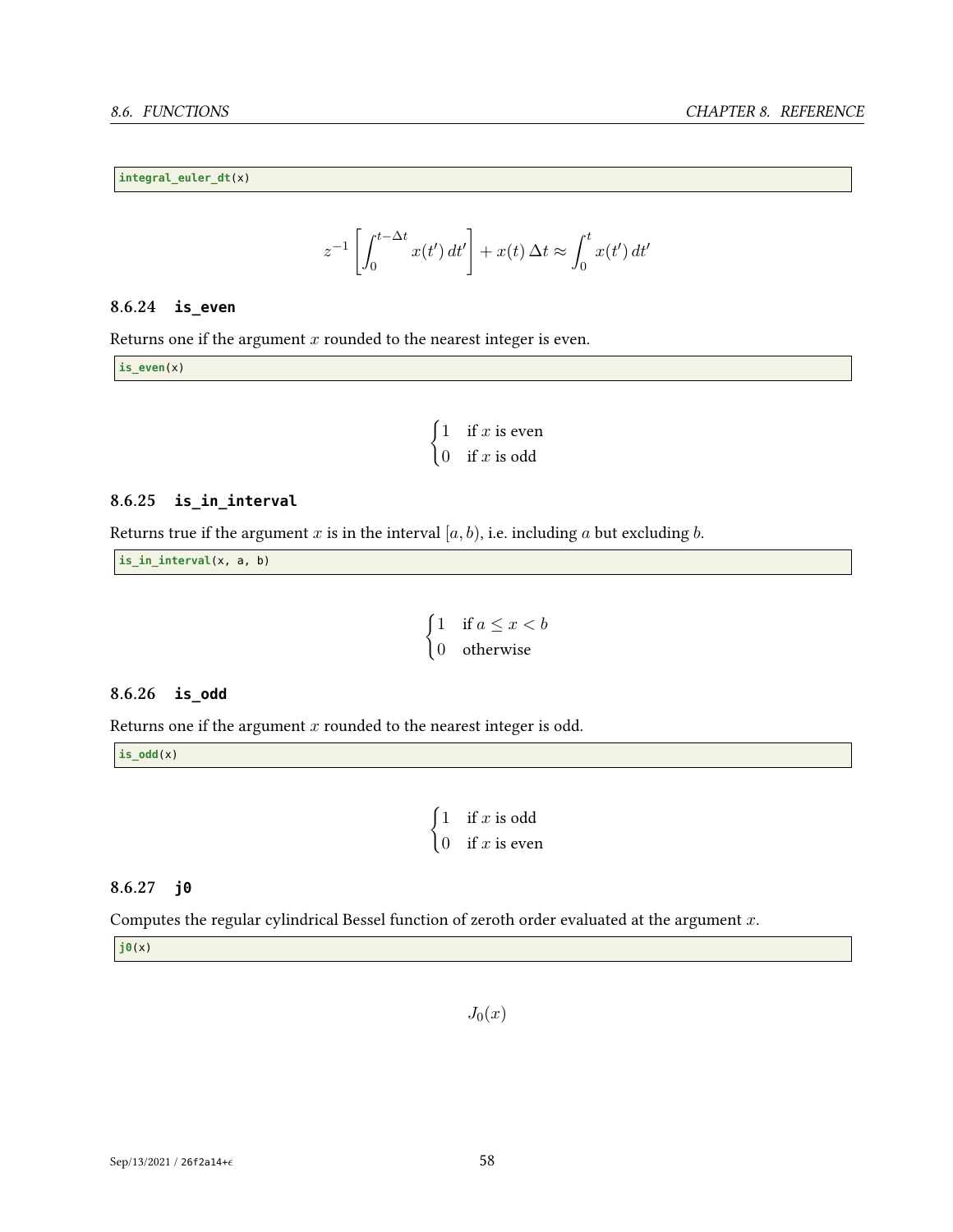

## **8.6.27.1 Example #1, j0.fee**

```
VAR nu
nu0 = root(j0(nu), nu, 0, 3)
PRINT "J0's first zero is" nu0 SEP " "
PRINT "Indeed, J0(nu0) is equal to" j0(nu0) SEP " "
```

```
$ feenox j0.fee
J0's first zero is 2.40483
Indeed, J0(nu0) is equal to 2.32985e-10
$
```
## **8.6.28 lag**

Filters the first argument  $x(t)$  with a first-order lag of characteristic time  $\tau$ , i.e. this function applies the transfer function  $G(s) = \frac{1}{1+s\tau}$  to the time-dependent signal  $x(t)$  to obtain a filtered signal  $y(t)$ , by assuming that it is constant during the time interval  $[t - \Delta t, t]$  and using the analytical solution of the differential equation for that case at *t* =  $\Delta t$  with the initial condition  $y(0) = y(t - \Delta t)$ .

**lag**(x, tau)

$$
x(t) - \left[x(t) - y(t - \Delta t)\right] \cdot \exp\left(-\frac{\Delta t}{\tau}\right)
$$

## **8.6.29 lag\_bilinear**

Filters the first argument  $x(t)$  with a first-order lag of characteristic time  $\tau$  to the time-dependent signal  $x(t)$ by using the bilinear transformation formula.

**lag\_bilinear**(x, tau)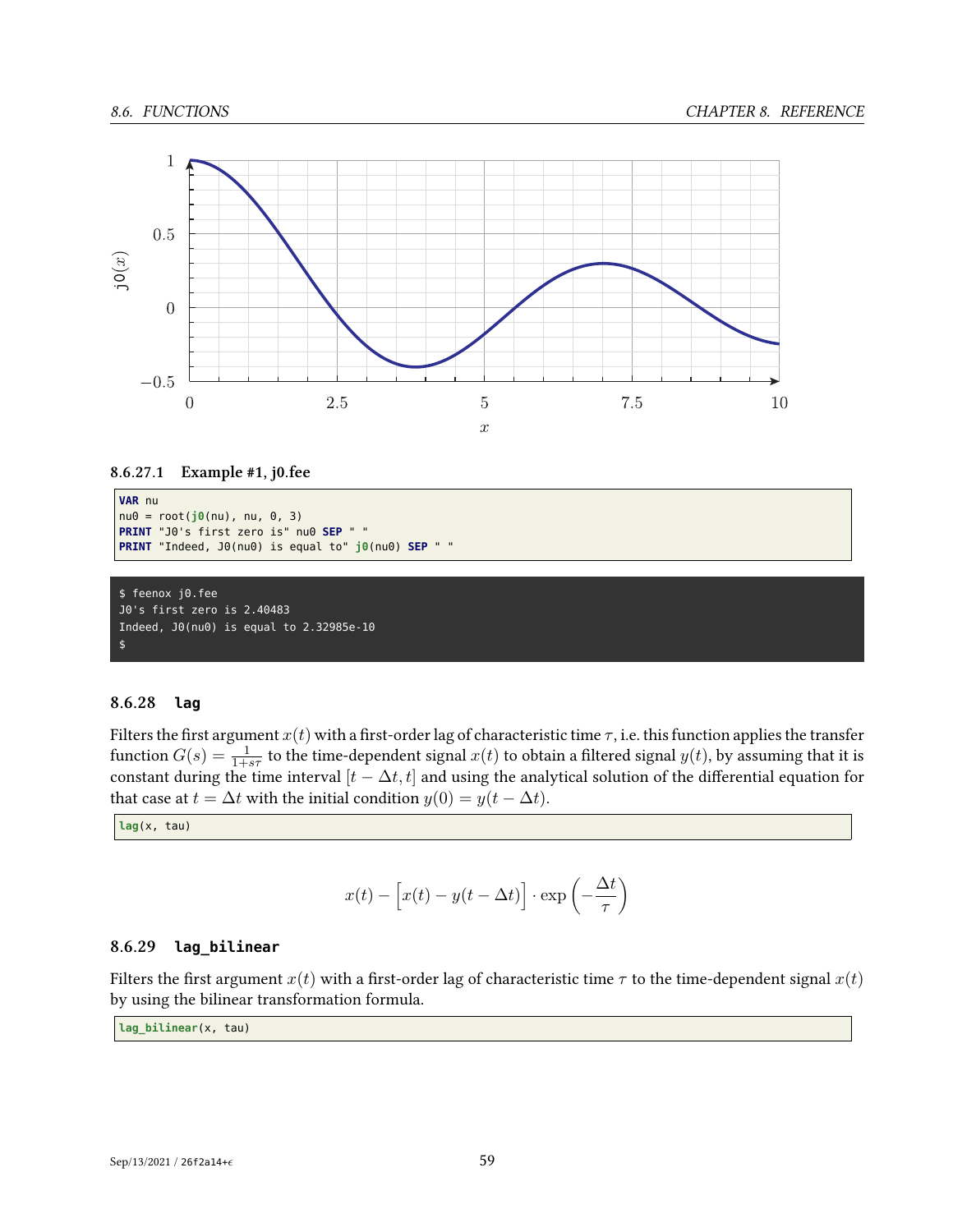$$
x(t-\Delta t) \cdot \left[1-\frac{\Delta t}{2\tau}\right] + \left[\frac{x(t)+x(t-\Delta t)}{1+\frac{\Delta t}{2\tau}}\right] \cdot \frac{\Delta t}{2\tau}
$$

## **8.6.30 lag\_euler**

Filters the first argument  $x(t)$  with a first-order lag of characteristic time  $\tau$  to the time-dependent signal  $x(t)$ by using the Euler forward rule.

**lag\_euler**(x, tau)

$$
x(t - \Delta t) + \left[x(t) - x(t - \Delta t)\right] \cdot \frac{\Delta t}{\tau}
$$

## **8.6.31 last**

Returns the value the variable *x* had in the previous time step. This function is equivalent to the *Z*-transform operator "delay" denoted by  $z^{-1}$  [ $x$ ]. For  $t=0$  the function returns the actual value of  $x$ . The optional flag  $p$ should be set to one if the reference to last is done in an assignment over a variable that already appears inside expression  $x$  such as  $x =$  last(x). See example number 2.

**last**(x,[p])

$$
z^{-1}[x] = x(t - \Delta t)
$$

## **8.6.31.1 Example #1, last1.fee**

```
static_steps = 5
end_time = 1
dt = 0.1
IF in_static
 PRINT step_static last(step_static) last(last(step_static))
ENDIF
IF done_static
PRINT t last(t) last(last(1-t))
ENDIF
```
\$ feenox last1.fee 1 1 1 2 1 1 4 3 2 5 4 3 0 0 1 0.1 0 1 0.2 0.1 1 0.3 0.2 0.9 0.4 0.3 0.8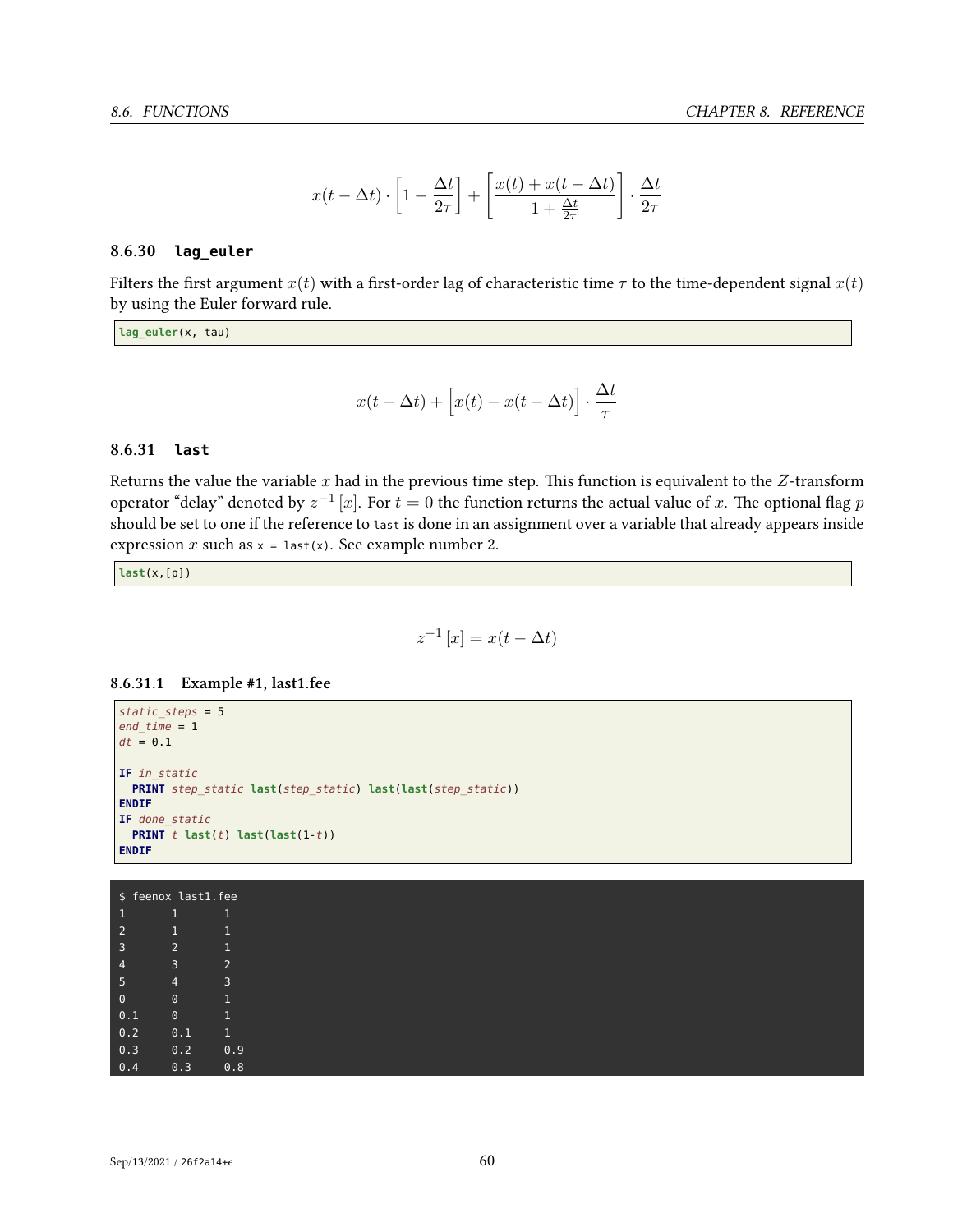## *8.6. FUNCTIONS CHAPTER 8. REFERENCE*

| 0.5             | 0.4 | 0.7 |
|-----------------|-----|-----|
| 0.6             | 0.5 | 0.6 |
|                 |     |     |
| 0.7             | 0.6 | 0.5 |
| 0.8             | 0.7 | 0.4 |
| 0.9             | 0.8 | 0.3 |
| $\vert 1 \vert$ | 0.9 | 0.2 |
| $\sqrt{ }$      |     |     |
|                 |     |     |



| $ $ end time = $1$<br>$dt = 0.1$                                          |  |  |  |  |  |  |  |
|---------------------------------------------------------------------------|--|--|--|--|--|--|--|
| $y = y + 1$<br>$ z = \text{last}(z,1) + 1$<br>$ z' = \text{last}(z') + 1$ |  |  |  |  |  |  |  |
| <b>PRINT</b> $t$ %g $y$ z $z'$                                            |  |  |  |  |  |  |  |

| \$ feenox last2.fee       |                |                |                |  |  |  |  |
|---------------------------|----------------|----------------|----------------|--|--|--|--|
| $\Theta$                  | 1              | 1              | 1              |  |  |  |  |
| 0.1                       | $\overline{2}$ | $\overline{2}$ | 1              |  |  |  |  |
| 0.2                       | 3              | 3              | $\overline{2}$ |  |  |  |  |
| $0.\overline{3}$          | $\overline{4}$ | 4              | $\overline{2}$ |  |  |  |  |
| 0.4                       | 5              | 5              | 3              |  |  |  |  |
| 0.5                       | 6              | 6              | 3              |  |  |  |  |
| $0.\overline{6}$          | 7              | 7              | 4              |  |  |  |  |
| 0.7                       | 8              | 8              | 4              |  |  |  |  |
| 0.8                       | 9              | 9              | 5              |  |  |  |  |
| 0.9                       | 10             | 10             | 5              |  |  |  |  |
| $\mathbf 1$               | 11             | 11             | 6              |  |  |  |  |
| $\overline{\mathfrak{s}}$ |                |                |                |  |  |  |  |

## **8.6.32 limit**

Limits the first argument *x* to the interval  $[a, b]$ . The second argument *a* should be less than the third argument *b*.

**limit**(x, a, b)

$$
\begin{cases} a & \text{if } x < a \\ x & \text{if } a \leq x \leq b \\ b & \text{if } x > b \end{cases}
$$

## **8.6.33 limit\_dt**

Limits the value of the first argument  $x(t)$  so to that its time derivative is bounded to the interval [ $a, b$ ]. The second argument *a* should be less than the third argument *b*.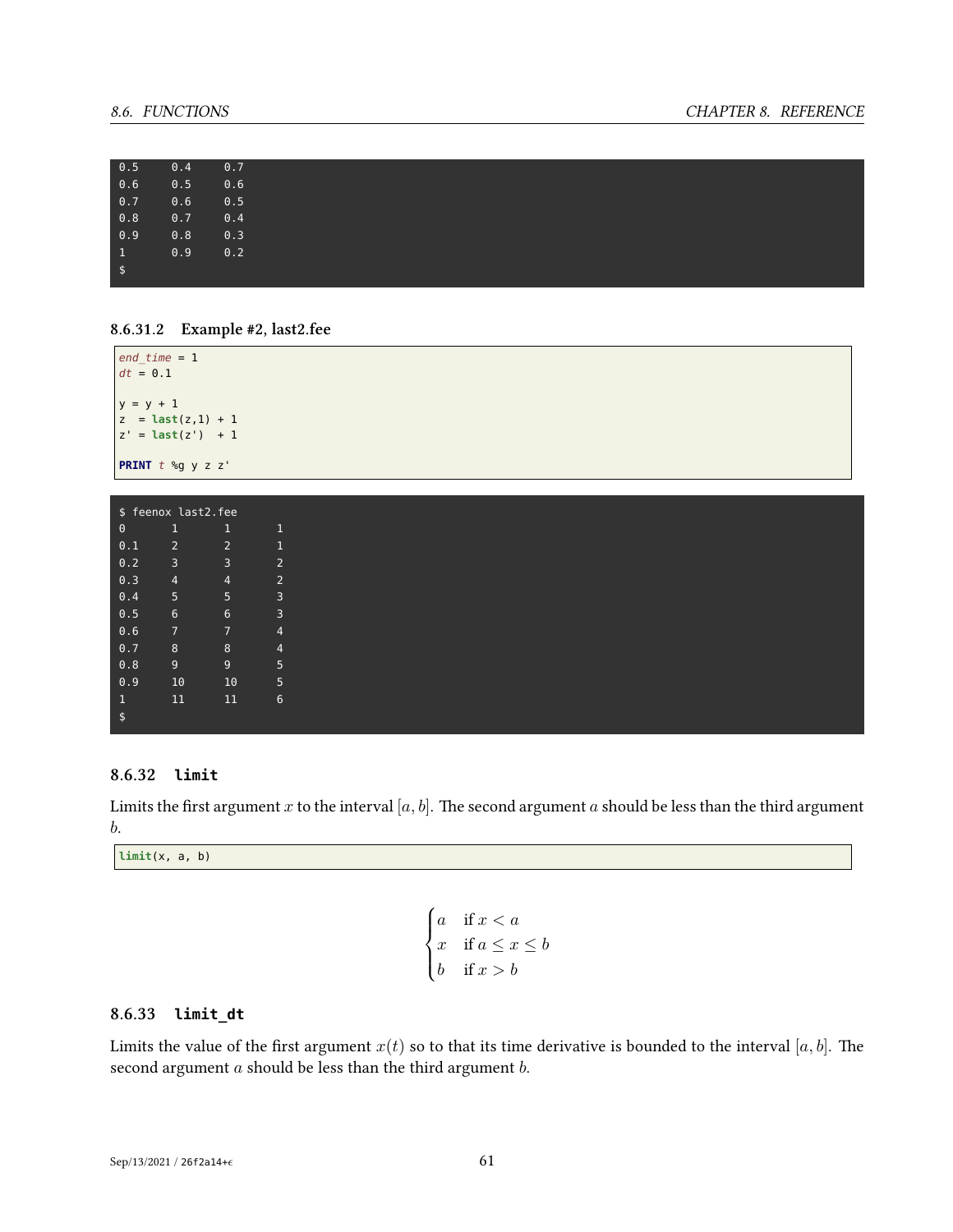## **limit\_dt**(x, a, b)

$$
\begin{cases}\nx(t) & \text{if } a \leq dx/dt \leq b \\
x(t - \Delta t) + a \cdot \Delta t & \text{if } dx/dt < a \\
x(t - \Delta t) + b \cdot \Delta t & \text{if } dx/dt > b\n\end{cases}
$$

## **8.6.34 log**

Computes the natural logarithm of the argument *x*. If *x* is zero or negative, a NaN error is issued.

 $\overline{a}$ 









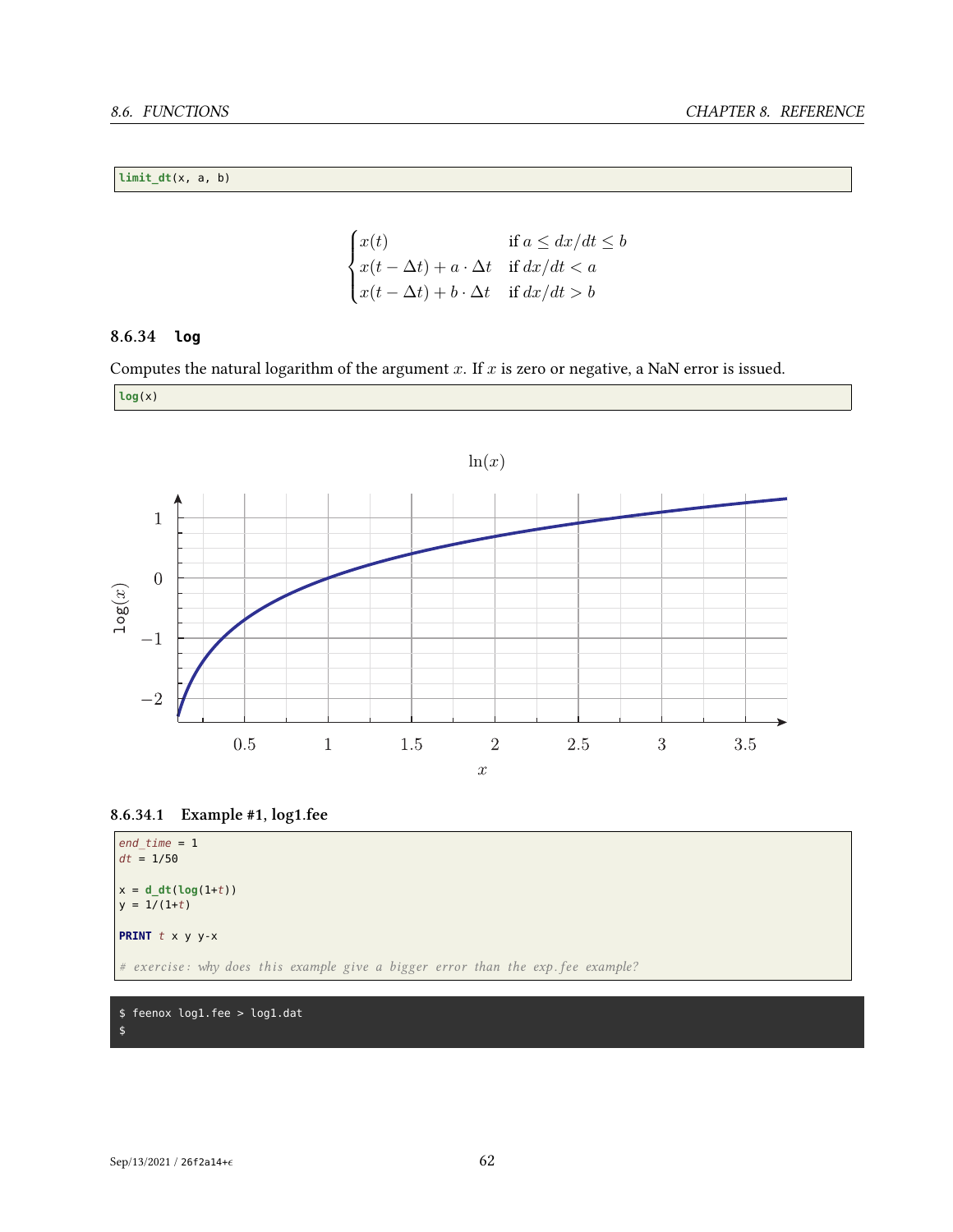

## **8.6.34.2 Example #2, log2.fee**



## \$ feenox log2.fee > log2.dat \$



## **8.6.35 mark\_max**

Returns the integer index *i* of the maximum of the arguments *x<sup>i</sup>* provided. Currently only maximum of ten arguments can be provided.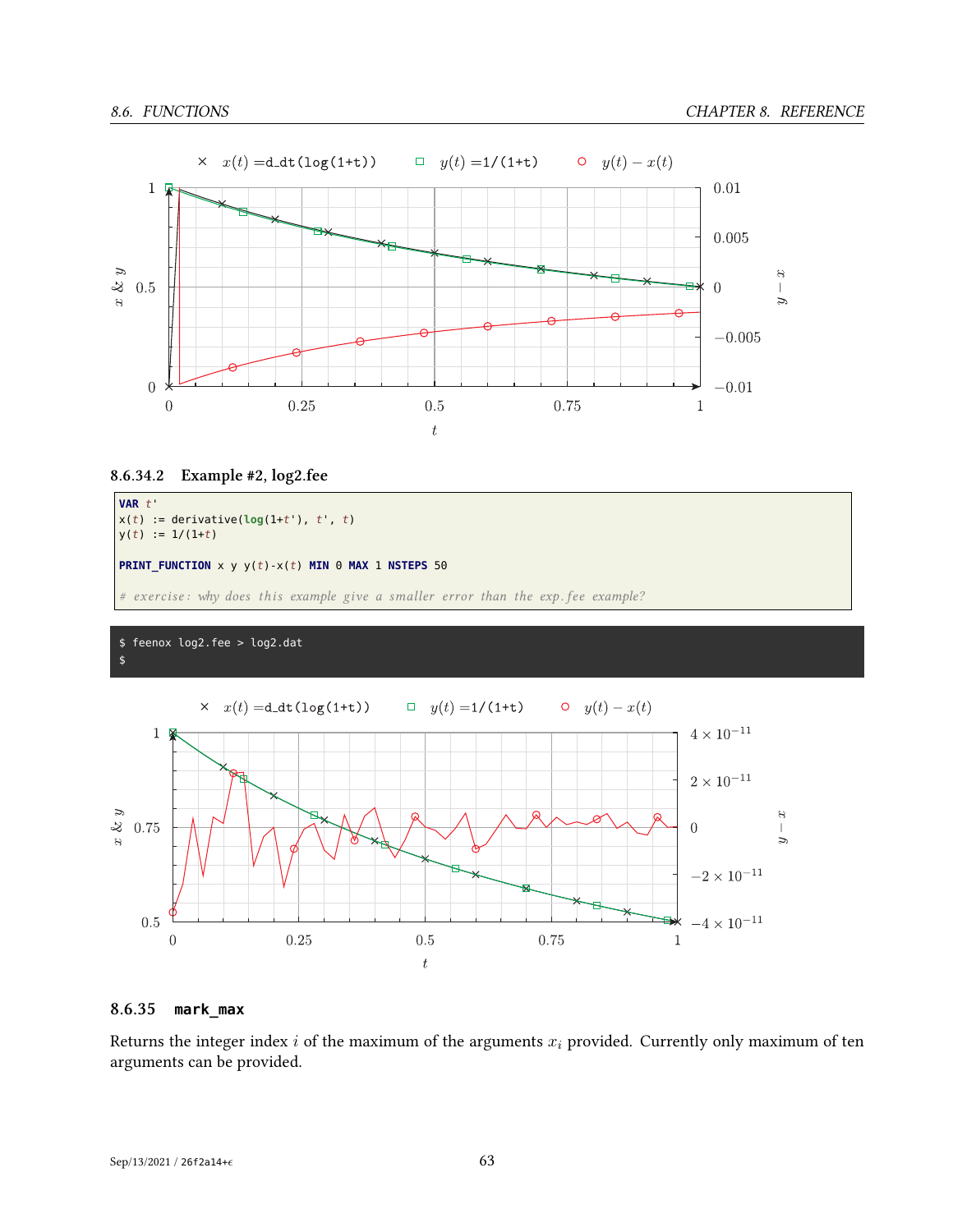**mark\_max**(x1, x2, [...], [x10])

$$
i/\max(x_1, x_2, ..., x_{10}) = x_i
$$

#### **8.6.36 mark\_min**

Returns the integer index *i* of the minimum of the arguments *x<sup>i</sup>* provided. Currently only maximum of ten arguments can be provided.

**mark\_max**(x1, x2, [...], [x10])

$$
i/\min\left(x_1,x_2,\ldots,x_{10}\right)=x_i
$$

## **8.6.37 max**

Returns the maximum of the arguments *x<sup>i</sup>* provided. Currently only maximum of ten arguments can be given. **max**(x1, x2, [...], [x10])

$$
\max(x_1, x_2, \ldots, x_{10})
$$

### **8.6.38 memory**

Returns the maximum memory (resident set size) used by FeenoX, in Gigabytes.

memory()

## **8.6.39 min**

Returns the minimum of the arguments  $x_i$  provided. Currently only maximum of ten arguments can be given. **min**(x1, x2, [...], [x10])

$$
\min\left(x_1,x_2,\ldots,x_{10}\right)
$$

## **8.6.40 mod**

Returns the remainder of the division between the first argument *a* and the second one *b*. Both arguments may be non-integral.

**mod**(a, b)

$$
a - \left\lfloor \frac{a}{b} \right\rfloor \cdot b
$$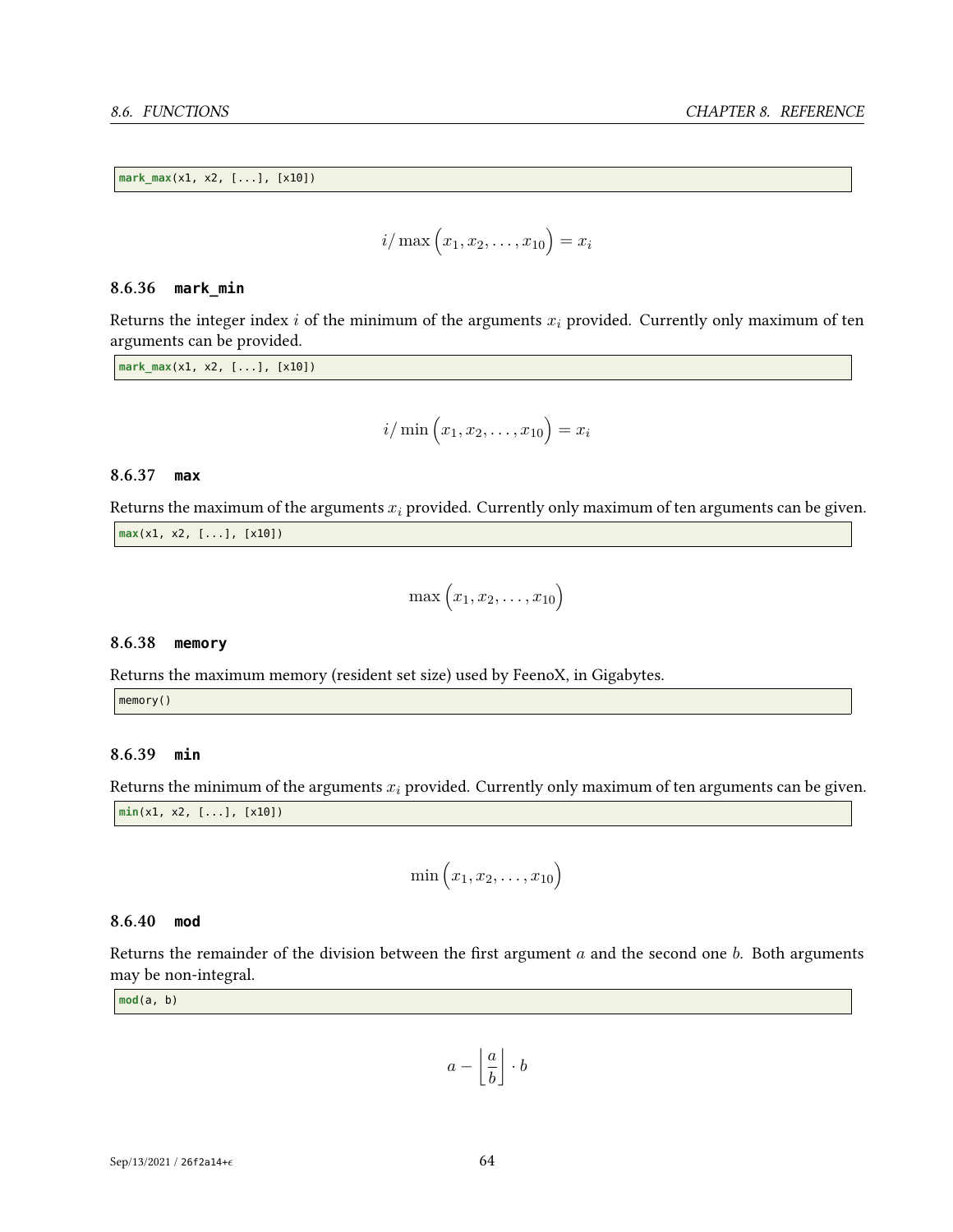## **8.6.41 not**

Returns one if the first argument x is zero and zero otherwise. The second optional argument  $\epsilon$  gives the precision of the "zero" evaluation. If not given, default is  $\epsilon = 10^{-9}$ .

**not**(x, [eps])

$$
\begin{cases} 1 & \text{if } |x| < \epsilon \\ 0 & \text{otherwise} \end{cases}
$$

## **8.6.42 random**

Returns a random real number uniformly distributed between the first real argument  $x_1$  and the second one  $x_2$ . If the third integer argument *s* is given, it is used as the seed and thus repetitive sequences can be obtained. If no seed is provided, the current time (in seconds) plus the internal address of the expression is used. Therefore, two successive calls to the function without seed (hopefully) do not give the same result. This function uses a second-order multiple recursive generator described by Knuth in Seminumerical Algorithms, 3rd Ed., Section 3.6.

**random**(x1, x2, [s])

$$
x_1 + r \cdot (x_2 - x_1) \qquad 0 \le r < 1
$$

## **8.6.43 random\_gauss**

Returns a random real number with a Gaussian distribution with a mean equal to the first argument  $x_1$  and a standard deviation equatl to the second one *x*2. If the third integer argument *s* is given, it is used as the seed and thus repetitive sequences can be obtained. If no seed is provided, the current time (in seconds) plus the internal address of the expression is used. Therefore, two successive calls to the function without seed (hopefully) do not give the same result. This function uses a second-order multiple recursive generator described by Knuth in Seminumerical Algorithms, 3rd Ed., Section 3.6.

**random\_gauss**(x1, x2, [s])

## **8.6.44 round**

Rounds the argument *x* to the nearest integer. Halfway cases are rounded away from zero.

**round**(x)

$$
\begin{cases} \lceil x \rceil & \text{if } \lceil x \rceil - x < 0.5 \\ \lceil x \rceil & \text{if } \lceil x \rceil - x = 0.5 \land x > 0 \\ \lfloor x \rfloor & \text{if } x - \lfloor x \rfloor < 0.5 \\ \lfloor x \rfloor & \text{if } x - \lfloor x \rfloor = 0.5 \land x < 0 \end{cases}
$$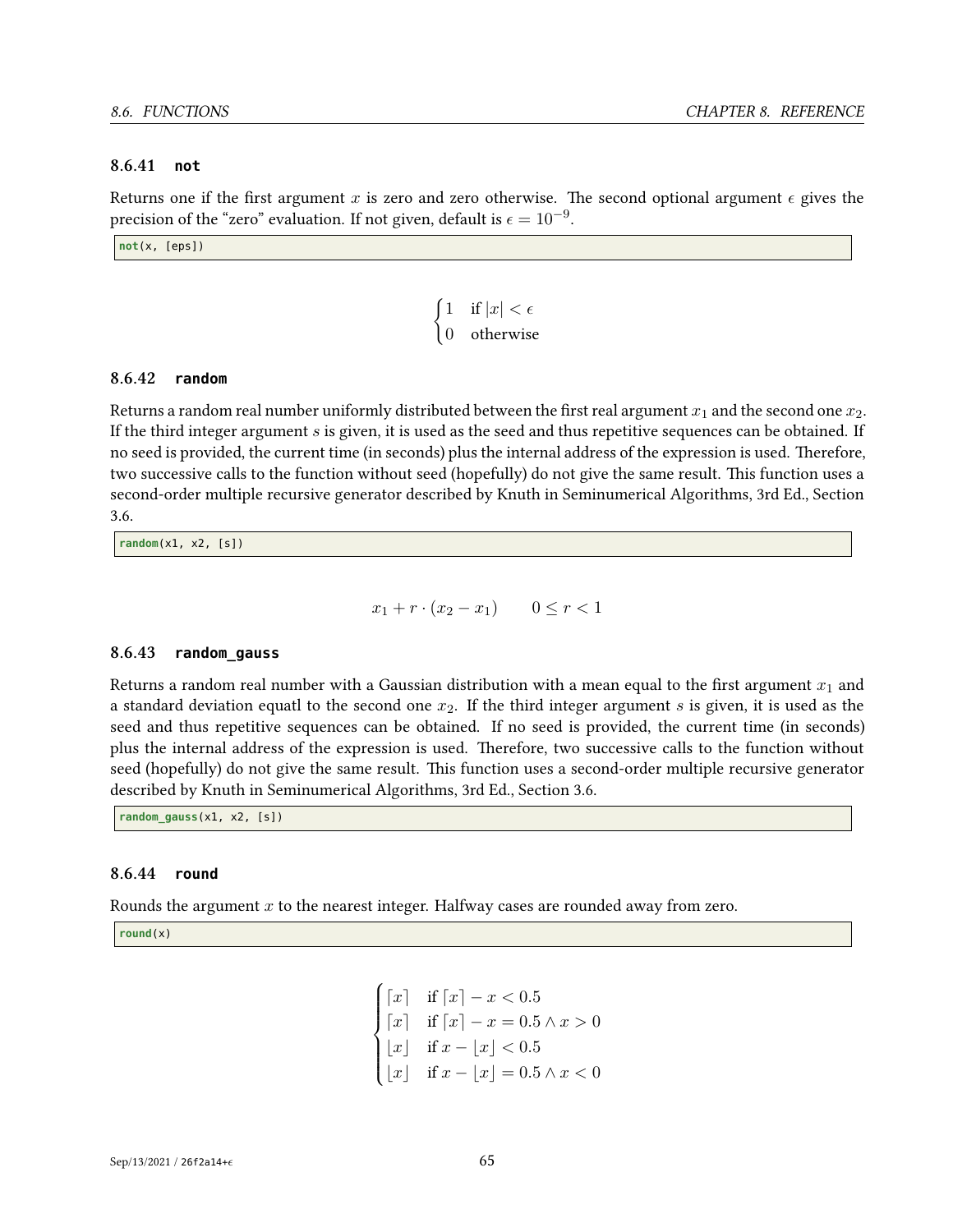

## **8.6.45 sawtooth\_wave**

Computes a sawtooth wave between zero and one with a period equal to one. As with the sine wave, a sawtooh wave can be generated by passing as the argument *x* a linear function of time such as  $\omega t + \phi$ , where  $\omega$  controls the frequency of the wave and  $\phi$  controls its phase.

**sawtooth\_wave**(x)

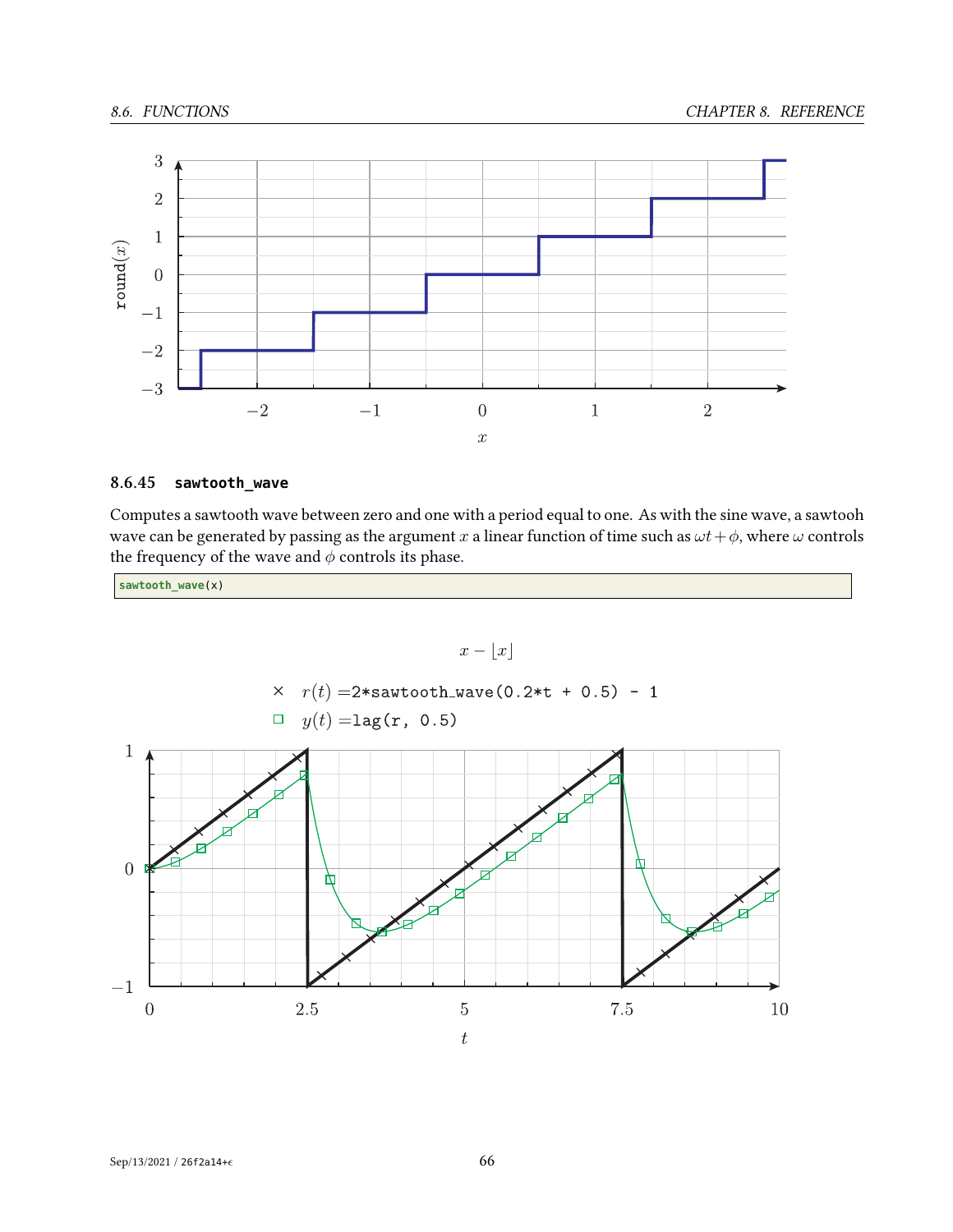

*end\_time* = 10  $dt = 1e-2$  $r = 2*$ **sawtooth\_wave**( $0.2*t + 0.5$ ) - 1  $y = \text{lag}(r, 0.5)$ **PRINT** *t* r y

#### \$ feenox sawtooth\_wave.fee > sawtooth\_wave.dat \$



## **8.6.46 sgn**

Returns minus one, zero or plus one depending on the sign of the first argument *x*. The second optional argument  $\epsilon$  gives the precision of the "zero" evaluation. If not given, default is  $\epsilon = 10^{-9}$ .

**sgn**(x, [eps])

```
\sqrt{ }\Big\}\overline{\mathcal{L}}−1 if x ≤ −
   0 if |x| < \epsilon+1 if x \geq +\epsilon
```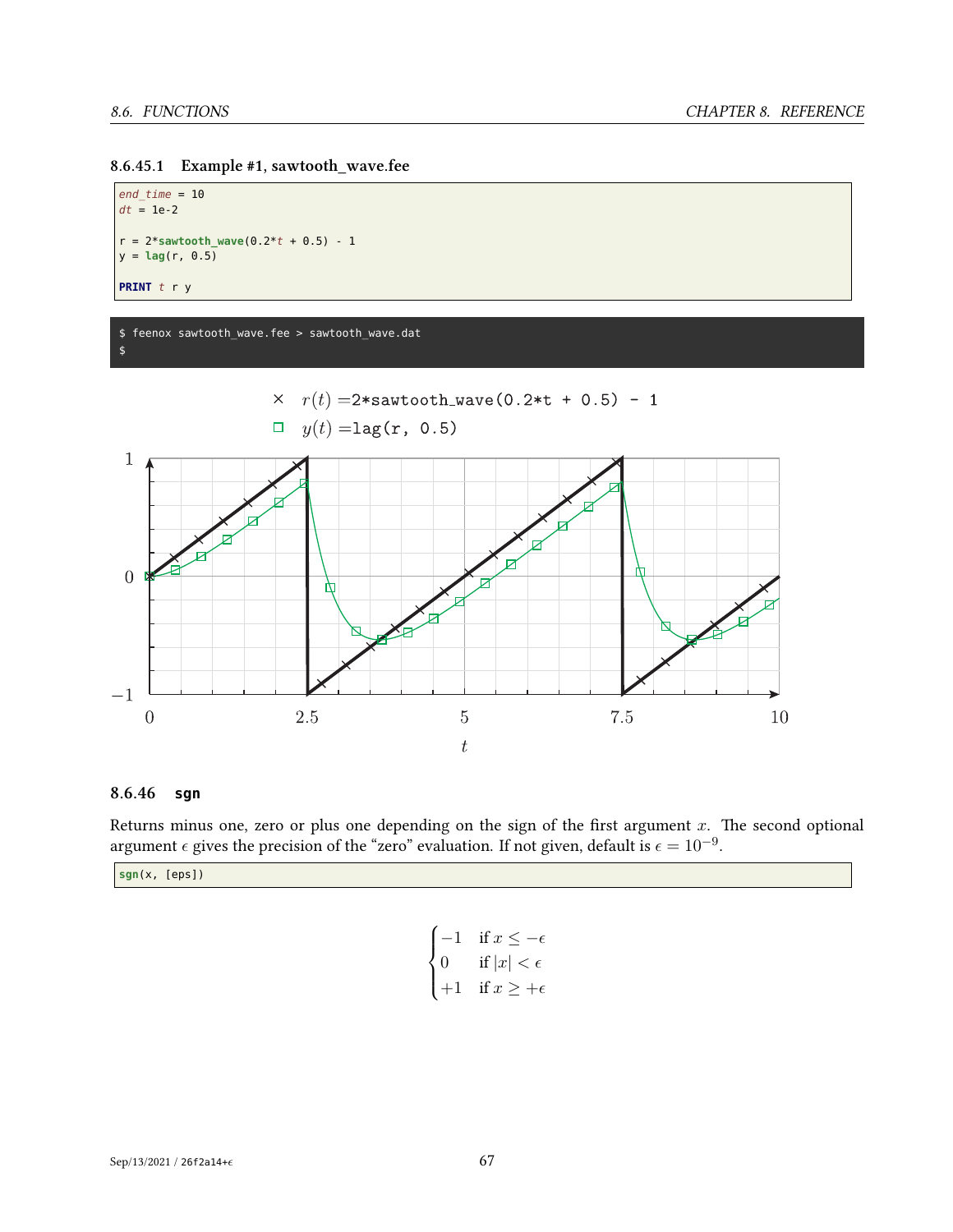

#### **8.6.47 sin**

Computes the sine of the argument  $x$ , where  $x$  is in radians. A sine wave can be generated by passing as the argument *x* a linear function of time such as  $\omega t + \phi$ , where  $\omega$  controls the frequency of the wave and  $\phi$ controls its phase.



 $sin(x)$  $\mathbf{1}$  $0.5\,$  $\sin(x)$  $\overline{0}$  $-0.5$  $-1$  $\sqrt{6}$  $-6$  $-4$  $-{\bf 2}$  $\boldsymbol{0}$  $\sqrt{2}$  $\sqrt{4}$  $\bar{x}$ 



| $ $ PRINT $sin(1)$                |  |
|-----------------------------------|--|
| <b>PRINT</b> sqrt $(1-\cos(1)^2)$ |  |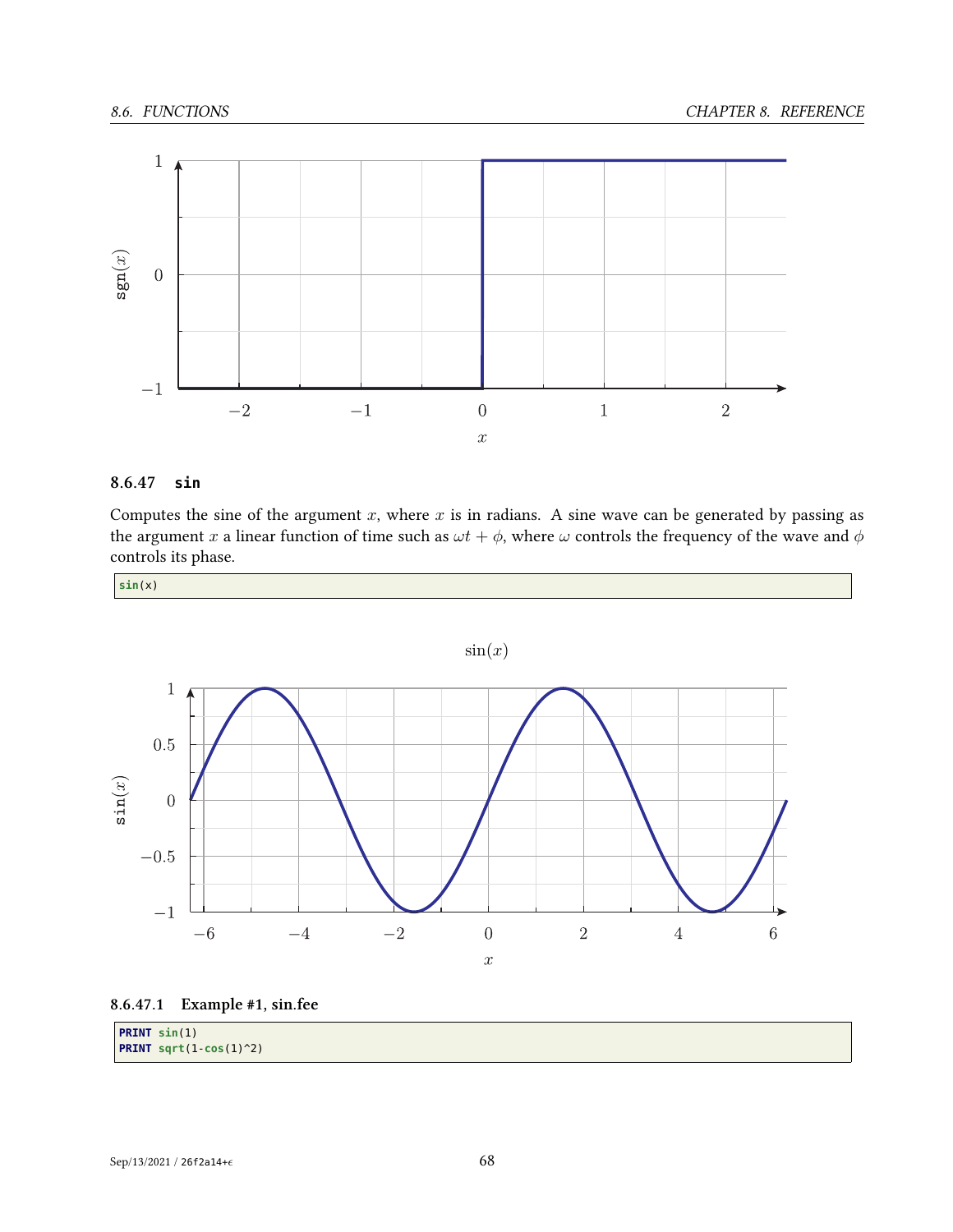

#### **8.6.48 sinh**

Computes the hyperbolic sine of the argument *x*, where *x* is in radians.

**sinh**(x)



#### **8.6.49 sqrt**

Computes the positive square root of the argument *x*. If *x* is negative, a NaN error is issued.

**sqrt**(x)

 $+\sqrt{x}$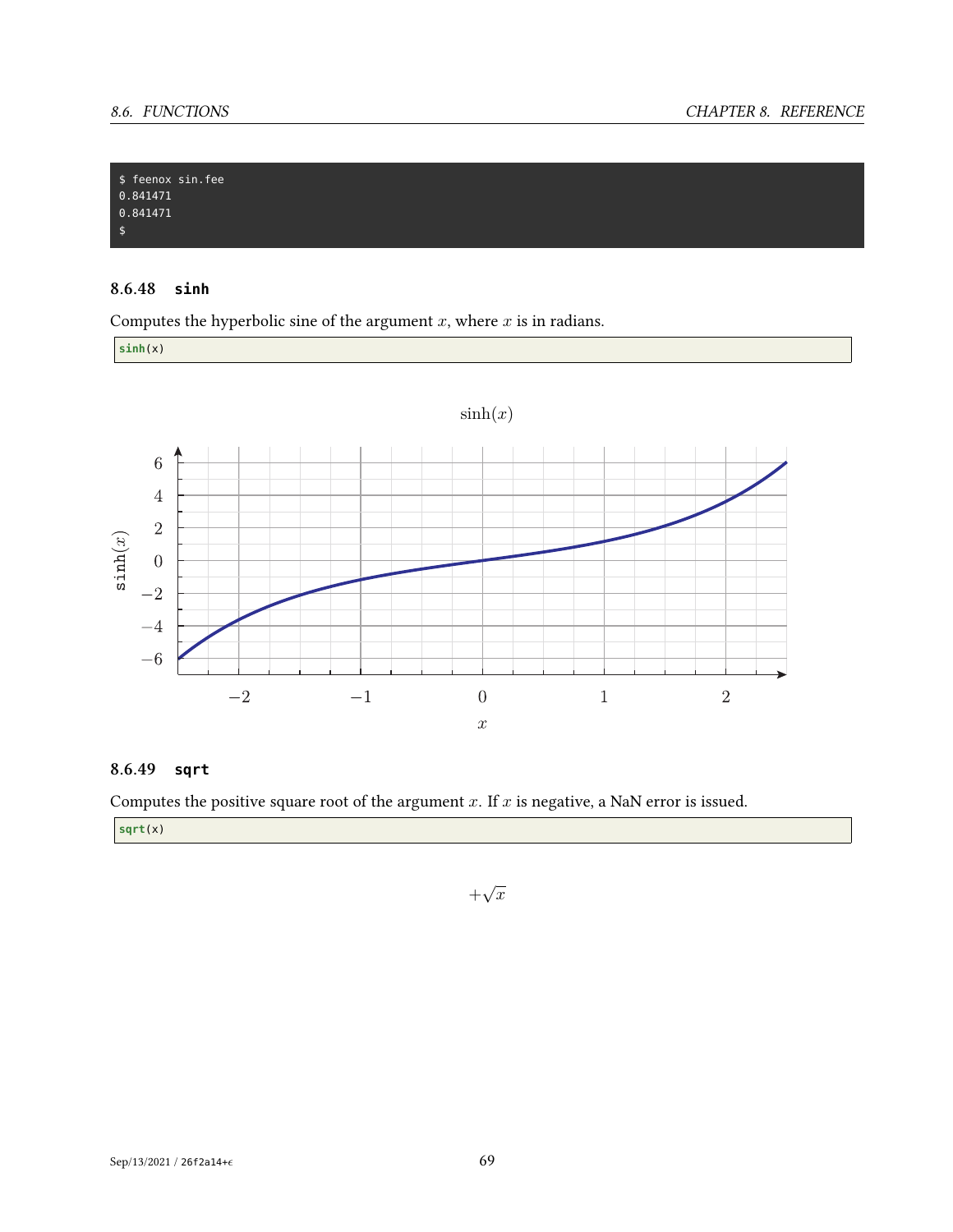

#### **8.6.50 square\_wave**

Computes a square function between zero and one with a period equal to one. The output is one for 0 *<*  $x < 1/2$  and zero for  $1/2 \le x < 1$ . As with the sine wave, a square wave can be generated by passing as the argument *x* a linear function of time such as  $\omega t + \phi$ , where  $\omega$  controls the frequency of the wave and  $\phi$ controls its phase.

**square\_wave**(x)

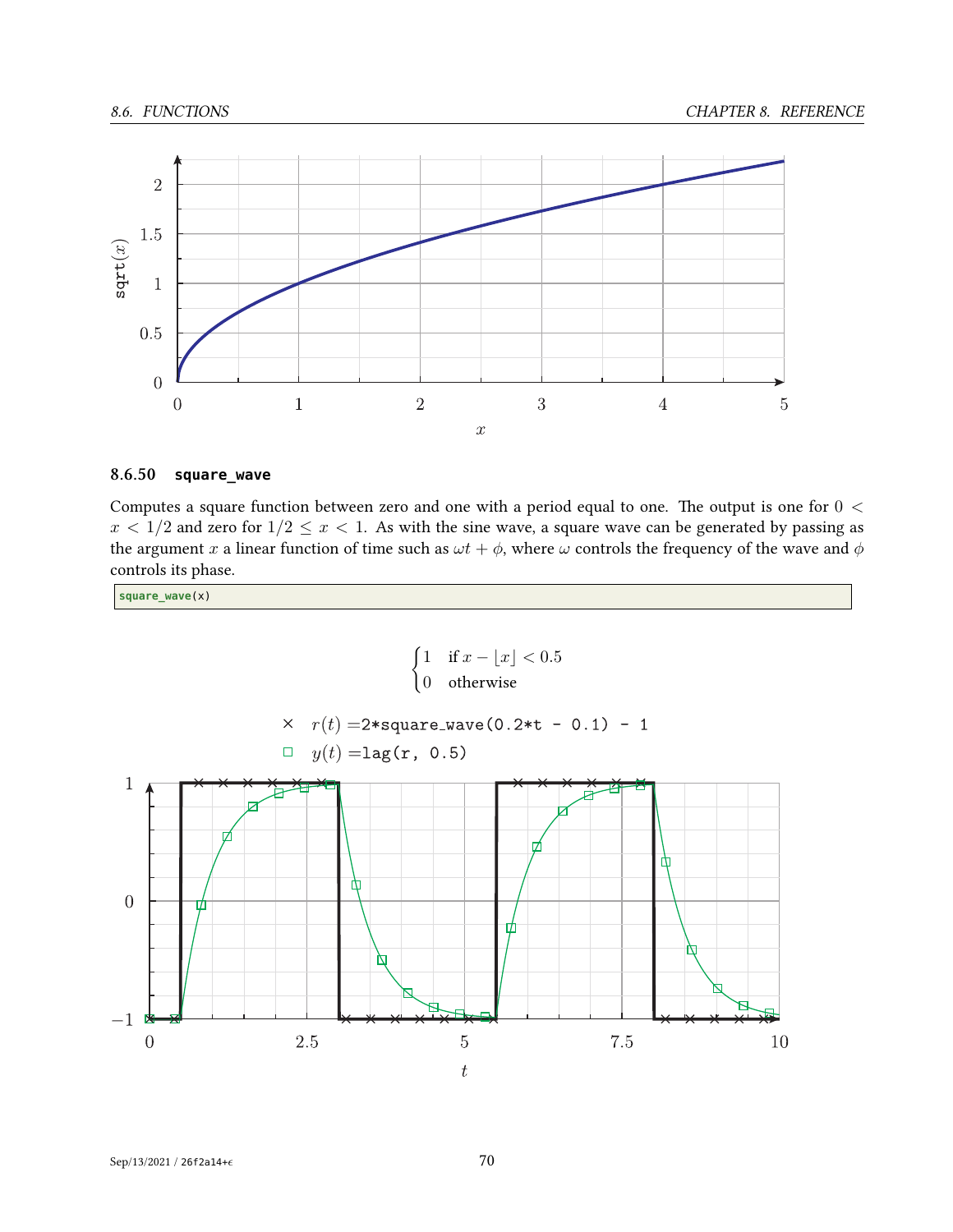

```
end_time = 10
dt = 1e-2r = 2*square_wave(0.2*t - 0.1) - 1
y = \text{lag}(r, 0.5)PRINT t r y
```
\$ feenox square\_wave.fee > square\_wave.dat \$



#### **8.6.51 tan**

Computes the tangent of the argument *x*, where *x* is in radians.

**tan**(x)

 $tan(x)$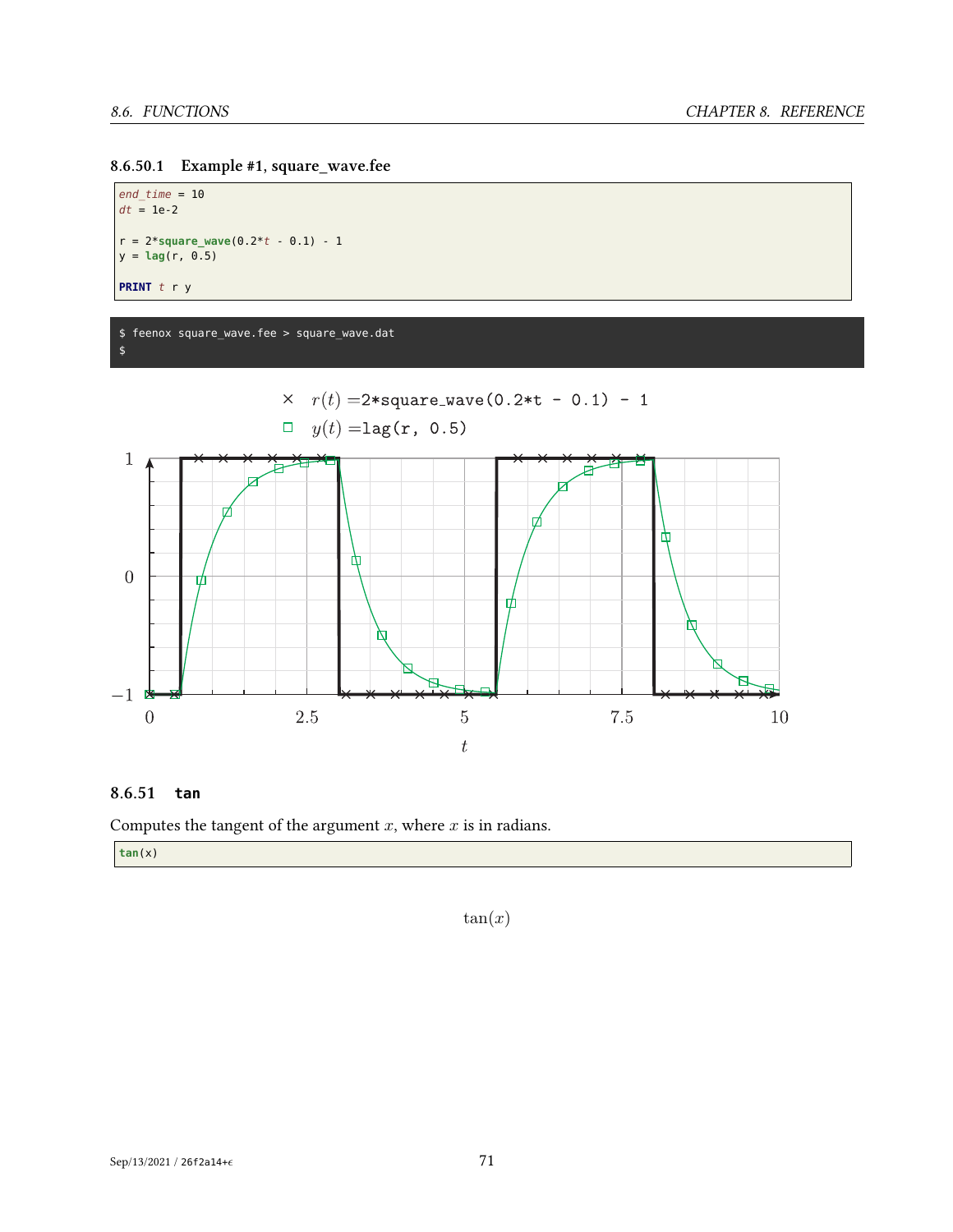

#### **8.6.52 tanh**

Computes the hyperbolic tangent of the argument *x*, where *x* is in radians.

**tanh**(x)

 $tanh(x)$ 



#### **8.6.53 threshold\_max**

Returns one if the first argument *x* is greater than the threshold given by the second argument *a*, and *exactly* zero otherwise. If the optional third argument *b* is provided, an hysteresis of width *b* is needed in order to reset the function value. Default is no hysteresis, i.e.  $b = 0$ .

**threshold\_max**(x, a, [b])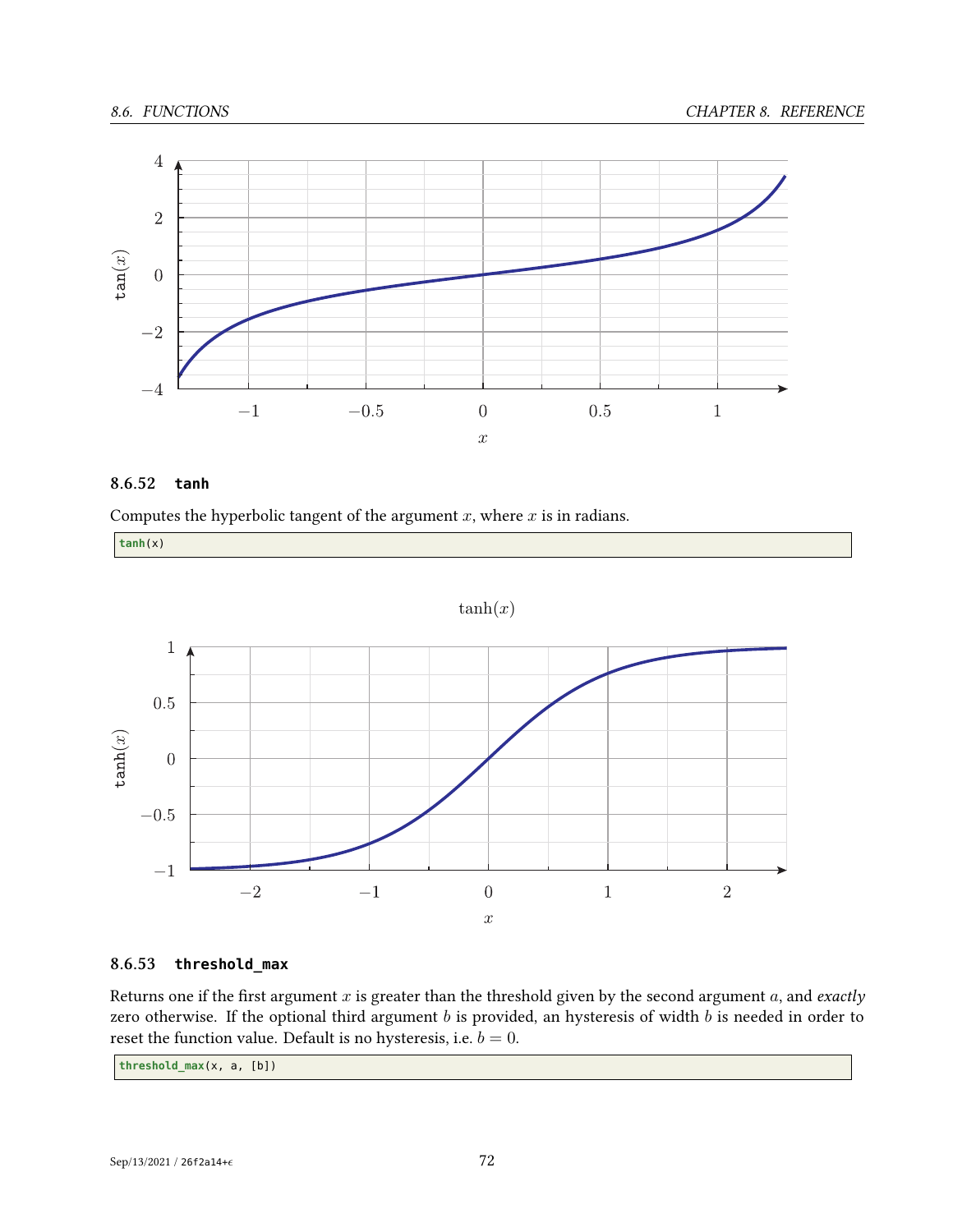$$
\begin{cases}\n1 & \text{if } x > a \\
0 & \text{if } x < a - b \\
\text{last value of } y & \text{otherwise}\n\end{cases}
$$

#### **8.6.54 threshold\_min**

Returns one if the first argument *x* is less than the threshold given by the second argument *a*, and *exactly* zero otherwise. If the optional third argument *b* is provided, an hysteresis of width *b* is needed in order to reset the function value. Default is no hysteresis, i.e.  $b = 0$ .

**threshold\_min**(x, a, [b])

 $\sqrt{ }$  $\Big\}$  $\overline{\mathcal{L}}$ 1 if  $x < a$ 0 if  $x > a + b$ last value of *y* otherwise

#### **8.6.55 triangular\_wave**

Computes a triangular wave between zero and one with a period equal to one. As with the sine wave, a triangular wave can be generated by passing as the argument *x* a linear function of time such as  $\omega t + \phi$ , where  $\omega$  controls the frequency of the wave and  $\phi$  controls its phase.

**triangular\_wave**(x)

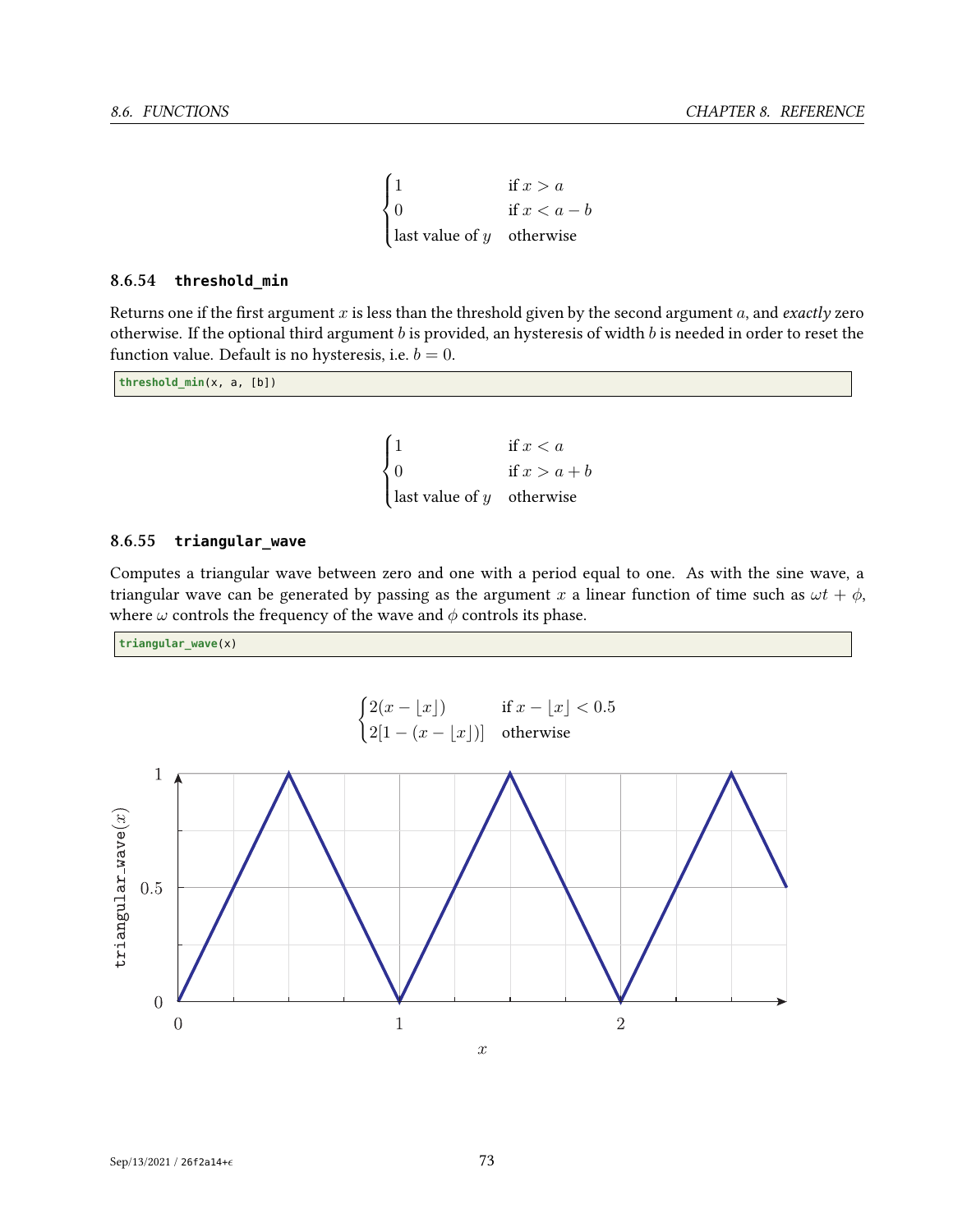#### **8.6.56 wall\_time**

Returns the time ellapsed since the invocation of FeenoX, in seconds.

wall time()

#### **8.7 Functionals**

#### **8.7.1 derivative**

Computes the derivative of the expression  $f(x)$  given in the first argument with respect to the variable x given in the second argument at the point  $x = a$  given in the third argument using an adaptive scheme. The fourth optional argument *h* is the initial width of the range the adaptive derivation method starts with. The fifth optional argument p is a flag that indicates whether a backward  $(p < 0)$ , centered  $(p = 0)$  or forward  $(p > 0)$  stencil is to be used. This functional calls the GSL functions gsl\_deriv\_backward, gsl\_deriv\_central or gsl\_deriv\_forward according to the indicated flag *<sup>p</sup>*. Defaults are *<sup>h</sup>* = (1*/*2)*−*<sup>10</sup> *<sup>≈</sup>* <sup>9</sup>*.*<sup>8</sup> *<sup>×</sup>* <sup>10</sup>*−*<sup>4</sup> and *p* = 0.

derivative( $f(x)$ , x, a,  $[h]$ ,  $[p]$ )

$$
\frac{d}{dx}\Big[f(x)\Big]\Big|_{x=a}
$$

#### **8.8 Vector functions**

#### **8.8.1 derivative**

Computes the derivative of the expression  $f(x)$  given in the first argument with respect to the variable x given in the second argument at the point  $x = a$  given in the third argument using an adaptive scheme. The fourth optional argument *h* is the initial width of the range the adaptive derivation method starts with. The fifth optional argument p is a flag that indicates whether a backward  $(p < 0)$ , centered  $(p = 0)$  or forward  $(p > 0)$  stencil is to be used. This functional calls the GSL functions gsl\_deriv\_backward, gsl\_deriv\_central or gsl\_deriv\_forward according to the indicated flag *<sup>p</sup>*. Defaults are *<sup>h</sup>* = (1*/*2)*−*<sup>10</sup> *<sup>≈</sup>* <sup>9</sup>*.*<sup>8</sup> *<sup>×</sup>* <sup>10</sup>*−*<sup>4</sup> and *p* = 0.

derivative(f(x), x, a, [h], [p])

$$
\frac{d}{dx}\Big[f(x)\Big]\Big|_{x=a}
$$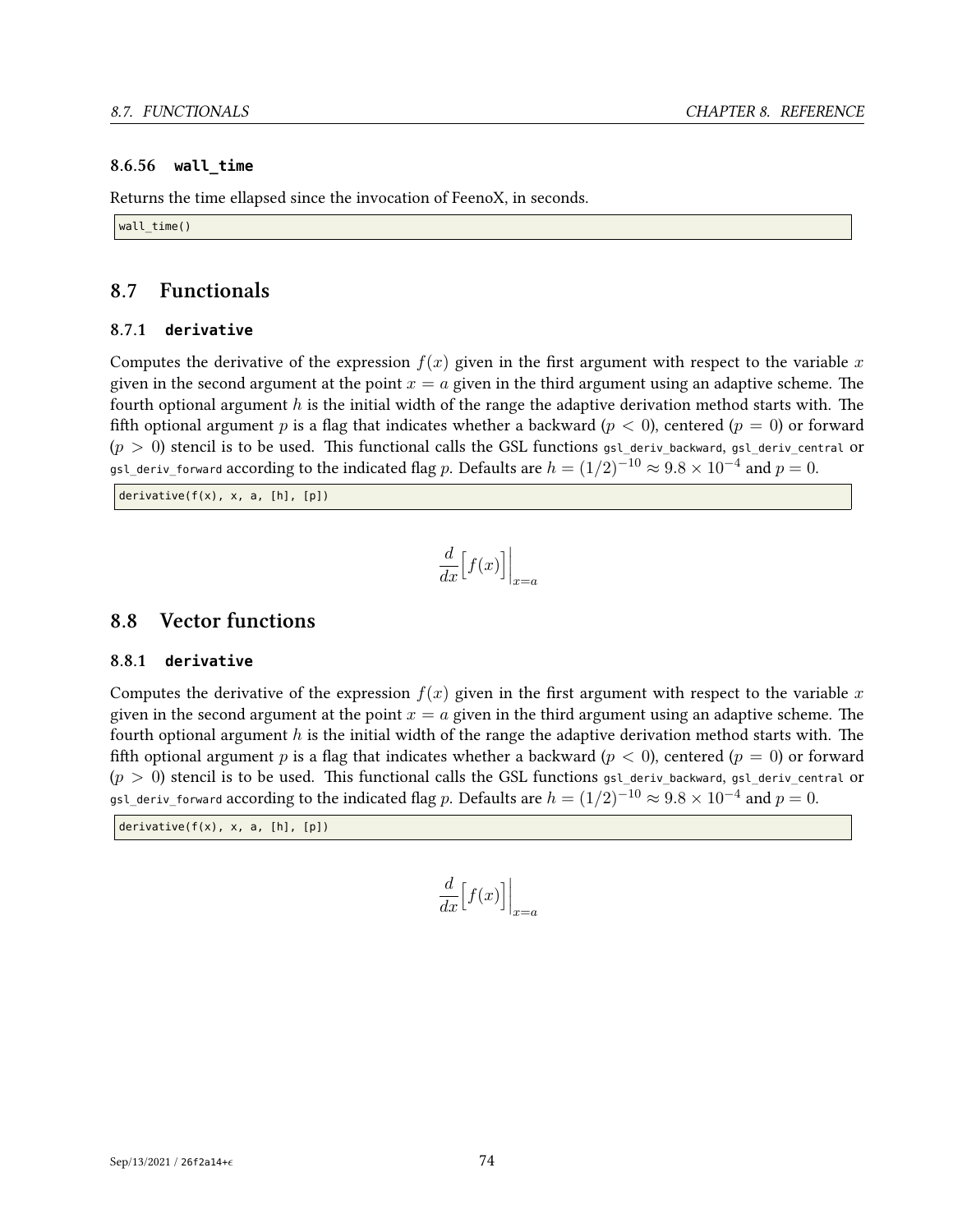# **Appendix A**

# **FeenoX & the UNIX Philospohy**

## **A.1 Rule of Modularity**

Developers should build a program out of simple parts connected by well defined interfaces, so problems are local, and parts of the program can be replaced in future versions to support new features. This rule aims to save time on debugging code that is complex, long, and unreadable.

- FeenoX uses third-party high-quality libraries
	- **–** GNU Scientific Library
	- **–** SUNDIALS
	- **–** PETSc
	- **–** SLEPc

## **A.2 Rule of Clarity**

Developers should write programs as if the most important communication is to the developer who will read and maintain the program, rather than the computer. This rule aims to make code as readable and comprehensible as possible for whoever works on the code in the future.

- Example two squares in thermal contact.
- LE10 & LE11: a one-to-one correspondence between the problem text and the FeenoX input.

### **A.3 Rule of Composition**

Developers should write programs that can communicate easily with other programs. This rule aims to allow developers to break down projects into small, simple programs rather than overly complex monolithic programs.

- FeenoX uses meshes created by a separate mesher (i.e. Gmsh).
- FeenoX writes data that has to be plotted or post-processed by other tools (Gnuplot, Gmsh, Paraview, etc.).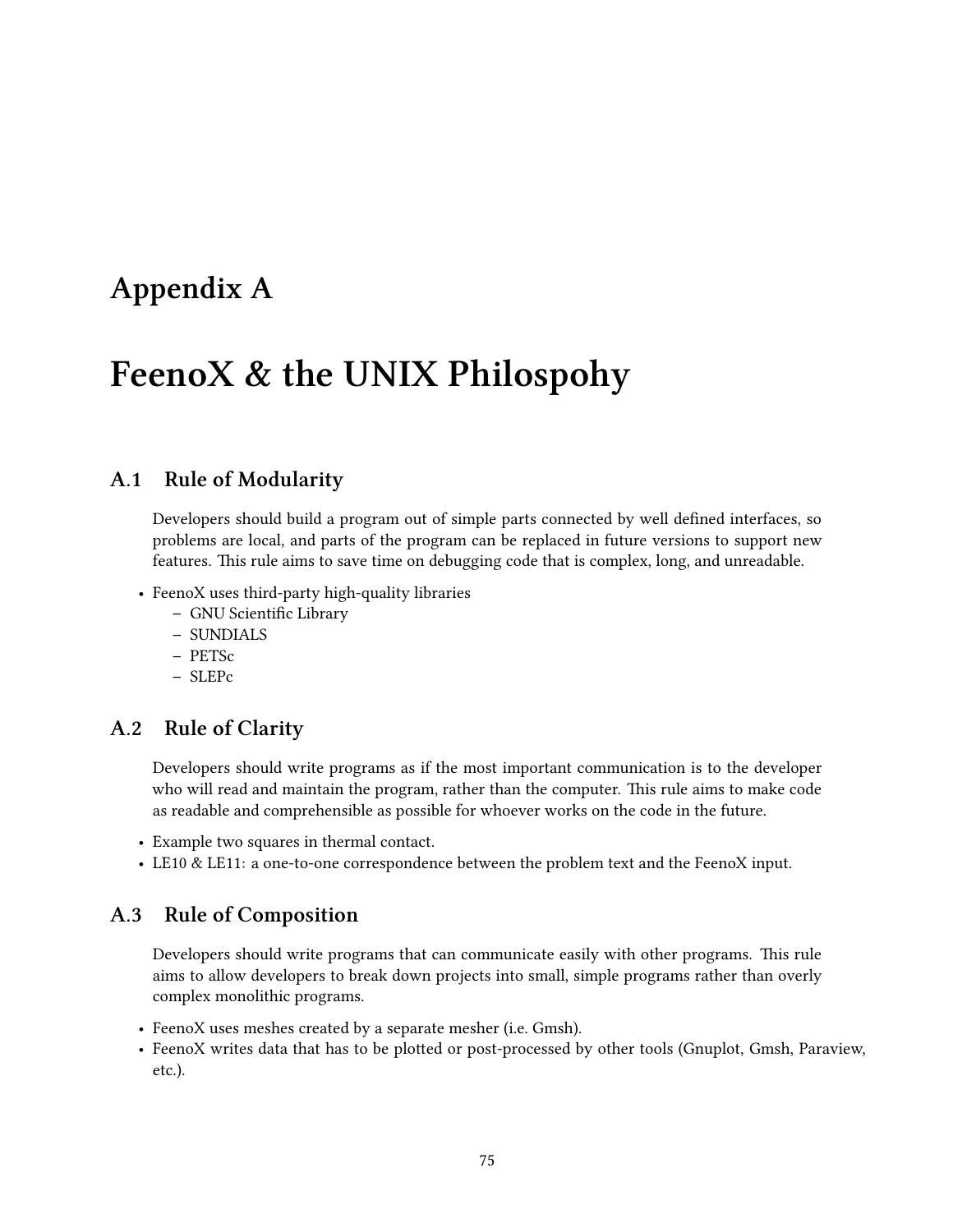• ASCII output is 100% controlled by the user so it can be tailored to suit any other programs' input needs such as AWK filters to create LTFXtables.

## **A.4 Rule of Separation**

Developers should separate the mechanisms of the programs from the policies of the programs; one method is to divide a program into a front-end interface and a back-end engine with which that interface communicates. This rule aims to prevent bug introduction by allowing policies to be changed with minimum likelihood of destabilizing operational mechanisms.

• FeenoX does not include a GUI, but it is GUI-friendly.

## **A.5 Rule of Simplicity**

Developers should design for simplicity by looking for ways to break up program systems into small, straightforward cooperating pieces. This rule aims to discourage developers' affection for writing "intricate and beautiful complexities" that are in reality bug prone programs.

- Simple problems need simple input.
- Similar problems need similar inputs.
- English-like self-evident input files matching as close as possible the problem text.
- If there is a single material there is no need to link volumes to properties.

## **A.6 Rule of Parsimony**

Developers should avoid writing big programs. This rule aims to prevent overinvestment of development time in failed or suboptimal approaches caused by the owners of the program's reluctance to throw away visibly large pieces of work. Smaller programs are not only easier to write, optimize, and maintain; they are easier to delete when deprecated.

• Parametric and/or optimization runs have to be driven from an outer script (Bash, Python, etc.)

## **A.7 Rule of Transparency**

Developers should design for visibility and discoverability by writing in a way that their thought process can lucidly be seen by future developers working on the project and using input and output formats that make it easy to identify valid input and correct output. This rule aims to reduce debugging time and extend the lifespan of programs.

• Written in C99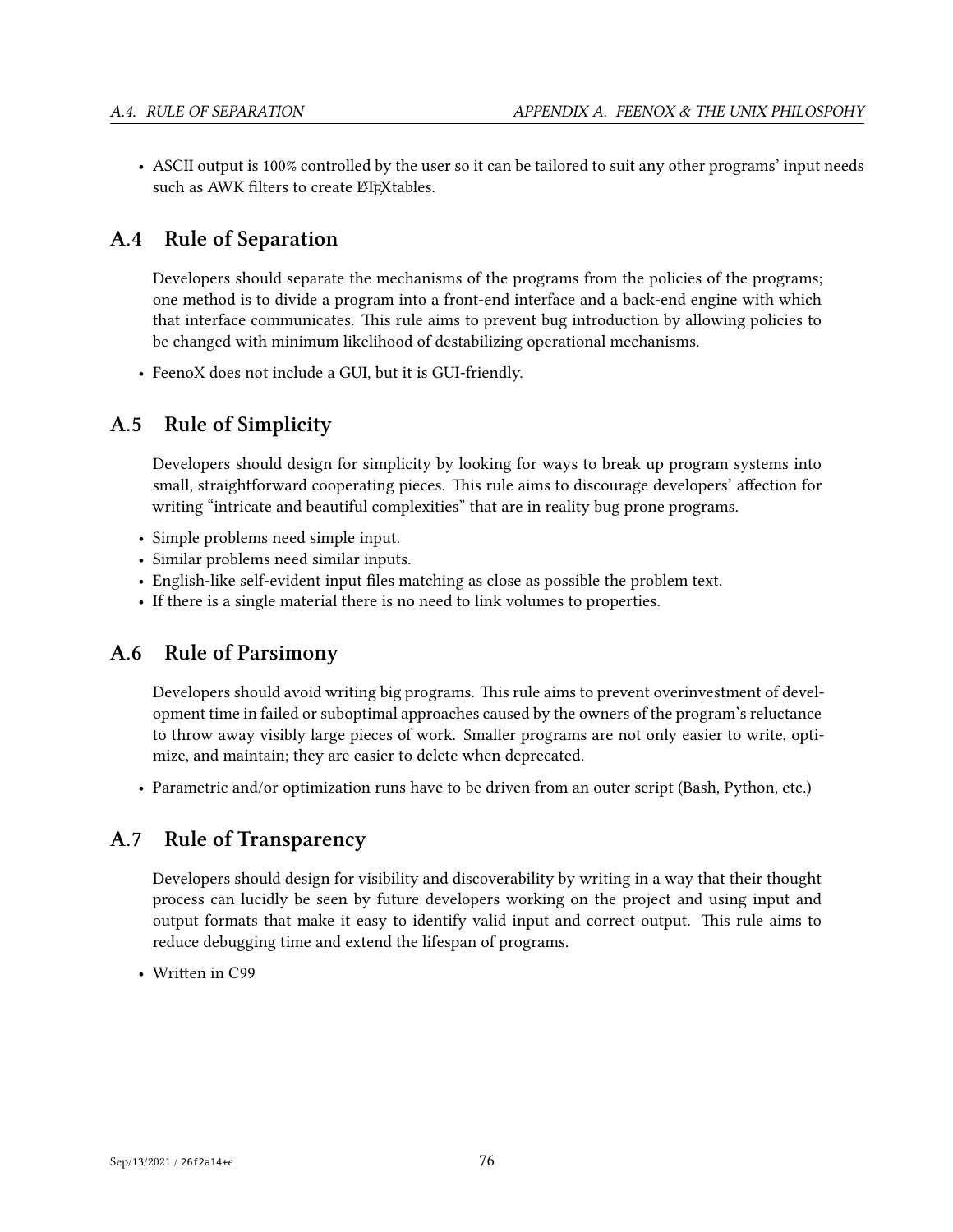### **A.8 Rule of Robustness**

Developers should design robust programs by designing for transparency and discoverability, because code that is easy to understand is easier to stress test for unexpected conditions that may not be foreseeable in complex programs. This rule aims to help developers build robust, reliable products.

### **A.9 Rule of Representation**

Developers should choose to make data more complicated rather than the procedural logic of the program when faced with the choice, because it is easier for humans to understand complex data compared with complex logic. This rule aims to make programs more readable for any developer working on the project, which allows the program to be maintained.

#### **A.10 Rule of Least Surprise**

Developers should design programs that build on top of the potential users' expected knowledge; for example, '+' in a calculator program should always mean 'addition'. This rule aims to encourage developers to build intuitive products that are easy to use.

• If one needs a problem where the conductivity depends on *x* as  $k(x) = 1 + x$  then the input is

```
k(x) = 1+x
```
• If a problem needs a temperature distribution given by an algebraic expression  $T(x, y, z) = \sqrt{x^2 + y^2} + z^2 + z^2$ *z* then do

 $T(x,y,z) = sqrt(x^2+y^2) + z$ 

## **A.11 Rule of Silence**

Developers should design programs so that they do not print unnecessary output. This rule aims to allow other programs and developers to pick out the information they need from a program's output without having to parse verbosity.

• No PRINT no output.

## **A.12 Rule of Repair**

Developers should design programs that fail in a manner that is easy to localize and diagnose or in other words "fail noisily". This rule aims to prevent incorrect output from a program from becoming an input and corrupting the output of other code undetected.

Input errors are detected before the computation is started and run-time errors (i.e. a division by zero) con be user controled, they can be fatal or ignored.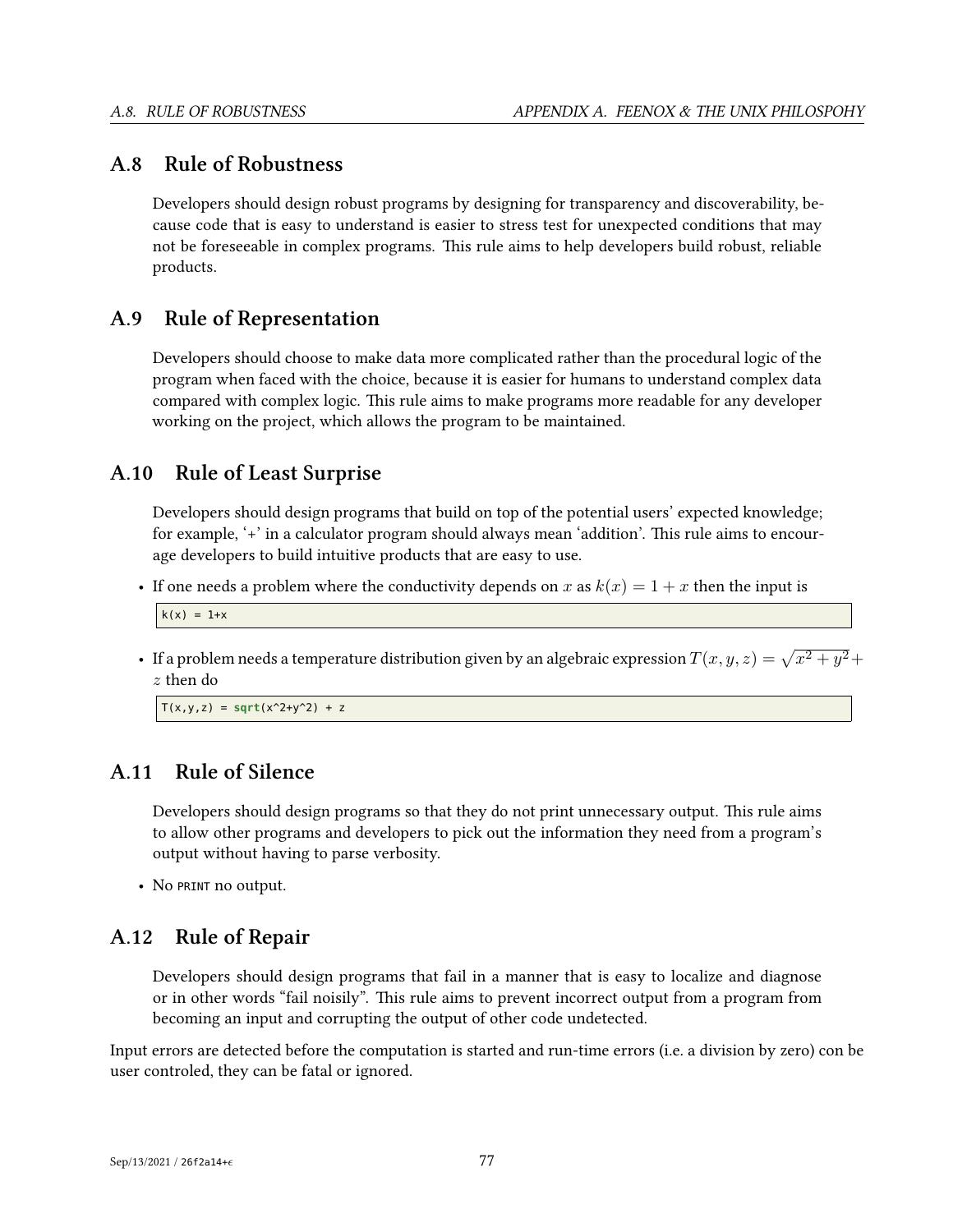### **A.13 Rule of Economy**

Developers should value developer time over machine time, because machine cycles today are relatively inexpensive compared to prices in the 1970s. This rule aims to reduce development costs of projects.

- Output is 100% user-defined so the desired results is directly obtained instead of needing further digging into tons of undesired data.The approach of "compute and write everything you can in one single run" made sense in 1970 where CPU time was more expensive than human time, but not anymore.
- Example: LE10 & LE11.

## **A.14 Rule of Generation**

Developers should avoid writing code by hand and instead write abstract high-level programs that generate code. This rule aims to reduce human errors and save time.

- Inputs are M4-friendly.
- Parametric runs can be done from scripts through command line arguments expansion.
- Documentation is created out of simple Markdown sources and assembled as needed.

## **A.15 Rule of Optimization**

Developers should prototype software before polishing it. This rule aims to prevent developers from spending too much time for marginal gains.

- Premature optimization is the root of all evil
- We are still building. We will optimize later.
	- **–** Code optimization: TODO
	- **–** Parallelization: TODO
	- **–** Comparison with other tools: TODO

## **A.16 Rule of Diversity**

Developers should design their programs to be flexible and open. This rule aims to make programs flexible, allowing them to be used in ways other than those their developers intended.

- Either Gmsh or Paraview can be used to post-process results.
- Other formats can be added.

## **A.17 Rule of Extensibility**

Developers should design for the future by making their protocols extensible, allowing for easy plugins without modification to the program's architecture by other developers, noting the version of the program, and more. This rule aims to extend the lifespan and enhance the utility of the code the developer writes.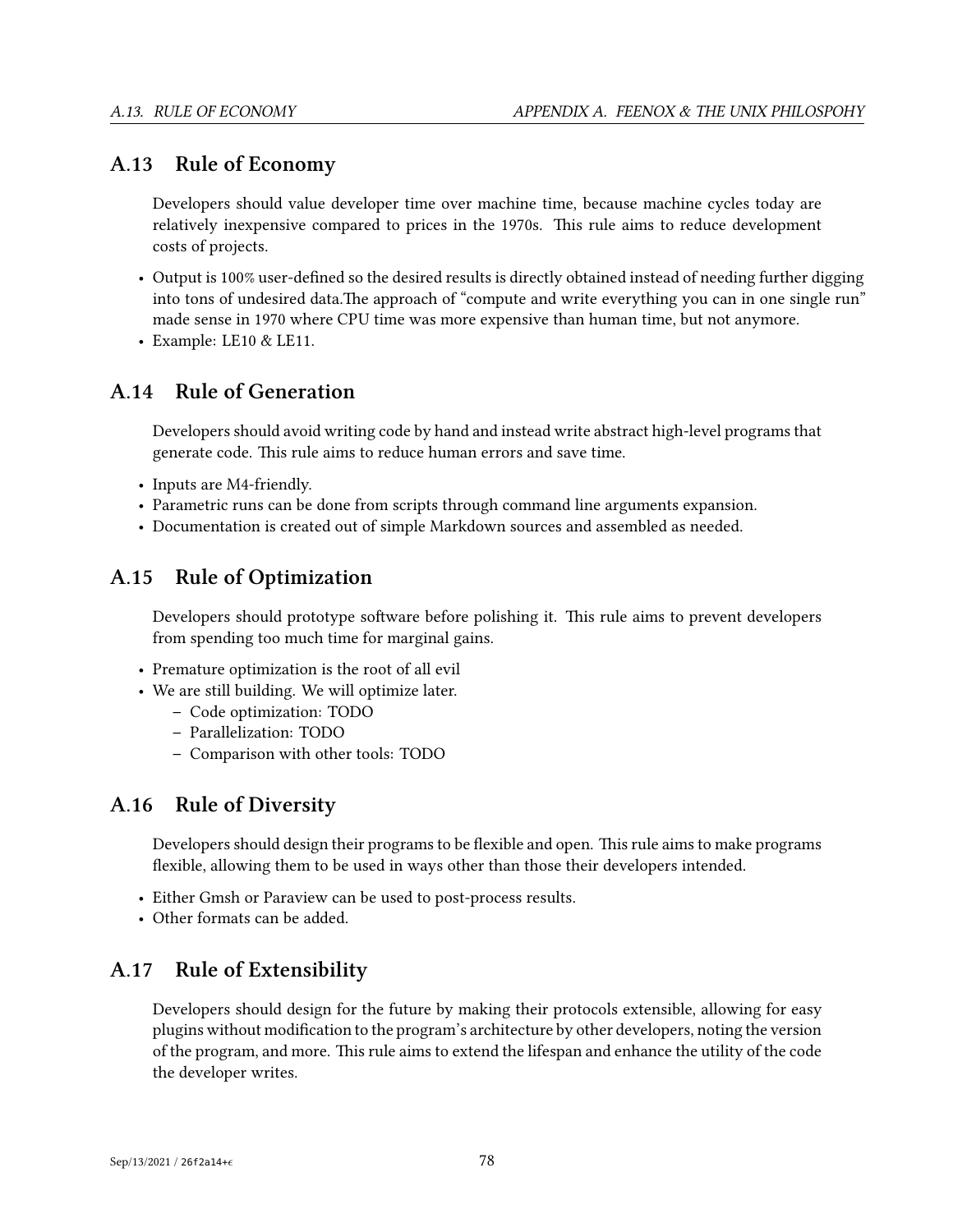- FeenoX is GPLv3+. The '+' is for the future.
- Each PDE has a separate source directory. Any of them can be used as a template for new PDEs, especially laplace for elliptic operators.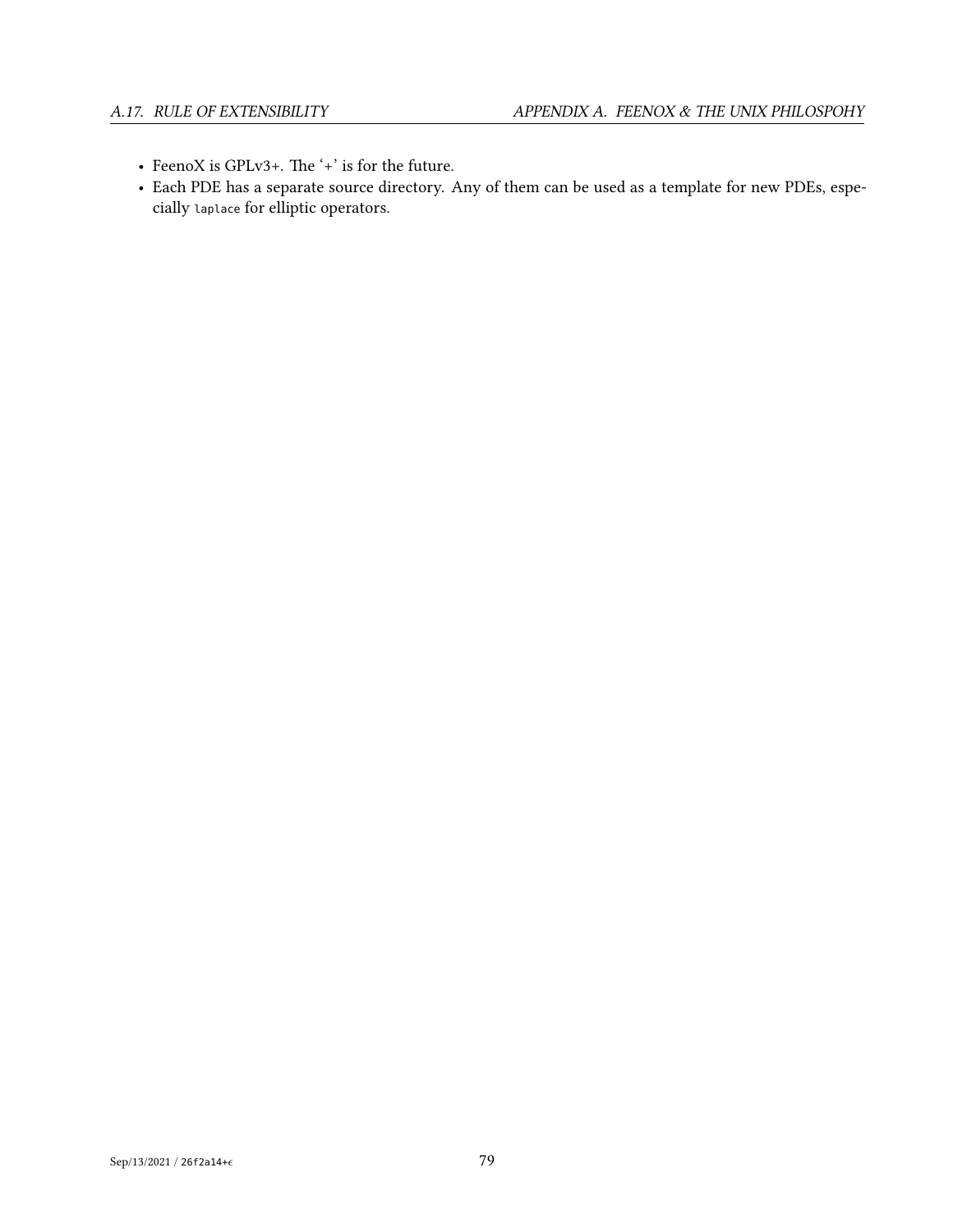## **Appendix B**

# **History**

Very much like UNIX in the late 1960s, [FeenoX](https://www.seamplex.com/feenox) is a third-system effect: I wrote a first hack that seemed to work better than I had expected. Then I tried to add a lot of features and complexities which I felt the code needed. After ten years of actual usage, I then realized what was worth keeping, what needed to be rewritten and what had to be discarded. The first version was called wasora, the second was "The wasora suite" (i.e. a generic framework plus a bunch of "plugins", including a thermo-mechanical one named Fino) and then finally FeenoX. The story that follows explains why I wrote the first hack to begin with.

It was at the movies when I first heard about dynamical systems, non-linear equations and chaos theory. The year was 1993, I was ten years old and the movie was Jurassic Park. [Dr. Ian Malcolm](https://en.wikipedia.org/wiki/Ian_Malcolm_(character)) (the character portrayed by [Jeff Goldblum\)](https://en.wikipedia.org/wiki/Jeff_Goldblum) explained sensitivity to initial conditions in a [memorable scene](https://www.youtube.com/watch?v=n-mpifTiPV4), which is worth watching again and again. Since then, the fact that tiny variations may lead to unexpected results has always fascinated me. During high school I attended a very interesting course on fractals and chaos that made me think further about complexity and its mathematical description. Nevertheless, it was not not until college that I was able to really model and solve the differential equations that give rise to chaotic behavior.

In fact, initial-value ordinary differential equations arise in a great variety of subjects in science and engineering. Classical mechanics, chemical kinetics, structural dynamics, heat transfer analysis and dynamical systems, among other disciplines, heavily rely on equations of the form

$$
\dot{\mathbf{x}} = F(\mathbf{x}, t)
$$

During my years of undergraduate student (circa 2004–2007), whenever I had to solve these kind of equations I had to choose one of the following three options:

- 1. to program an *ad-hoc* numerical method such as [Euler](https://en.wikipedia.org/wiki/Euler_method) or [Runge-Kutta,](https://en.wikipedia.org/wiki/Runge%E2%80%93Kutta_methods) matching the requirements of the system of equations to solve, or
- 2. to use a standard numerical library such as the [GNU Scientific Library](https://www.gnu.org/software/gsl/) and code the equations to solve into a C program (or maybe in Python), or
- 3. to use a high-level system such as [Octave,](https://www.gnu.org/software/octave/index) [Maxima,](https://maxima.sourceforge.io/) or some non-free (and worse, see below) programs.